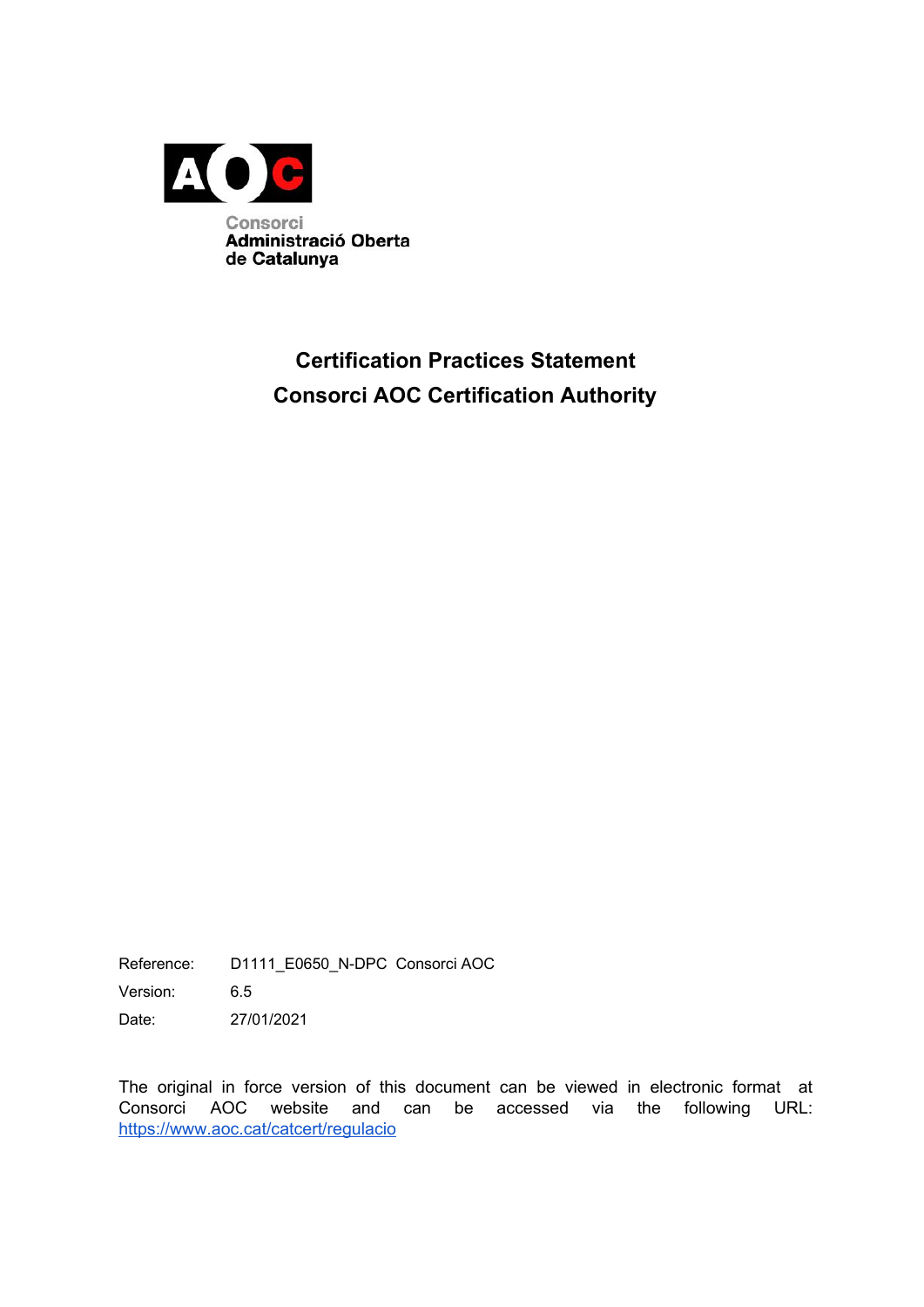### **Version history**

| <b>Version</b> | <b>Summary of changes</b>                                                                                                                        | <b>Date</b> |
|----------------|--------------------------------------------------------------------------------------------------------------------------------------------------|-------------|
| 5.0            | <b>Adaptation to EIDAS</b><br>9/5/2018                                                                                                           |             |
| 6.0            | Creation of a new unified certification practices statement. It is<br>26/07/2018<br>numbered version 6.0 for the purpose of document management. |             |
|                | Annual review of the documentation, post audit eIDAS.                                                                                            |             |
|                | Aligned document with RFC 3647.                                                                                                                  |             |
|                | "1.1. Presentation": indicated prevalence of the CA / Browser<br>Forum guidelines on the CPD itself.                                             |             |
|                | "1.5.5. Review frequency": created section.                                                                                                      |             |
|                | "4.4.3. Publication of the certificate": indicated possibility of<br>publication of certificates if express consent is available.                |             |
|                | "4.10.7. Frequency of the Certificate Revocation List (CRL)<br>$\bullet$<br><i>publication</i> ": added frequency of publication of the CRL.     |             |
| 6.1            | "5.2.2. Number of persons per task": specified<br>the<br>$\bullet$<br>redundancy of roles for certain tasks.                                     | 24/07/2019  |
|                | "6.5.3. Frequency of revision of the configurations of<br>$\bullet$<br>trustworthy systems": created section.                                    |             |
|                | "9.4. Personal data protection": tight descriptions and<br>updated applicable legislation, including GDPR and the<br>LOPDGDD.                    |             |
|                | "9.12.1. Modification procedures": reformulated section                                                                                          |             |
|                | Removed references to code signing.                                                                                                              |             |
|                | Congruence adjustments to the texts.                                                                                                             |             |
|                | Adaptation to CAB-Forum requirements: aligned with all<br>$\bullet$<br>sections of RFC 3647                                                      |             |
| 6.2            | Inclusion of 1.6 "Definitions and Acronyms"                                                                                                      | 31/03/2020  |
|                | Inclusion of 7.3: "OCSP Profiles"                                                                                                                |             |
|                | Introduction of identification by videoconference in section                                                                                     |             |
| 6.3            | 3.2.3                                                                                                                                            | 21/05/2020  |
|                | Other minor changes                                                                                                                              |             |
|                | Inclusion of authentication and signature certificates of public<br>$\bullet$<br>worker of mid and high level.                                   |             |
| 6.4            | Procedure for generating the last CRL in the event of a key<br>$\bullet$<br>compromise or termination of the service. Section 4.10.9             | 03/08/2020  |
| 6.5            | Adaptation to Law 6/2020, of November 11, regulating<br>certain aspects of electronic trust services                                             | 27/01/2021  |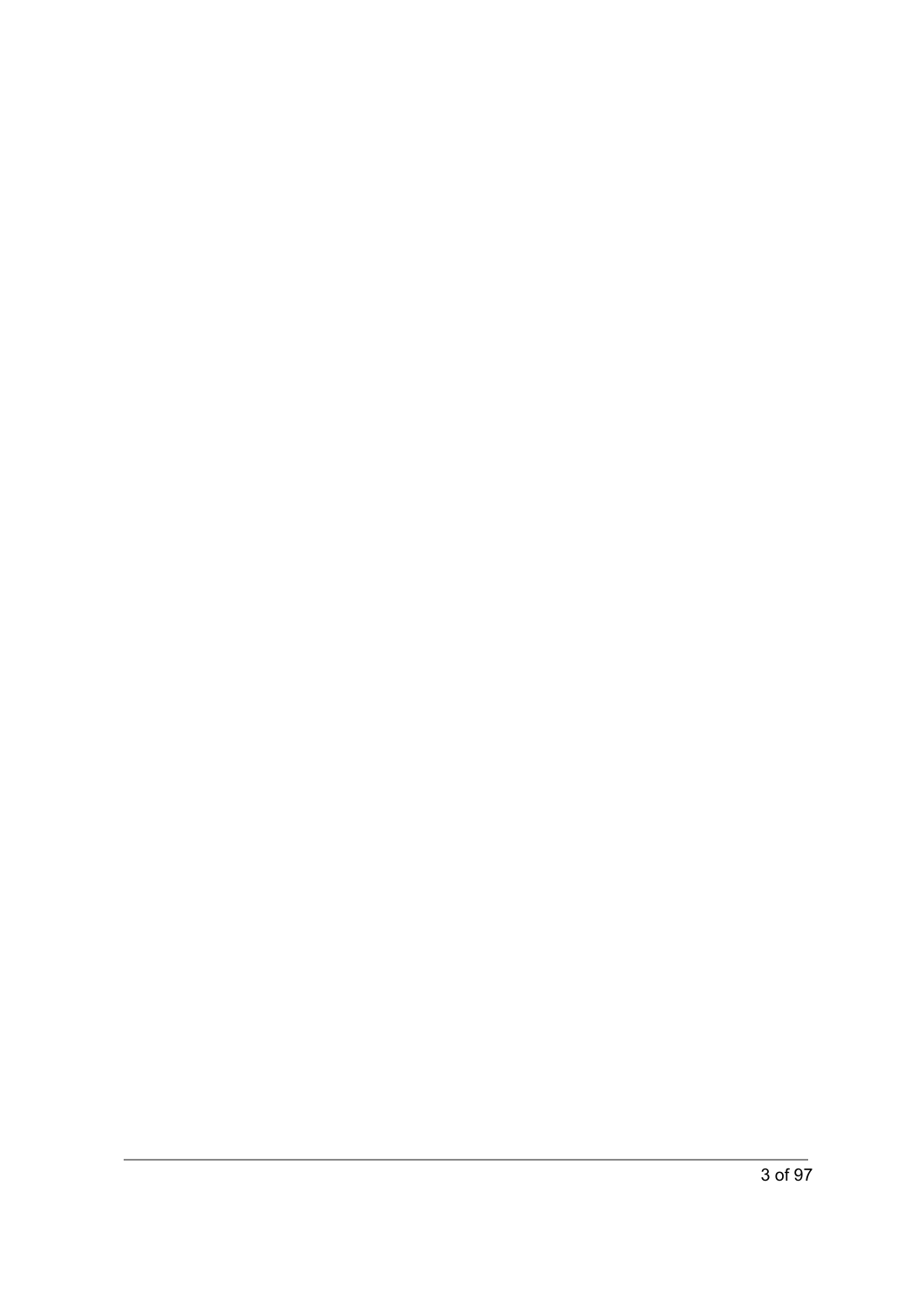# **Index**

| 1. Introduction                                                                                           | 14 |
|-----------------------------------------------------------------------------------------------------------|----|
| 1.1. Presentation                                                                                         | 14 |
| 1.1.1. Certification types and classes                                                                    | 15 |
| 1.1.1.1. Citizen certificates                                                                             | 15 |
| 1.1.1.2. Public Sector Personal Certificates                                                              | 15 |
| 1.1.1.3. Devices and Infrastructure Certificates                                                          | 17 |
| 1.1.2. Hierarchies                                                                                        | 18 |
| 1.1.3. Test certificates issuance                                                                         | 19 |
| 1.2. Document name and identification                                                                     | 19 |
| 1.2.1. Identification of this document                                                                    | 19 |
| 1.2.2. Identification of certification policies covered by this CPS                                       | 20 |
| 1.3. Participating entities                                                                               | 21 |
| 1.3.1. Trusted services provider                                                                          | 21 |
| 1.3.2. Root Certification Authority                                                                       | 21 |
| 1.3.3. Subordinate Certification Authorities                                                              | 22 |
| 1.3.4. Register Authority                                                                                 | 22 |
| <b>1.3.5. End users</b>                                                                                   | 23 |
| 1.3.5.1. Certificate Applicants                                                                           | 23 |
| 1.3.5.2. Certificate subscribers                                                                          | 23 |
| 1.3.5.3. Key holders or signatories                                                                       | 23 |
| 1.3.5.4. Relying parties                                                                                  | 24 |
| 1.4. Usage of Certificates                                                                                | 24 |
| 1.4.1. Typical usage of certificates                                                                      | 24 |
| 1.4.2. Prohibited uses                                                                                    | 24 |
| 1.5. Practices Statement Management                                                                       | 24 |
| 1.5.1. Responsible Organisation for managing the specification                                            | 24 |
| 1.5.2. Organisation contact data                                                                          | 25 |
| 1.5.3. Person who determines the conformity of a Certificate Practices<br>Statement (CPS) with the policy | 25 |
| 1.5.4. Approval procedures                                                                                | 25 |
| 1.5.5. Review frequency                                                                                   | 25 |
|                                                                                                           |    |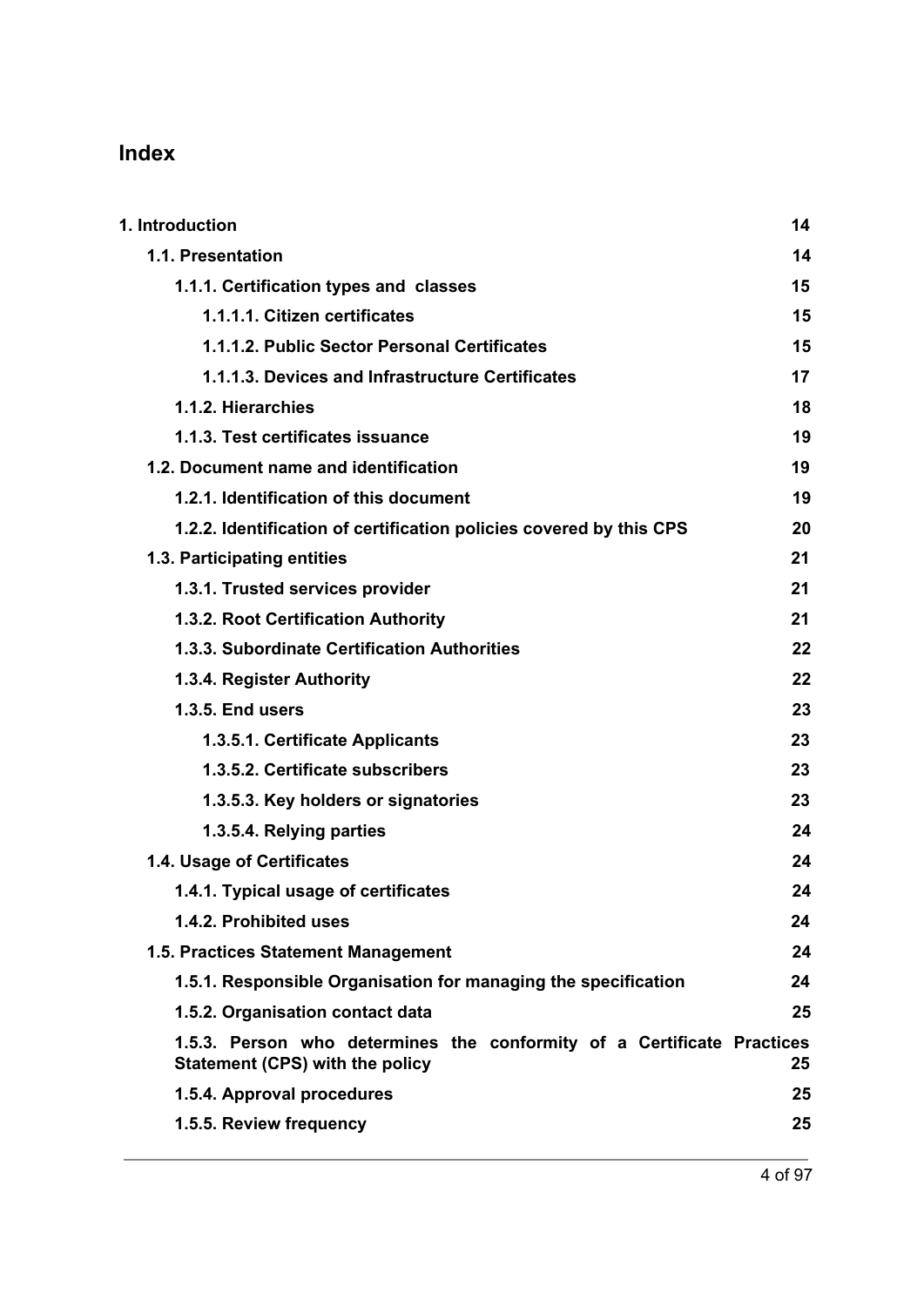|             | <b>1.6 DEFINITIONS AND ACRONYMS</b>                         | 26 |
|-------------|-------------------------------------------------------------|----|
|             | 1.6.1 Definitions                                           | 26 |
|             | 1.6.2. Acronyms                                             | 27 |
| <b>PSC:</b> | <b>Trust Services Provider</b>                              | 28 |
|             | 2. Publication of certificate information and directory     | 29 |
|             | 2.1. Certificates directory                                 | 29 |
|             | 2.2. Information publication of the Certification Authority | 29 |
|             | 2.3. Frequency of publication                               | 29 |
|             | 2.4. Access control                                         | 30 |
|             | 3. Identification and authentication                        | 31 |
|             | 3.1. Name management                                        | 31 |
|             | 3.1.1. Types of names                                       | 31 |
|             | 3.1.1.1. Syntactic Structure                                | 31 |
|             | 3.1.1.2. Certificate profiles                               | 31 |
|             | 3.1.2. Meaning of the names                                 | 31 |
|             | 3.1.3. Use of pseudonym                                     | 31 |
|             | 3.1.4. Interpretation of name formats                       | 31 |
|             | 3.1.5. Uniqueness of names                                  | 31 |
|             | 3.1.6. Sequencing and frequency of labour rotation          | 32 |
|             | 3.1.7. Resolution of conflicts related to names             | 32 |
|             | 3.2. Initial identity validation                            | 32 |
|             | 3.2.1. Private key possession test                          | 32 |
|             | 3.2.2. Authentication of organisation identity              | 32 |
|             | 3.2.2.1. Register Authority                                 | 32 |
|             | 3.2.3. Authentication of a natural person identity          | 33 |
|             | 3.2.3.1. Identification elements                            | 33 |
|             | 3.2.3.2. Validation of identification elements              | 33 |
|             | 3.2.3.3. Necessity of personal presence                     | 33 |
|             | 3.2.3.4. Connection between natural person and organisation | 34 |
|             | 3.2.4. Domain validation                                    | 34 |
|             | 3.2.5. Information not verified                             | 34 |
|             | 3.2.6 Interoperability criteria                             | 35 |
|             | 3.3. Identification and authentication of renewal requests  | 35 |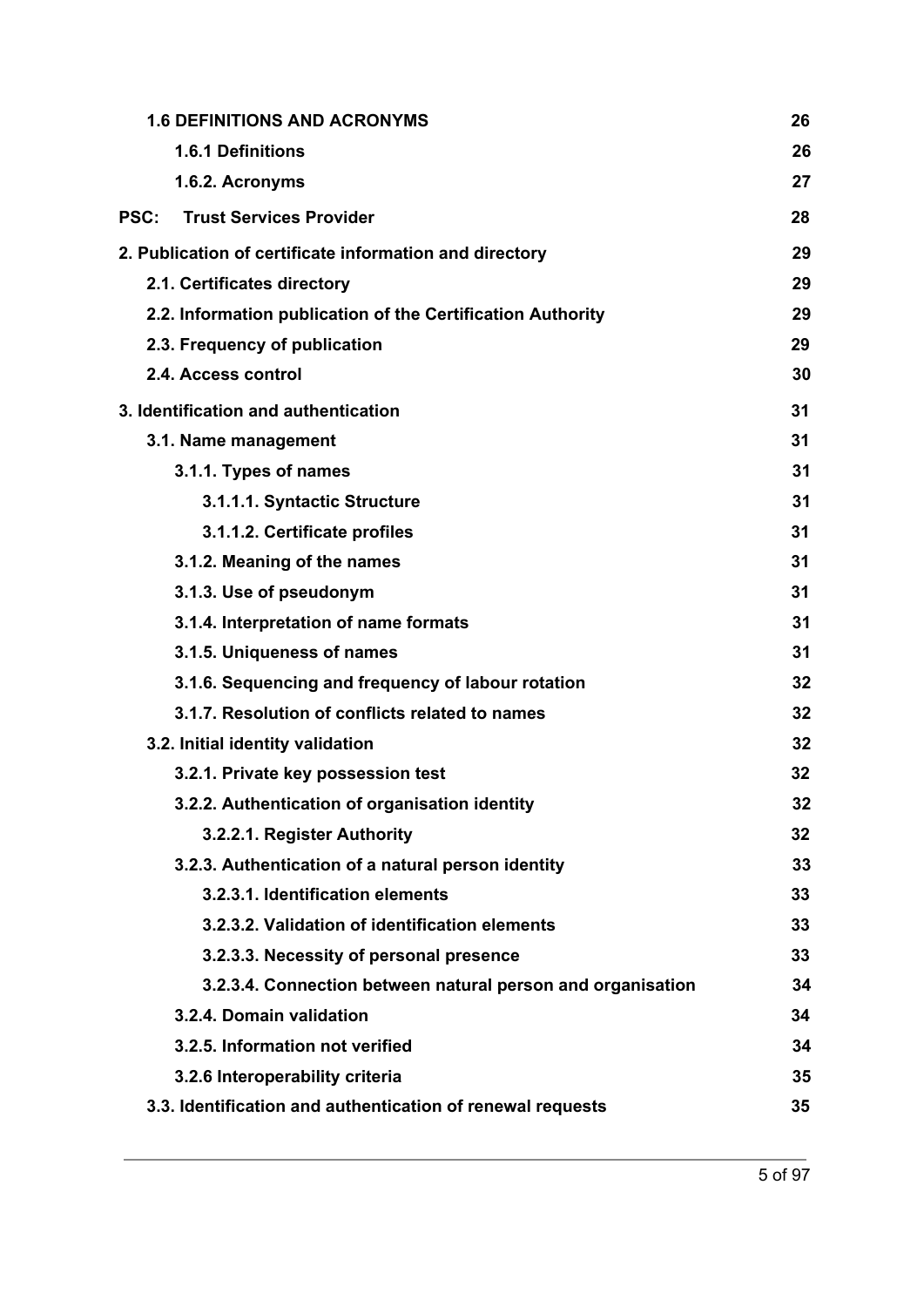| 3.3.1. Validation for certificates renewal                                                | 35 |
|-------------------------------------------------------------------------------------------|----|
| 3.3.2. Validation for certificates renewal after revocation                               | 35 |
| 4. Operational features of certificate life cycle                                         | 36 |
| 4.1. Request for certificate issuance                                                     | 36 |
| 4.1.1. Legitimacy of a request to issue                                                   | 36 |
| 4.1.2. Registration procedure; responsibilities                                           | 36 |
| 4.2. Certification request procedure                                                      | 36 |
| 4.3. Certificate issuance                                                                 | 36 |
| 4.3.1. Certification Authority actions during the issuance process                        | 36 |
| 4.3.2. Communicating the subscriber about the issuance                                    | 37 |
| 4.4. Certificate acceptance                                                               | 37 |
| 4.4.1. Responsibilities of the Trust Service Provider                                     | 37 |
| 4.4.2. Conduct which constitutes the certificate acceptance                               | 37 |
| 4.4.3. Publication of the certificate                                                     | 38 |
| 4.4.4. Notifying the issuance to third parties                                            | 38 |
| 4.5. Use of the key pair and the certificate                                              | 38 |
| 4.5.1. Use for key holders                                                                | 38 |
| 4.5.2. Use for third parties that trust certificates                                      | 38 |
| 4.6. Certificate renewal without keys renewal                                             | 38 |
| 4.7. Certificate renewal with keys renewal                                                | 38 |
| 4.8. Telematic renewal                                                                    | 39 |
| 4.9. Modification of certificates                                                         | 39 |
| 4.10. Revocation and suspension of certificates                                           | 39 |
| 4.10.1. Causes of certificate revocation                                                  | 39 |
| 4.10.2. Legitimacy of requesting a revocation                                             | 41 |
| 4.10.3. Procedures for revocation request                                                 | 41 |
| 4.10.4. Term time for revocation request                                                  | 42 |
| 4.10.5. Maximum term for revocation request process                                       | 42 |
| 4.10.6. Obligation to consult information related to certificate revocation               | 43 |
| 4.10.7. Frequency of the Certificate Revocation List (CRL) publication                    | 43 |
| 4.10.8. Maximum period for CRL publication                                                | 43 |
| 4.10.9. Availability of certificate status check services                                 | 43 |
| 4.10.10. Obligation to consult information regarding certificate status check<br>services | 44 |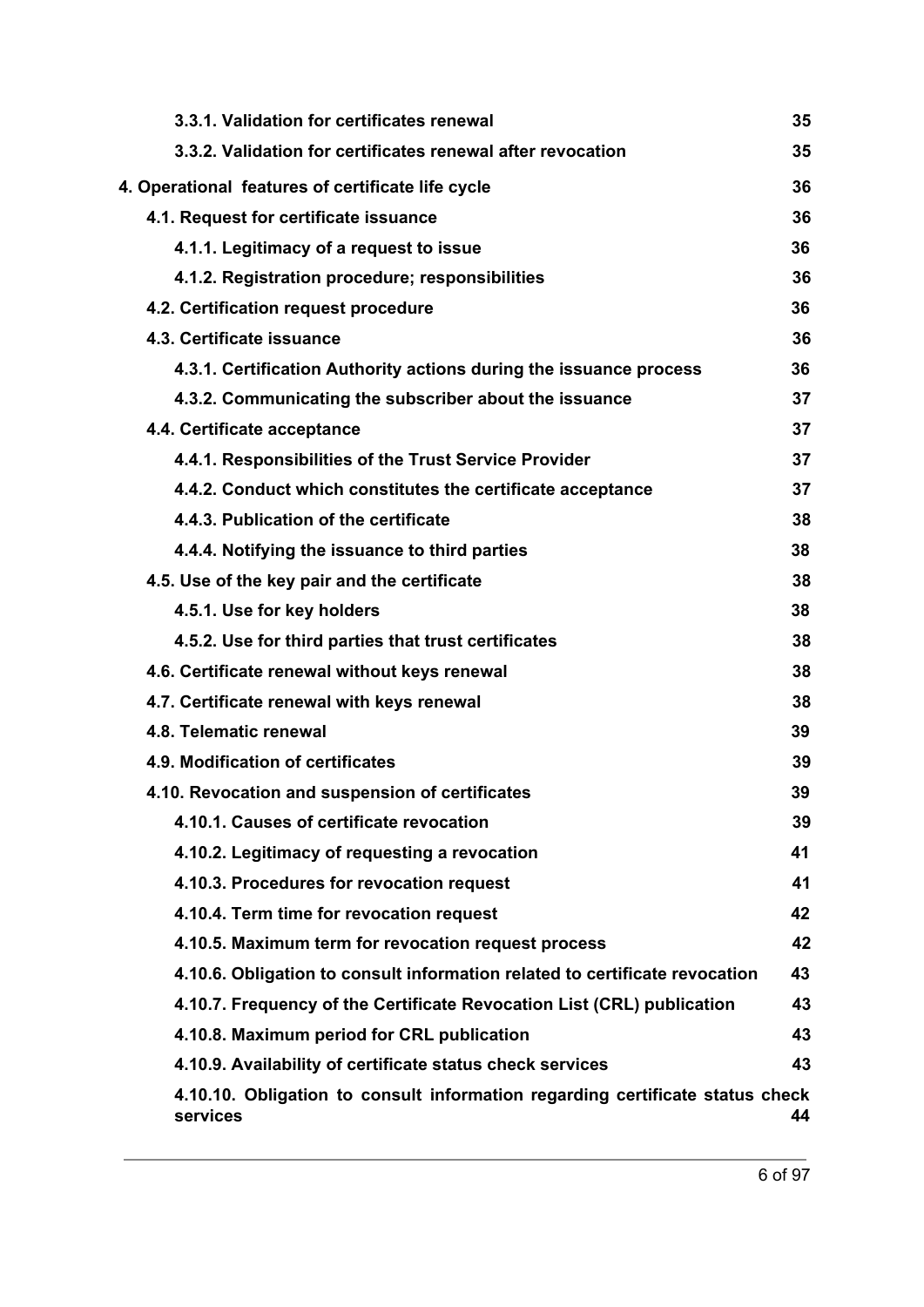| 4.10.11. Other forms of certificate revocation information              | 44 |
|-------------------------------------------------------------------------|----|
| 4.10.12. Special requirement for private key security breach cases      | 44 |
| 4.10.13. Causes of certificate suspension                               | 44 |
| 4.10.14. Effect of certificate suspension                               | 45 |
| 4.10.15. Who can request a suspension                                   | 45 |
| 4.10.16. Procedures of suspension request                               | 45 |
| 4.10.17. Maximum suspension period                                      | 46 |
| 4.10.18. Reactivating a suspended certificate                           | 46 |
| 4.10.19. Validity period of certificates                                | 46 |
| 4.11. Certificate status check services                                 | 47 |
| 4.11.1. Operational features of the services                            | 47 |
| 4.11.2. Availability of the services                                    | 47 |
| 4.11.3. Other functions of the services                                 | 47 |
| 4.12. End of the subscription                                           | 47 |
| 4.13. Key deposit and recovery                                          | 47 |
| 4.13.1. Policy and practices of key deposits and recovery               | 47 |
| 4.13.2. Policy and practices of session keys encapsulation and recovery | 48 |
| 5. Controls of physical, management and operational security            | 49 |
| 5.1. Control of physical security                                       | 49 |
| 5.1.1. Secure areas                                                     | 49 |
| 5.1.2. Physical security controls                                       | 49 |
| 5.1.3. Facilities location and construction                             | 50 |
| 5.1.4. Physical access                                                  | 50 |
| 5.1.5. Electricity and air conditioning                                 | 50 |
| 5.1.6. Water exposure                                                   | 51 |
| 5.1.7. Fire warning and protection                                      | 51 |
| 5.1.8. Removable data storage                                           | 51 |
|                                                                         |    |
| 5.1.9. Waste management                                                 | 51 |
| 5.1.10. Secure offsite copy                                             | 51 |
| 5.2. Control procedures                                                 | 51 |
| 5.2.1. Reliable functions                                               | 52 |
| 5.2.2. Number of persons per task                                       | 52 |
| 5.2.3. Identification and authentication for each function              | 52 |
| 5.2.4. Roles which require task separation                              | 53 |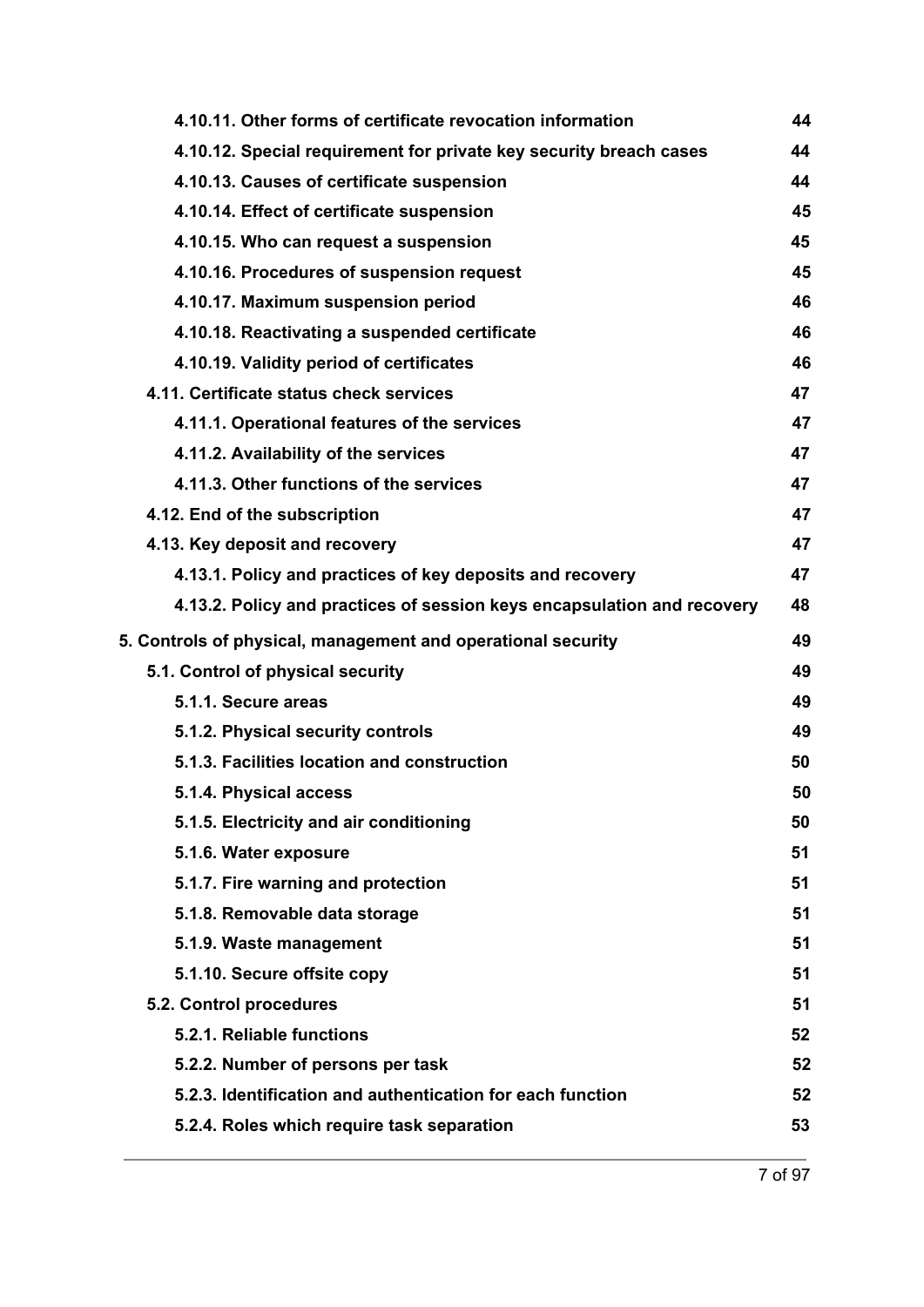| 5.3. Personnel controls                                                 | 53 |
|-------------------------------------------------------------------------|----|
| 5.3.1. Record, qualification, experience and authorisation requirements | 55 |
| 5.3.2. Training requirements                                            | 55 |
| 5.3.3. Requirement for and frequency of training update                 | 55 |
| 5.3.4. Penalties for unauthorised actions                               | 56 |
| 5.3.5. Requirements for hiring personnel                                | 56 |
| 5.3.6. Provision of documentation to personnel                          | 56 |
| 5.4. Procedures for security audit                                      | 56 |
| 5.4.1. Types of registered events                                       | 56 |
| 5.4.2. Treatment frequency of audit registers                           | 57 |
| 5.4.3. Preservation period of audit registers                           | 57 |
| 5.4.4. Protection of audit registers                                    | 57 |
| 5.4.5. Procedures for maintaining secure copies                         | 57 |
| 5.4.6. Location of accumulation systems of audit registers              | 58 |
| 5.4.7. Notification of audit events to the event originator             | 58 |
| 5.4.8. Analysis of secure vulnerabilities                               | 58 |
| 5.5. Archive of information                                             | 58 |
| 5.5.1. Types of registered events                                       | 58 |
| 5.5.2. Register preservation period                                     | 59 |
| 5.5.3. Archive protection                                               | 59 |
| 5.5.4. Support copy procedures                                          | 59 |
| 5.5.5. Requirement for date and hour seal                               | 59 |
| 5.5.6. Location of archive system                                       | 59 |
| 5.5.7. Procedures for obtaining and verifying archive information       | 60 |
| 5.6. Key renewal                                                        | 60 |
| 5.7. Key security breach and disaster recovery                          | 60 |
| 5.7.1. Procedures for incident and security breach management           | 60 |
| 5.7.2. Resources, application or data corruption                        | 60 |
| 5.7.3. Security breach of the Entity private key                        | 60 |
| 5.7.4. Disaster on the facilities                                       | 60 |
| 5.8. Service end                                                        | 61 |
| 5.8.1. The Certification Authority                                      | 61 |
| 5.8.2. Register Authority                                               | 62 |
| <b>6. Technical Security Controls</b>                                   | 63 |
|                                                                         |    |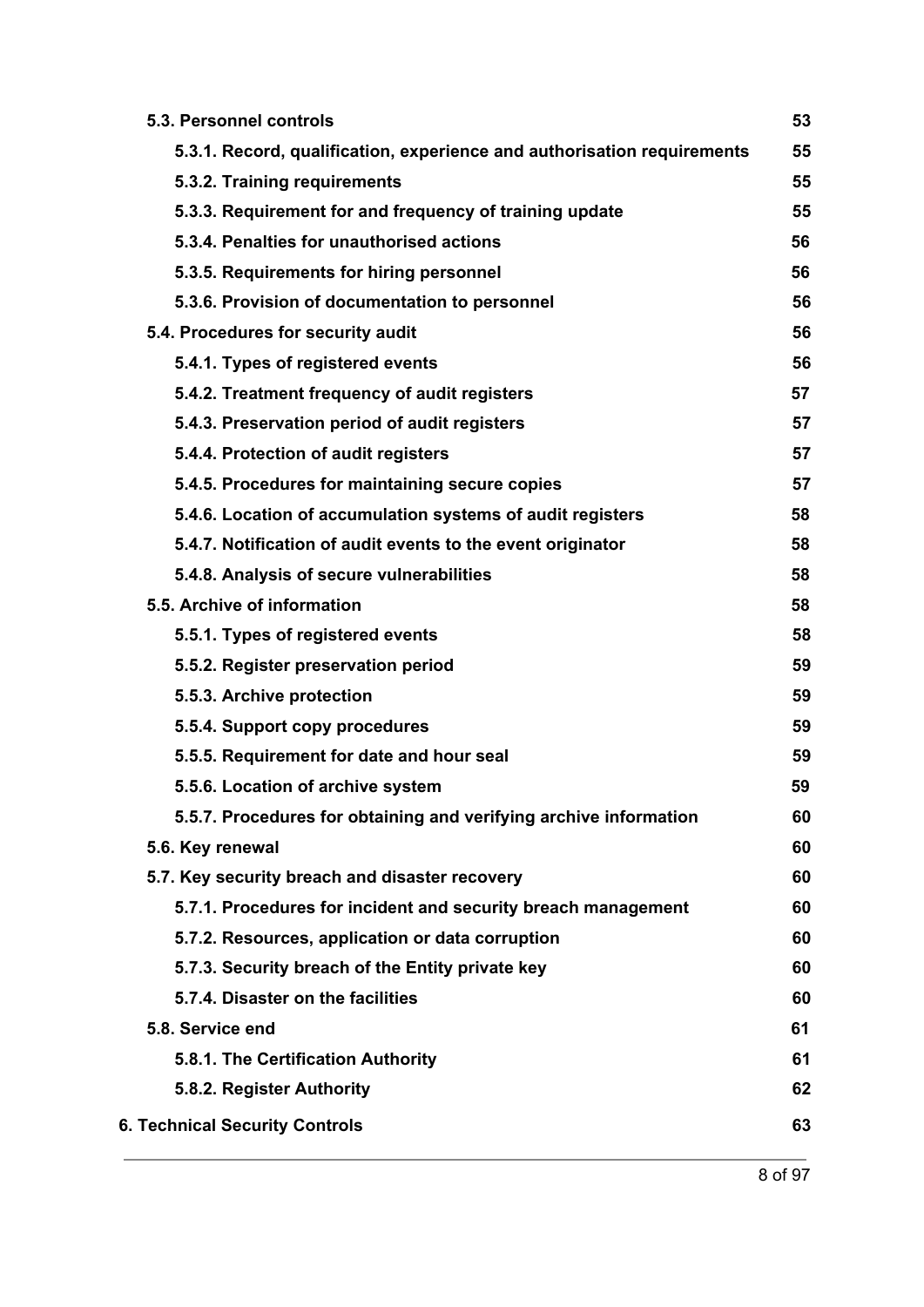| 63 |
|----|
| 63 |
| 63 |
| 63 |
| 63 |
| 63 |
| 64 |
| 64 |
| 64 |
| 64 |
| 64 |
| 65 |
| 65 |
| 65 |
| 65 |
| 65 |
| 66 |
| 66 |
| 66 |
| 66 |
| 66 |
| 66 |
| 67 |
| 67 |
| 67 |
| 67 |
| 67 |
| 68 |
| 68 |
| 68 |
| 68 |
| 68 |
| 68 |
| 68 |
|    |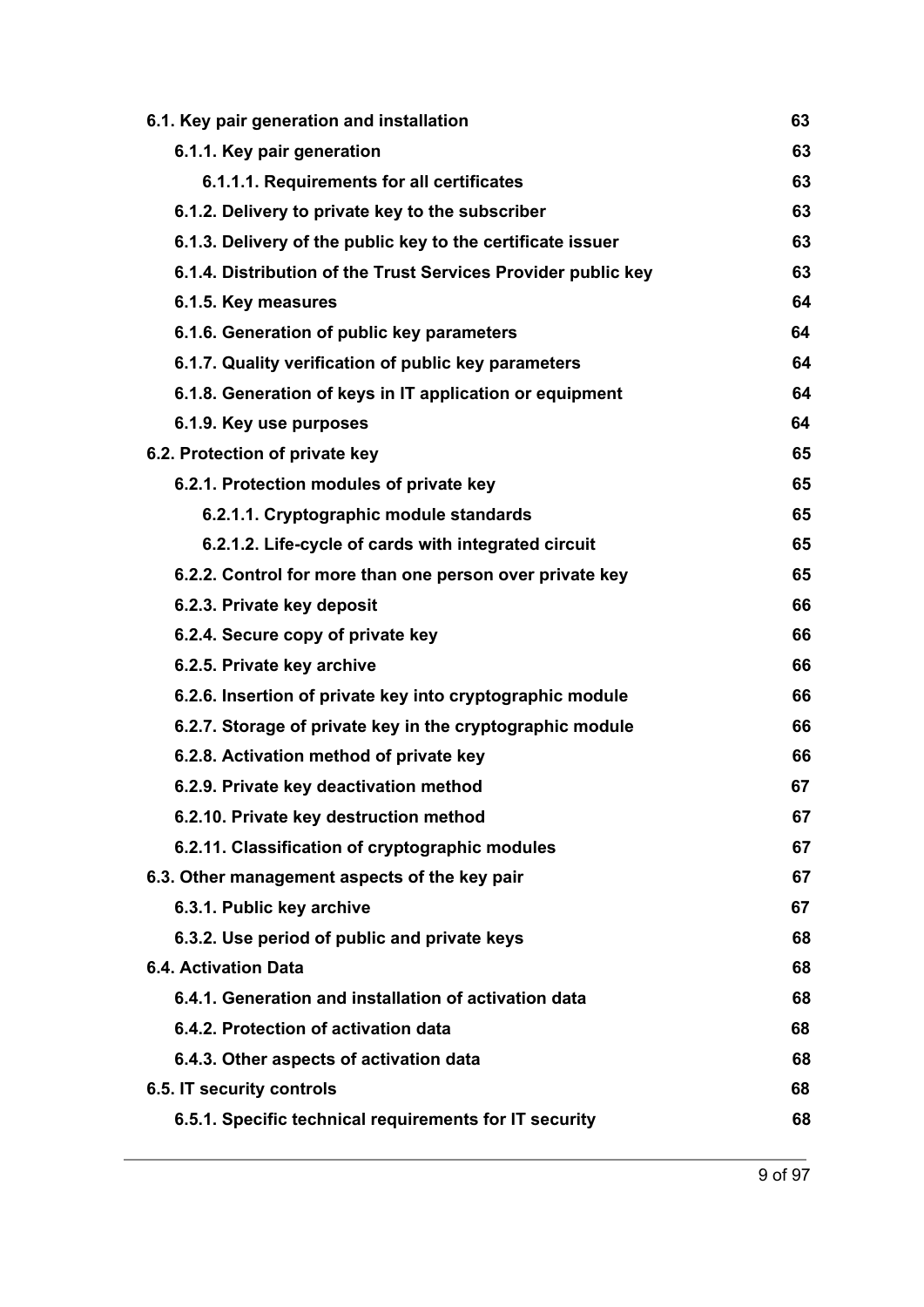| 6.5.2. Evaluation of IT security level                                              | 69 |
|-------------------------------------------------------------------------------------|----|
| 6.5.3. Frequency of revision of the configurations of the trustworthy systems<br>69 |    |
| 6.6. Life-cycle technical controls                                                  | 70 |
| 6.6.1. System development controls                                                  | 70 |
| 6.6.2. Security management controls                                                 | 70 |
| 6.6.3. Evaluation of life-cycle security level                                      | 70 |
| 6.7. Network security controls                                                      | 70 |
| 6.8. Time stamp                                                                     | 71 |
| 7. Certificate profiles and certificate revocation lists                            | 72 |
| 7.1. Certificate profile                                                            | 72 |
| 7.1.1. Version number                                                               | 73 |
| 7.1.2. Certificate extensions                                                       | 73 |
| 7.1.3. Algorithm object identifier                                                  | 73 |
| 7.1.4. Name formats                                                                 | 73 |
| 7.1.5. Name restrictions                                                            | 73 |
| 7.1.6. Certificate policy object identifier                                         | 73 |
| 7.1.7. Policy restrictions extension use                                            | 74 |
| 7.1.8. Syntax and semantics of the policy qualifiers                                | 74 |
| 7.1.9. Semantics of process of certificate policy critical extension                | 74 |
| 7.1.10. Technical specifications for all Certification Authorities                  | 74 |
| 7.2. Certificate revocation list profile                                            | 74 |
| 7.3 OCSP Profile                                                                    | 75 |
| 8. Conformity audit                                                                 | 76 |
| 8.1. Frequency of conformity audit                                                  | 76 |
| 8.2. Identification and qualification of the auditor                                | 76 |
| 8.3. Relation between auditor and audited entity                                    | 77 |
| 8.4. List of elements to be audited                                                 | 77 |
| 8.5. Required actions resulting from lack of conformity                             | 77 |
| 8.6. Treatment of audit reports                                                     | 77 |
| 9. Commercial and legal requirements                                                | 78 |
| <b>9.1. Rates</b>                                                                   | 78 |
| 9.1.1. Certificate issuing and renewal rate                                         | 78 |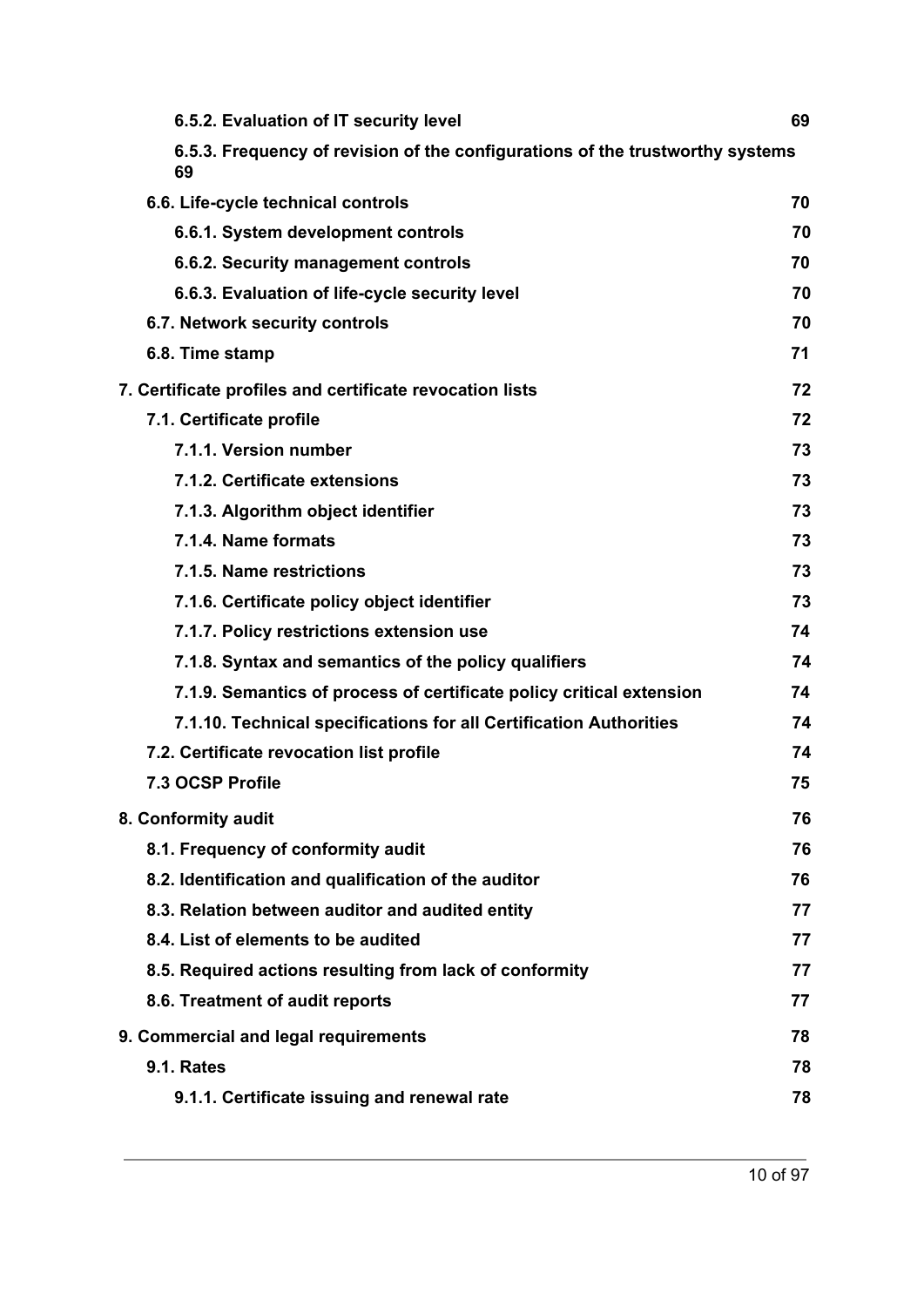| 9.1.2. Certificate access rate                                                        | 78 |
|---------------------------------------------------------------------------------------|----|
| 9.1.3. Certificate status access information rate                                     | 78 |
| 9.1.4. Other services rates                                                           | 78 |
| 9.1.5. Reimbursement policy                                                           | 78 |
| 9.2. Financial capacity                                                               | 78 |
| 9.2.1. Civil liability insurance                                                      | 78 |
| 9.2.2. Other assets                                                                   | 78 |
| 9.2.3. Insurance cover for subscribers and third parties who trust certificates<br>79 |    |
| 9.3. Confidentiality                                                                  | 79 |
| 9.3.1. Confidential information                                                       | 79 |
| 9.3.2. Non confidential information                                                   | 79 |
| 9.3.3. Responsibility for protection of confidential information                      | 79 |
| 9.4. Personal data protection                                                         | 80 |
| 9.4.1. Personal Data Protection Policy                                                | 80 |
| 9.4.2. Personal data not available for third parties                                  | 80 |
| 9.4.3. Personal data available for third parties                                      | 81 |
| 9.4.4. Responsibility corresponding to personal data protection                       | 81 |
| 9.4.5. Incident management related to personal data                                   | 81 |
| 9.4.6. Personal data processing                                                       | 82 |
| 9.4.7. Personal data communication                                                    | 83 |
| 9.5. Property rights                                                                  | 83 |
| 9.5.1. Certificates and revocation information property                               | 83 |
| 9.5.2. Certification Practice Statement and Certification Policy property             | 83 |
| 9.5.3. Property of information related to names                                       | 84 |
| 9.5.4. Keys property                                                                  | 84 |
| 9.6. Obligations and civil liability                                                  | 84 |
| 9.6.1. The Certification Authority                                                    | 84 |
| 9.6.1.1. Obligations and other commitments                                            | 84 |
| 9.6.1.2. Guarantees offered                                                           | 86 |
| 9.6.1.2.1. Guarantees offered to subscribers                                          | 86 |
| 9.6.1.2.2. Guarantees offered to the verifiers                                        | 86 |
| 9.6.2. Register Authorities                                                           | 87 |
| 9.6.2.1. Obligations and other commitments                                            | 87 |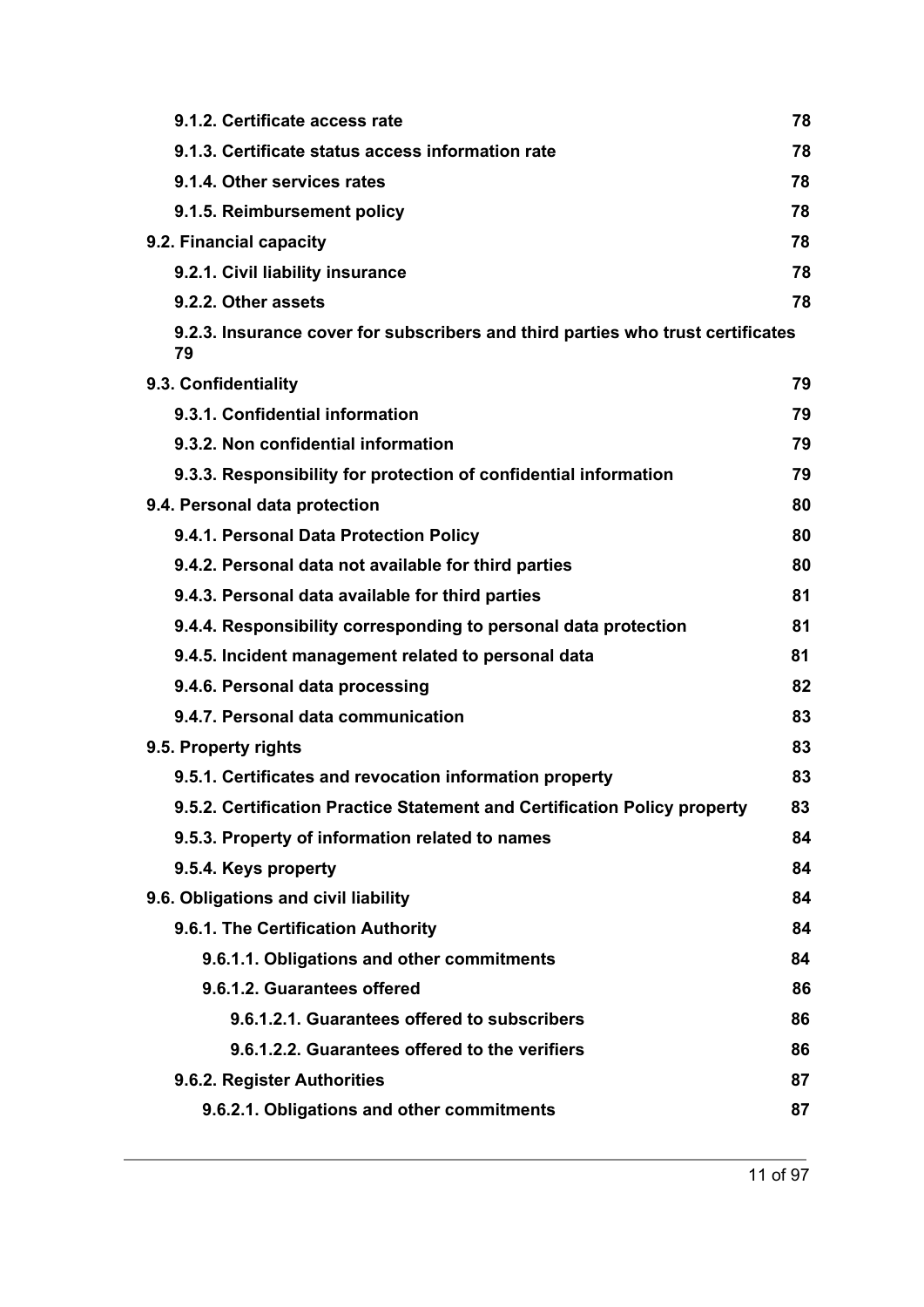| 9.6.2.1.1. Obligations of Internal Register Authorities                            | 87 |
|------------------------------------------------------------------------------------|----|
| 9.6.2.1.2. Virtual Register Authority                                              | 87 |
| 9.6.2.1.3. Collaborator Register Authority                                         | 88 |
| 9.6.2.2. Guarantees offered to subscriber and verifier                             | 88 |
| 9.6.2.2.1. Consorci AOC guarantee for digital certificate services                 | 88 |
| 9.6.2.2.2. Guarantee exclusion                                                     | 89 |
| 9.6.3. Subscribers                                                                 | 89 |
| 9.6.3.1. Obligations and other commitments                                         | 89 |
| 9.6.3.1.1. Requirements for all type of certificates                               | 89 |
| 9.6.3.1.2. Specific requirement for qualified electronic signature<br>certificates | 90 |
| 9.6.3.2. Guarantees offered by the subscriber                                      | 90 |
| 9.6.3.3. Private key protection                                                    | 91 |
| 9.6.4. Verifiers                                                                   | 91 |
| 9.6.4.1. Obligations and other commitments                                         | 91 |
| 9.6.4.2. Guarantees offered by the verifier                                        | 91 |
| 9.6.5. Consorci AOC                                                                | 92 |
| 9.6.5.1. Obligations and commitments                                               | 92 |
| 9.6.5.2. Guarantees offered to subscriber                                          | 92 |
| 9.6.5.3. Guarantees offered to the verifiers                                       | 92 |
| 9.6.5.4. Guarantees exclusion                                                      | 92 |
| 9.6.6. Directory                                                                   | 92 |
| 9.6.6.1. Obligations and commitments                                               | 92 |
| 9.6.6.2. Guarantees                                                                | 92 |
| 9.7. Guarantee disclaimer                                                          | 93 |
| 9.7.1. Rejection of Certification Authority guarantees                             | 93 |
| 9.8. Limitations of responsibility                                                 | 93 |
| 9.8.1. Certification Authority limitations of responsibility                       | 93 |
| 9.8.2. Fortuitous event and force majeure                                          | 93 |
| 9.9. Compensations                                                                 | 93 |
| 9.9.1. Subscriber indemnity clause                                                 | 93 |
| 9.9.2. Verifier indemnity clause                                                   | 93 |
| 9.10. Term and end                                                                 | 94 |
| 9.10.1. Term and end of term                                                       | 94 |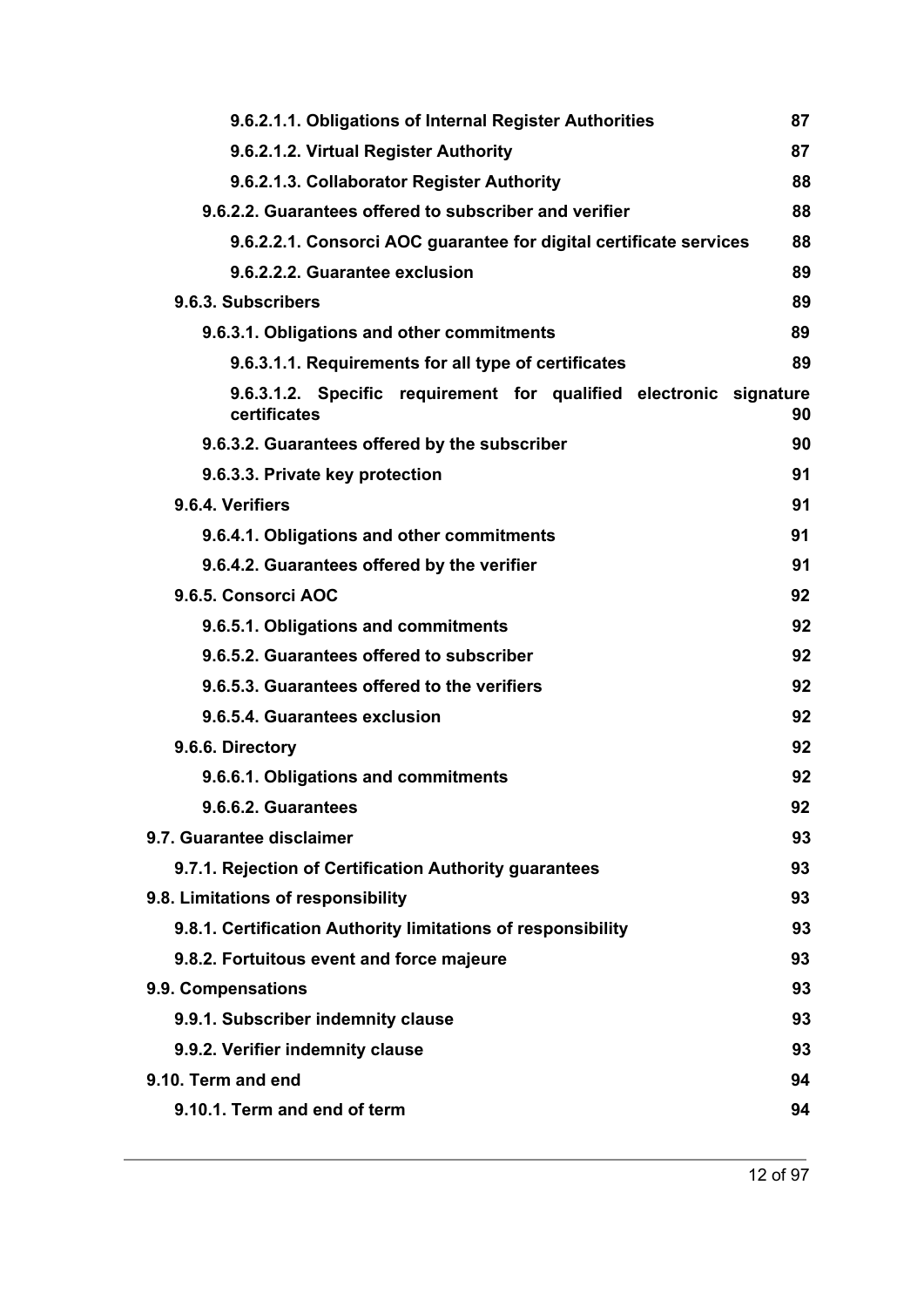| 9.10.2. Survival                              | 94 |
|-----------------------------------------------|----|
| 9.11. Notifications                           | 94 |
| 9.12. Modifications                           | 94 |
| 9.12.1. Modification procedures               | 94 |
| 9.12.2. Term and mechanisms for notifications | 95 |
| 9.13. Conflicts resolution                    | 95 |
| 9.13.1. Conflicts extrajudicial resolution    | 95 |
| 9.13.2. Competent jurisdiction                | 95 |
| 9.14. Applicable law                          | 95 |
| 9.15. Conformity with applicable law          | 96 |
| 9.16. Diverse clauses                         | 96 |
| 9.16.1. Entire agreement                      | 96 |
| 9.16.2. Surrogacy                             | 96 |
| 9.16.3. Divisibility                          | 96 |
| 9.16.4. Applications                          | 96 |
| 9.16.5. Other clauses                         | 97 |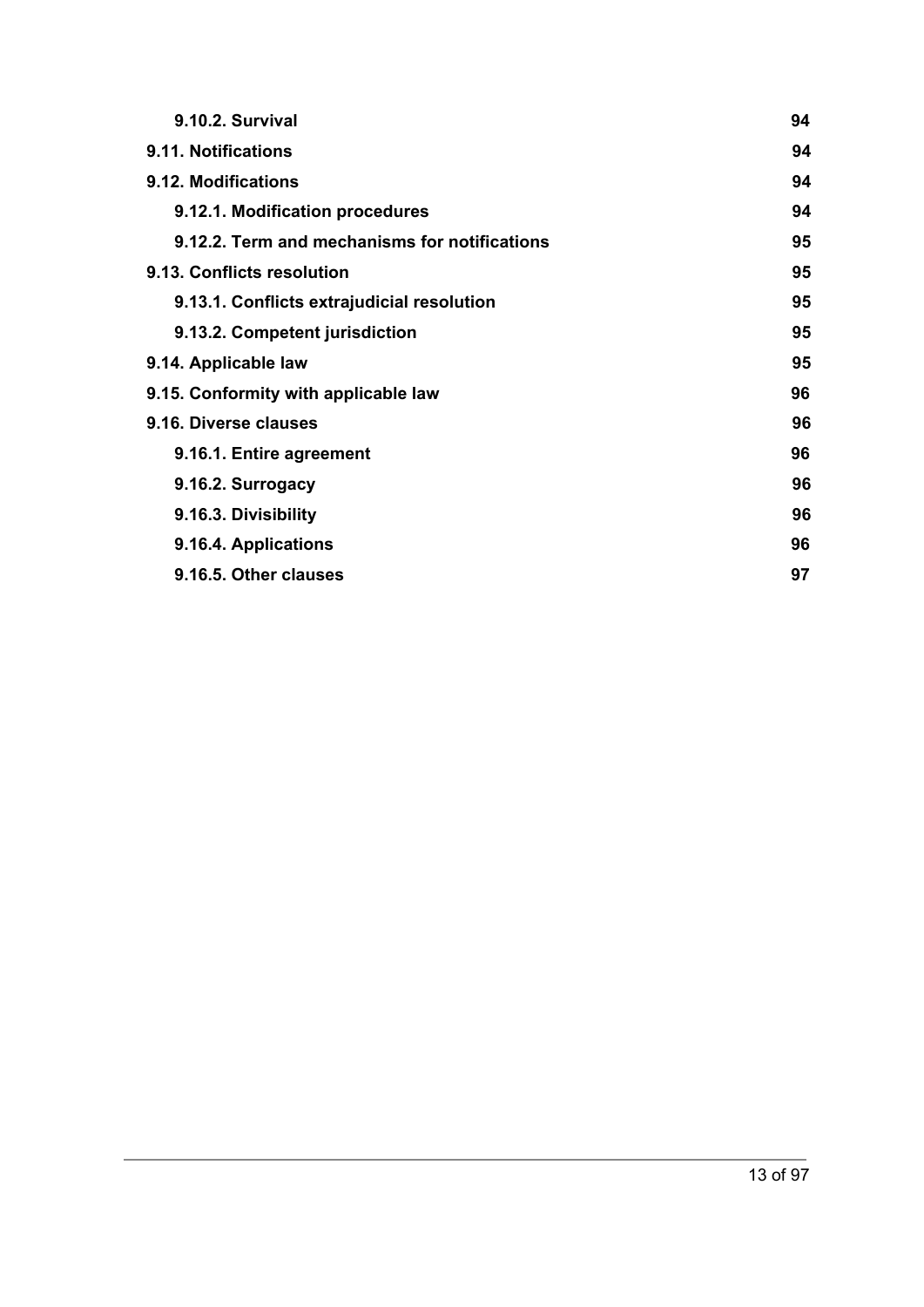# <span id="page-13-0"></span>**1. Introduction**

# <span id="page-13-1"></span>**1.1. Presentation**

This document is the Certification Practices Statement (CPS) of Consorci Administració Oberta de Catalunya (Consorci AOC), the Catalonia public trust service provider (TSP) that operates according to Regulations (EU) nº 910/2014, related to electronic identification and trusted services for electronic transactions within the interior market and repealing the Directive 1999/93/CE (Regulation (EU) nº 910/2014).

This CPS details the group of practices adopted by Consorci AOC as Trust Service Provider for digital certificates issuance and trusted services based on the following standards: :

- ETSI EN 319 401 (General Policy Requirements for Trust Service Providers).
- ETSI EN 319 411-1 (Policy and security requirements for Trust Service Providers issuing certificates; Part 1: General requirements)
- ETSI EN 319 411-2 (Policy and security requirements for Trust Service Providers issuing certificates; Part 2: Requirements for trust service providers issuing EU qualified certificates)
- ETSI EN 319 412-1 (Certificate Profiles; Part 1: Overview and common data structures)
- ETSI EN 319 412-2 (Certificate Profiles; Part 2: Certificate profile for certificates issued to natural persons)
- ETSI EN 319 412-3 (Certificate Profiles; Part 3: Certificate profile for certificates issued to legal persons)
- ETSI EN 319 412-4 (Certificate Profiles; Part 4: Certificate profile for web site certificates)
- ETSI EN 319 422 (Certificate profiles for time-stamping protocol and time-stamp token profiles)
- ETSI EN 319 412-5 (Certificate Profiles; Part 5: QCStatements)

The structure of this document is based on the "RFC3647 - Internet X.509 Public Key Infrastructure: Certificate Policy and Certification Practices Framework" standard specification, created by the work group PKIX of IETF.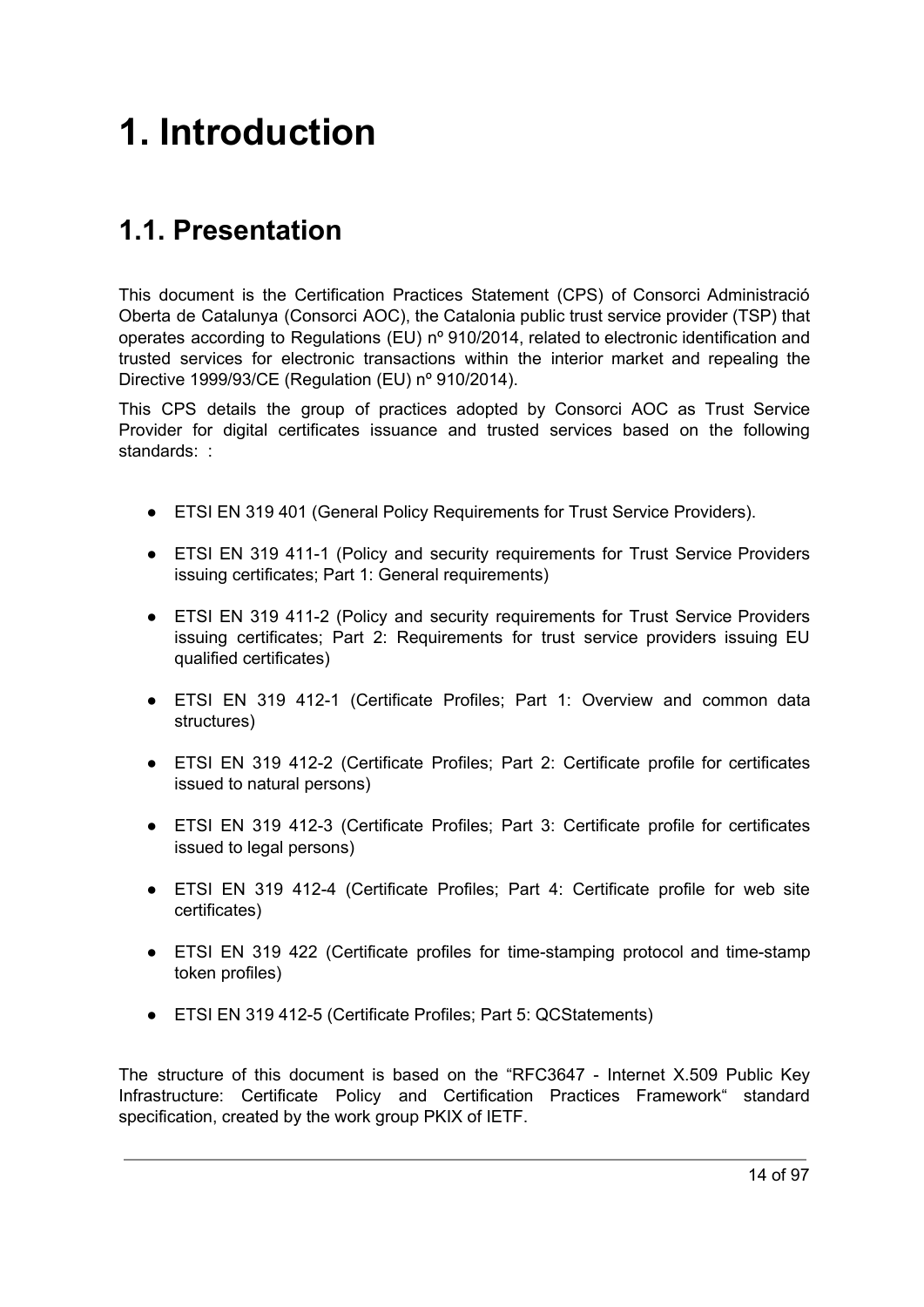The current CPS correlates with the different Certification Policies (CP) developed for each typology of digital certificate issued under the control of Consorci AOC, which are described in section 1.1.1 of the current document. In case of contradiction between the current CPS and certain CP the provisions made within this document shall prevail.

The Digital Certification Service of Consorci AOC complies with the current version of Ca/Browser Forum standard for the issuance and management of extended validation certificates, and with the Baseline Requirements standards of this same organisation for the issuance of server device certificates (in catalan "certificats de dispositiu de servidor" or CDS), published at [http://www.cabforum.org](http://www.cabforum.org/). The indications of the CA / Browser Forum guides will prevail over the CPS.

# <span id="page-14-0"></span>**1.1.1. Certification types and classes**

Consorci AOC provides its certification services with the purpose of issuing digital certificates for various applications and end users. All certificates issued by Consorci AOC comply with the requirements of Regulation (EU) nº 910/2014.

#### <span id="page-14-1"></span>**1.1.1.1. Citizen certificates**

● **Qualified citizen certificate (idCAT):** idCAT certificate is a qualified certificate of identification and electronic advanced signature intended for citizens with catalan administrative neighborhood, and for others (collectively referred to as "subscribers") who need to work with Public Administrations and other institutions of Catalonia.

#### <span id="page-14-2"></span>**1.1.1.2. Public Sector Personal Certificates**

- **High-level authentication certificate for public servant (T-CAT autenticació).** Allows the identification of a public servant for the execution of their tasks, as a tool for being able to perform within the electronic environment of a Public Administration, body, public organisation or catalan public law entity according to applicable regulation. T-CAT Authentication certificates and T-CAT signature are issued and stored together in a unique cryptographic device.
- **● High-level qualified certificate of signature for public servant (T-CAT signatura).** Allows the electronic signature of a public servant for the execution of their tasks, as a tool for being able to perform within the electronic environment of a Public Administration, body, public organisation or catalan public law entity according to applicable regulation. T-CAT Authentication certificates and T-CAT signature are issued and stored together in a unique cryptographic device.
- **● Mid-level/Substantial-level qualified certificate of authentication and signature for public servant (T-CATP).** These certificates of authentication and signature are issued to catalan public servants in software format for the execution of their tasks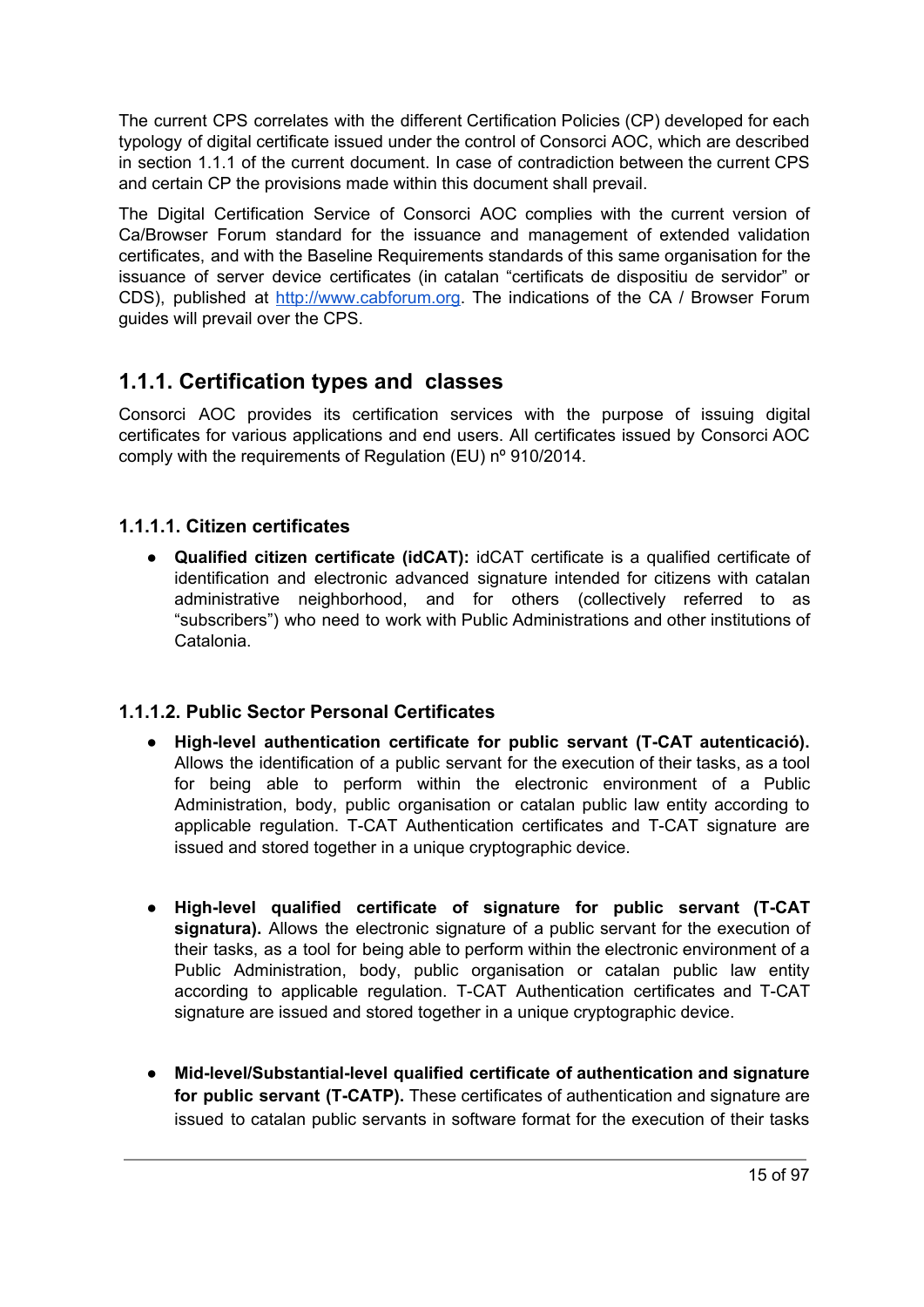for actions that do not require high-level security, according to applicable regulation.

- **High-level authentication certificate for public servant with pseudonym (T-CAT pseudònim autenticació).** These certificates shall be issued under the previous evaluation of pseudonym legal accreditation that must be contained within the request. They will be specifically accepted for justified uses where the holder data can not be revealed, and by people who already have a regulated pseudonym within their organisation, such as prison workers, Mossos d'esquadra, social services, etc. The features of this certificate are the same as for T-CAT Authentication certificate, apart from those that relate to the pseudonym use. T-CAT with Pseudonym Authentication certificates and T-CAT with Pseudonym Signature certificates are issued and stored together in a unique cryptographic device.
- **High-level qualified certificate of signature for public servant with pseudonym (T-CAT pseudònim signatura).** For the issuance of these certificates the same circumstances as T-CAT with Pseudonym Authentication certificates shall be considered. The features of this certificate are the same as for T-CAT Signature certificate, apart from those that relate to the pseudonym use. T-CAT with Pseudonym Authentication certificates and T-CAT with Pseudonym Signature certificates are issued and stored together in a unique cryptographic device.
- **● High-level qualified certificate for affiliate person of authentication and signature (T-CAT persona vinculada):** Personal identification and qualified electronic signature certificate with the option to state position. These certificates are issued and stored in a cryptographic device, and are intended for those persons who have a functional or service relationship with a public institution, but not a labour contract. As for example outsourcing of public services.
- **● Mid-level/Substantial-level qualified certificate for affiliate person of authentication and signature (T-CATP Persona vinculada):** Personal identification and qualified electronic signature certificate with the option to state position. These certificates are issued and stored in software format.
- **Qualified certificate of authentication and signature for representative towards the Public Administration (T-CAT Representant)**: Personal identification and qualified electronic signature certificate with the option to state position. These certificates are issued and stored in a cryptographic device. They are intended for individuals and contain information regarding the holder that allows them and their organisation to be identified. They are provided to public employees of the public sector of Catalonia for use as identifying elements in electronic communications, allowing the signature of electronic format documents that make processes and online consultations possible. These certificates allow the identification as a person who holds a particular position in their organisation.
- **High level qualified certificate of authentication and signature of public worker (T-CAT treballador públic)**. Personal certificate for identification and qualified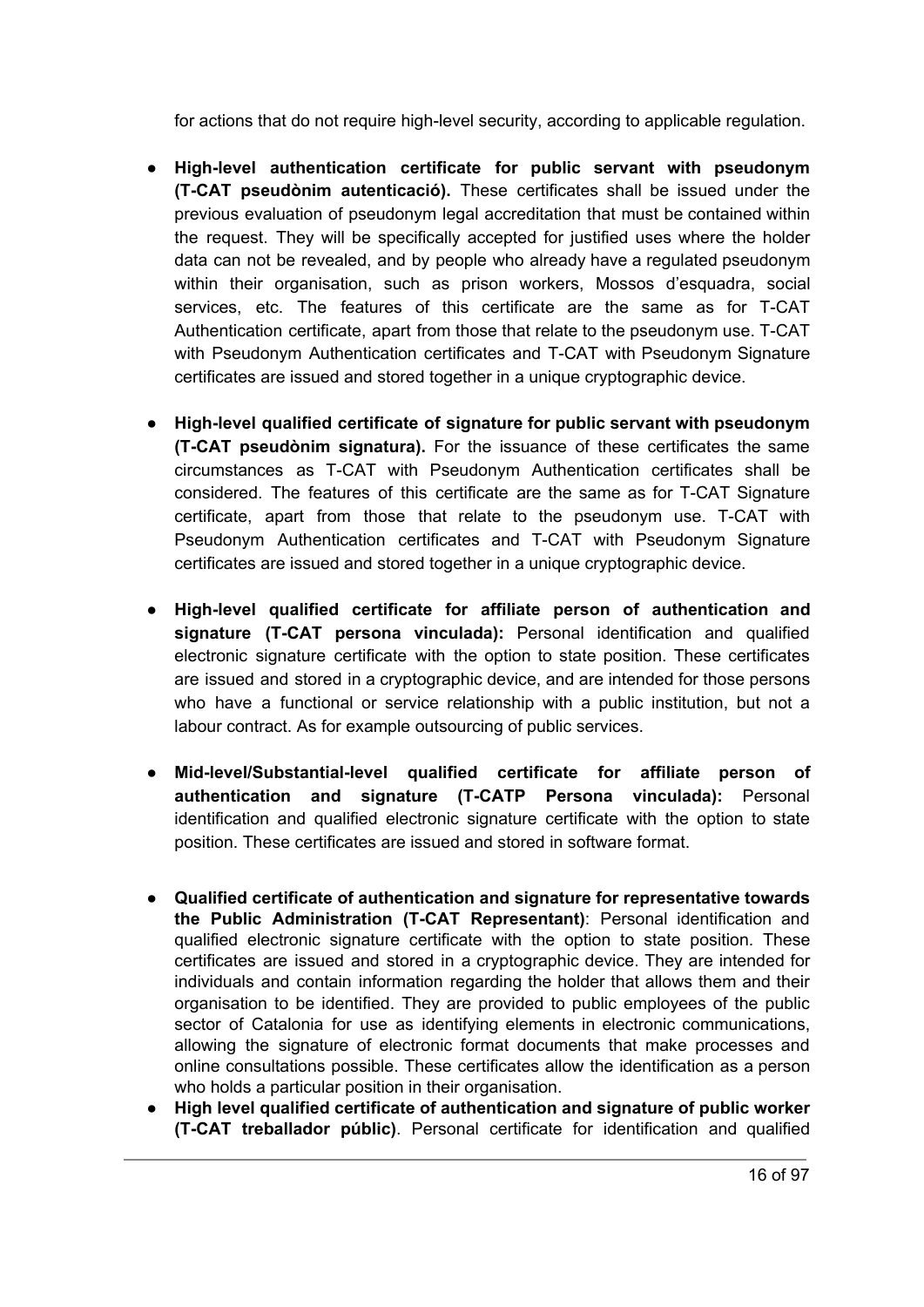electronic signature, issued and stored in a cryptographic device. These certificates are intended for those persons who maintain a labor or senior management relationship in an entity that integrates the public sector of Catalonia.

● **Mid-level/Substantial-level qualified certificate of authentication and signature of public worker (T-CATP treballador públic)**. This type of authentication and signature certificates are issued for use in software by **public workers** in the Catalan public sector in the exercise of their functions in actions that do not require a high level of security, in accordance with the provisions of the applicable regulations.

#### <span id="page-16-0"></span>**1.1.1.3. Devices and Infrastructure Certificates**

- **Application Certificate (Dispositiu aplicació):** This certificate is stored in a server (preferably in a cryptographic device) and is required by an application in order to seal documents, files or messages for the purpose of assure its authenticity and integrity. Juridically it operates as an advanced electronic seal of the body or department of the Public Administration on which behalf it is issued, according to Regulation EU 910/2014, although its use remains limited to data exchange between applications.
- **Advanced Electronic Seal Certificate (Segell nivell mig/substancial)**: It is used for identification and authentication of documents, files or messages in the exercising of its functions for automatic administration for public services provision according to article 37 of Regulation UE 910/2014. This certificate can be used for data exchange (between administrations, administrations and citizens, and administrations and companies), identification and authentication of a system, web service or application, automatic electronic archive, attested copies and electronic copies, amongst others. These certificates are issued and stored in software format.
- **Electronic Office Certificate (Seu-e nivell mig/substancial)**: It is used to identify and guarantee the integrity and authenticity of the electronic office of a body, understanding the definition of electronic office as described in article 38 of Law 40/2015, of October 1st, on the legal regime of the public sector, and the settlement of secure communications.

This certificate can be used for citizen secure connection to official websites, the authentication of a website, the hosting of electronic registers, the consultancy and authorisation of representation registers, etc..

Since 2011, Consorci AOC issues the Electronic Office Certificate following the Standard Extended Validation SSL Certificate, which guarantees the maximum security level of the transactions made in the website.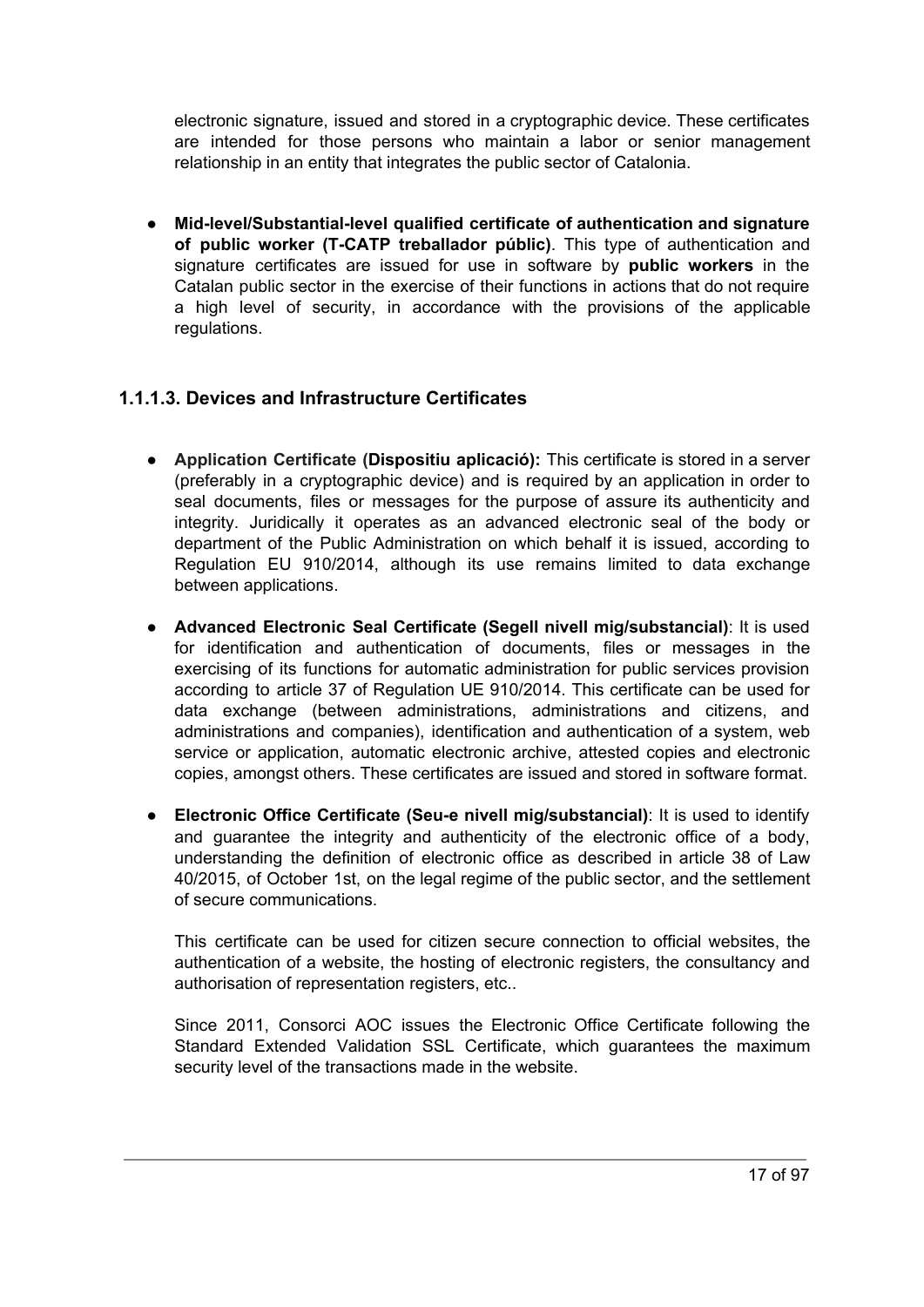- **Secure Socket Layer Certificate (Dispositiu SSL):** These certificates guarantee the identity of a domain towards the users who are connecting, confirming that the website is the original and valid, the domain is officially registered that it is not been replaced, and that no one has changed the published information or manipulated the registered data in the server in an unauthorised manner.
- **Secure Socket Layer Extended Validation Certificate (Dispositiu SSL EV):** SSL EV certificates are no different from SSL certificates regarding structure or function, but they have been issued by Certification Authorities that, like Consorci AOC, have achieved the strict security requirements established within the Standard Extended Validation SSL Certificate.

The main advantage of this is that new browsers will accept them immediately and they will show a security confirmation, that will allow users to quickly identify a secure and trusted site, since they are designed to show unique visual signals indicating EV certificate presence.

● **Qualified Time Stamp Certificate (Segell de temps):** These certificates guarantee the integrity of electronic files and communications at a particular date and time, using a reliable time source. Time Stamp Certificates issued by Consorci AOC comply with the established requirements of article 42 of Regulation (EU) nº 910/2014.

### <span id="page-17-0"></span>**1.1.2. Hierarchies**

As detailed in the following chart, Consorci AOC current certification hierarchy (since 2015) has been reduced to two Subordinate Certification Authorities (marked in green) and one Root Certification Authority:



**EC-SectorPublic**: sets issuance of certificates for Cataluña Public Sector, replacing the former Authorities EC-SAFP, EC-AL, EC-UR and EC-Parlamento. These Certification Authorities do not issue certificates anymore, although some certificates are still in force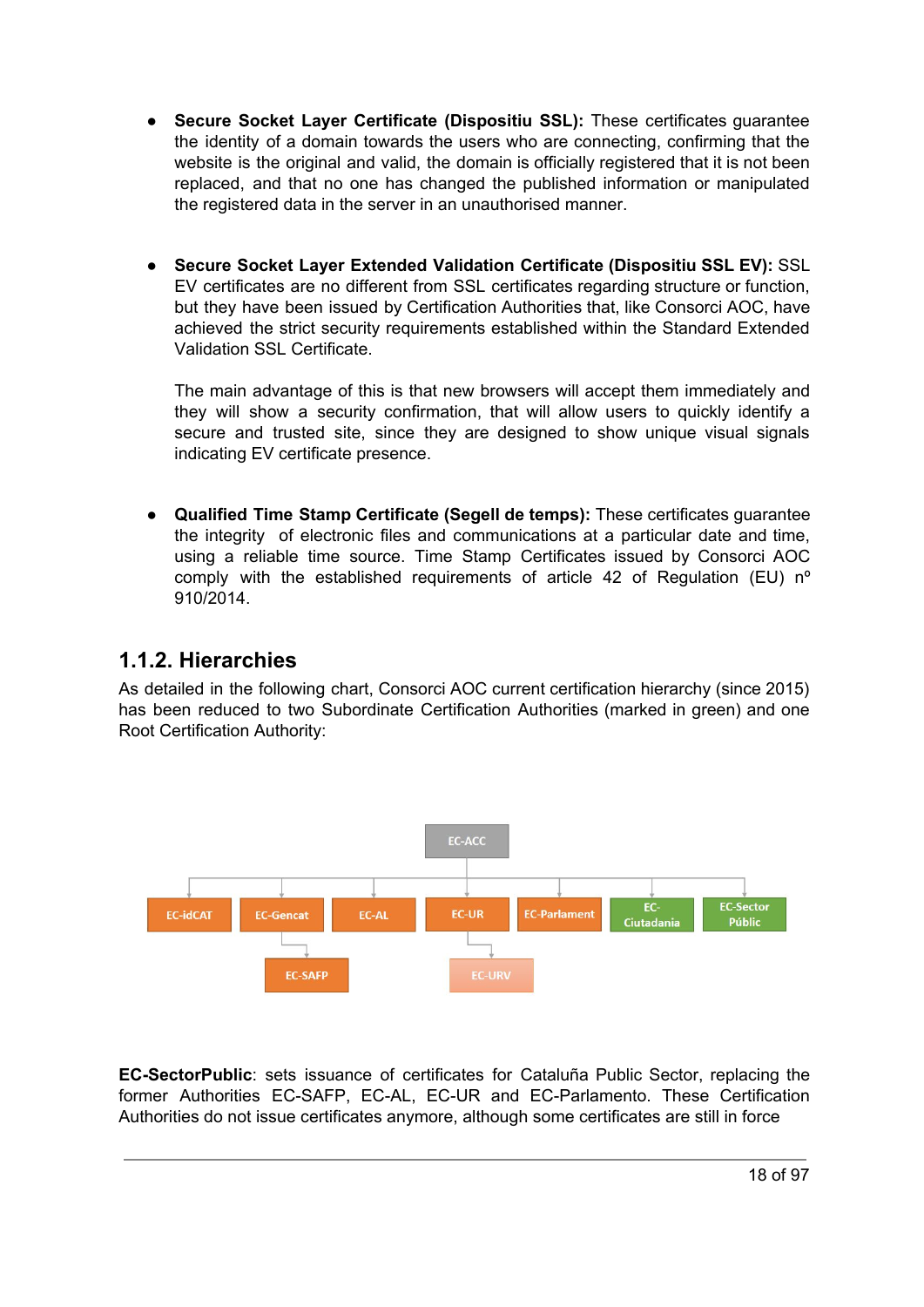Certificates issued under the former Certification Authorities EC-SAFP, EC-AL, EC-UR and EC-Parlamento are not regulated by this CPS version, but by CPS AL, GENCAT, SAFP, PARLAMENT, UR and URV in their versions 5.0, 2.0, 5.0, 2.0, 7.0, 4.0, corresponding to last update of each referred document before the cease of certificate issuance under the aforementioned Certification Authorities.

**EC-Ciudadanía**: issues digital certificates to citizens, replacing the former EC-idCAT which has also stopped issuing certificates, despite some certificates still being in force. Certificates issued under the former EC-idCAT Certification Authority are not regulated by this CPS version, but by CPS [idCAT] in its versión [4.0], corresponding to last update of the referred document before the cease of certificate issuance under the aforementioned Certification Authorities.

### <span id="page-18-0"></span>**1.1.3. Test certificates issuance**

Consorci AOC can issue test certificates signed by a real CA but with fictitious content for supervisor organisations, validation entities and application developers to be able to conduct their integration / evaluation processes for their purposes. Consorci AOC adds the following information to these certificates for all users to clearly identify that they are test certificates without responsibility:

| <b>Name of organisation</b> | Test organisation |
|-----------------------------|-------------------|
| NIF of organización         | VATES-Q0000000J   |
| <b>Address</b>              | Barcelona         |
| Zip code                    | 08008             |
| <b>Email address</b>        | scd@aoc.cat       |
| <b>First surname</b>        | de la Peça        |
| <b>Second surname</b>       | de Proves         |
| <b>DNI/NIE</b>              | 00000000T         |

# <span id="page-18-1"></span>**1.2. Document name and identification**

# <span id="page-18-2"></span>**1.2.1. Identification of this document**

| Name:          | <b>Certification Practices Statement (CPS)</b>       |
|----------------|------------------------------------------------------|
| Version:       | 6.5                                                  |
| Description    | Practices<br>Consorci AOC Certification<br>Statement |
| Issuance date: | 27/01/2021                                           |
| OID:           | 1.3.6.1.4.1.15096.1.2.2                              |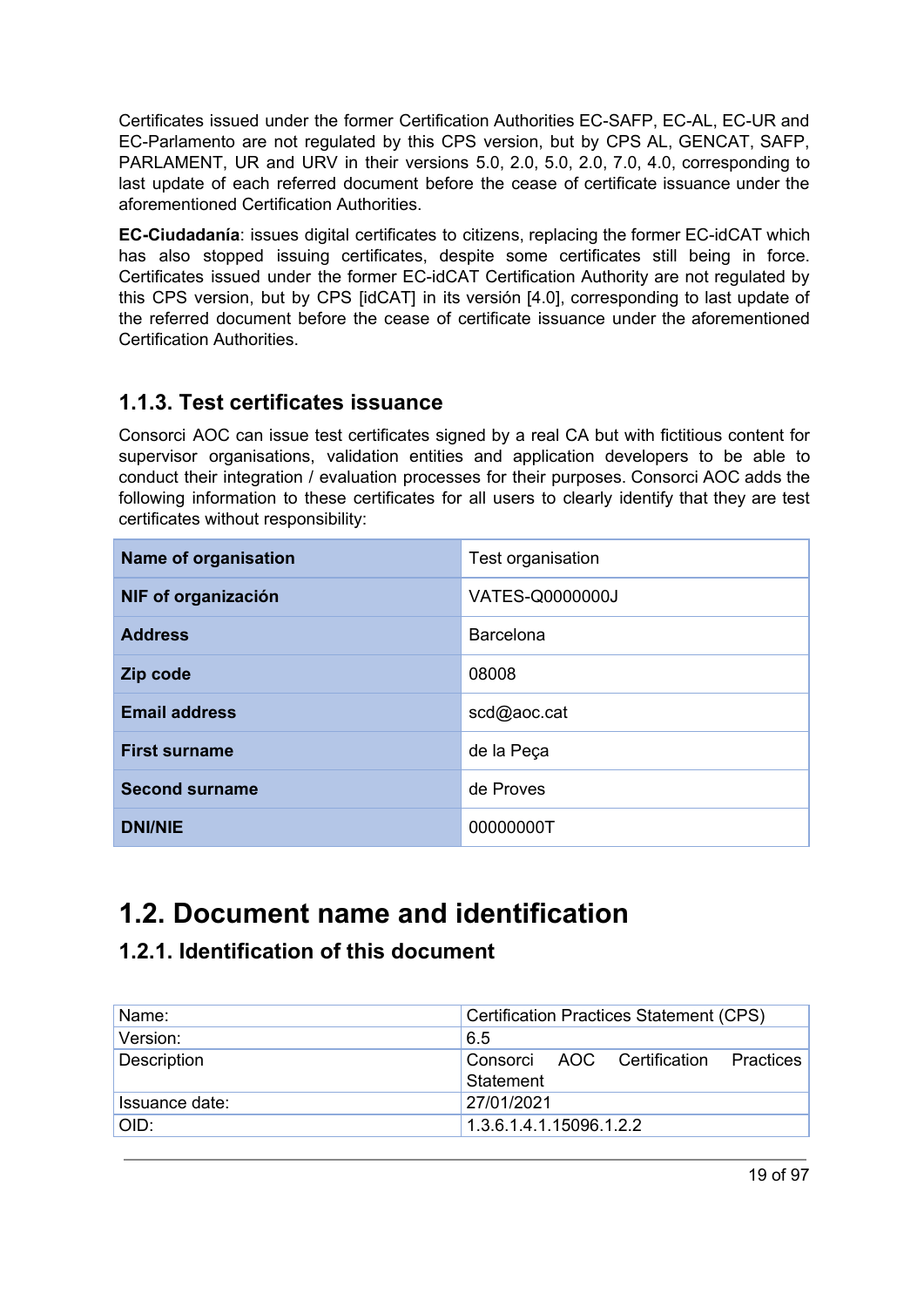# <span id="page-19-0"></span>**1.2.2. Identification of certification policies covered by this CPS**

| <b>Type of certificate</b>                                                                                                                                                        | <b>OID</b>                    | <b>Policy</b>                                        |
|-----------------------------------------------------------------------------------------------------------------------------------------------------------------------------------|-------------------------------|------------------------------------------------------|
| <b>Citizen certificates</b>                                                                                                                                                       |                               |                                                      |
| Citizen certificate (idCAT)                                                                                                                                                       | 1.3.6.1.4.1.15096.1.3.2.86.2  | Citizen CP                                           |
| Personal certificates for public<br>sector                                                                                                                                        |                               |                                                      |
| High-level authentication certificate 1.3.6.1.4.1.15096.1.3.2.7.1.2<br>(T-CAT<br>for<br>public<br>servant<br>autenticació)                                                        |                               | <b>Personal Certificates</b><br>for Public Sector CP |
| High-level qualified certificate of 1.3.6.1.4.1.15096.1.3.2.7.1.1<br>signature<br>for<br>public<br>servant<br>(T-CAT signatura)                                                   |                               | <b>Personal Certificates</b><br>for Public Sector CP |
| Mid-level/Substantial-level<br>authentication<br>signature<br>and<br>qualified certificate<br>for public<br>servant (T-CATP)                                                      | 1.3.6.1.4.1.15096.1.3.2.7.3.1 | <b>Personal Certificates</b><br>for Public Sector CP |
| High-level authentication certificate<br>for public servant with pseudonym<br>(T-CAT pseudònim autenticació)                                                                      | 1.3.6.1.4.1.15096.1.3.2.4.1.2 | <b>Personal Certificates</b><br>for Public Sector CP |
| High-level authentication<br>and<br>signature qualified certificate for<br>public servant with pseudonym<br>(T-CAT pseudònim signatura)                                           | 1.3.6.1.4.1.15096.1.3.2.4.1.1 | <b>Personal Certificates</b><br>for Public Sector CP |
| High-level<br>authentication<br>and<br>signature qualified certificate for<br>affiliated person<br>(T-CAT persona vinculada)                                                      | 1.3.6.1.4.1.15096.1.3.2.82.1  | <b>Personal Certificates</b><br>for Public Sector CP |
| Mid-level/Substantial-level<br>authentication<br>and<br>signature<br>qualified certificate for affiliated<br>(T-CATP<br>person<br>persona<br>vinculada)                           | 1.3.6.1.4.1.15096.1.3.2.86.1  | <b>Personal Certificates</b><br>for Public Sector CP |
| Authentication and signature 1.3.6.1.4.1.15096.1.3.2.8.1.1<br>certificate<br>qualified<br>for<br>Public<br>representative<br>towards<br>Administration<br>(T-CAT<br>representant) |                               | <b>Personal Certificates</b><br>for Public Sector CP |
| High level qualified certificate of 1.3.6.1.4.1.15096.1.3.2.82.2<br>authentication and signature of<br>public worker (T-CAT treballador<br>públic)                                |                               | <b>Personal Certificates</b><br>for Public Sector CP |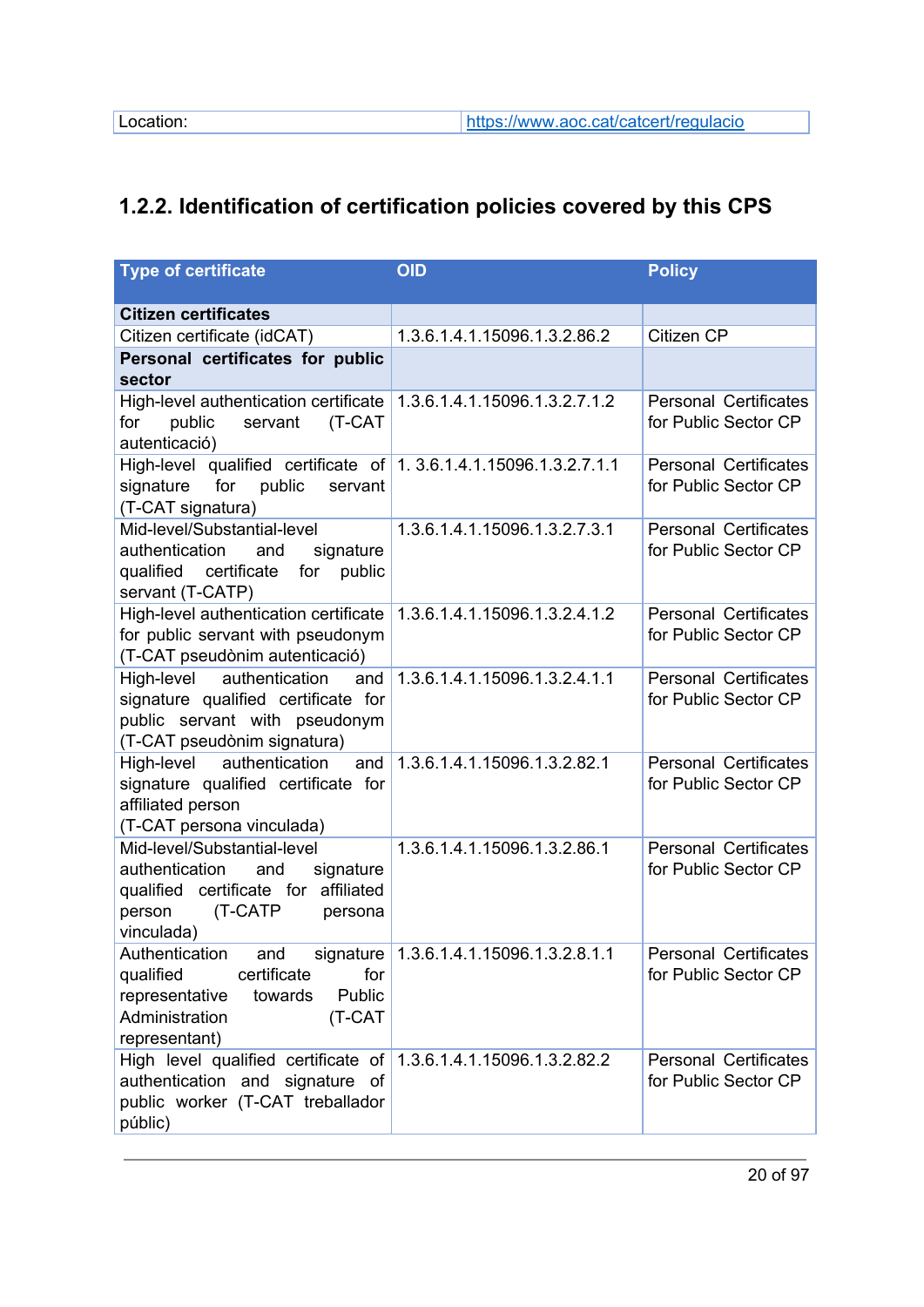| Mid-level/Substantial-level<br>qualified<br>certificate<br>οf<br>authentication and signature<br>οf<br>public worker (T-CATP treballador<br>públic) | 1.3.6.1.4.1.15096.1.3.2.86.3                       | <b>Personal Certificates</b><br>for Public Sector CP |
|-----------------------------------------------------------------------------------------------------------------------------------------------------|----------------------------------------------------|------------------------------------------------------|
| <b>Device</b><br><b>Infrastructure</b><br>and<br><b>Certificates</b>                                                                                |                                                    |                                                      |
| Application Certificate (Dispositiu 1.3.6.1.4.1.15096.1.3.2.91.1<br>aplicació)                                                                      |                                                    | Device<br>and<br>Infrastructure CP                   |
| Advanced<br>Electronic<br>Seal<br>Certificate<br>(Segell<br>nivell<br>mig/substantial)                                                              | 1.3.6.1.4.1.15096.1.3.2.6.2                        | Device<br>and<br>Infrastructure CP                   |
| <b>Electronic Office Certificate</b><br>(Seu-e nivell mig/substancial)                                                                              | 1.3.6.1.4.1.15096.1.3.2.5.2                        | Device<br>and<br>Infrastructure CP                   |
| Socket<br>Certificate<br>Secure<br>(Dispositiu SSL)                                                                                                 | 1.3.6.1.4.1.15096.1.3.2.51.1                       | <b>Devices</b><br>and<br>Infrastructures CP          |
| Secure<br>Socket<br>Extended<br>Validation<br>Certificate<br>(Dispositiu<br>SSL EV)                                                                 | 1.3.6.1.4.1.15096.1.3.2.51.2                       | Device<br>and<br>Infrastructure CP                   |
| Qualified<br>(segell de temps)                                                                                                                      | Time Stamp Certificate 1.3.6.1.4.1.15096.1.3.2.111 | Device<br>and<br>Infrastructure CP                   |

The document describing these certificate profiles are published in the Consorci AOC website.

# <span id="page-20-0"></span>**1.3. Participating entities**

# <span id="page-20-1"></span>**1.3.1. Trusted services provider**

According to the terminology contained within Regulation (UE) nº 910/2014 related to electronic identification and trusted services for electronic transactions within the interior market, Consorci AOC acts as Trusted Services Provider (TSP) in the context of this CPS, being responsible for the issuance and management of digital certificates generated in the certification hierarchy (PKI) referred previously in this document.

# <span id="page-20-2"></span>**1.3.2. Root Certification Authority**

Root Certification Authority is the entity in the referred certification hierarchy that issues certificates to other certification authorities and for which the public key has been auto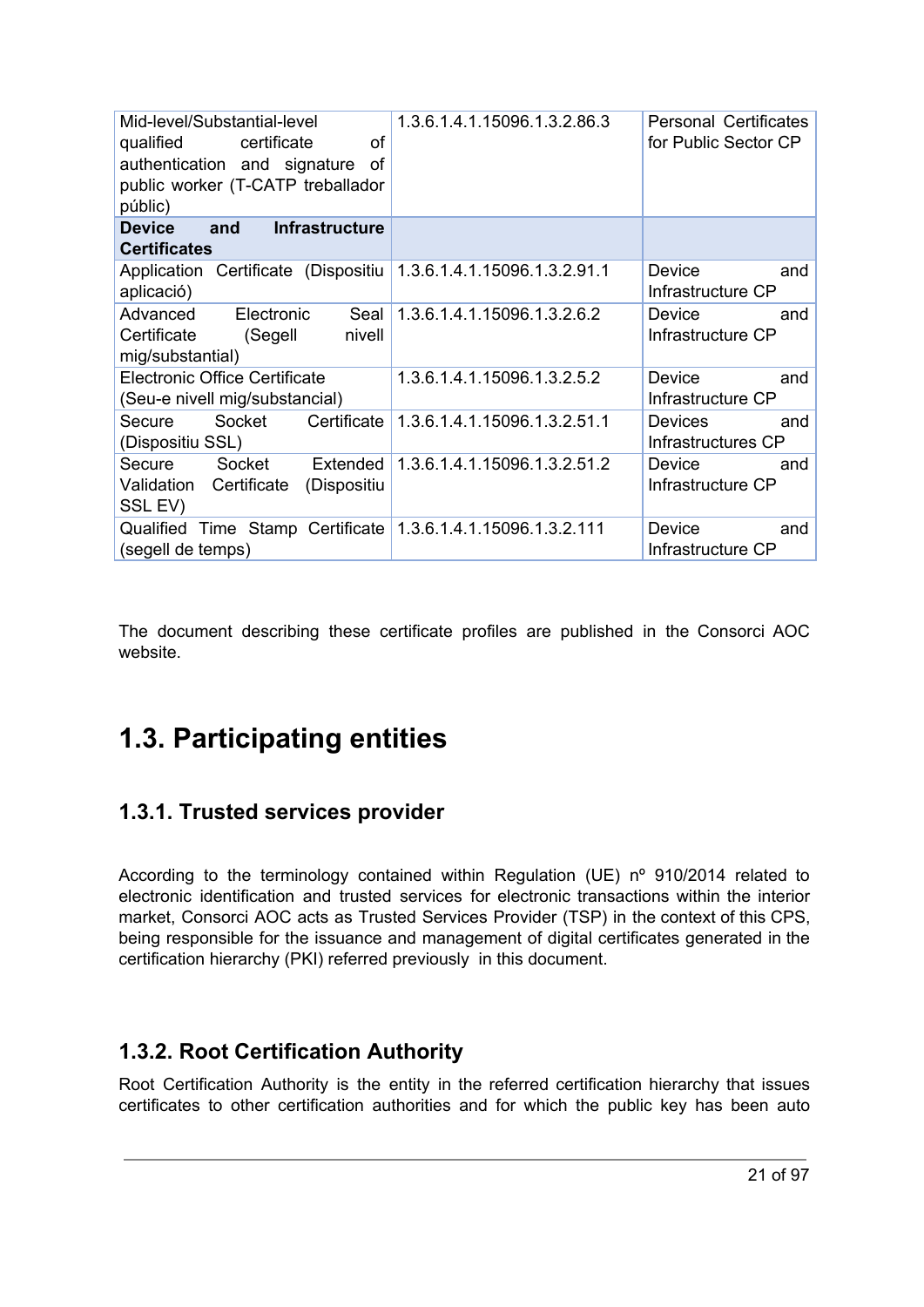signed. Its function is to sign the certificate for other Certification Authorities belonging to the referred certification hierarchy.

The Root Certificate identification details of Consorci AOC certification hierarchy are:

Root CA EC-ACC

| LCN:         | EC-ACC                                   |
|--------------|------------------------------------------|
| Hash:        | 88:49:7F:01:60:2F:31:54:24:6A:E2:8C:4D:5 |
|              | A:EF:10:F1:D8:7E:BB:76:62:6F:4A:E0:B7:F  |
|              | 9:5B:A7:96:87:99                         |
| Validity:    | 07/01/2031                               |
| Type of Key: | RSA 2048                                 |

### <span id="page-21-0"></span>**1.3.3. Subordinate Certification Authorities**

We denominate Delegate or Subordinate Certification Authorities as those which issue end-entity certificates in the certification hierarchy, and whose public key certificates have been digitally signed by the Root Certification Authority.

Subordinate Certification Authorities identification details operated by Consorci AOC under this CPS are:

| CN:          | EC-Ciutadania                          |
|--------------|----------------------------------------|
| Hash:        | 0F:D9:9A:AE:1F:FC:D5:D9:F0:AD:76:ED:D  |
|              | D:CB:EF:6B:88:4C:C8:5C:16:BF:CF:A4:B5: |
|              | 24:61:55:D6:59:7E:D6                   |
| Validity:    | 18/9/2030                              |
| Type of key: | <b>RSA 2048</b>                        |

CA EC-CIUTADANIA

#### CA EC-SECTORPUBLIC

| CN:          | EC-SectorPublic                           |
|--------------|-------------------------------------------|
| Hash:        | 35:6A:5F:4D:99:4E:9E:FA:7C:AE:FC:49:17:   |
|              | 68:91:1D:65:EC:25:97:74:65:B6:10:E2:F2:9_ |
|              | A:A4:47:26:31:C3                          |
| Validity:    | 18/9/2030                                 |
| Type of key: | <b>RSA 2048</b>                           |

# <span id="page-21-1"></span>**1.3.4. Register Authority**

Register Authorities are the natural or legal persons who support Certification Authorities with specific procedures and relationships with certificate applicants and subscribers,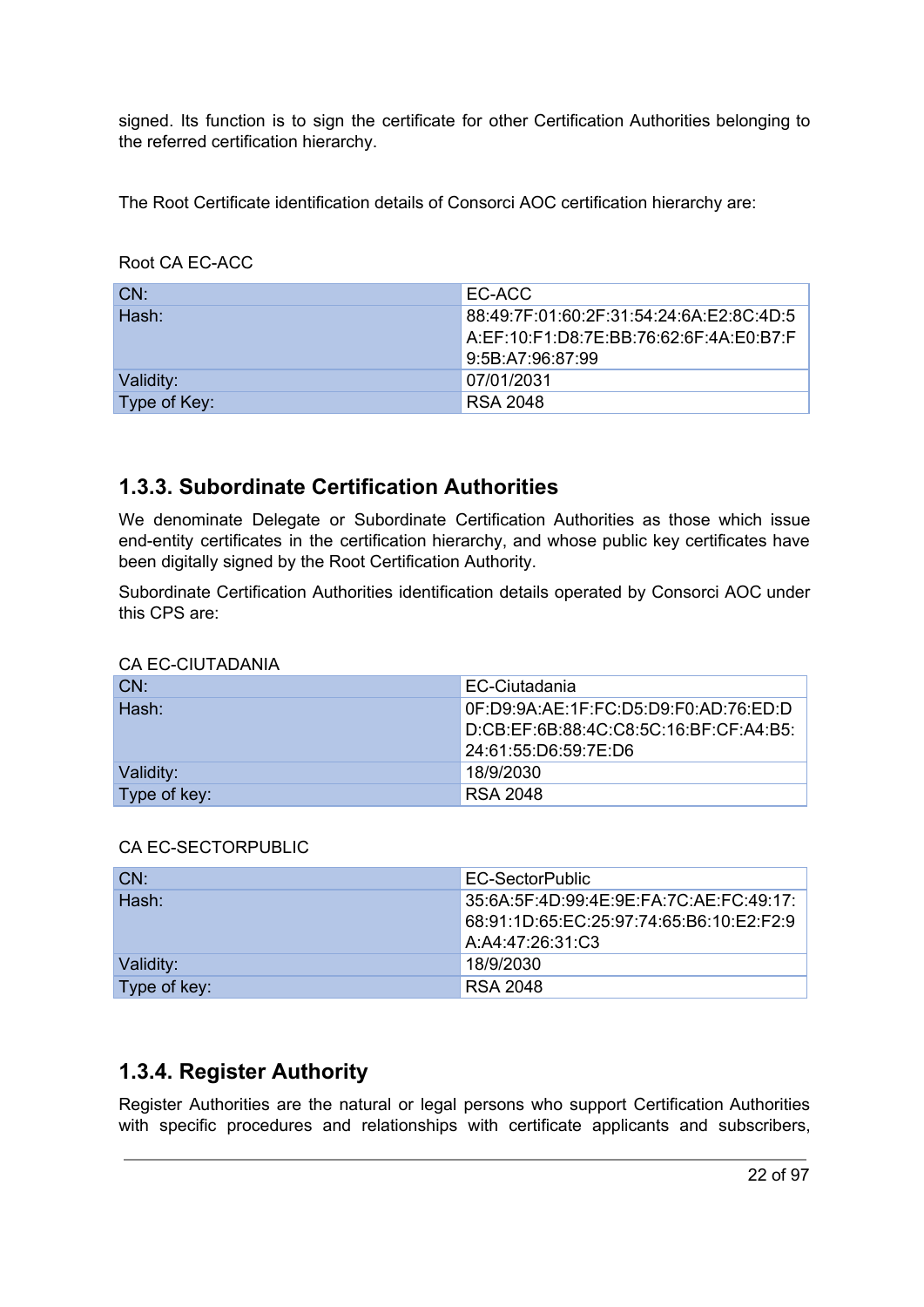particularly in identification processes, registration and authentication of certification subscribers and key holders.

### <span id="page-22-0"></span>**1.3.5. End users**

End users are those individuals who obtain and use electronic certificates. We can distinguish them as follows:

- Certificate requesters.
- Certificate subscribers.
- Signatories or key holders.
- Relying parties.

#### <span id="page-22-1"></span>**1.3.5.1. Certificate Applicants**

An applicant is the individual who, on their own behalf or as representative of a relying party, requests the issuance of a digital certificate.

The prerequisite requirements that an applicant must have will depend on the type of the requested certificate, as described in the "Certification Policy" applicable to each type of certificate.

#### <span id="page-22-2"></span>**1.3.5.2. Certificate subscribers**

A subscriber is the natural or legal person who contracts Consorci AOC delivery services.

In some cases the subscriber will be able to act as Point of Verification in Person, assuming part of the registration functions and taking responsibility towards Consorci AOC, its Register Authorities and End Users for:

- Correct identification of certificate applicants and signatories for which the subscriber is acting as Point of Verification in Person.
- Truthfulness and accuracy of the formally required submitted documentation for each type of certificate.
- Attested copy of original documents submission.
- Custody and delivery of referred documentation to Consorci AOC in case of being requested.
- Certificate delivery to signatories or key holders.

#### <span id="page-22-3"></span>**1.3.5.3. Key holders or signatories**

A key holder or signatory is a natural person who exclusively owns certificate electronic signature or authentication keys, either acting on their own behalf, in representation of an organisation or via other type of association.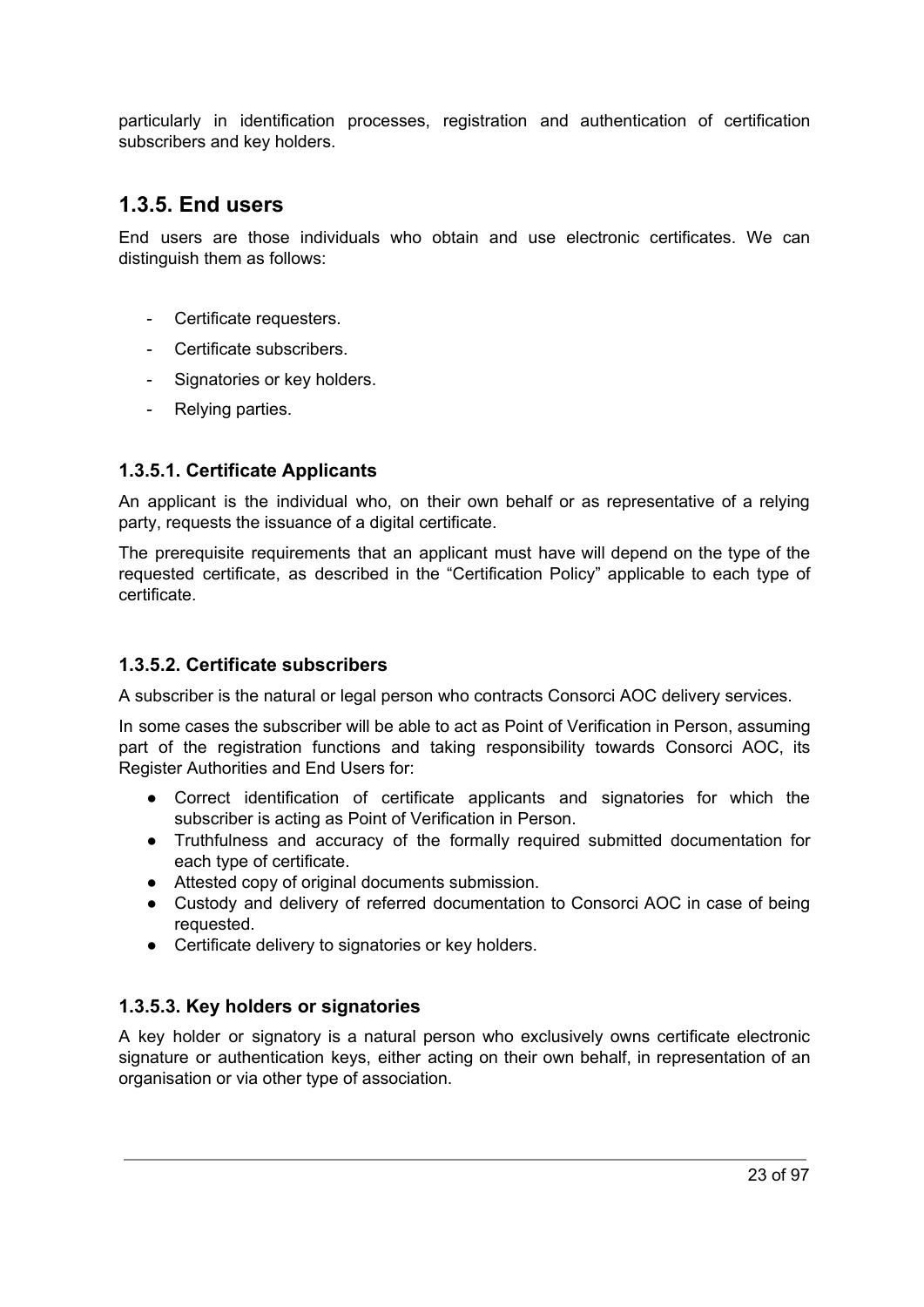These persons must be duly identified within the certificate through their name and surname or a pseudonym, likewise their organisation must be uniquely identified.

Custody of creation data associated to the digital certificate will belong to the key holder or signatory.

#### <span id="page-23-0"></span>**1.3.5.4. Relying parties**

A relying party is a person or organisation that voluntarily trusts in a certificate issued under certain Consorci AOC certification hierarchies

Consorci AOC obligations and responsibilities towards relying parties shall be limited to those described in this CPS, in the Regulation (UE) nº 910/2014 and in the general rules that result from application.

Relying parties that trust in these certificates should acknowledge their limitations of use.

# <span id="page-23-1"></span>**1.4. Usage of Certificates**

This section lists the applications for each type of certificate, establishing limitations and prohibiting certain certificates applications.

### <span id="page-23-2"></span>**1.4.1. Typical usage of certificates**

Consorci AOC certificates can be used within the terms of the corresponding Certification Policies.

#### <span id="page-23-3"></span>**1.4.2. Prohibited uses**

Certificates may only be used within the usage limits specifically described in this CPS and the corresponding Certification Policy. Any other use not described in the referred documents is expressly excluded from the contractual scope and formally prohibited. Certificates must not be used for any illegal purpose.

Certificates have not been designed for, cannot be intended for, and are not authorised for use or resale within control equipment for dangerous situations or for uses that require error test actuations, like nuclear facility functioning, navigator systems or air communications, or gun control, where an error could involve immediate death, personal injury or severe environmental damage.

End user certificates cannot be used for signing any type of public key certificates or certificates revocation lists.

# <span id="page-23-4"></span>**1.5. Practices Statement Management**

#### <span id="page-23-5"></span>**1.5.1. Responsible Organisation for managing the specification**

Consorci Administració Oberta de Catalunya – Consorci AOC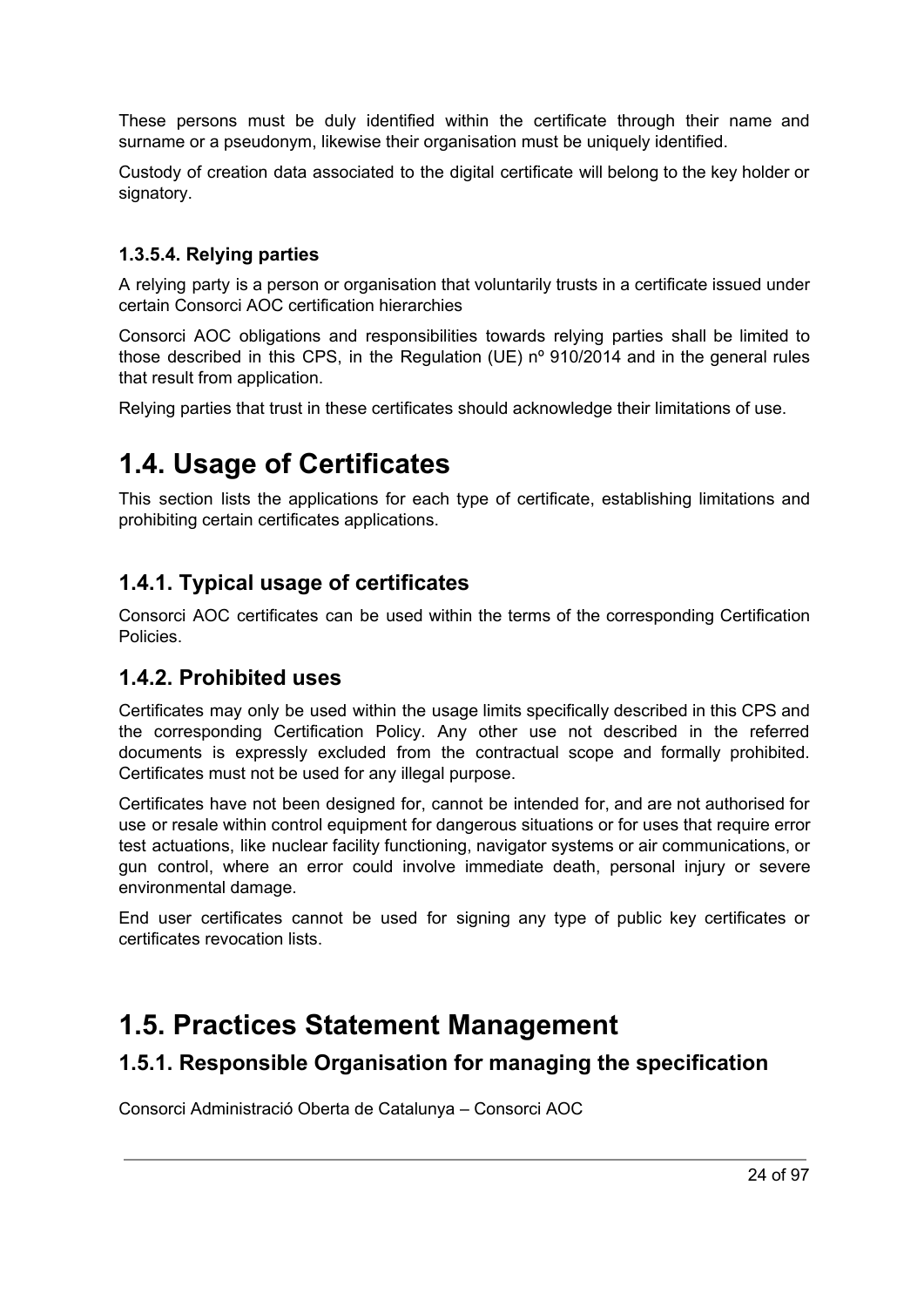# <span id="page-24-0"></span>**1.5.2. Organisation contact data**

Consorci Administració Oberta de Catalunya – Consorci AOC

Registered Office: Via Laietana, 26 – 08003 Barcelona

Commercial Postal Address: Tànger, 98, planta baixa (22@ Edifici Interface) - 08018 Barcelona

Website of Consorci AOC: [www.aoc.cat](http://www.aoc.cat/)

Website of Consorci AOC digital certification service: [www.aoc.cat/catcert](http://www.aoc.cat/catcert)

User Service Department: 900 90 50 90, or +34 93 272 25 01 for calls from outside the state, open 24/7 to manage certificate suspensions.

### <span id="page-24-1"></span>**1.5.3. Person who determines the conformity of a Certificate Practices Statement (CPS) with the policy**

The person who determines the conformity of a CP with the CPS is the Consorci AOC Digital Certification Service Responsible, based on the results of an audit for this purpose, conducted biannually by a third party.

# <span id="page-24-2"></span>**1.5.4. Approval procedures**

Consorci AOC documentation and organisation system guarantees, through the application of corresponding procedures, the correct maintenance of the Certification Practices Statement and the service specifications publication procedure.

Initial version of this CPS is approved by the Consorci AOC Executive Commission, which is the Consorci AOC executive direction body. The Consorci AOC Managing Director is authorised to approve modifications in this practices statement.

### <span id="page-24-3"></span>**1.5.5. Review frequency**

The CPS, the different policies and the PKI Disclosure Statements (PDS), will be reviewed and, if necessary, updated annually. The aforementioned documents will be reviewed and modified when there is any change that their content may be affected, such as legislative modifications, changes in infrastructure or changes in the services operation, among others.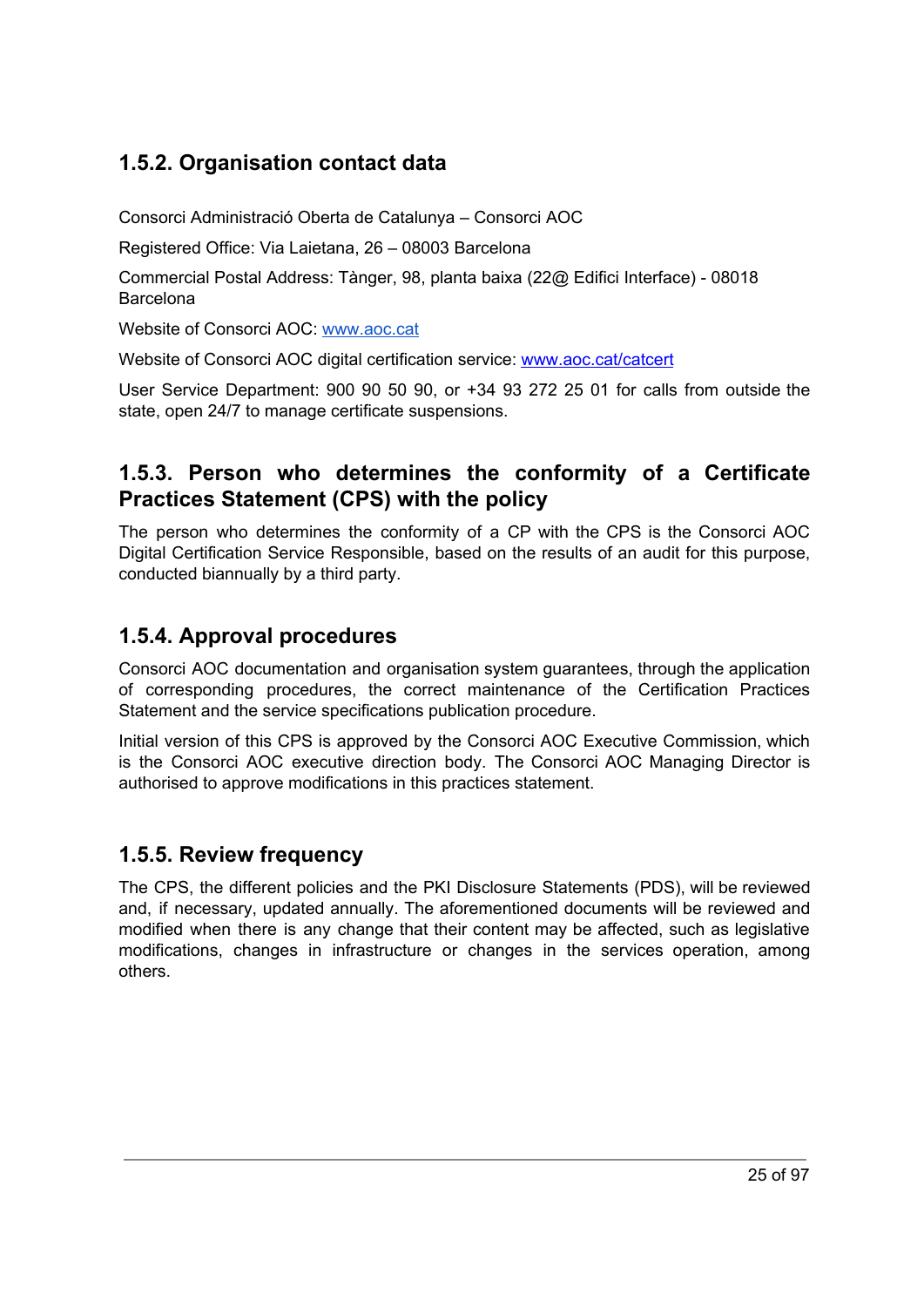# <span id="page-25-1"></span><span id="page-25-0"></span>**1.6 DEFINITIONS AND ACRONYMS**

# **1.6.1 Definitions**

- Certification Services Provider: natural or legal person that issues electronic certificates or provides other services in relation to the electronic signature.
- Trust Services Provider: natural or legal person that provides one or more trust services, either as a qualified provider or as an unqualified provider of trust services.
- Electronic Certificate: a document electronically signed by a trusted service provider that links the signature verification data to a signer and confirms their identity.
- Qualified Certificate: Certificate issued by a Qualified Trust Services Provider, which meets the requirements established in Annex I of Regulation (EU) nº 910/2014 (eIDAS) and in article 7 of Law 6/2020, of November 11, regarding the verification of the identity and other circumstances of the applicants, and the reliability and guarantees of the trust services they provide, in accordance with Title III of the aforementioned Law 6/2020, of November 11..
- Public Key and Private Key: the asymmetric cryptography on which the PKI is based uses a pair of keys in which what is encrypted with one of them can only be decrypted with the other and vice versa. One of these keys is called public and is included in the electronic certificate, while the other is called private and is only known by the certificate holder.
- Conformity Assessment Body: bodies accredited by member states to be able to issue conformity reports as required by eIDAS.
- Signature Creation Data (Private Key): this is unique data, such as codes or private cryptographic keys, that the signer uses to create the electronic signature.
- Signature Verification Data (Public Key): is the data, such as public cryptographic codes or keys, that are used to verify the electronic signature.
- Qualified Electronic Signature / Stamp Creation Device (DCCF): Electronic signature creation device that meets the requirements listed in Annex II of Regulation (EU) nº 910/2014.
- Electronic Signature: data in electronic form which is attached to or logically associated with other data in electronic form and which is used by the signatory to sign, can be used as a means of personal identification.
- Advanced Electronic Signature: electronic signature that allows establishing the personal identity of the signatory with respect to the signed data and verifying the integrity of the same, as it is exclusively linked to both the signatory and the data to which it refers, and for having been created by means that it maintains under its exclusive control.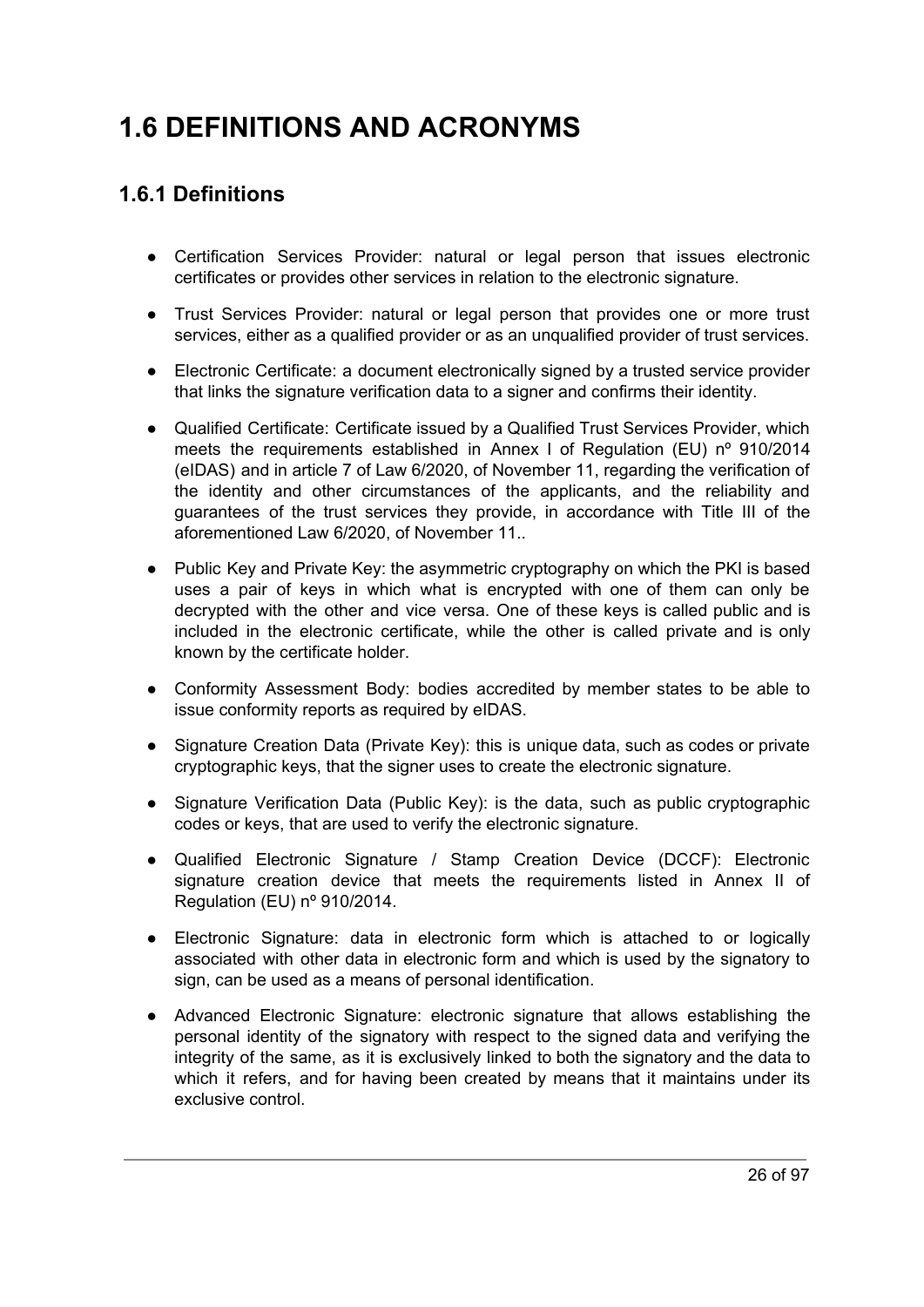- Qualified Electronic Signature: It is an advanced electronic signature which is based on a qualified certificate and generated by a secure / qualified signature creation device.
- Hash function: it is an operation performed on a data set of any size, so that the result obtained is another fixed-size data set, regardless of the original size, and which has the property of being uniquely associated with the initial data.
- Lists of Revoked Certificates (CRL or LCR): list of relationships of revoked or suspended certificates.
- Hardware Cryptographic Module (HSM): hardware module used to perform cryptographic functions and store keys in safe mode.
- Electronic Time Stamp: it is a special type of electronic signature issued by a trusted third party that guarantees the integrity of a document at a specific date and time.
- Qualified Electronic Time Stamp: it is an electronic time stamp that meets the requirements established in article 42 of Regulation (UE) nº 910/2014.
- Time Stamping Authority (TSA): Trusted entity that issues time stamps
- Validation Authority (VA): Trusted entity that provides information on the validity of digital certificates and electronic signatures.

### <span id="page-26-0"></span>**1.6.2. Acronyms**

| AOC:              | Open Administration of Catalonia                                           |
|-------------------|----------------------------------------------------------------------------|
| CA:               | <b>Certification Authority</b>                                             |
| CP:               | <b>Certificate Policy</b>                                                  |
| DPC:              | <b>Certification Practices Statement</b>                                   |
| ETSI:             | European Telecommunications Standard Institute                             |
| HSM:              | <b>Hardware Security Module</b>                                            |
| IETF:             | Internet Engineering Task Force                                            |
| LDAP:             | Lightweight Directory Access Protocol                                      |
| LRC:              | <b>Certificate Revocation List</b>                                         |
| LSEC:<br>services | Law 6/2020, of November 11, regulating certain aspects of electronic trust |
| OCSP:             | <b>Online Certificate Status Protocol</b>                                  |
| OID:              | Object identifier                                                          |
| PDS:              | <b>PKI Disclosure Statement</b>                                            |
| PKI:              | <b>Public Key Infrastructure</b>                                           |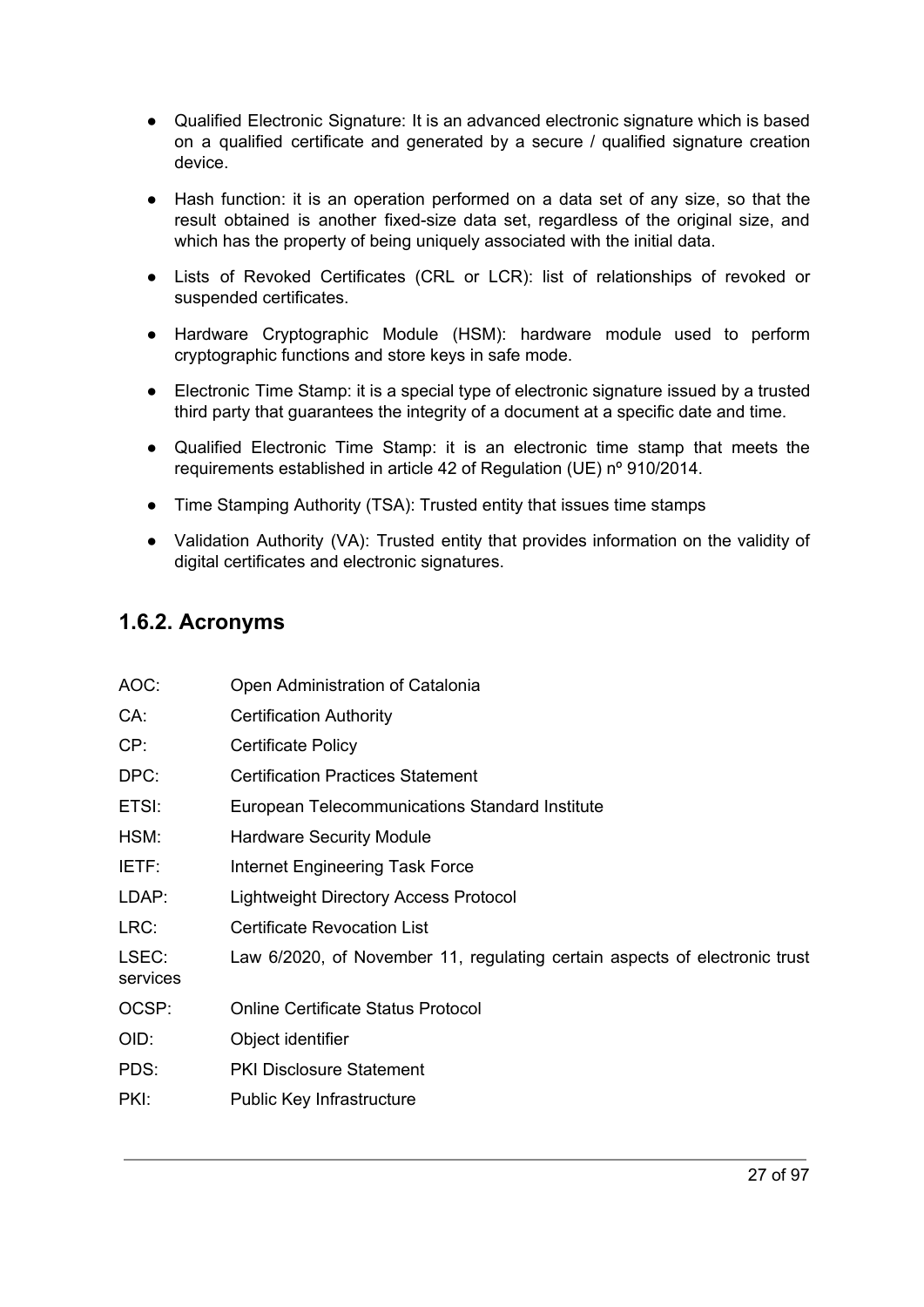### <span id="page-27-1"></span><span id="page-27-0"></span>PSC: Trust Services Provider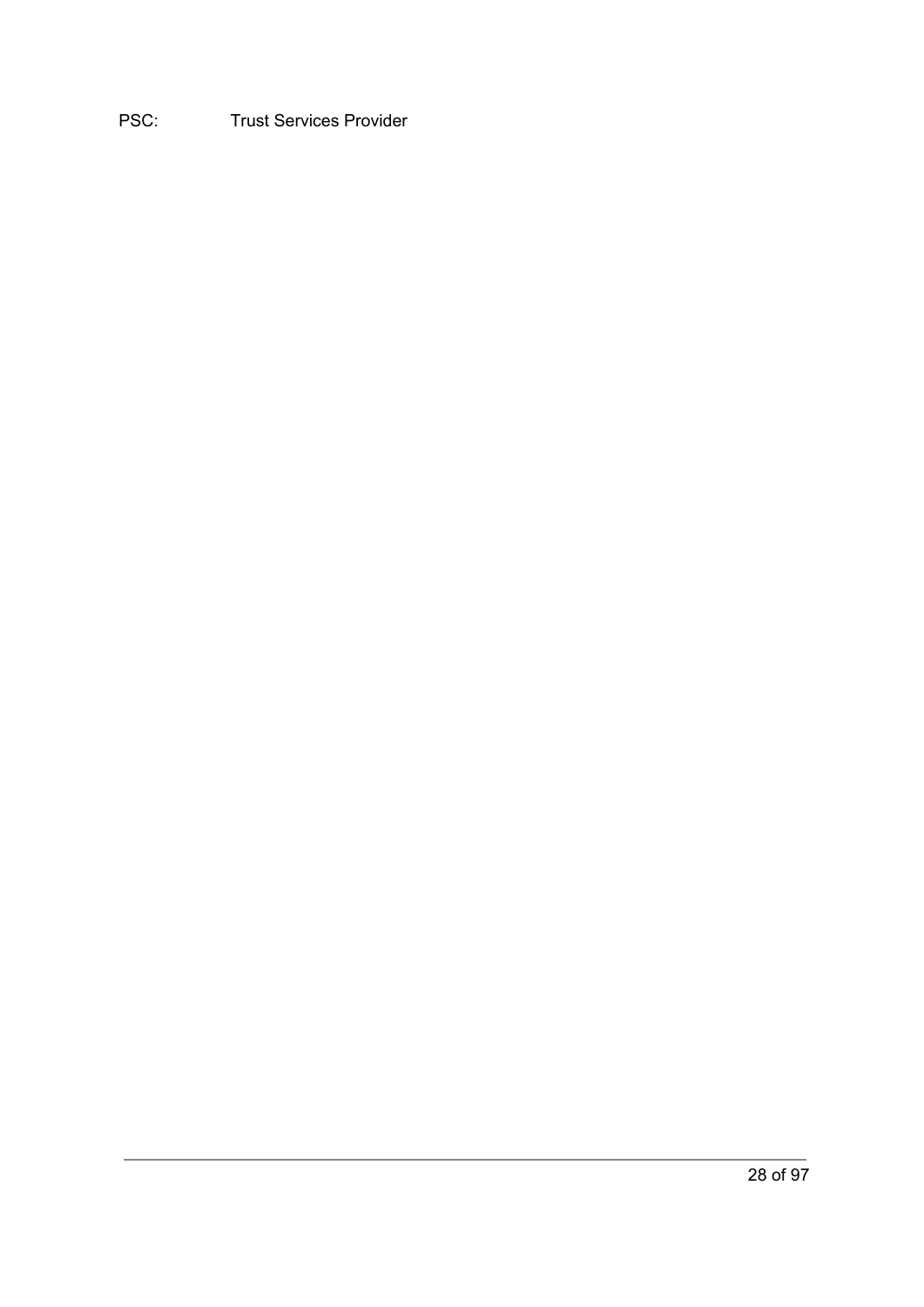# **2. Publication of certificate information and directory**

# <span id="page-28-0"></span>**2.1. Certificates directory**

Certificates directory service is available on a 24x7 basis. In cases of error beyond the control of the Certification Authority, the Authority will work with reasonable efforts to get the service available as soon as possible within the period stipulated in section 5.7.4 of this CPS.

# <span id="page-28-1"></span>**2.2. Information publication of the Certification Authority**

The Certification Authority publishes the following information on its website [\(http://www.aoc.cat/catcert/regulacio\)](http://www.aoc.cat/catcert/regulacio):

- Revocated certificates lists and other certificate revocation status information.
- Certificate and revocation lists profiles.
- The Certification Practices Statement..
- The Certification Policies applicable to each type of certificate.
- The PKI Disclosure Statement (PDS).

Any changes to the specifications or service conditions is notified to the users by the Certification Authority through the directory.

In all cases there will be explicit references made to such changes within the homepage of the service website.

The previous version is maintained but it will be indicated that it has been replaced by a new version.

# <span id="page-28-2"></span>**2.3. Frequency of publication**

Certification Authority information is published as it becomes available, and in particular immediately when updates related to certificate validity are to be issued.

Changes to this document are regulated by the terms stipulated in section 9.12.1.

15 days after the publication of the new version, the reference on the homepage is removed and inserted into the directory.

Former versions of the documentation are kept during a period of 15 (fifteen) years by the Certification Authority. They may be consulted for those who are interested.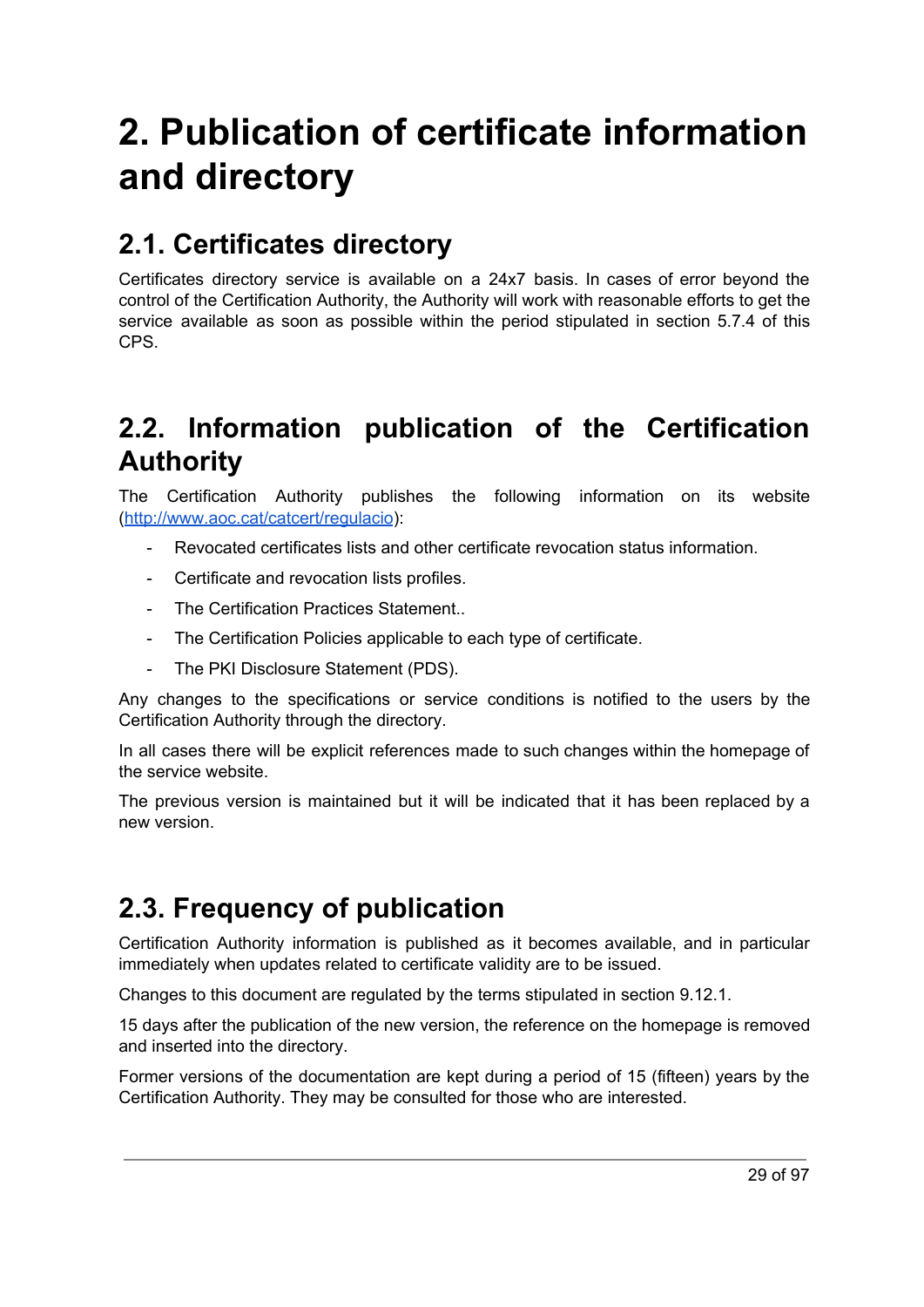Certificates revocation status information is published according to section 4.10.7.

# <span id="page-29-0"></span>**2.4. Access control**

<span id="page-29-1"></span>The CPS, Certificate Policies, PDS (PKI Disclosure Statements), CA Certificates and certificate revocation lists (CRL) are published in public data repositories without access control.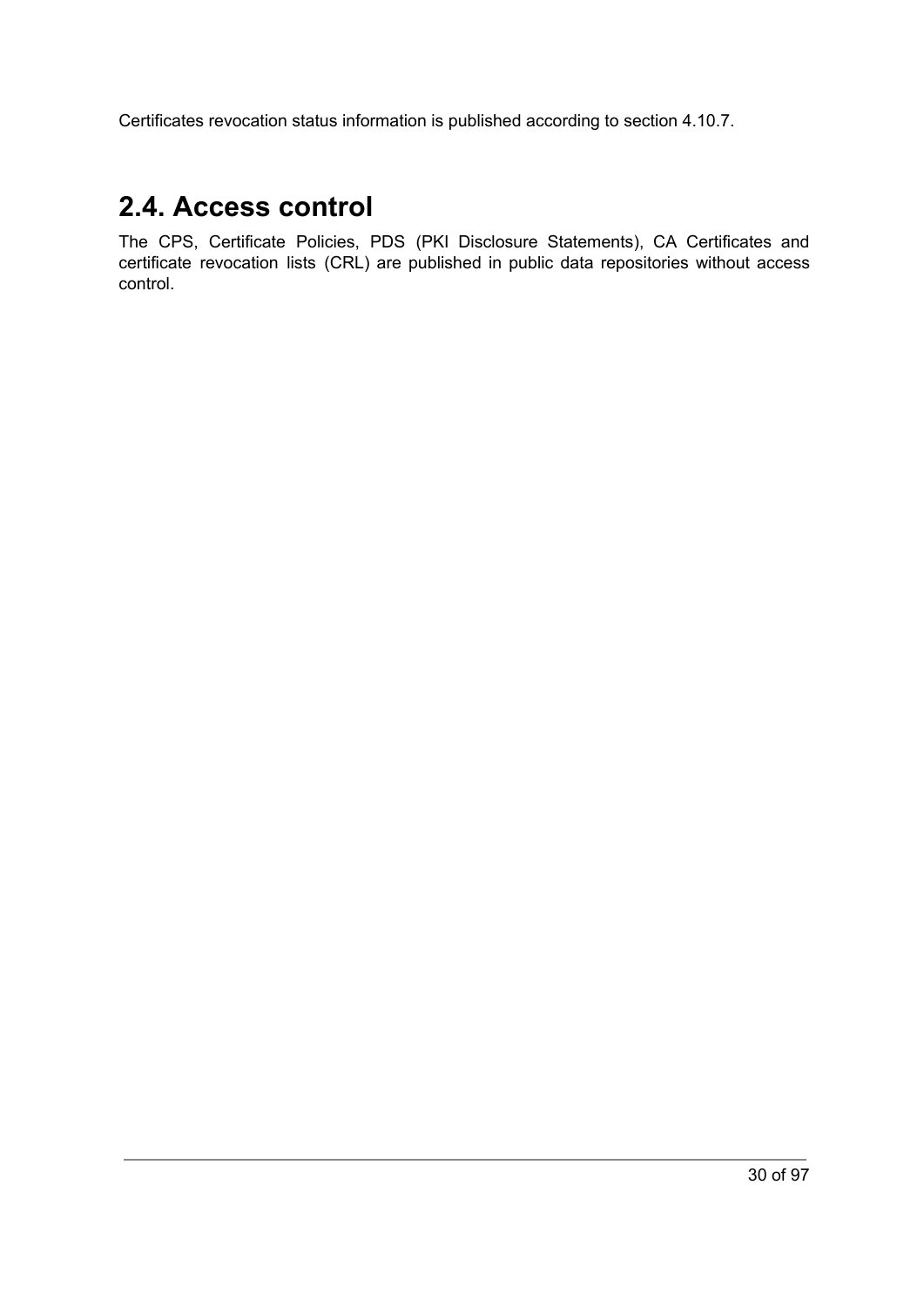# **3. Identification and authentication**

# <span id="page-30-0"></span>**3.1. Name management**

This section outlines requirements used in identification and authentication procedures during the Register Authorities operations, prior to certificate issuance and delivery.

# <span id="page-30-1"></span>**3.1.1. Types of names**

#### <span id="page-30-2"></span>**3.1.1.1. Syntactic Structure**

All certificates contain a unique X.501 name in the field Subject, including a CommonName (CN=) component.

Syntactic structure and each certificate field content, as well as its semantic significance, are described in the document "certificate profiles" that Consorci AOC publishes in its website (<http://www.aoc.cat/catcert/regulacio>).

#### <span id="page-30-3"></span>**3.1.1.2. Certificate profiles**

Certificate profiles are published on Consorci AOC website [\(http://www.aoc.cat/catcert/regulacio\)](http://www.aoc.cat/catcert/regulacio).

### <span id="page-30-4"></span>**3.1.2. Meaning of the names**

No stipulation required.

# <span id="page-30-5"></span>**3.1.3. Use of pseudonym**

Where pseudonyms are used, this is controlled by the corresponding Certification Policy.

# <span id="page-30-6"></span>**3.1.4. Interpretation of name formats**

No stipulation required.

### <span id="page-30-7"></span>**3.1.5. Uniqueness of names**

Certification Authority issues different types of certificates. Certificate subscriber names are unique for every certificate generation service operated by the Certification Authority and for every type of certificate. An individual may only hold one of each different types of certificate issued by the Certification Authority. Values CIF or NIF are used for distinguishing two entities in case of name duplicity problem.

It is not possible to assign a subscriber name that has already been used by another subscriber.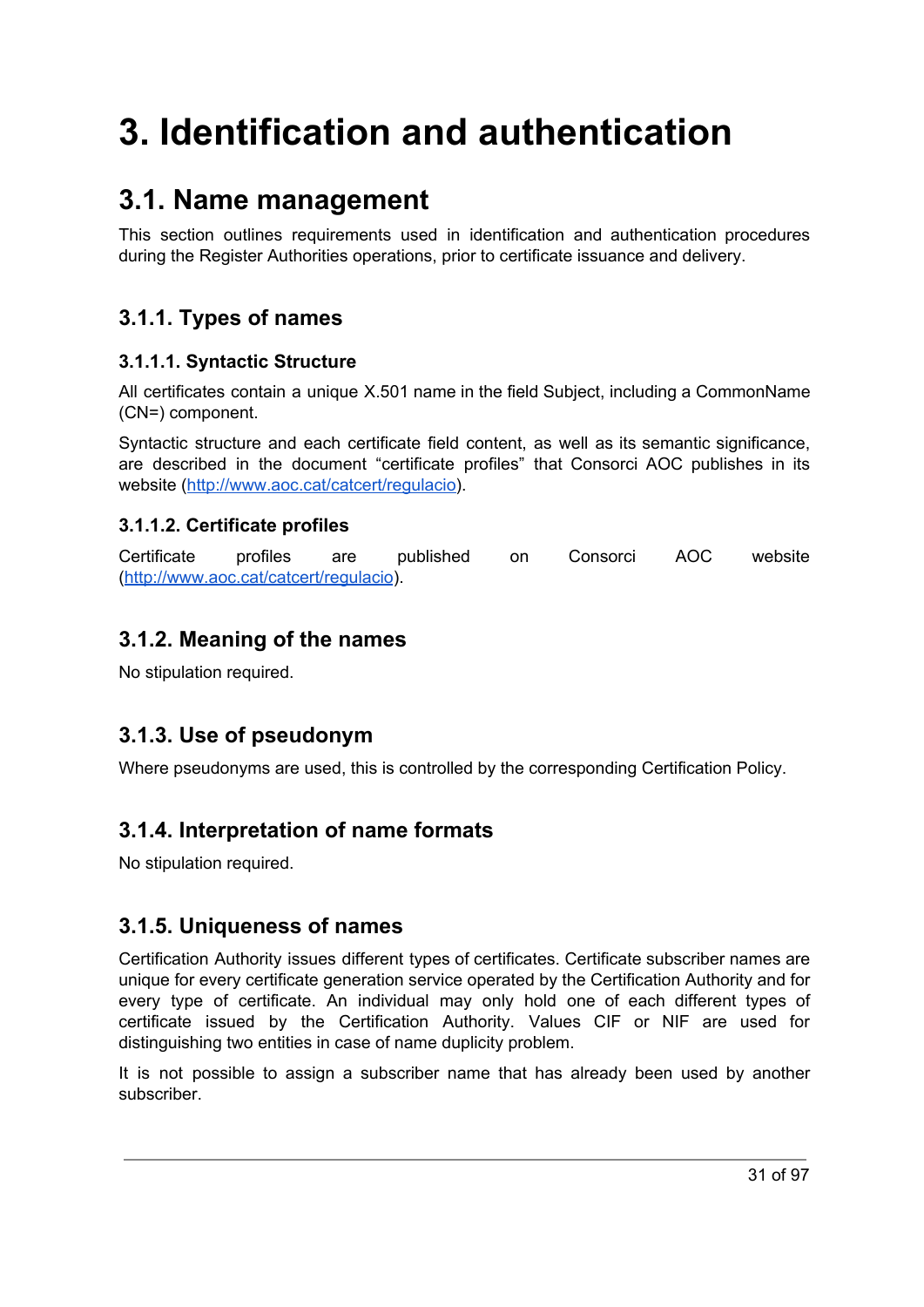All staff associated to the Register Authority have as essential requirement to attend a training course imparted by the Certification Authority.

### <span id="page-31-0"></span>**3.1.6. Sequencing and frequency of labour rotation**

No stipulation required.

### <span id="page-31-1"></span>**3.1.7. Resolution of conflicts related to names**

Consorci AOC will not arbitrate in cases of name disputes and will have no responsibility in this respect. Assignment of names will be done based on sequential order.

Regarding the treatment of registered trademarks, please see section 9.5.3.

# <span id="page-31-2"></span>**3.2. Initial identity validation**

#### <span id="page-31-3"></span>**3.2.1. Private key possession test**

When a certificate is issued in a hardware device, the private key is created the moment before certificate generation, via a procedure that guarantees the confidentiality and association with the identity of the applicant.

Every Register Authority is responsible for guaranteeing the device delivery and access for the applicant in a secure way. In other cases, the method of private key possession test by the subscriber will be the delivery of PKCS#10 or an equivalent cryptographic proof, or otherwise via a method approved by Consorci AOC.

# <span id="page-31-4"></span>**3.2.2. Authentication of organisation identity**

Register Authority must verify the following data in order to authenticate the organisation identity:

- Data related to the organisation company name
- Data related to the subscriber constitution and legal personality.
- Data related to the scope and validity of the applicant representative capacity
- Data related to the organisation tax identification code or equivalent.

Consorci AOC reserves the right not to issue the certificate if considers that the submitted documentation is not sufficient or adequate for the verification of this data.

#### <span id="page-31-5"></span>**3.2.2.1. Register Authority**

Certification Authority authenticates for any Register Authority component, prior to a certificate issuance and delivery, Authority and operator identity according to the corresponding section of this CPS.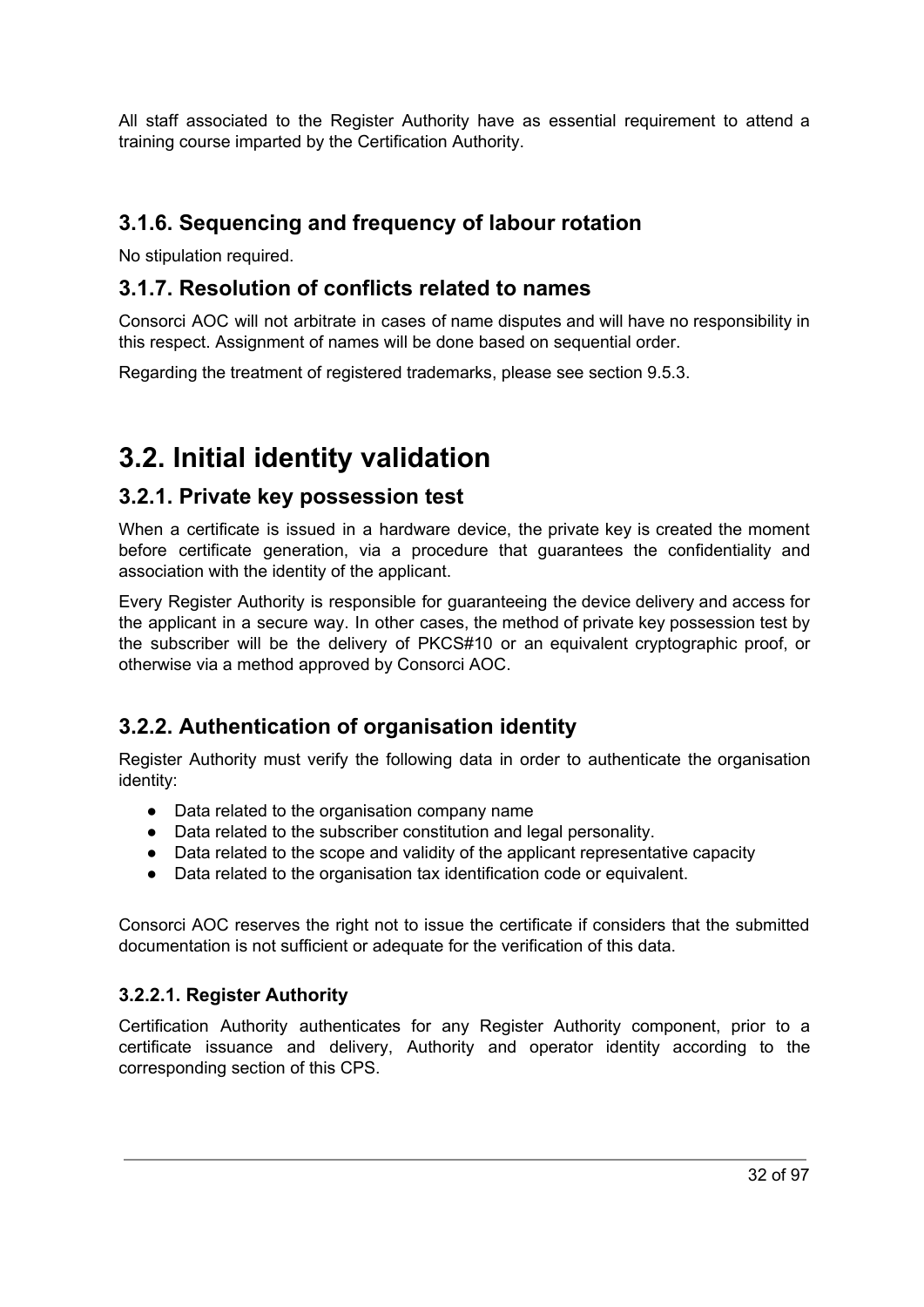# <span id="page-32-0"></span>**3.2.3. Authentication of a natural person identity**

This section contains information for the verification of a natural person identified in a certificate.

#### <span id="page-32-1"></span>**3.2.3.1. Identification elements**

Number and type of necessary documents required to confirm key holder identity are those accepted by Consorci AOC, as described within its regulations.

These identifying documents will contain at least:

- Full name of the person
- Legally acknowledged identity number (National ID Document, VAT number or National ID for foreigners of the Schengen Agreement countries; passport for cases foreigners certificates)
- Date and place of birth.
- Other supporting information that can be useful for differentiating one person from another within the Institution scope (for example: photograph, email address, position, etc.).

#### <span id="page-32-2"></span>**3.2.3.2. Validation of identification elements**

No additional stipulation required.

#### <span id="page-32-3"></span>**3.2.3.3. Necessity of personal presence**

The identification of the natural person who needs a qualified certificate (the key holder), can be confirmed by:

- Their presence in front of those enabled to verify their identity
- The procedure that the administrative regulation establishes, when the appearance is conducted towards Public Administrations.
- The videoconference identification method may be used only in those cases allowed by Spanish legislation, according to article 24.1.d) of Regulation (EU) Nº 910/2014. The validity of the certificates issued through this identification method and its use will be limited as established by current legislation at all times.

Before the issuance and delivery of a qualified certificate, the Certification Authority - via Register Authority intervention - will need to confirm the identity of the key holder by way of their appearance.

The appearance may differ to the certificate delivery and acceptance moment. Identity of the person to be the private key holder may be validated then during the appearance.

The requirement for appearance can be removed if the dispatch request has been authenticated using an electronic certificate of qualified signature classified by Consorci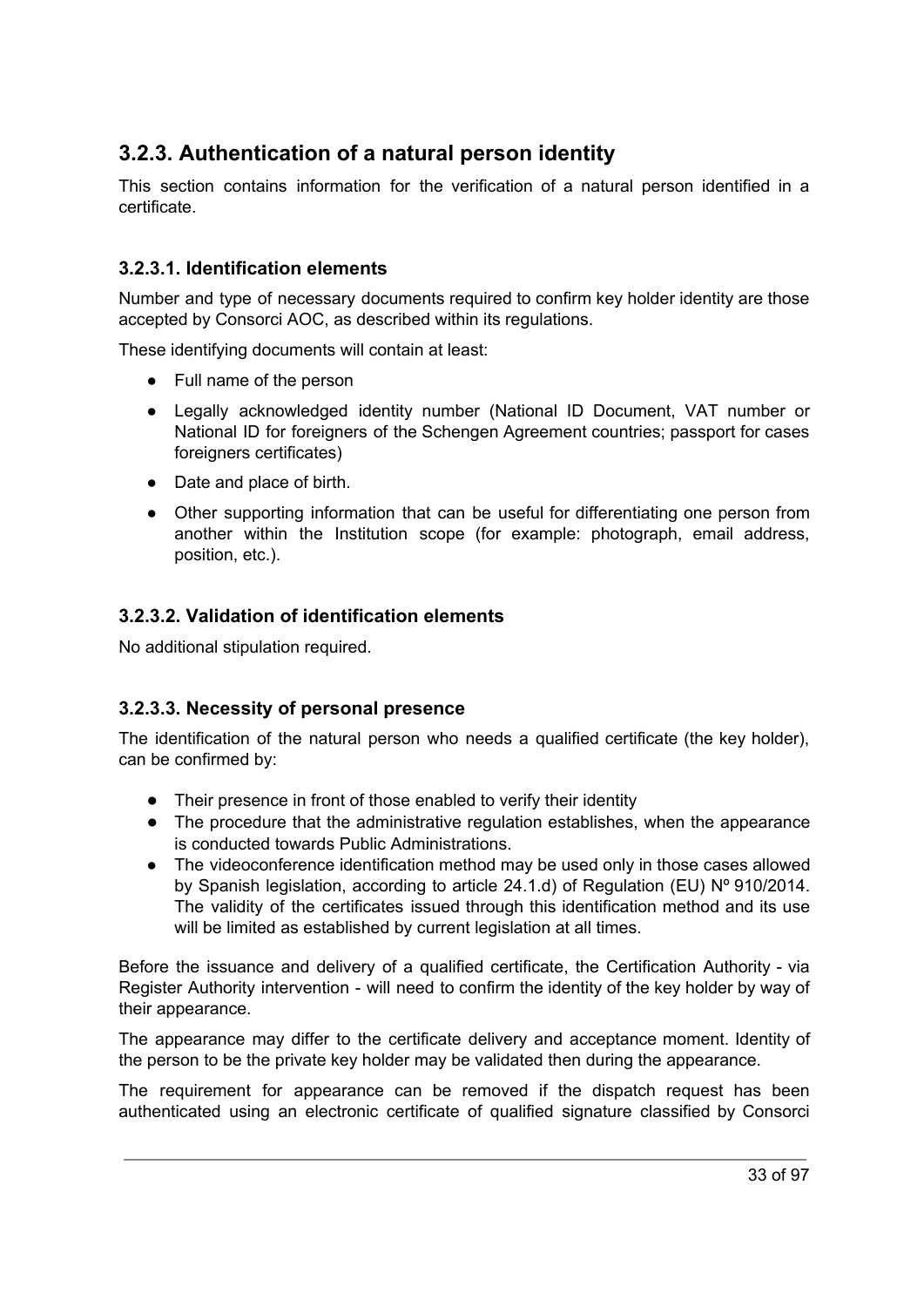AOC, only when it is in force and the previous validated personal presence is not older than five years.

In the case of certificates for citizenship, personification can be dispensed with if the signature contained in the request to issue a certificate has been notarized and in the cases provided for in article 24 of Regulation (UE) nº 910/2014.. But this CPS does not support this mechanism for the lack of existence of an effective procedure on behalf of the notaries.

#### <span id="page-33-0"></span>**3.2.3.4. Connection between natural person and organisation**

Regulated differently in every Certification Policy in force for every type of Certificate.

### <span id="page-33-1"></span>**3.2.4. Domain validation**

To guarantee that an applicant entity has control over the domain (URL) they ask to include in a certificate, the following checks are made:

- **Organisational**: domain name ownership is requested, certified by a legal representative of the organisation, apart from the legal person name for who the certificate is issued, and the register number when it is appropriate, as it is described within the official registers.
- **Technical**: the following whois authenticated services are consulted:
	- o for "\*.es" domains: <https://www.nic.es/sgnd/dominio/publicInformacionDominios.action>
	- o For other domains:

Consult <http://www.iana.org/domains/root/db/> which is the WHOIS server authorised for searching information regarding the domain, depending on the Top-Level Domain (TLD), meaning if the domain ends with .com, .org, .net, ...

● **Domain register validation: a**n email is sent to the domain registrant address and/or to an addresses such as "admin", "administrador", "webmaster", "hostmaster" or "postmaster" followed by @ and the name of the authorisation domain, with a random unique number that must be replied within 30 days.

# <span id="page-33-2"></span>**3.2.5. Information not verified**

The Certificate Authority is responsible for all information included in the certificate request being exact and correct for the certificate purpose, and that it has right for its use (for example, the right to use one name in the email address, or the legitimacy in the use of a web server).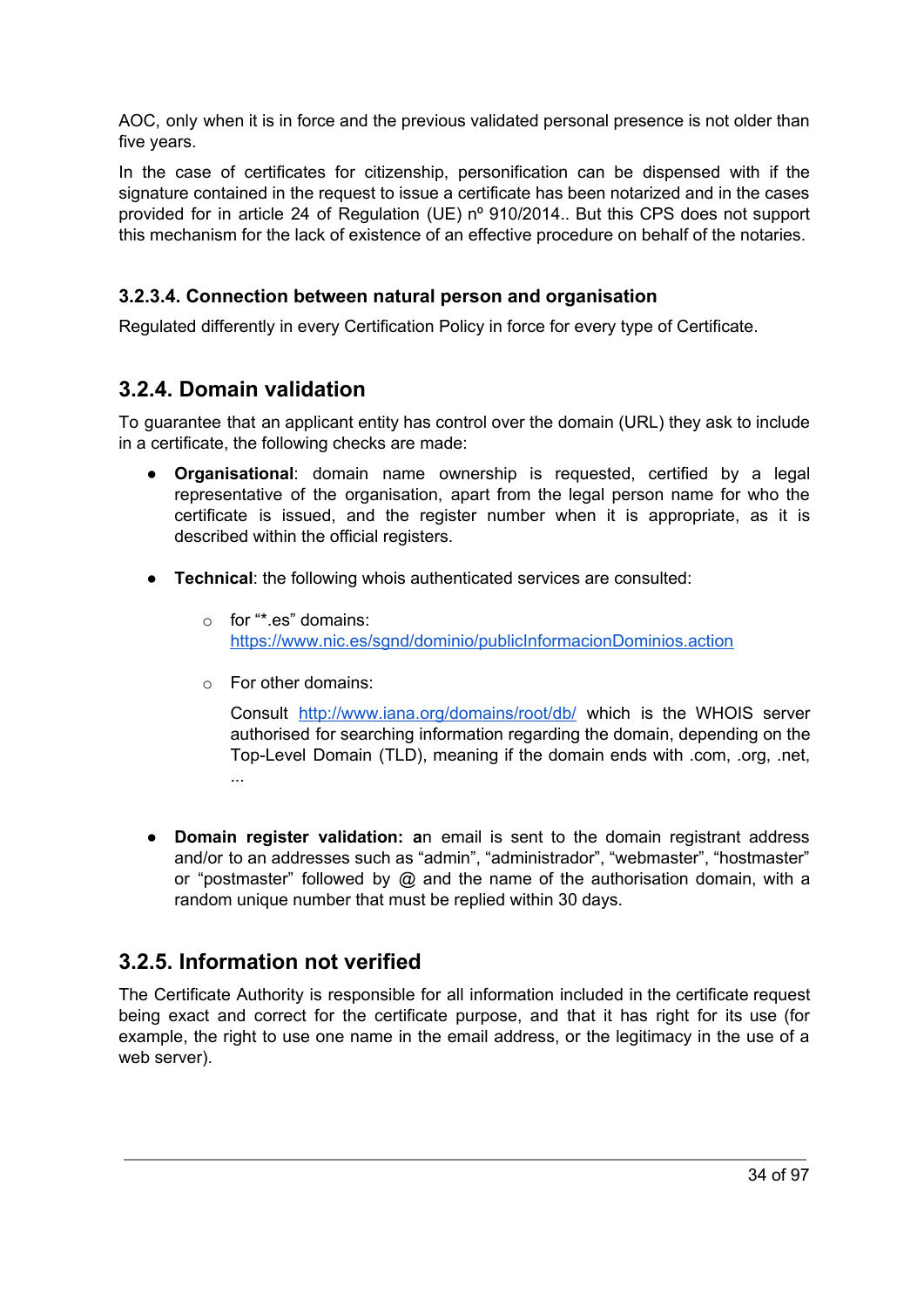However, certificates may include non verified information, for example the email address, provided that end users are notified of this fact within the certificate or the corresponding legal instruments.

### <span id="page-34-0"></span>**3.2.6 Interoperability criteria**

No stipulation required.

# <span id="page-34-1"></span>**3.3. Identification and authentication of renewal requests**

### <span id="page-34-2"></span>**3.3.1. Validation for certificates renewal**

Regardless of whether an ordinary renewal or renewal after the revocation of a certificate is being made, the process for will be the same as for new certificates issue: the EC-SECTORPUBLIC will need to check - by means of a Register Entity intervention - that the information used to verify identity, plus the rest of the subscriber data and the key owner information remains valid.

If any information about the subscriber or the key owner has changed, it shall be registered, in accordance with the provisions in section 3.2 Initial identity validation

### <span id="page-34-3"></span>**3.3.2. Validation for certificates renewal after revocation**

<span id="page-34-4"></span>Certificates renewal after revocation is not possible.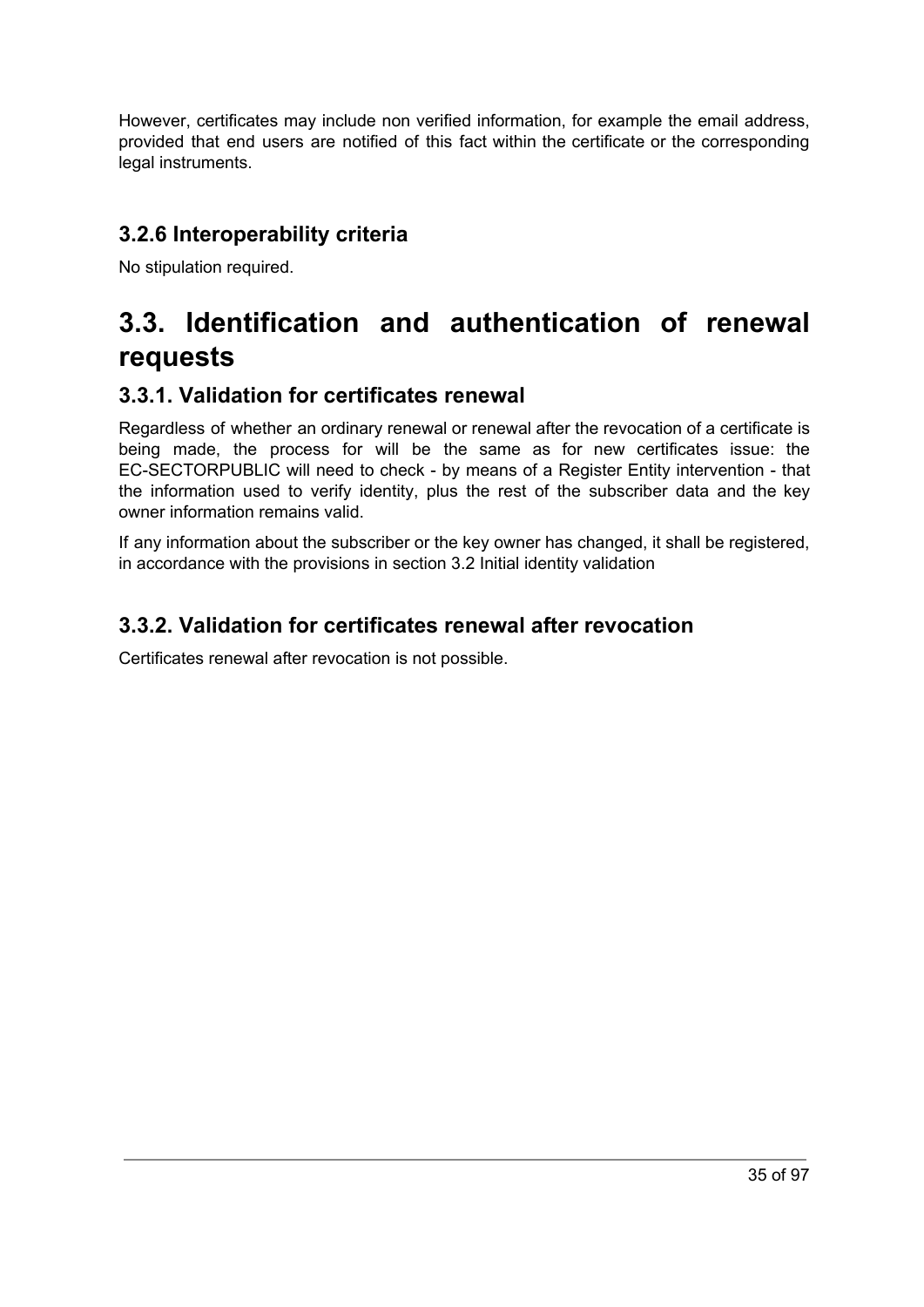# **4. Operational features of certificate life cycle**

# <span id="page-35-0"></span>**4.1. Request for certificate issuance**

### <span id="page-35-1"></span>**4.1.1. Legitimacy of a request to issue**

The requirements that an applicant must fulfill will depend on the type of requested certificate and will be described in the Certification Policy for every type of certificate.

### <span id="page-35-2"></span>**4.1.2. Registration procedure; responsibilities**

The Certification Authority, prior to a certificate issuance, assures that the certificate requests are completed, accurate, and duly authorised.

Before a certificate issuance and delivery, the Certification Authority will inform the subscriber or the key holder about terms and conditions applicable to the certificate. This requirement is met via legal instrument delivery that connects the Certification Authority with the subscriber, or via delivery receipt to the key holder, which will contain the referred information. This information will be communicated on paper or electronically, and in simple language.

# <span id="page-35-3"></span>**4.2. Certification request procedure**

The requirements that a certification request must have will depend on the type of the requested certificate and will be described within the Certification Policy for every type of certificate.

# <span id="page-35-4"></span>**4.3. Certificate issuance**

### <span id="page-35-5"></span>**4.3.1. Certification Authority actions during the issuance process**

For every certificate request processed, the Certification Authority:

- Utilizes a procedure of certificates X.509 v3 generation that associates the certificate with the register information in a secure way, including the certified public key, via digital signature of the Certification Authority.
- Protects the confidentiality and integrity of the register data.
- Includes within the certificates the information established in the applicable legislation described in section 9.15 Conformity with the applicable law.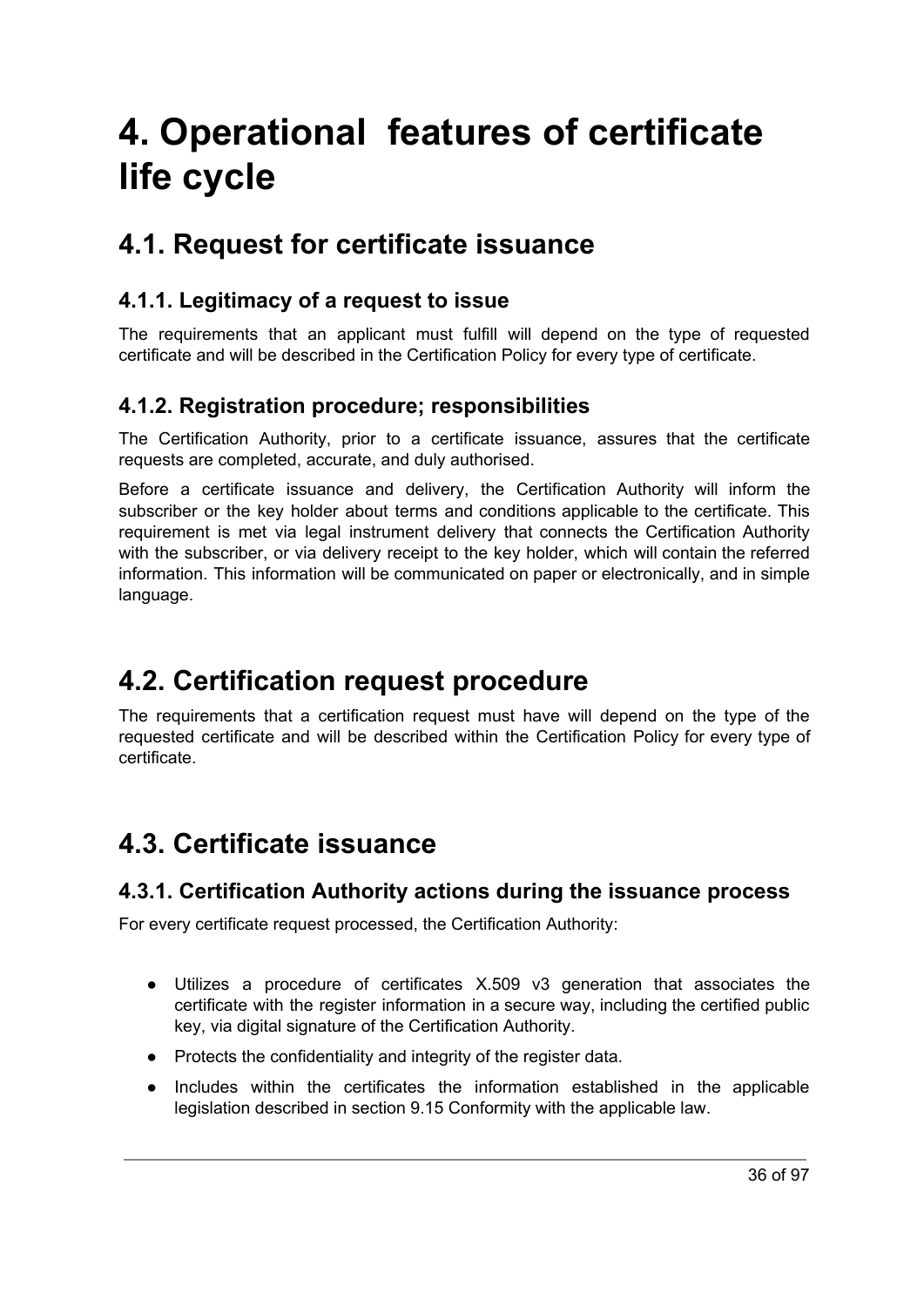- Fulfills the obligations established within the corresponding legislation, in the case of qualified certificates generation.
- Meet the controls established within this CPS.

Note: the procedures established in this section are also applicable for certificate renewals, due to the fact that a renewal implies a new certificate issuance.

### **4.3.2. Communicating the subscriber about the issuance**

The Certification Authority communicates the subscriber of the certificate issuance, or the corresponding incident. Similarly, it will indicate the availability of the certificate and the form in which it can be obtained.

# **4.4. Certificate acceptance**

### **4.4.1. Responsibilities of the Trust Service Provider**

The Certification Authority (or Trust Service Provider):

- If it is not been done before, and when needed, will confirm the subscriber identity if not confirmed before.
- Will provide the subscriber with access to the certificate.
- Will deliver, if required, the signature cryptographic device, signature verification, coded or not.
- Will provide the following information:
	- o Basic information about the policy and the use of the certificate, particularly including information about the Associated Certification Authority and the applicable CPS, as well as its obligations, faculties and responsibilities.
	- o Information about the certificate and the cryptographic device.
	- o Recognition of the holder receiving the certificate, and if need be, the cryptographic device, and the acceptance of both referred elements.
	- o Key holder obligations.
	- o Key holder responsibilities.
	- o Exclusive imputation method to the private key holder and their certificate or cryptographic activation data, according to the corresponding sections in this CPS.
	- o Date of the delivery and acceptance.

### **4.4.2. Conduct which constitutes the certificate acceptance**

The certificate is accepted via signature of the holder certificate delivery or the key custody responsible.

It can also be accepted via telematic mechanism for certificate activation.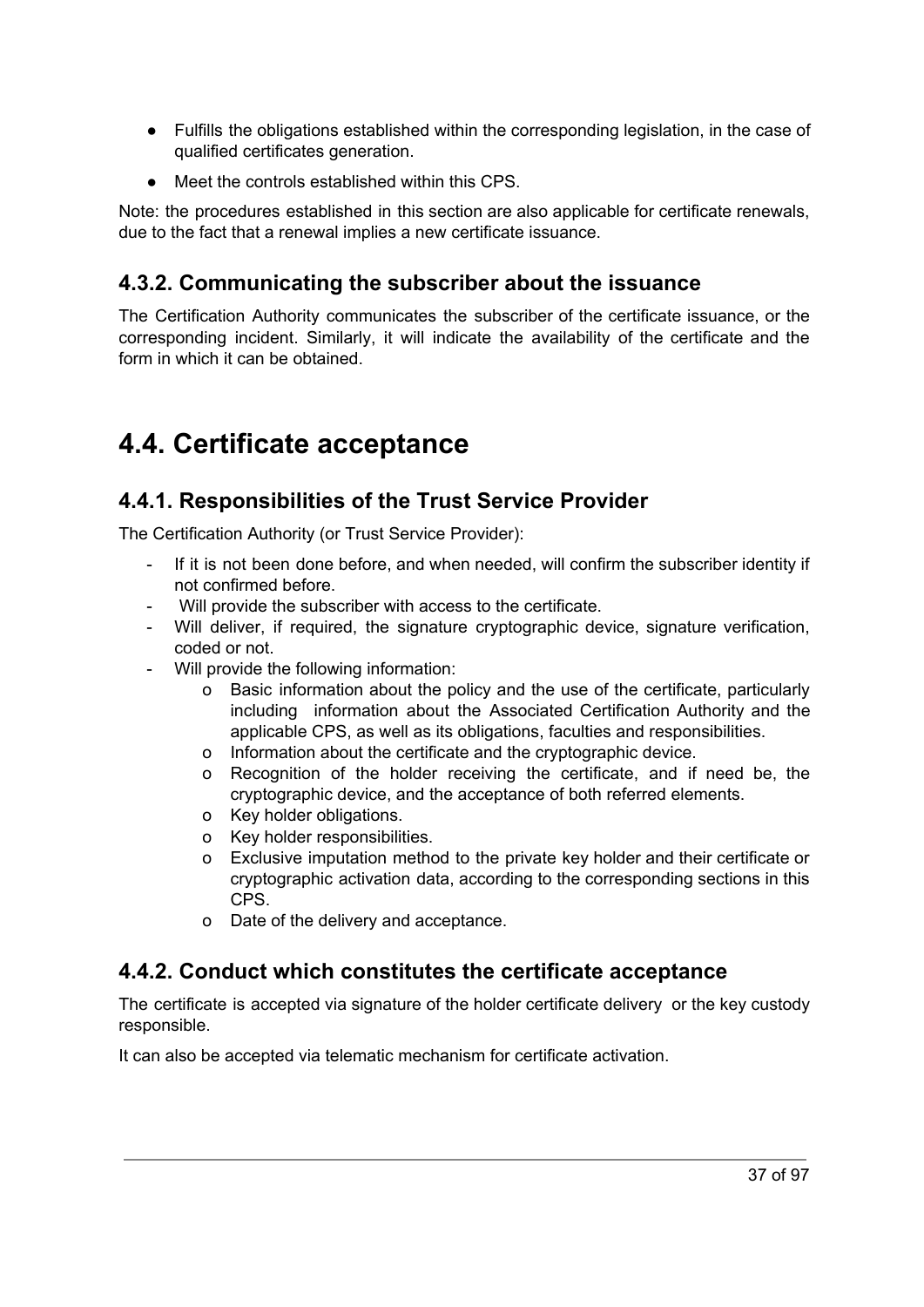### **4.4.3. Publication of the certificate**

Certificates can be published without previous consent of the key holders.

Certificates may be published if the specific consent of the individuals is available, the data of which are included in the aforementioned certificates.

### **4.4.4. Notifying the issuance to third parties**

No stipulation required.

## **4.5. Use of the key pair and the certificate**

### **4.5.1. Use for key holders**

No stipulation required.

### **4.5.2. Use for third parties that trust certificates**

No stipulation required.

# **4.6. Certificate renewal without keys renewal**

Certificate renewal without key renewal is not allowed.

# **4.7. Certificate renewal with keys renewal**

Certificate renewal starts 2 (two) months before the certificate expiration date, when the subscriber receives an email to inform on required steps to follow to execute the certificate renewal. This email is sent again 30 (thirty) days before the expiration.

The certificate renewal process is same as for new certificate issuance. When a renewal is requested, the Inner Register Authority must verify that the registration data is still the same, and any data that has changed must be verified, evidence of this verification must be kept and the subscriber must agree with the modification, as specified in the corresponding section in this CPS.

However, if it is been more than five years since the subscriber was identified in person in a Register Authority office, they will have to attend in person again to renew.

The Register Authority will inform the key holder of the legal conditions related to the provided service, as is done in the process of issuance of new certificates.

For individual certificates in keychain support, the subscriber will have to present at the Register Authority office, since new keys will be generated in this device.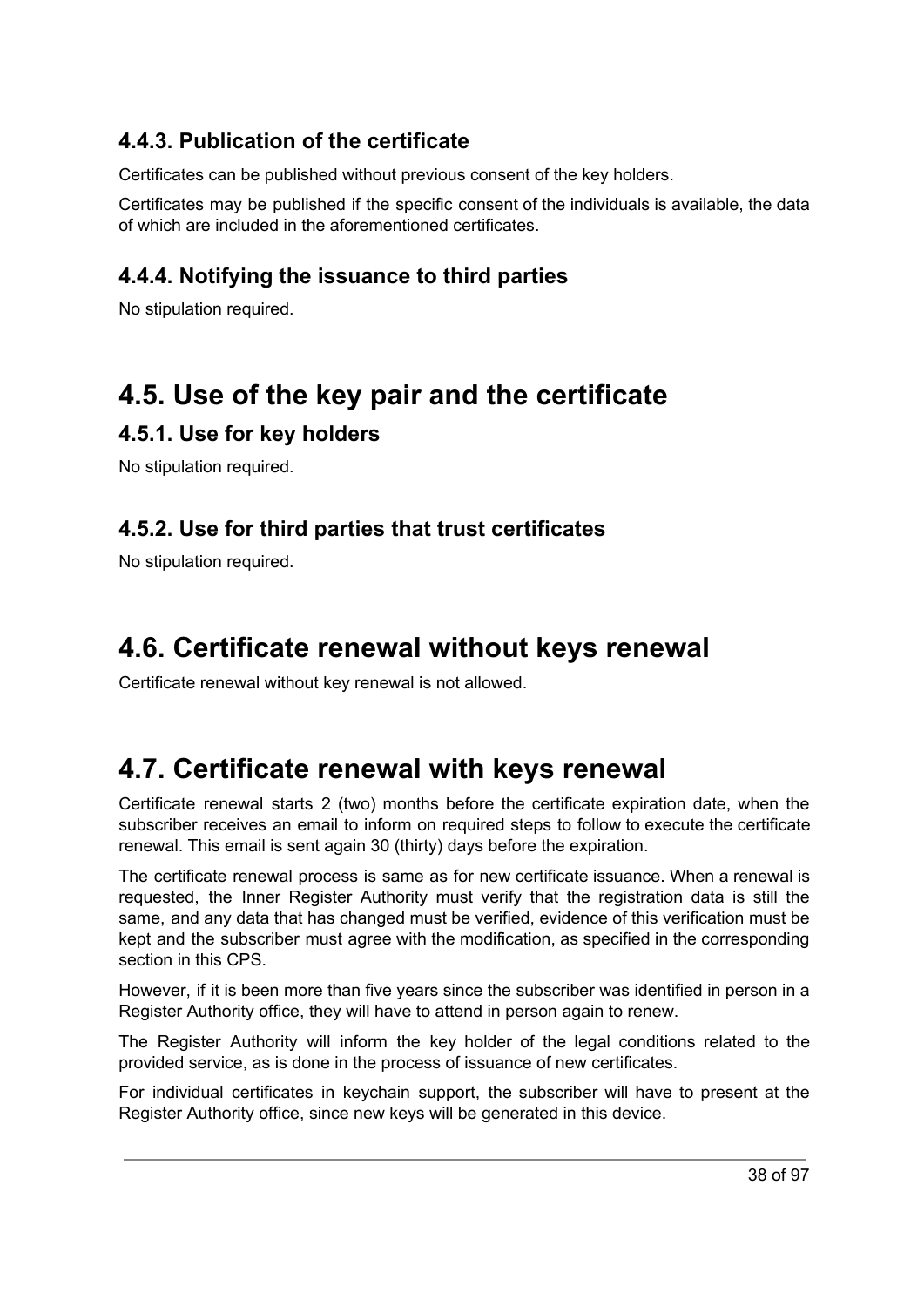# **4.8. Telematic renewal**

The Register Authority allows telematic renewal of digital certificates - based on a secure authentication and the corresponding electronic signature of the delivery form or the new certificate issuance request made with the certificate that needs to be renewed within the last two months of validity - as long as the last time the key holder identified in person in an Register Authority office was not more than five years ago.

# **4.9. Modification of certificates**

Modification of certification data requires revocation and issuance of a new certificate. To all effects, the modification is considered a revocation.

When the subscriber acknowledges changes within the mandatory information or related to position, use limitations or user devices of the certificates (for example IP addresses or server/application data), or requires the modification of other data included in the certificate (email address, etc.) they will be able to manage the renewal of the current valid certificate. In certain cases, depending on the information that needs to be modified, this revocation can be made after a certificate issuance with the updated data.

The Register Authority will require the accreditation of the modification justifying conditions.

# **4.10. Revocation and suspension of certificates**

### **4.10.1. Causes of certificate revocation**

The Certification Authority will be able to revoke a certificate by the concurrence of the following causes:

- 1. Circumstances affecting the information contained in the certificate
	- o Modification of any data contained in the certificate.
	- $\circ$  Discovery of that some data provided in the certificate request is not correct, as well as alteration or modification of the circumstances verified for the certificate issuance.
	- o Discovery of that some data contained in the certificate is not correct.
- 2. Circumstances affecting certificate private key security
	- $\circ$  Breach of the private key, infrastructure or Certification Authority system that issued the certificate, as long as it affects the reliability of the certificates issued since this incident.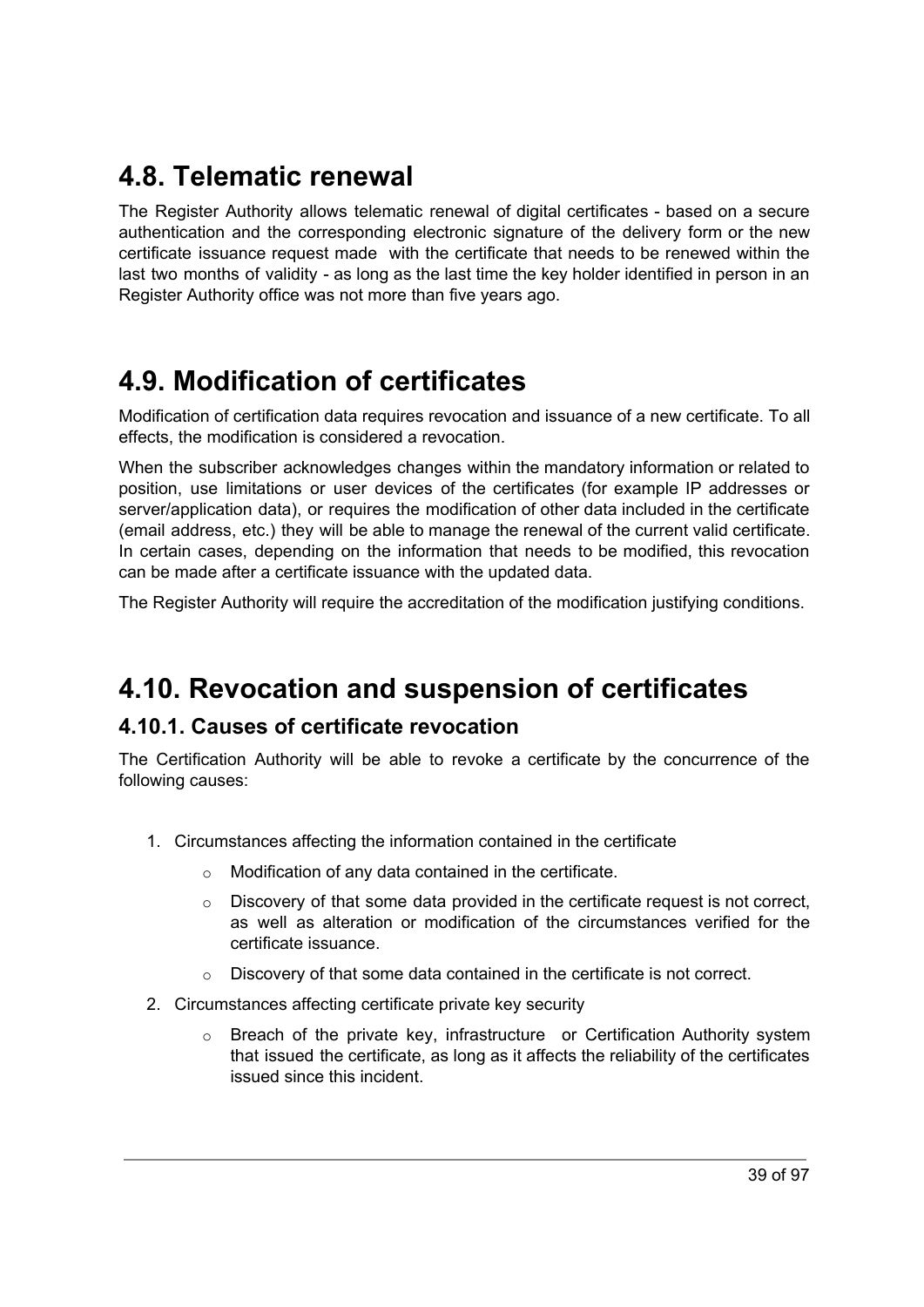- $\circ$  Certification Authority infraction of the requirements described within the management certificates procedures established within the CP of the Certification Authority.
- $\circ$  Breach or suspicion of breach of the key security or the key holder certificate security.
- $\circ$  Non authorised access or use of the private key of the key holder by third parties.
- $\circ$  The certificate irregular use by the key holder, or lack of diligence in the private key custody.
- 3. Circumstances affecting the cryptographic device security
	- o Breach or suspicion of breach of the cryptographic device security.
	- o Loss or deactivation due to cryptographic device damage.
	- $\circ$  Non authorised access by third parties to activation data of the key holder.
- 4. Circumstances affecting the key holder.
	- $\circ$  Finalisation of the relationship between the Certification Authority associated to the key holder.
	- $\circ$  Modification or extinction of the underlying legal relationship or the cause that motivated the key holder to issue a certificate.
	- o Certificate applicant infraction of the established requirements for their request..
	- $\circ$  Key holder infraction of their obligation, responsibilities and quarantees, established in the corresponding legal instrument or the CPS of the Associated Certification Authority that issued the certificate or the corresponding CP.
	- o The disability or death of the key holder.
	- $\circ$  In cases of corporate certificates, the extinction of the certificate subscriber legal person, as well as the finalisation of the subscriber authorisation to the key holder, or the finalisation of the relationship between the subscriber and the key holder.
	- o Subscriber request of certificate revocation, as established in section 3.4. of this statement.
- 5. Circumstances related to Extended Validation certificates:
	- o Subscriber request of certificate revocation.
	- $\circ$  The Certification Authority obtains reasonable proof that there is a breach in the subscriber private key or the certificate has been stolen by a third party.
	- $\circ$  The Certification Authority is notified from a tribunal or an arbitrator about the revocation of the right to use the domain name that appears in the certificate, or knows of the impossibility of the domain renewal.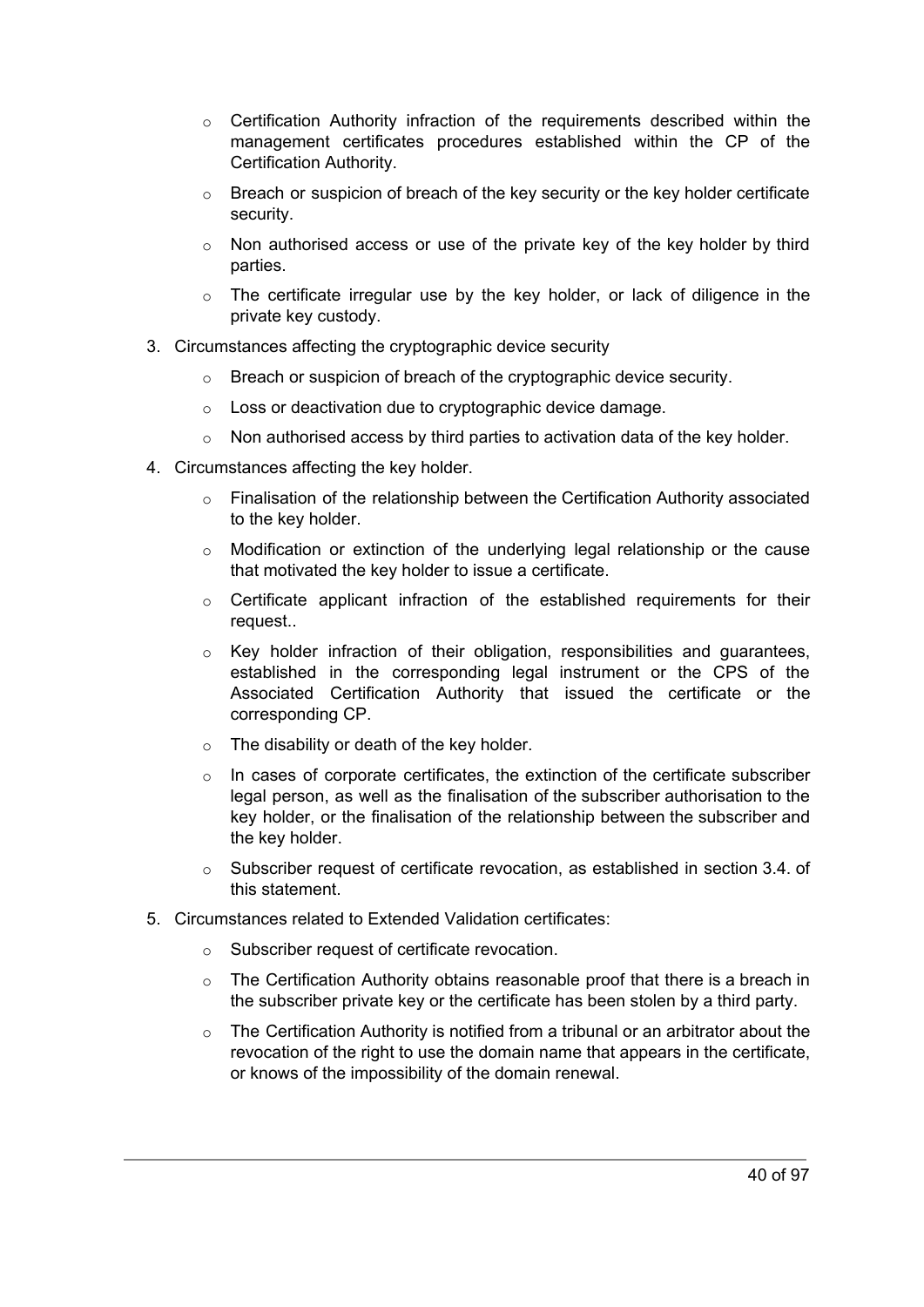- $\circ$  The Certification Authority acknowledges unfulfillment of PKI Disclosure Statement for electronic certificates (PDS) or other specifications established in the operative legal documentation.
- o The Certification Authority ceases support activities for Extended Validation certificate revocation or loses the right to issue Extended Validation certificates. If the Certification Authority may guarantee the maintenance of CRL and OSCP (Online Certificate Status Protocol) validation services, revocation is not necessary.
- $\circ$  Breach or suspicion of breach of any top level hierarchy Certification Authority keys.
- o Revocation of publication of policies related to Extended Validation certificates.
- $\circ$  Notification of the inclusion of a subscriber in the prohibited subscribers list (also blacklists made for victims of phishing or inverse engineering activities.
- 6. Other circumstances:
	- $\circ$  Suspension of a digital certificate for a period of more than 120 days.
	- o The finalisation of the Associated Certification Authority service.
	- $\circ$  The finalisation of the service provision by the Certification Authority.
	- o Legal or administrative resolution that orders the revocation.
	- $\circ$  Compliance with the provisions of the current legal set of provisions.

The legal instrument that connects the Associated Certification Authority to the subscriber will establish that the subscriber must request the certificate revocation in case of acknowledging any prior described circumstances.

If the Associated Certification Authority does not have all the required information to determine a certificate revocation but has indication of its breach, it could decide to suspend.

#### **4.10.2. Legitimacy of requesting a revocation**

They will be able to request a certificate revocation:

- In cases of individual certificates, the subscriber on whose behalf the certificate was issued.
- In cases of corporate certificates, the authorised person for the subscriber entity; on occasion at the request of the key holder.
- The Register Authority that requested the certificate issuance.

#### **4.10.3. Procedures for revocation request**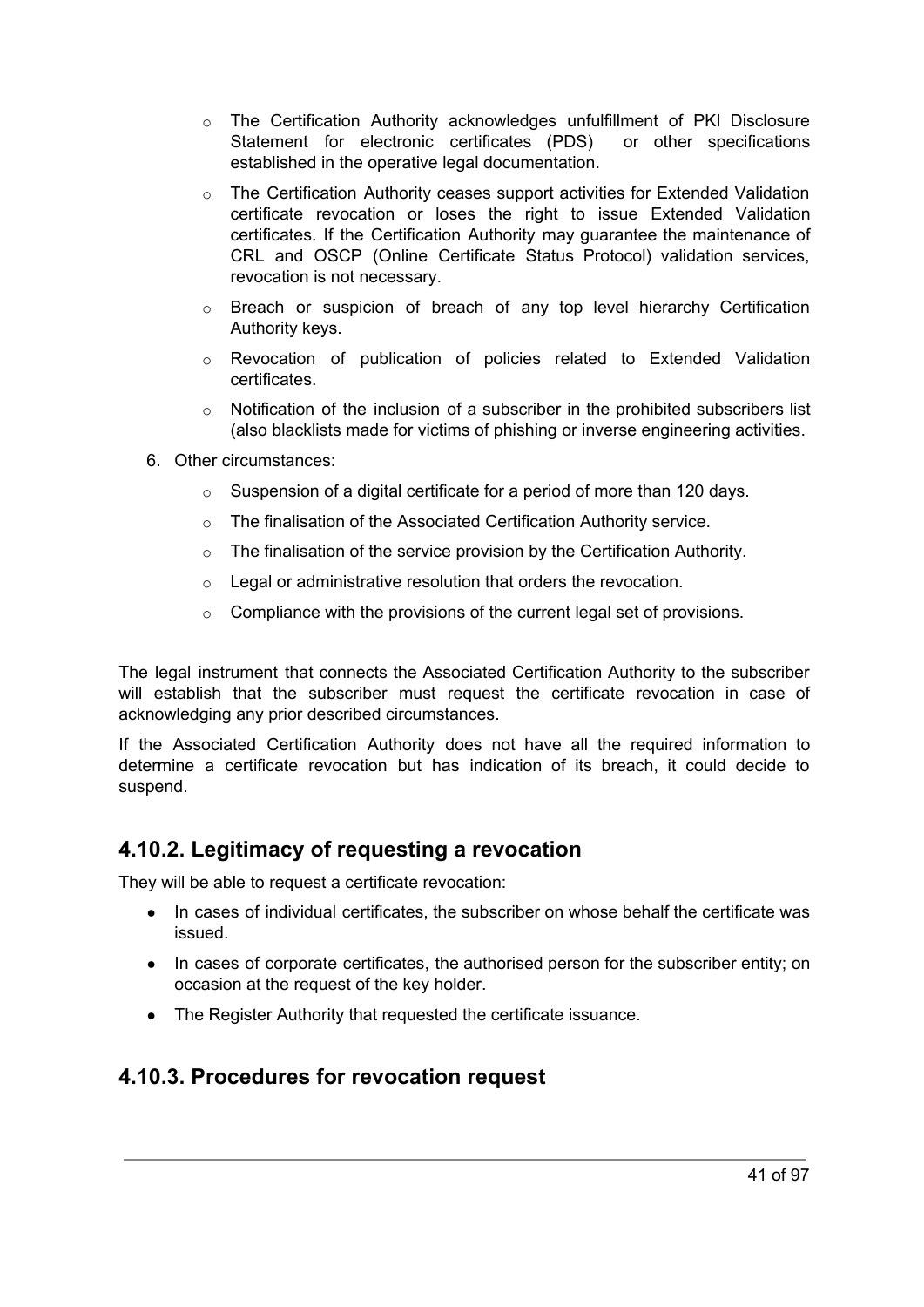The revocation request must be processed through telematic media. It shall be sent via signed email, or via certified postal mail in the exceptional case of unavailability of the telematic channel. It must to contain enough information to reasonably identify - under Certification Authority criteria - the certificate that is requested for revocation, and the authenticity and authority of the applicant. The detailed procedure is available on the Consorci AOC website.

The supplied information needs to contain the detail contacts for the key owner (including National Id Document or equivalent), data regarding the revocation applicant entity, the certificate series number, plus current date and the reason for revocation to be requested.

The Register Entity may be asked for more information in order to complete this procedure.

The Register Entity should collect the necessary information and register the revocation request.

Register Entities should manage the revocation requests within regular office hours. Outside of these hours, when revocation of a certificate is urgent, a precautionary suspension can be requested through phone call to User Service of the Certification Authority, which is available 24x365. The contact details of the User Service Department are described in point "1.5.2. [Organisation](#page-24-0) contact data".

Revocation action is made by one of the operators of the Register Entity, by accessing the web application and authenticating through a digital certificate issued by the Certification Authority.

Once the status change has been registered in the Certification Authority system, a new Certificate Revocation List (LCR or CRL) is published, and the reference to this certificate shall be documented there.

The subscriber, and the key owner if applicable, are informed about the change on the certificate status, according to applicable legislation.

#### **4.10.4. Term time for revocation request**

Revocation requests must be sent as soon as possible once the cause of the revocation is known.

Outside of the Authority Register office hours, the subscriber may request precautionary suspension of the certificate through the User Service Centre of the Certification Authority, according to the procedure defined on the Consorci AOC website.

### **4.10.5. Maximum term for revocation request process**

When a Register Authority or Associated Certification Authority receive a revocation request, it will be processed as soon as possible, within 24 hours of receipt.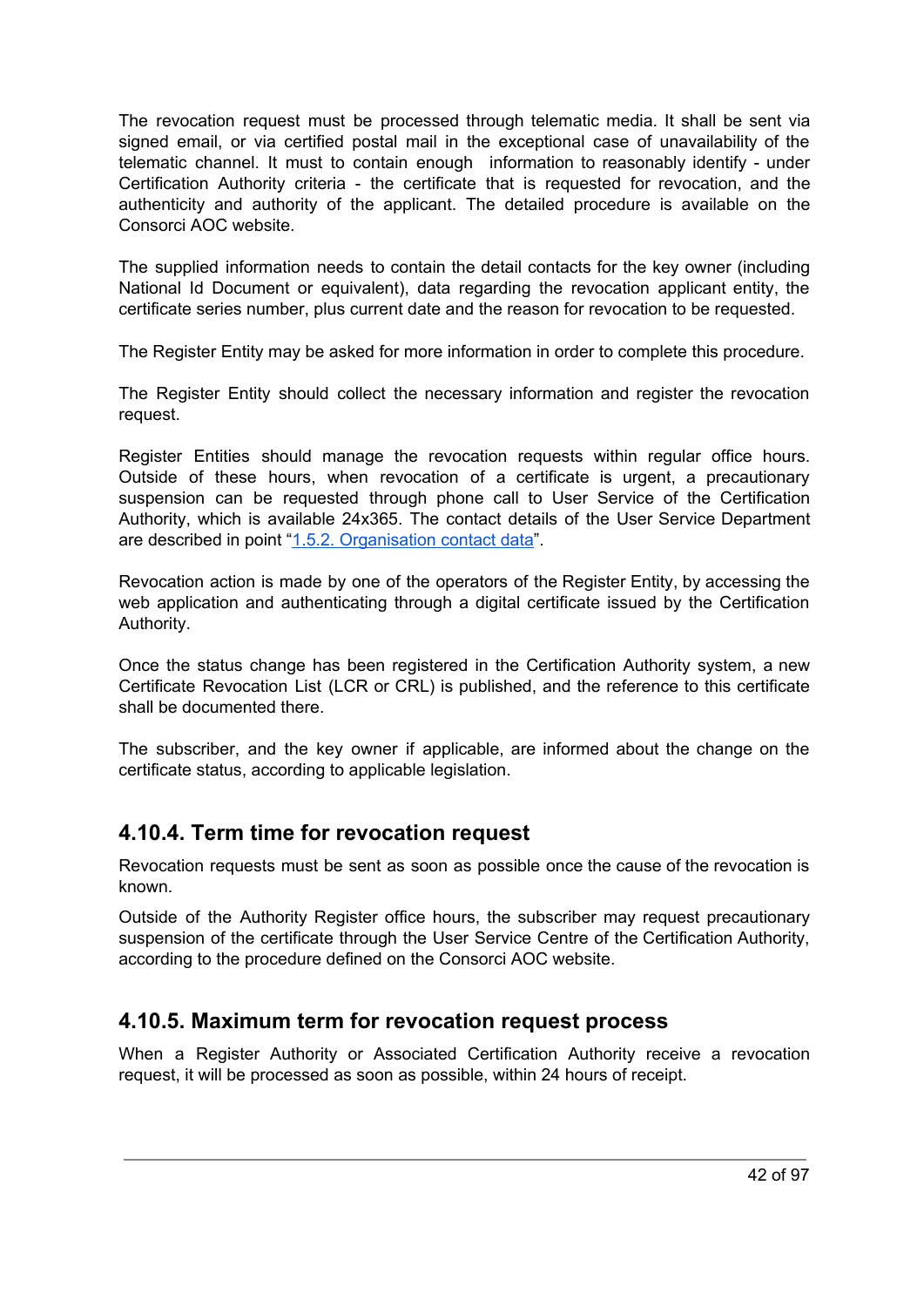Before proceeding to a certificate effective revocation, the request addressee must authenticate it according to the requirements established in the corresponding section of this CPS.

When the revocation request has been sent to a Register Authority, they will be able to authenticate it, revoke the certificate directly or send a request to this effect to the Associated Certification Authority.

Also, the key holder must be notified about status changes of the revocated certificate. In cases of corporate certificates, the subscriber must be notified.

#### **4.10.6. Obligation to consult information related to certificate revocation**

Verifiers check the status of those certificates they want to trust in.

In order to verify the status of certificates it is necessary to consult the CRL in force by the Certification Authority that issued this certificate, or to consult an online service that gives certificates status (OCSP Service or other certificate validation services) operated by a trusted validation services provider.

Certification Authorities that form the certification hierarchy operated by Consorci AOC publish freely the information about status of certificates issued by them. The URLs where this information is published (CRL lists and OCSP services), are indicated within the content of the certificates they issue.

The Certification Authority provides information to the verifiers about how and when to find the corresponding CRL.

### **4.10.7. Frequency of the Certificate Revocation List (CRL) publication**

The Root Certification Authority will issue a Authority Revocation List (ARL) at least every six months, or extraordinarily, when the revocation of a certificate of authority occurs.

Each subordinate Certification Authority will issue a Certificate Revocation List (CRL) daily, and in an extraordinary manner, each time a certificate is suspended or revoked.

### **4.10.8. Maximum period for CRL publication**

Once they are generated, new versions of CRL are published immediately on Consori AOC website and via the URLs indicated within the content of the issued certificates.

### **4.10.9. Availability of certificate status check services**

Verifiers of digital certificates may consult the online service that provides certificate status (*OCSP responder* service, for online certificate status query, or other certificate validation services) operated by a trusted validation services provider.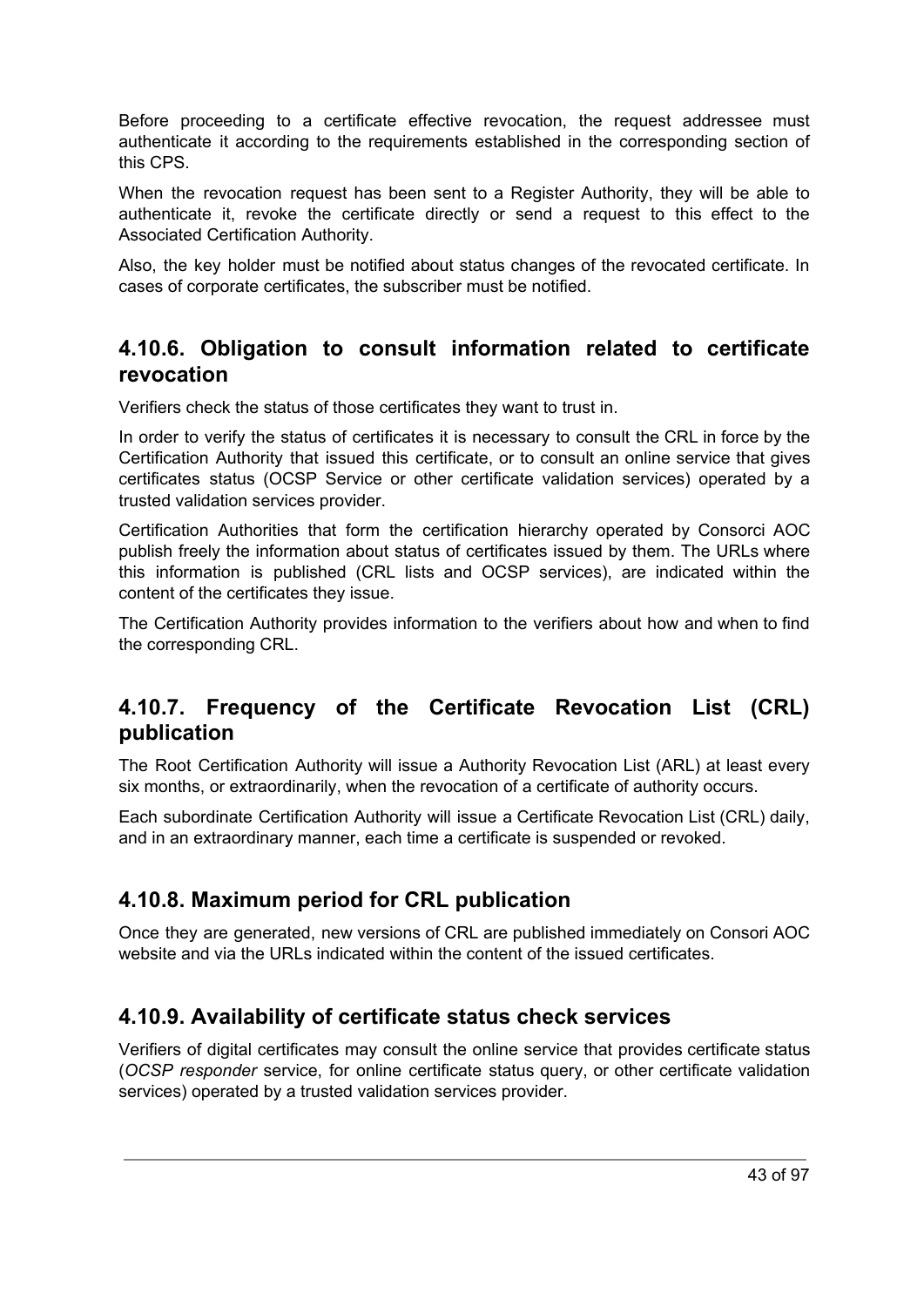Consorci AOC offers a free OCSP responder service to check the status of the certificates issued by the Certification Authorities that form the certification public hierarchy of Cataluña.

The URL of this service is indicated within the content of the issued certificates. This information related to the OCSP profile, and in general to the service function, can be found at [http://www.aoc.cat/catcert/regulacio.](http://www.aoc.cat/catcert/regulacio)

In case of cessation of the activity and / or compromise of the EC keys, a last CRL will be generated that will be kept intact and available for consultation, guaranteeing the availability of the information service on the status of the certificates, for at least 15 years since its publication.

The provision of information on the status of revocation of the Certificates, in the event of cessation of activity of the Consortium AOC as a Trust Services Provider, is guaranteed by transfer, to the supervisory body or to another Provider with which the corresponding one is reached. agreement, of all the information related to the Certificates and, especially, of the data of their revocation status.

### **4.10.10. Obligation to consult information regarding certificate status check services**

Verifiers check the status of those certificates they want to trust in. There is no stipulation related to the mechanism used for the status check.

### **4.10.11. Other forms of certificate revocation information**

No stipulation required.

### **4.10.12. Special requirement for private key security breach cases**

The breach of an Associated Certification Authority private key will be communicated, as far as possible, to all participants of the certification public hierarchy of Cataluña, including at least in the corresponding CRL the reference to the digital certificate of this Certification Authority.

### **4.10.13. Causes of certificate suspension**

The Associated Certification Authority will suspend a certificate in the following cases:

- In those cases legally provided by the electronic signature and trusted digital services applicable regulation, and in any case when a legal or administrative resolution orders it.
- When the required documentation for the revocation request is sufficient, but it is not possible to reasonably identify the key holder.
- When the required documentation for the revocation request is not sufficient, even if it is possible to reasonable identify the key holder.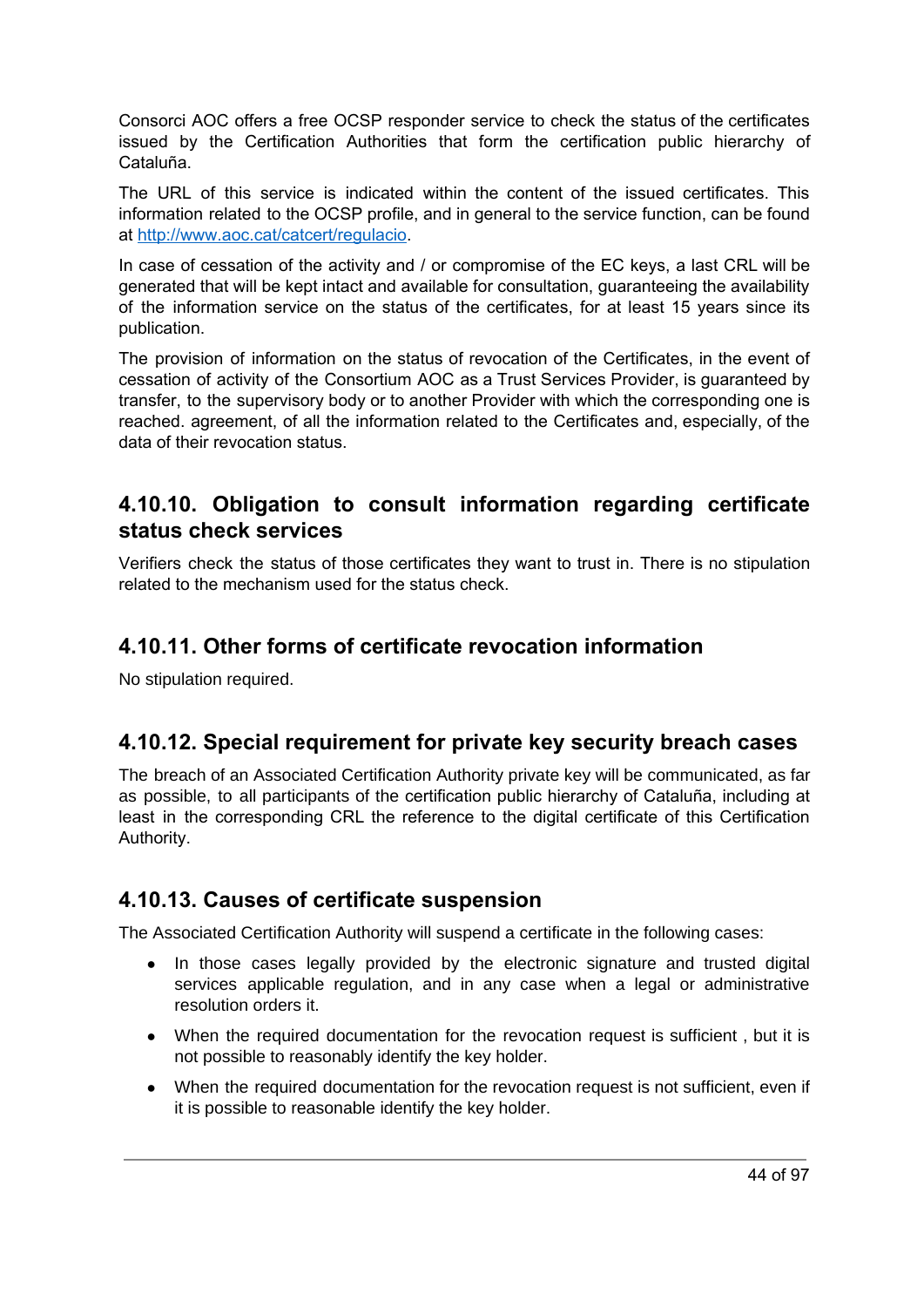- When the required documentation for the revocation request is not sufficient, and it is not possible to reasonably identify the key holder.
- When the certificate is not activated in a period of more than 120 days since its issuance.
- If there is a suspicion of a key breach, and until it is confirmed. In this case, the Associated Certification Authority must make sure that the certificate is not suspended for more time than necessary to confirm the breach.

Suspension is prohibited for the following device certificates, which may only be revoked:

- Secure Socket Certificate (Dispositiu SSL)
- Secure Socket Certificate Extended Validation (Dispositiu SSL EV)
- Electronic Office Certificate (Seu-e nivell mig/substancial)

#### **4.10.14. Effect of certificate suspension**

It will be considered that the actions during a certificate suspension period are not valid, as long as the certificate is eventually revocated. But if the suspension is lifted (activation) and the certificate becomes valid again, the actions during the suspension period will be considered valid.

Suspension is reversible up to a maximum of a 120 day since the date of suspension, while after that time, if the activation has not been requested, it will become automatically revoked.

To perform the activation of a suspended certificate, the key holder must attend in person to the Register Authority that approved the issuance request of this certificate, and present the verifying document of their identity for the Register Authority to confirm.

Certificate status changes (suspension, enabling, etc) must be informed to the key holder, and in cases of personal certificates for public sector, changes must be informed to the subscriber.

#### **4.10.15. Who can request a suspension**

Suspension of a certificate may be requested by:

- In cases of individual certificates: the key holder the register authority that requested the certificate issuance, acting their name.
- In cases of corporate certificates: an authorised representative of the subscriber entity, the register authority that requested the certificate issuance, or the key holder.

### **4.10.16. Procedures of suspension request**

The procedure of suspension may be processed as follows:

1. By the key holder, calling the User Support Centre of the Certification Authority.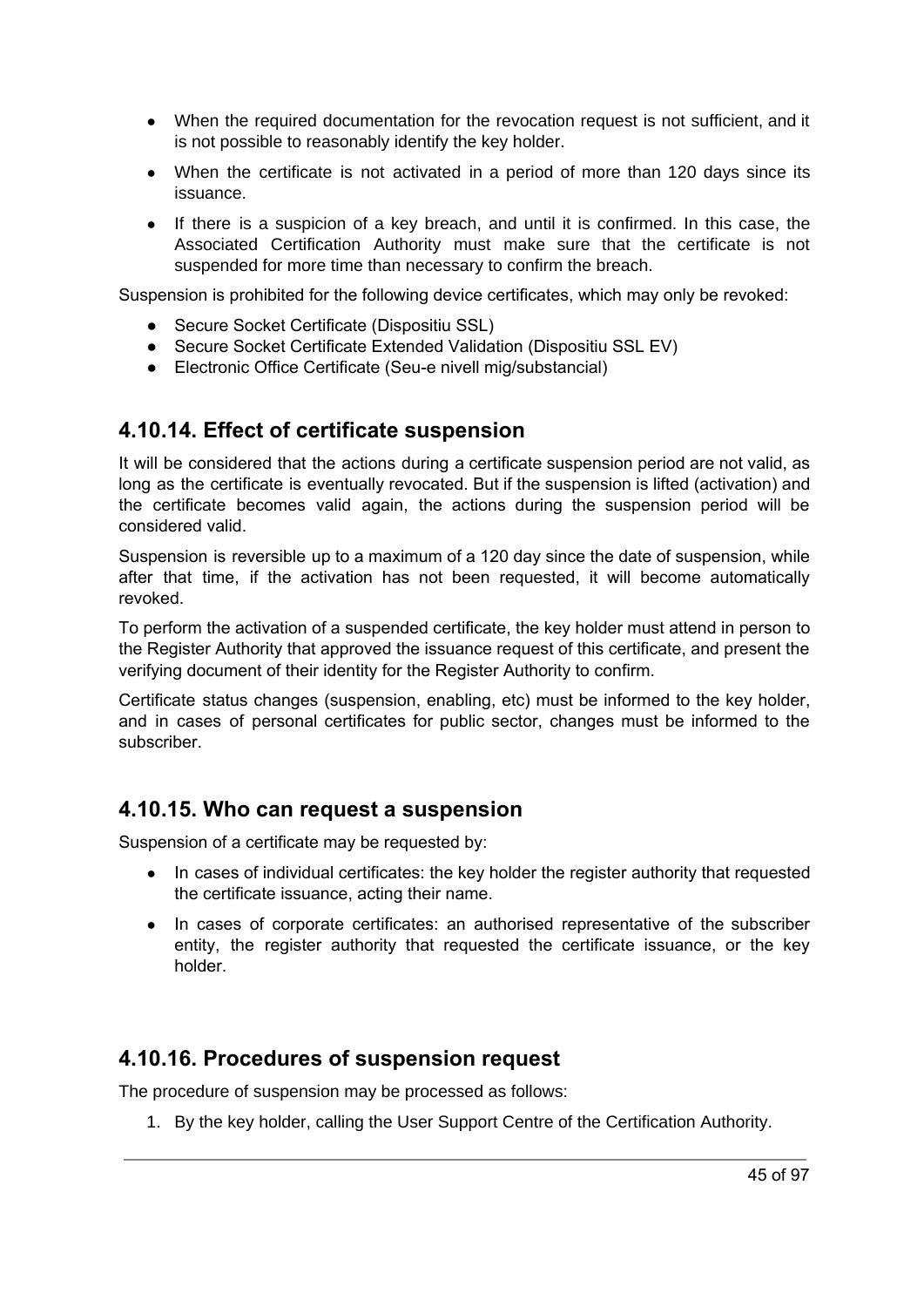- 2. In cases of corporate certificates, by the certificate subscriber entity calling the User Support Centre of the Certification Authority.
- 3. By the Register Authority. In cases when the Register Authority is authorised to do so by the Certification Authority, then the Register Authority will be able to process the suspension. Otherwise the suspension is processed by the Certification Authority.

To initiate a suspension the following information is required:

- Date and time of the suspension request.
- Full name of the key holder whose digital certificate is to be suspended.
- Id Document of the key holder whose digital certificate is to be suspended.
- *SerialNumber* of the certificate to be suspended.
- Detailed reason for suspension request.
- Suspension code associated to the certificate, or by default, secret question and response chosen at the time of activation.
- In cases of corporate certificates:
	- $\circ$  Identity of the subscriber who requests the suspension (in case this is not the same holder).
	- o Contact information of the Institution that requests the suspension.
	- o Body and department to which the key holder is associated to.

Once the validity of a certificate is suspended, the subscriber will be informed, and where appropriate, the key holder, regarding the suspension status and the maximum suspension period of 120 (one hundred twenty) calendar days.

### **4.10.17. Maximum suspension period**

The maximum suspension period will be 120 (one hundred twenty) calendar days.

### **4.10.18. Reactivating a suspended certificate**

To reactivate a suspended certificate, the subscriber must present and identify in front of the Associated Certification Authority, through the Register Authority that approved the certificate request, and sign the corresponding reactivation document request to record the reason that caused the suspension.

### **4.10.19. Validity period of certificates**

Validity period of certificates will be indicated within the certificate itself, up to a maximum of 5 years.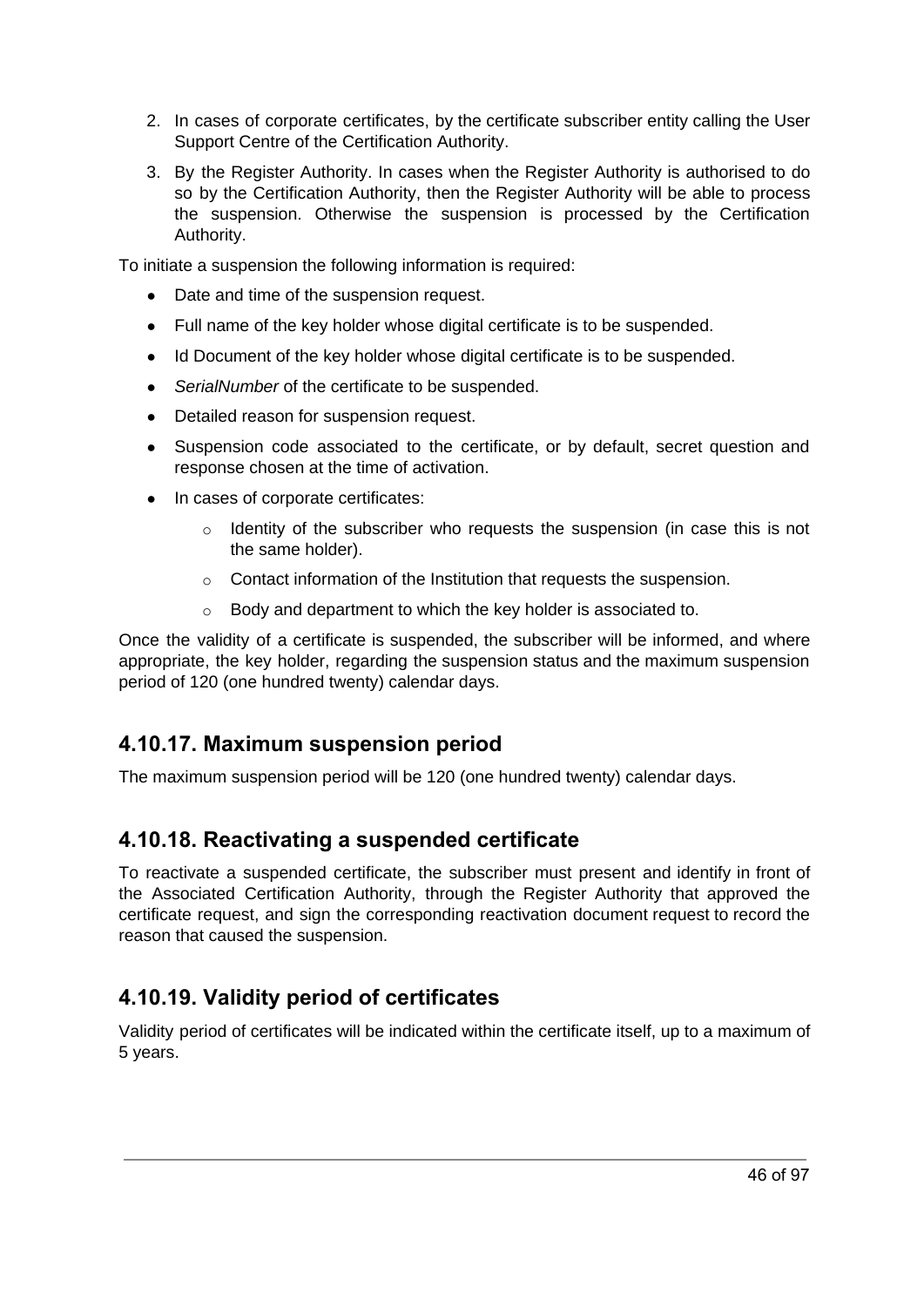# **4.11. Certificate status check services**

### **4.11.1. Operational features of the services**

CRLs are published on the Consorci AOC website, and via the URLs indicated in the issued certificates.

Additionally, the verifiers shall be able to enquire on the published certificates in the directory of the Certification Authority.

### **4.11.2. Availability of the services**

Verifiers of digital certificates may consults an online service that provides certificate status (*OCSP responder* service, for online certificate status query, or other certificate validation services) operated by a trusted validation services provider.

Consorci AOC offers a free *OCSP Responder* service to check the status of the certificates issued by the Certification Authorities that form the certification public hierarchy of Cataluña.

The URL of this service is indicated within the content of the issued certificates. This information related to the OCSP profile, and in general to the service function, can be found at [http://www.aoc.cat/catcert/regulacio.](http://www.aoc.cat/catcert/regulacio)

CRL and status certificate online enquiry systems will be available 24x7.

In case of failure of certificate status checking system due to causes beyond the Certification Authority control, then the Authority will use reasonable efforts to ensure that the service is resumed as soon as possible.

### **4.11.3. Other functions of the services**

No stipulation required.

# **4.12. End of the subscription**

The end of the subscription will not imply revocation of certificates that have been issued, they may continue to be used until they expire.

# **4.13. Key deposit and recovery**

### **4.13.1. Policy and practices of key deposits and recovery**

The possibilities for Certification Authority providing key deposit and recovery services to one or more categories of certificates must be contained (in case this option is possible) in the corresponding Certification Policy. Also in this policy the following aspects must be detailed: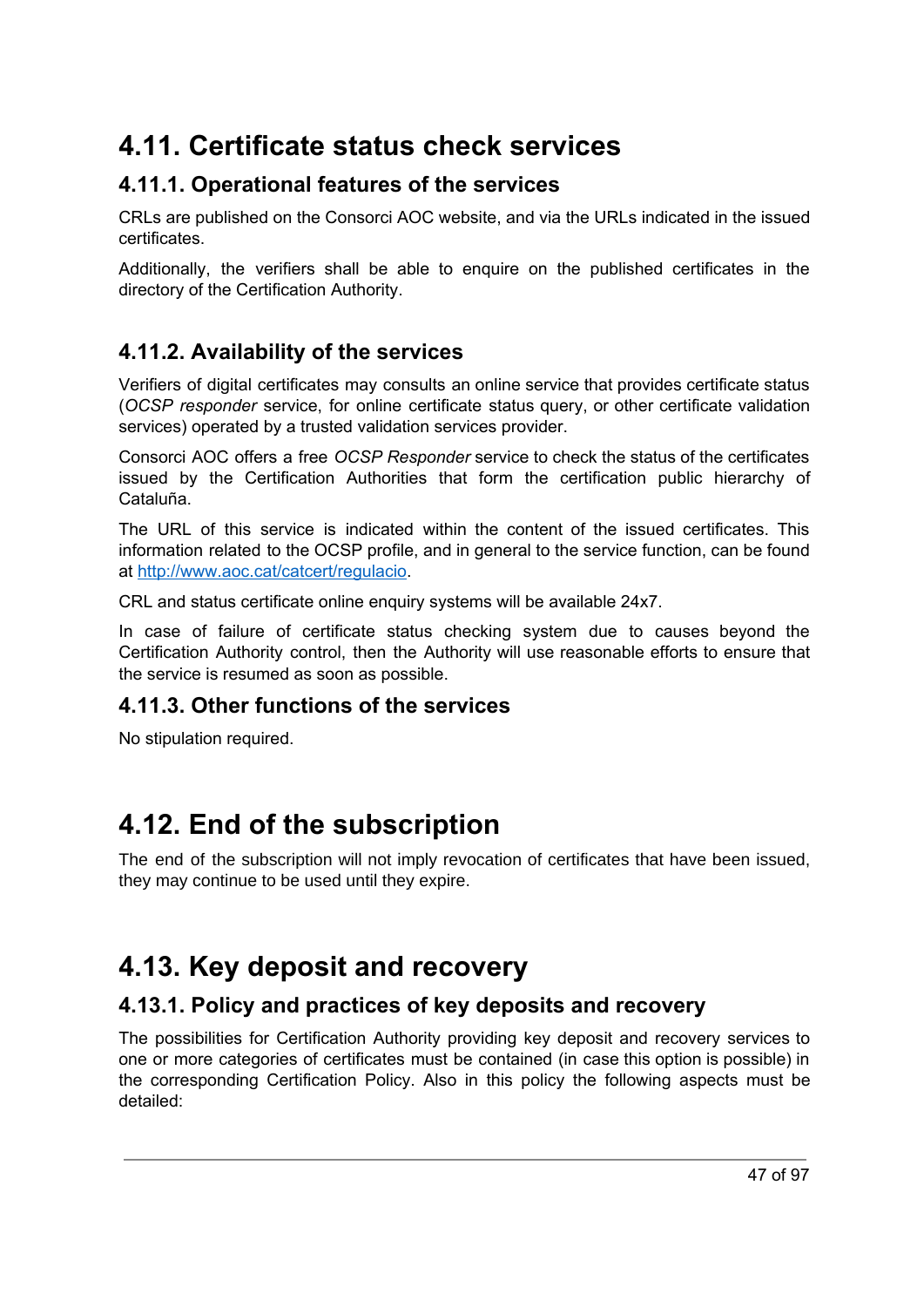- a. Who can request deposit and key recovery
- b. How the request should be processed
- c. Requirements of requests confirmation
- d. Mechanisms used to deposit and recover keys

### **4.13.2. Policy and practices of session keys encapsulation and recovery**

No stipulation required.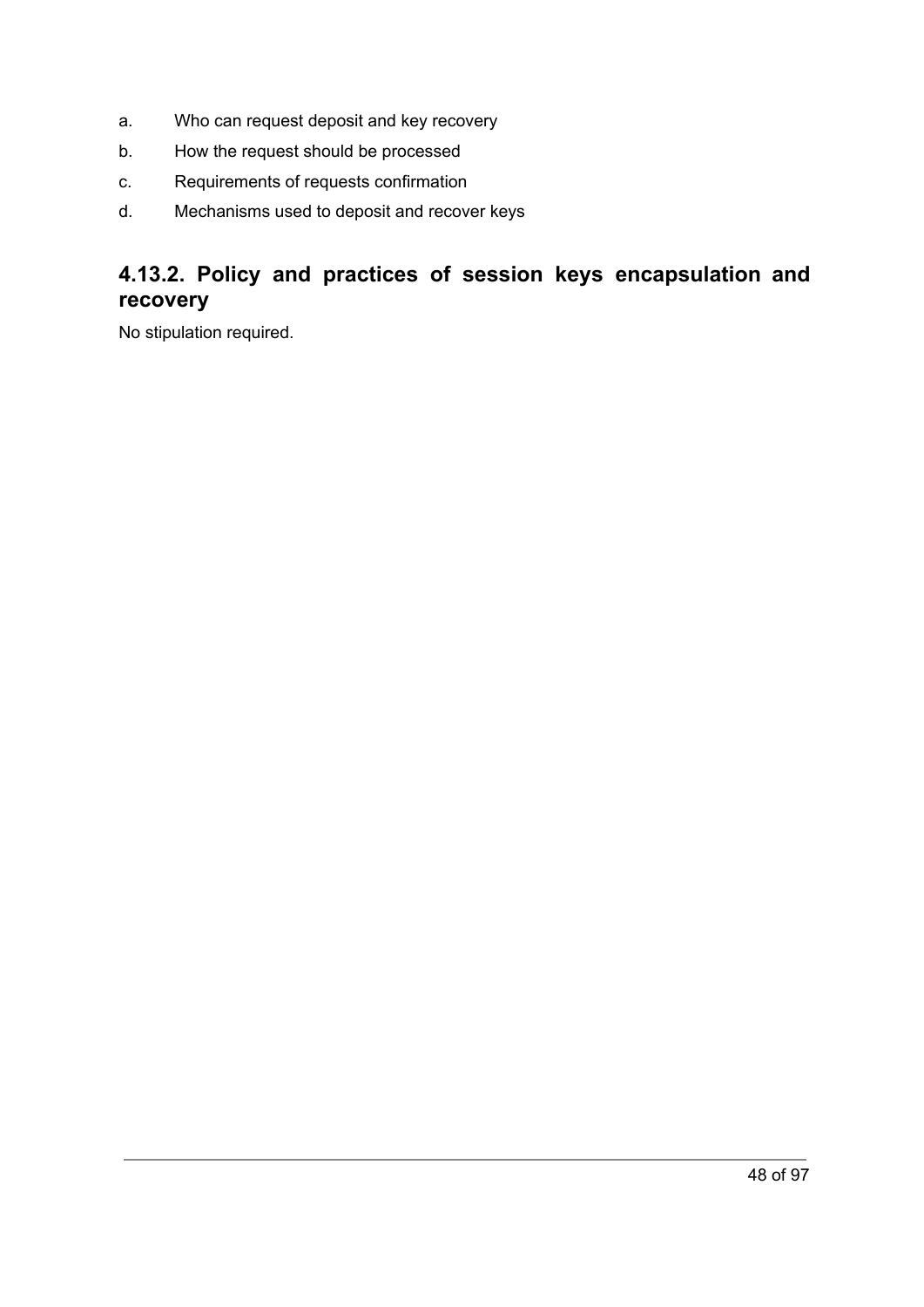# **5. Controls of physical, management and operational security**

The Certification Authority ensure the application of adequate administrative and management procedures according to the recognised standards, in particular:

- a. A risk management analysis is made to evaluate required security measures.
- b. The Certification Authority must be responsible for providing services in a secure way, even if parts are subcontracted. Third parties responsibilities are defined and the required legal controls must be established to guarantee that their obligations are accomplished with an equivalent security level.
- c. The Certification Authority establishes the main rules regarding security via a high-level body that defines the information security policy of the Entity and gives the necessary publicity via action of internal communication.
- d. The Certification Authority maintains the necessary infrastructure to manage the security of operations. Any change that has impact on the security level must be approved by the body referred previously.
- e. The Certification Authority implements and maintains security control and operational procedures of the facility, the systems and the active data on which the provision of the service is based.
- f. In case of total subcontracting of the services, the Certificate Authority guarantees the maintenance of the necessary security level.

# **5.1. Control of physical security**

#### **5.1.1. Secure areas**

The Certification Authority has premises that physically protect the provision of at least the services of certificates and cryptographic devices generation, revocation management, and against breach caused by non authorised access to systems or data.

Physical protection is obtained via creation of security perimeters clearly defined around the services of certificates and cryptographic devices generation and revocation management. Those parts of the facility that are shared with other organisations are outside of these perimeters.

#### **5.1.2. Physical security controls**

The Certification Authority establishes physical and environmental security controls to protect the premise resources where systems installations are located, same systems and equipment used for operations. The physical and environmental security policy applicable to services of certificates and cryptographic devices generation and revocation management establishes prescriptions for the following contingencies:

● Physical access control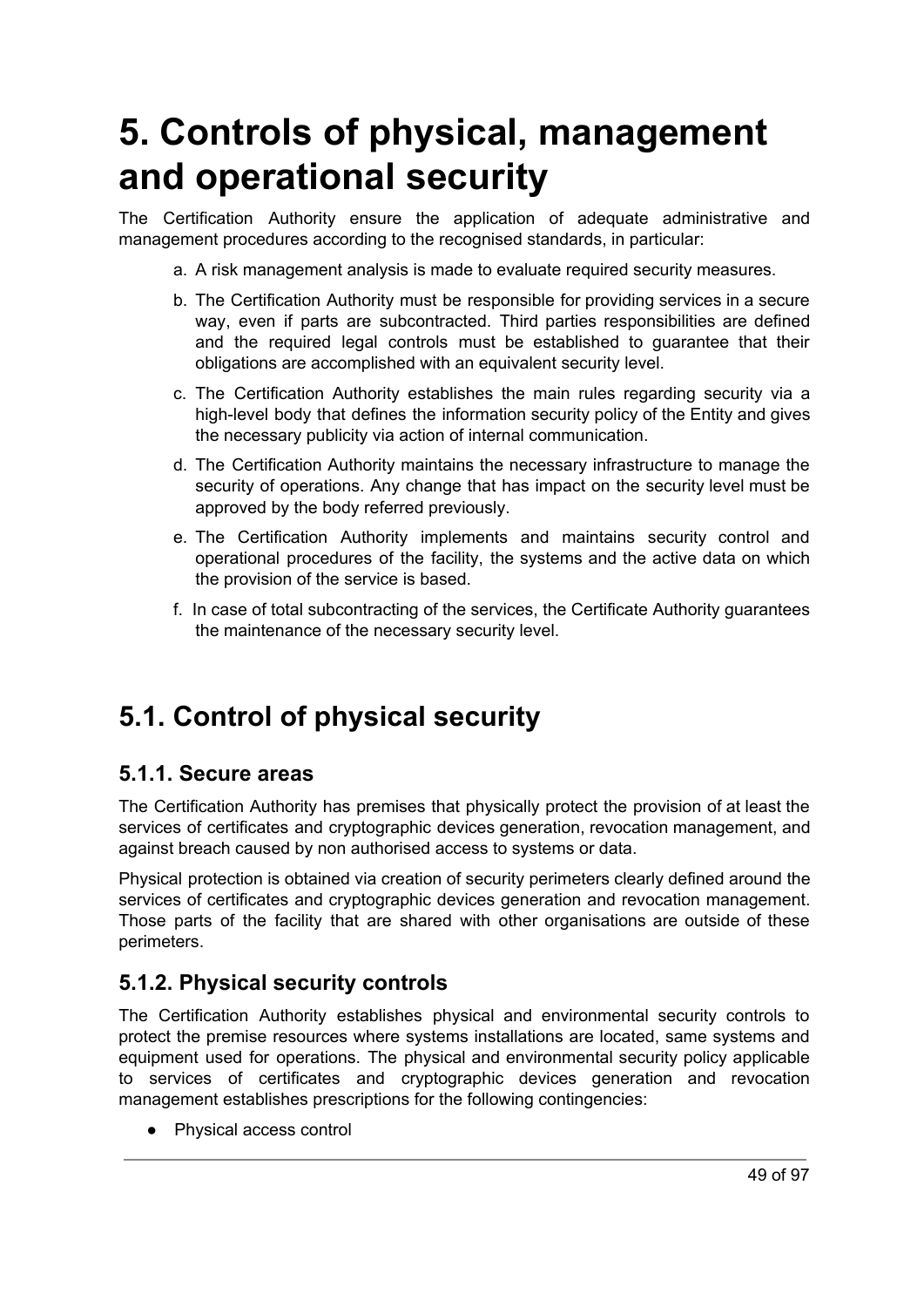- Protection against natural disaster.
- Fire precaution measures.
- Errors in support systems (electrical supply, telecommunications, etc.).
- Building demolition.
- Flooding
- Anti-theft protection.
- Conformity and non authorised access.
- Disaster recovery.
- Non authorised removal of equipment, information, supports and applications related to components utilised for the Certification Authority services.

### **5.1.3. Facilities location and construction**

Facilities location allows the attendance of security forces immediately after the notification of an incident.

Quality and strength of construction materials of the facilities guarantee adequate levels of protection against forced entry.

#### **5.1.4. Physical access**

The Certification Authority establishes security levels with restricted access to the different perimeters and defined physical barriers.

To access the facilities of the Certification Authority where certificate life-cycle processes are managed, previous authorisation and date, time and registration of access are necessary, including close circuit television recording and archiving.

This identification towards the access control system is made via recognition of a biometric parameter of the individual, except in cases of escorted visits.

The management of the cryptographic keys, as well as its storage, is done within the specific facilities and requires access and permanency double controls.

### **5.1.5. Electricity and air conditioning**

The Certification Authority IT equipment are duly protected against electrical power surges or cuts that could damage or interrupt the service.

The facilities rely on electrical supply stabilisation system, as well as on a system that generates sufficient uninterrupted electrical supply for the time required to close the systems in an organised and completed way.

The IT equipment is located in an environment where climate control is guaranteed for the optimal conditions for their operation.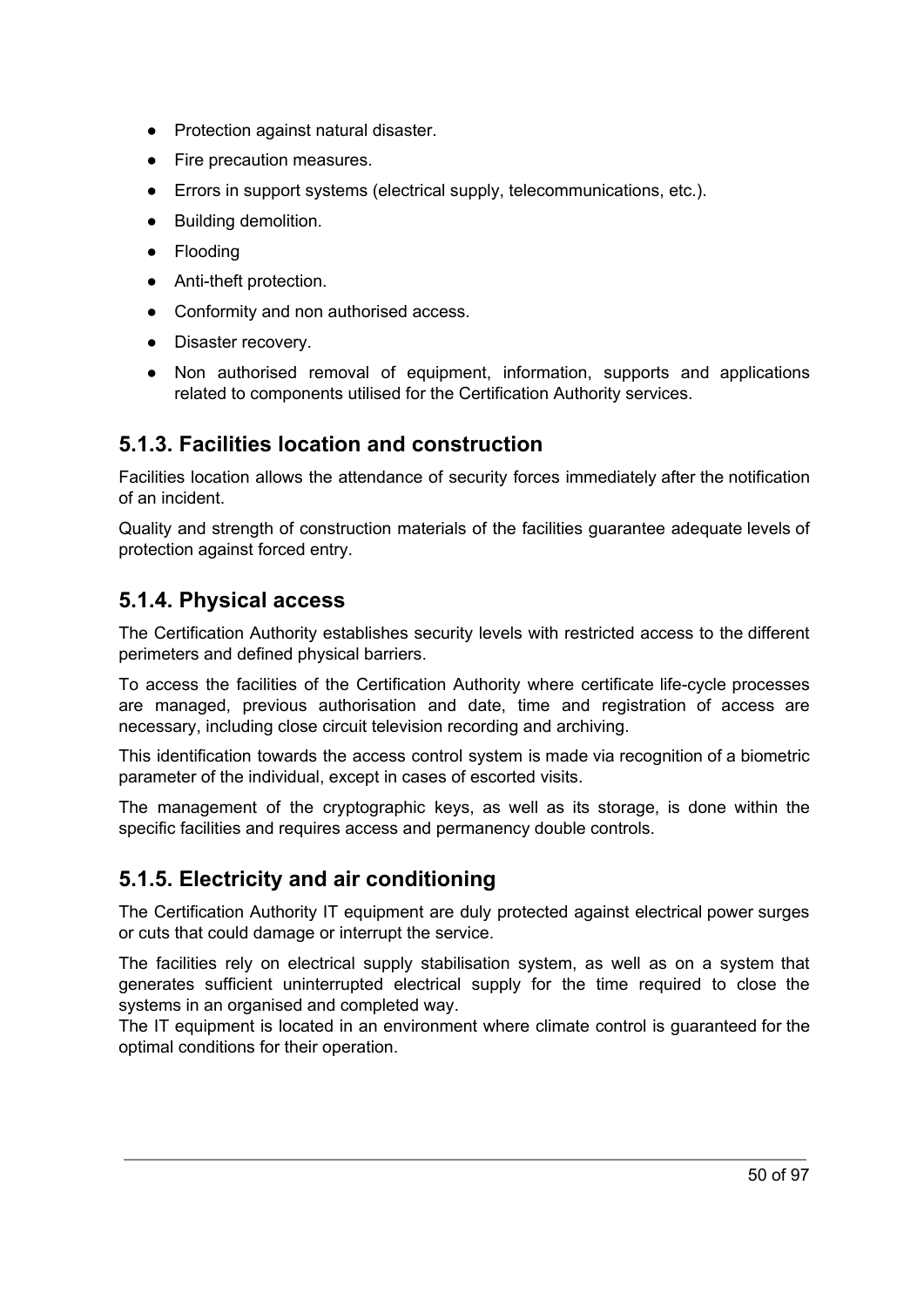### **5.1.6. Water exposure**

The Certification Authority has flood detection systems adequate to protect the equipment and assets, in case of facilities location conditions make this necessary.

### **5.1.7. Fire warning and protection**

All the facilities of the Certification Authority rely on detection and extinction automatic systems.

In particular, cryptographic devices and supports that store keys of the Certification Authorities will also utilise specific and additional fire protection system.

### **5.1.8. Removable data storage**

Usage of removable storage supports is minimised and restricted uniquely to file movement between systems via USB pendrive devices. To guarantee both integrity and confidentiality, removable storage supports will be stored in a safe in the same room.

#### **5.1.9. Waste management**

Secure elimination, both paper and magnetic waste is managed via mechanisms that guarantee the impossibility of information recovery.

In the case of magnetic media, they are formatted, permanently deleted or physically destroyed.

In the case of paper documentation, it is submitted to a physical destruction treatment.

### **5.1.10. Secure offsite copy**

Secure copies of information systems are held in facilities that are physically separated from where the IT equipment is maintained.

Secure copies are made online within the contingency system, an alternative CPD, through encrypted communications.

# **5.2. Control procedures**

The Certification Authority guarantees that its systems operate in a secure way by establishing and implementing procedures for the related functions that affect service provision.

The Certification Authority personnel execute the administrative and management procedures according to the Certification Authority security policy.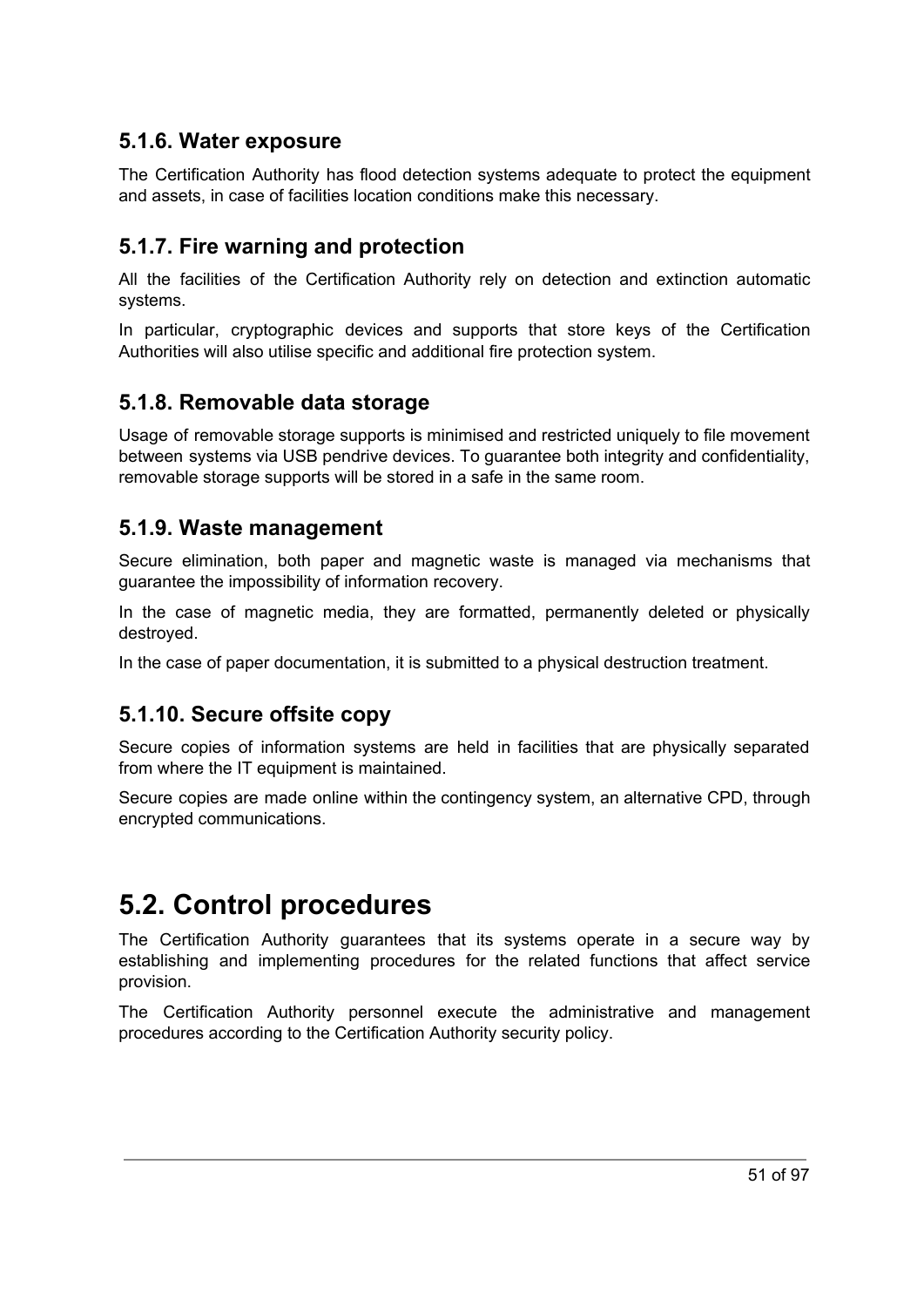### **5.2.1. Reliable functions**

Persons that occupy these positions are formally appointed by the high management of the Certification Authority.

Reliable functions include:

- Personnel responsible of the security
- System administrators
- Systems operators
- Registration operators
- System auditors.
- Any other person with access to personal data.

According to rules ETSI EN 319 401 and CEN/TS 419261, the following roles must be established:

- Security Officer: global responsible for administration and implementation of the security policies and procedures.
- Registration Officer: Responsible to approve, issue, suspend and revoke end-entity certificates, as well as adequate verification on certificates of website authentication.
- Revocation Officers: responsible to implement changes to the certificate status.
- System Administrator: authorised to implement changes within the system configuration, without access to data of the system.
- System Operators: responsible for the system daily management (monitoring, backup, recovery…).
- System Auditors: authorised to access to systems logs and verify the procedures.
- CA Operator Certification Operator: responsible to activate the CA keys in online environment, or the certified signature and CRL processes in the Root Offline environment.

### **5.2.2. Number of persons per task**

The Certification Authority guarantees at least two people to do the tasks that require multi-person control and that are detailed below:

- The generation of the key of the CA'S.
- Recovery and backup of the CA's private key.
- The issuance of CA's certificates.
- Activation of the CA's private key.
- Any activity performed on hardware and software resources that support root CA.

### **5.2.3. Identification and authentication for each function**

The Certification Authority identifies and authenticates personnel prior to their accessing of the corresponding reliable function.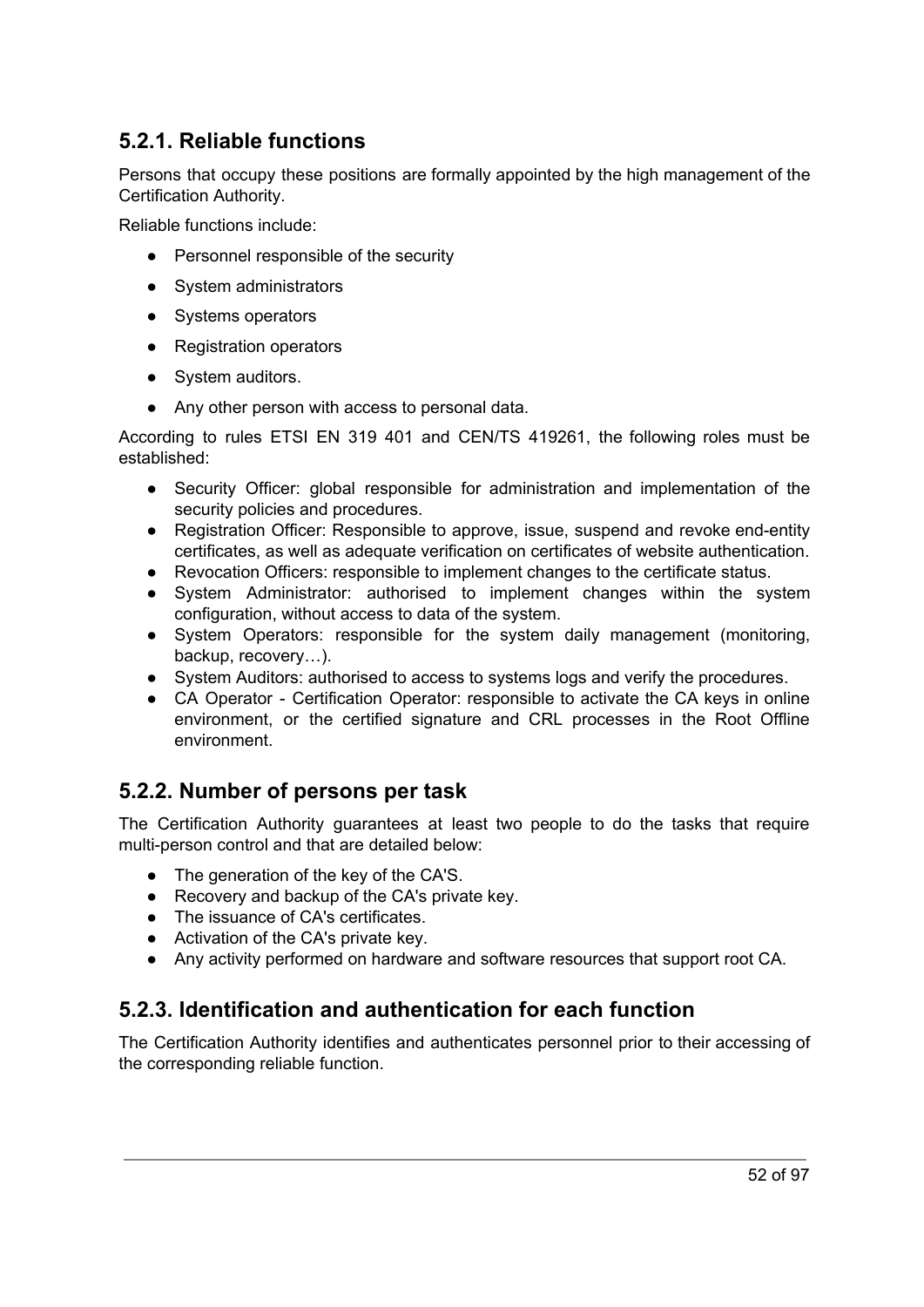### **5.2.4. Roles which require task separation**

The Certification Authority identifies, within its security policy, reliable functions or roles:

Reliable functions include:

- a. Security Officer
- b. Registration Officer
- c. System Administrator
- d. System Operators
- e. System Auditors
- f. Any other person with access to personal data.

The following restrictions apply in all cases:

- 1. Person acting as Security Officer or Register Officer cannot also act as System Auditor.
- 2. Person acting as System Administrator cannot also act as Security Officer or System Auditor.

Role descriptions must be constructed with the understanding that sensitive function separation is required, as well as a minimum privilege concession when possible. To determine the sensitivity of the function, the following elements must be taking into account:

- a. Duties associated with the function
- b. Access level
- c. Monitoring of the function
- d. Training and awareness-raising
- e. Required skills

The referred restrictions are applied the following way:

- Person acting as Security Officer or Register Officer cannot act as System Auditor.
- Person acting as System Administrator may not act as Security Officer or System Auditor.

### **5.3. Personnel controls**

The Certification Authority considers the following aspects:

- Information confidentiality is maintained via available means and by keeping an appropriate attitude for the development of its functions, while outside of the work environment it is maintained by managing all aspects of infrastructures security.
- Being diligent and responsible with the treatment, maintenance and custody of the assets identified in the policy, within security plans or within this document.
- Non-public information shall not be revealed outside of the infrastructure. It is also not allowed to remove information media for sharing with lower security levels.
- Any incident which is considered to affect infrastructure security or to limit the service quality, must be reported to Security Responsible at the earliest opportunity.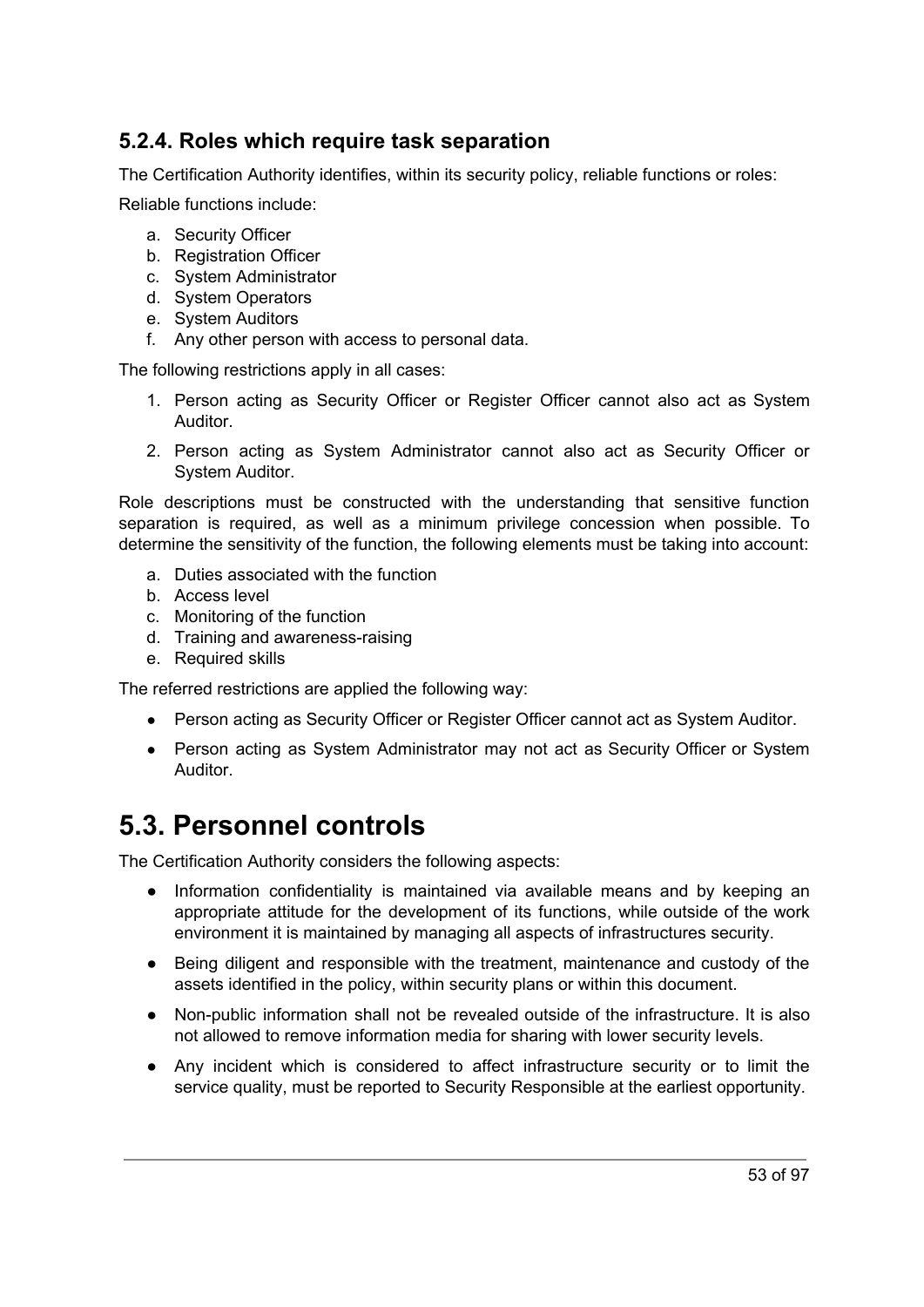- Infrastructure assets shall be used for the purposes for which they have been mandated.
- It is required to have manuals and guidelines for the system users that allow them to develop their functions correctly.
- Written documentation that indicates the functions and security measures to which the user is subjected, is required
- The security responsible ensures that the above referred documentation is supplied, and provides area responsible contacts with all the necessary information.
- No software or hardware that have not been specifically authorised in writing by the IT responsible, shall be installed.
- Intentional access, deletion or modification of information not designated for that person or professional profile, is not permitted.

Personnel bound by these regulations:

- Service Responsible
- The Certification Authority Responsible
- Security Responsible
- Operations Responsible
- Administration, Operation and Exploitation Technical Team
- Network Administrators
- Certification Authority users

In addition, regulation compliance extends to the following personnel:

- those who submit certificate requests
- those who approve and validate certificate requests
- those who submit certificate generation / customisation
- those who guard keys or cryptographic tokens
- those who guard the keys or secure combinations to access the operation room
- those who retain access to classified information
- those who communications and operations personnel
- those who are security personnel (physical and logical) involved in the operation
- those who are the service responsible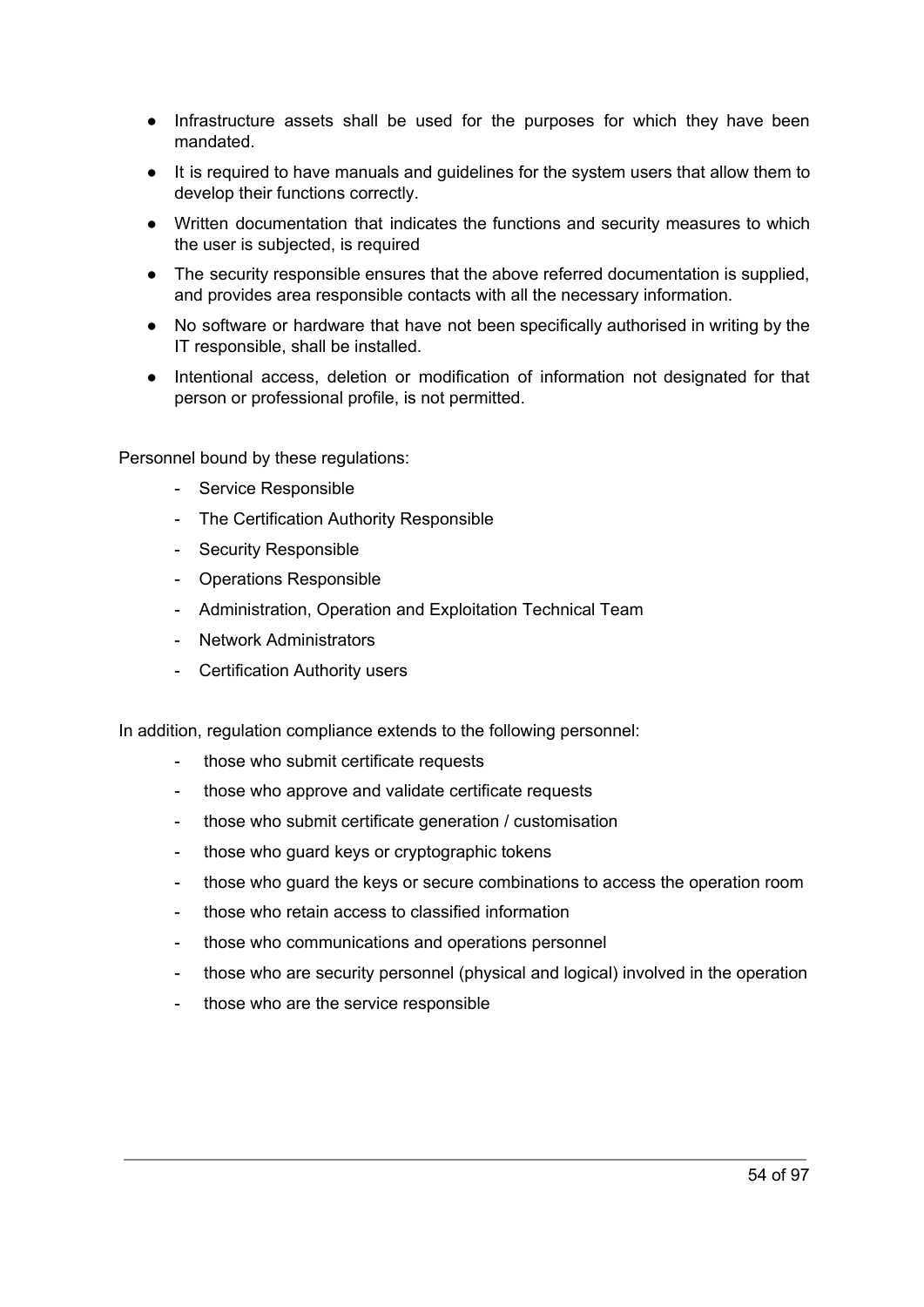### **5.3.1. Record, qualification, experience and authorisation requirements**

The Certification Authority is formed by qualified personnel with the required experience to manage the offered services provision within the electronic signature scope and the appropriate security and management procedures.

This requirement will apply to personnel managing the Certificate Authority, specifically to those who are related to security personnel procedures.

Qualification and experience may be supplied via appropriate training.

Personnel in trust roles are free of personal interests that could be in conflict with other functions development.

#### **5.3.2. Training requirements**

The Certification Authority trains personnel to enable them to obtain the necessary qualification for trust and management roles.

Training includes the following contents:

- Security principles and mechanisms of the Catalunya Certification Public Hierarchy, as well as the user environment of the person to be trained.
- Hardware and software versions in use...
- Tasks that personnel need to complete.
- Process management of security breaches and incidents
- Business continuity processes.
- Security management procedure related to personal data handling.

The Certification Authority, moreover, provides appropriate information to all involved personnel in operations as Register Authority, including work and security procedures. A periodic training regarding security, contingency plans and incidents management is also given.

#### **5.3.3. Requirement for and frequency of training update**

All personnel related to Register Authorities require attending to the Register Authority training taught by Consorci AOC.

There will be annual basis updates, except for modifications in the CPS, which will be notified as soon as they are approved.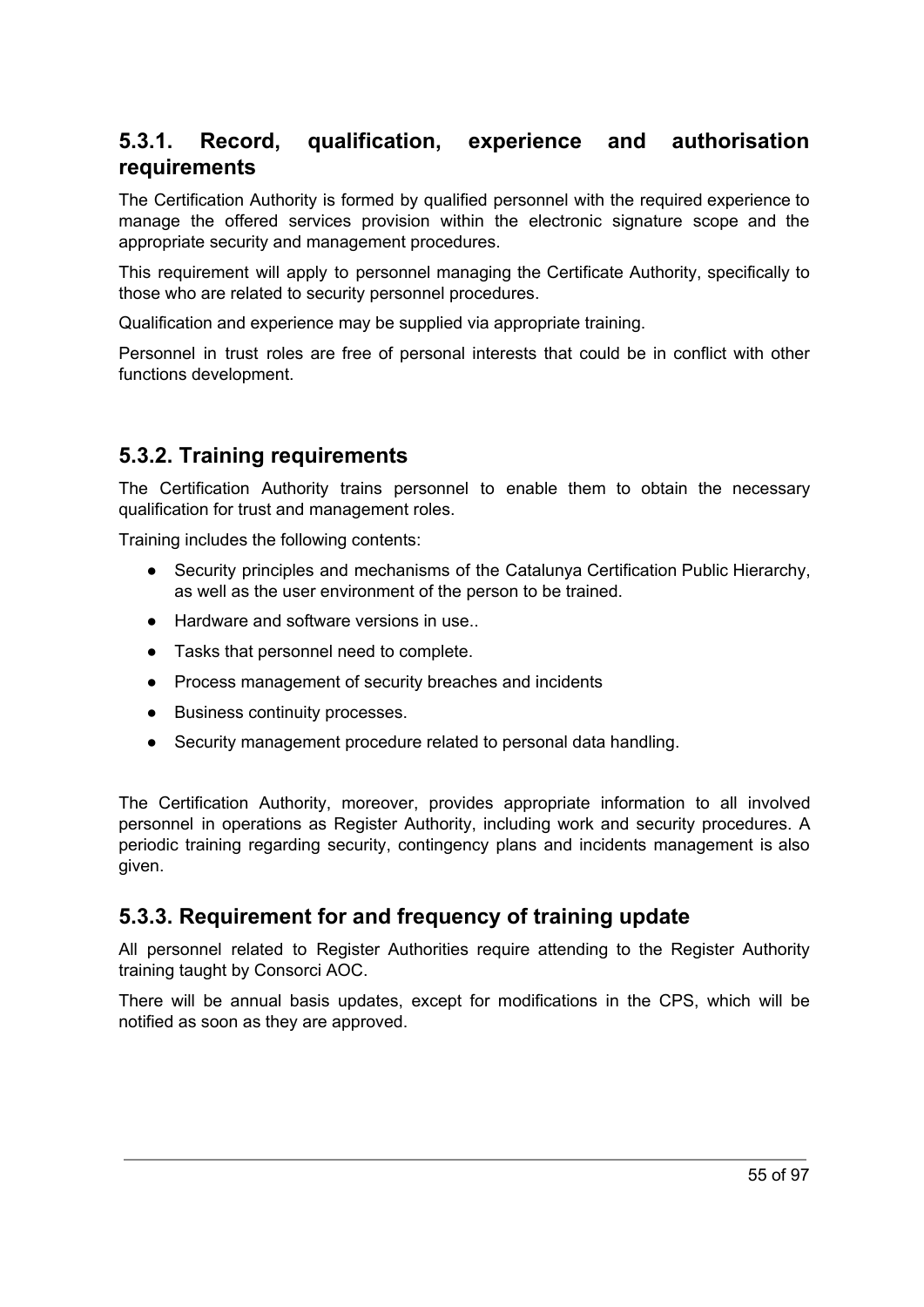### **5.3.4. Penalties for unauthorised actions**

The Certification Authority has a penalty system to determine responsibilities derived from non authorised actions.

Disciplinary actions include suspension and termination of the person responsible for the actions in question.

### **5.3.5. Requirements for hiring personnel**

The Certification Authority hires professionals for all functions, including trust roles. In this case, they are subjected to the same controls as the other employees.

Given the case that a person does not need to be subjected to these controls, they are constantly accompanied by a trusted employee.

In the case that all or parts of certification services are operated by a third party, controls and precautions described in this section 5, or in other parts of the certificate policy or this CPS, are applied and completed by the third party that conducts the operational functions of the certification service. Consorci AOC is responsible, in all cases, for the effective execution.

These aspects remain under the legal instrument used to control the agreement for the services provision by a third party distinct from the Certification Authority.

### **5.3.6. Provision of documentation to personnel**

The Certification Authority provides strictly necessary documentation to personnel as required in order to competently develop its functions

# **5.4. Procedures for security audit**

### **5.4.1. Types of registered events**

The Certification Authority keeps a register, as a minimum, of the following events related to the entity security:

- System start-up and shutdown.
- Start and stop of the application used for certification Authority (technical).
- Attempts to create, delete, change passwords or permissions of users within the system.
- Changes to the certificate Authority (technical) keys.
- Changes to certificate issuance policies.
- Attempts to enter and leave the system.
- Non authorised attempts to enter the Certification Authority network.
- Non authorised attempts to access system files.
- Certification Authority keys generation.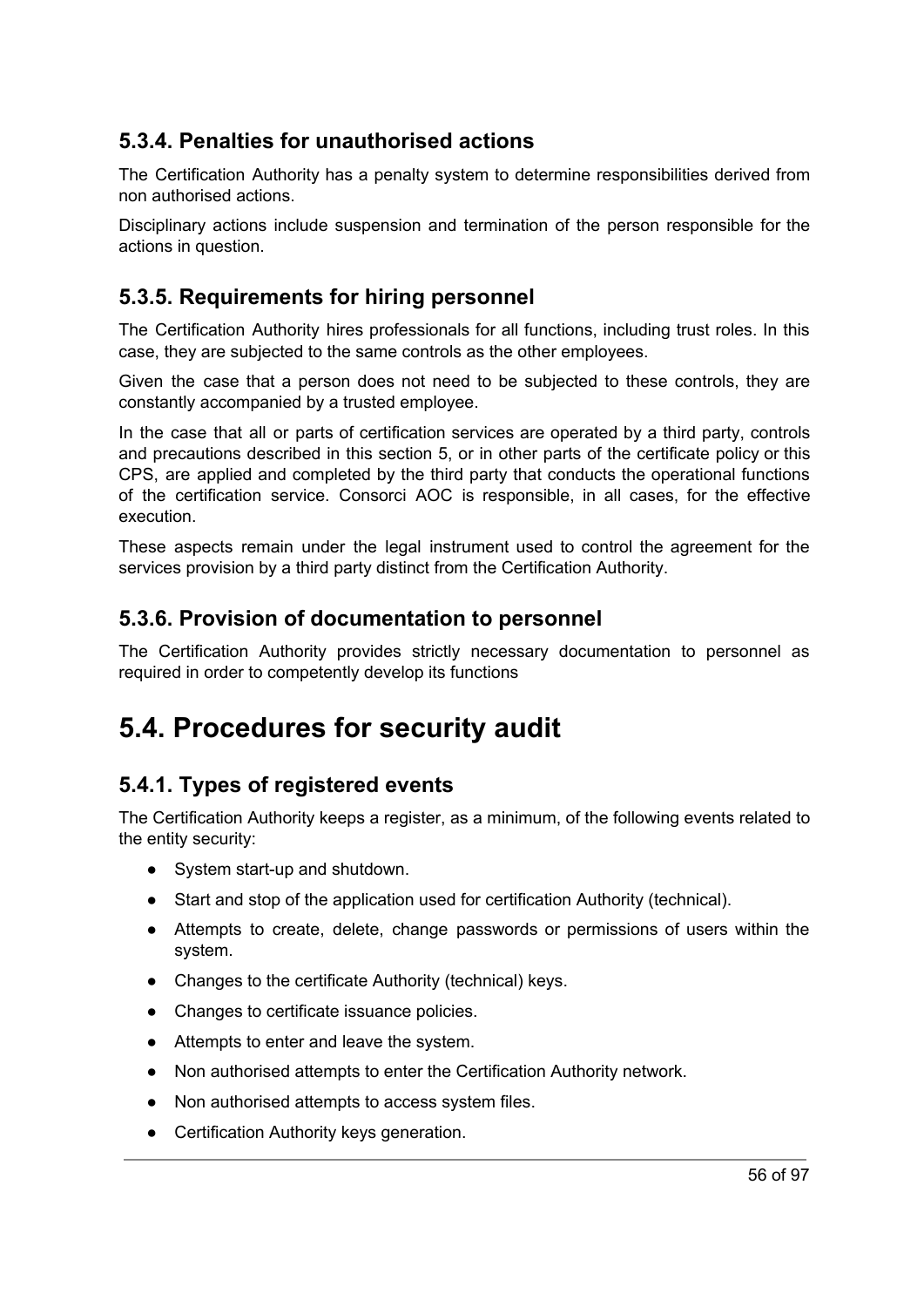- Invalid attempts at reading and writing in a certificate and in a directory.
- Events related to certificate life-cycle, such as request, issuance, revocation, and renewal.
- Events related to cryptographic module life-cycle, such as reception, use and deinstallation.

The Certification Authority also keeps ,either manually or electronically, the following information:

- Key generation and database management ceremony.
- Physical access registers.
- Maintenance and changes to system configuration.
- Personnel changes.
- Discrepancy and error reporting
- Register of material destruction containing information regarding keys, activation dates or subscriber personal information.
- Activation data possession for operations with the Certification Authority private key.
- Reporting on attempts of physical intrusion into the facilities that support certificates issuance and management.

### **5.4.2. Treatment frequency of audit registers**

Audit registers are examined at least once a week for searching suspicious or non habitual activity.

Processing of these registers processing consists of revisions that include verification that the registers themselves have not been manipulated, a brief inspection of all register entries and a deeper investigation of any alert or irregularity within the registers. Actions taken resulting from the audit are also documented.

### **5.4.3. Preservation period of audit registers**

Audit registers are retained during at least 2 (two) months after processing and then archived according to section 5.5 of this CPS.

### **5.4.4. Protection of audit registers**

Register files, either manual or electronic, are protected from reading, modifications, deleting or any other type of unauthorised manipulations via both logical and physical controls.

### **5.4.5. Procedures for maintaining secure copies**

Incremental support copies of audit register are generated daily and complete copies on a weekly basis.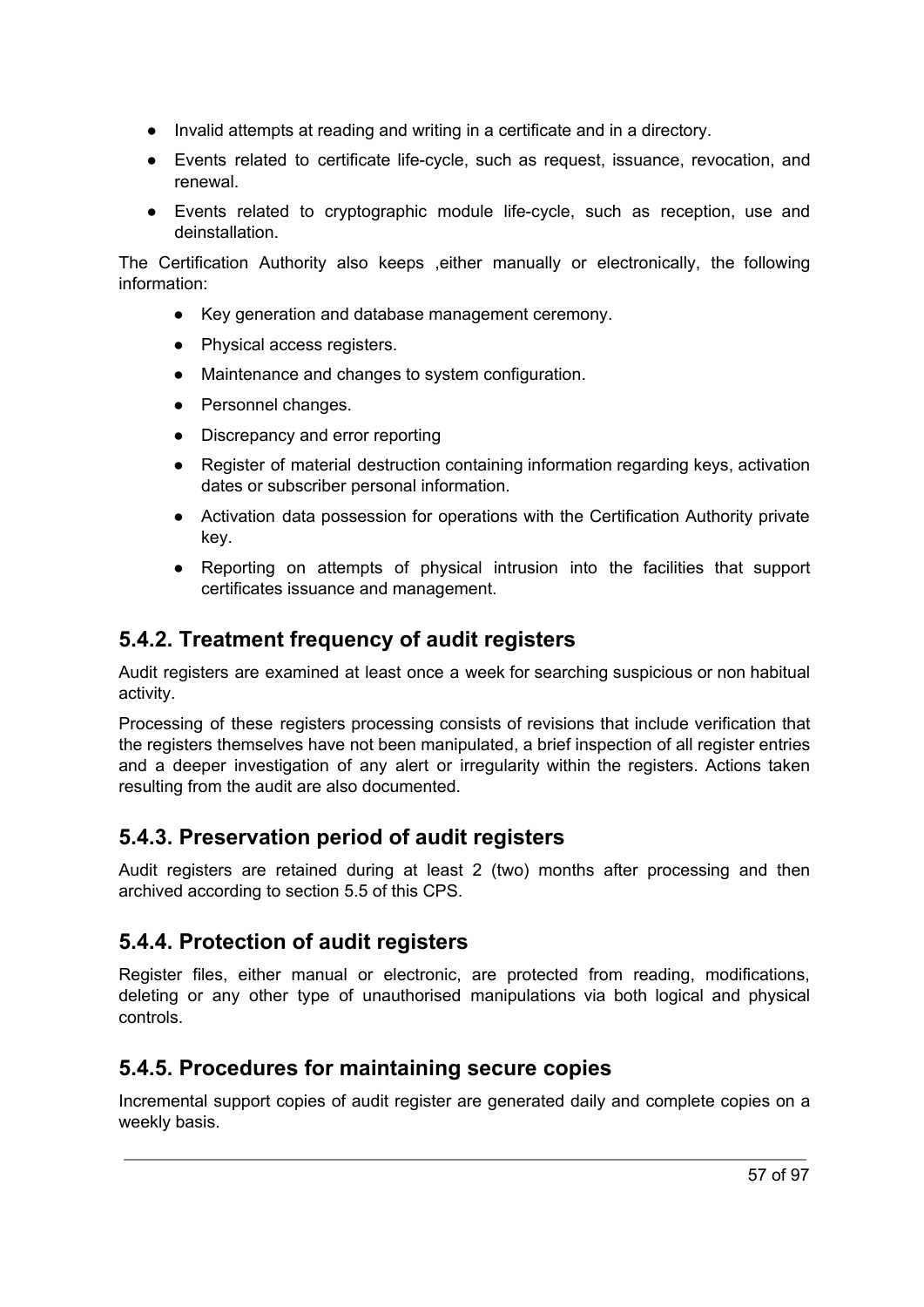The following points have been instituted in order to correctly preserve secure copies:

- Materials are kept in fire-resistant cabinets
- Only authorised personnel can access to secure copies
- The copies are identified

● If a material that has already contained a secure copy (USB, DVD's...) needs to be reused, it is necessary to make sure that the data is completely deleted and impossible to recover.

● Secure copies removal outside Register Entity need to be specifically authorised, via submission of an appropriate request form and noting the details in the register book.

● It is intended that secure copies are deposited periodically outside of the Register Entity.

### **5.4.6. Location of accumulation systems of audit registers**

Accumulation system of audit registers is an internal system of the Certification Authority formed by the application registers, the networking registers, the operating system registers, and manually generated data, that authorised personnel store.

### **5.4.7. Notification of audit events to the event originator**

When the accumulation system of audit register records an event, it is not necessary to send a notification to the individual, organisation, device or application that caused the event.

It is communicated whether the result has been successful, but not that the action has been audited.

### **5.4.8. Analysis of secure vulnerabilities**

Events arising from the audit process are stored, among other reasons, for monitoring system vulnerabilities.

Analysis of internal vulnerabilities are conducted at least quarterly while external reviews are conducted annually.

# **5.5. Archive of information**

The Certification Authority guarantees that all information related to certificates is stored during an appropriate period according to section 5.5.2 of this CPS.

### **5.5.1. Types of registered events**

The Certification Authority maintains a register of all the events that occur during a certificate life cycle, including its renewal.

The Certification Authority registers the following: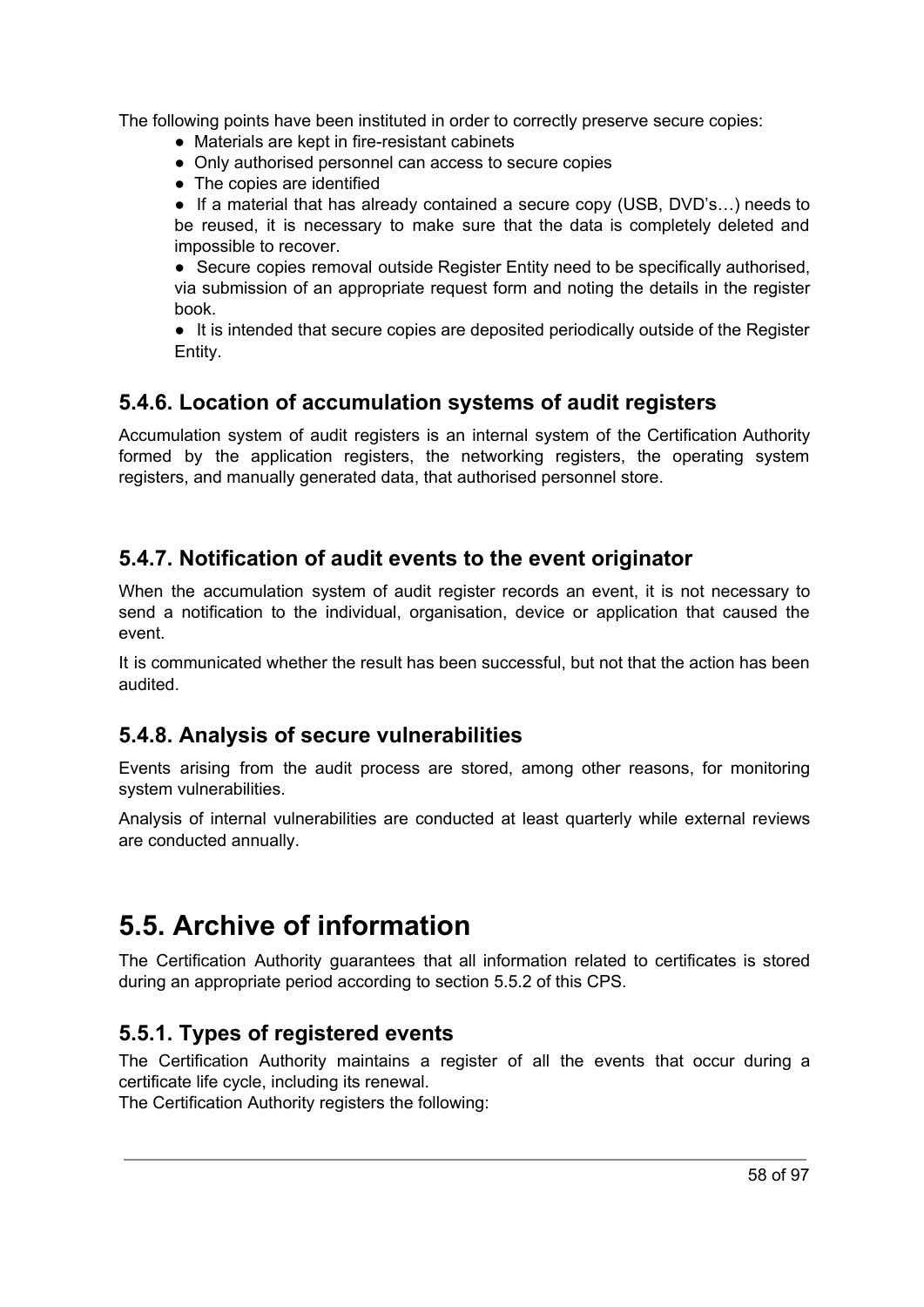- Type of document provided in the certificate request
- Unique identification number provided by the aforementioned document
- Identity of the Register Authority that accepts the certificate request
- Location of certificate request copies and agreement signed by the subscriber, in case of individual certificates.

The Certification Authority must also preserve the following original documents:

- Certificate request form
- Data certificate
- Delivery form of the certificate subscriber

### **5.5.2. Register preservation period**

The Certification Authority maintains the registers specified in section 5.5.1 during a 15 (fifteen) year retention period, initiated from the time of certificate expiration or the end of the service provided.

All information related to Infrastructure Certificates is permanently stored.

### **5.5.3. Archive protection**

The Certification Authority assures correct protection of archives via assignment of qualified personnel towards handling, storage in fire-resistant boxes and external installations in required cases. The Certification Authority will use the necessary means to guarantee the confidentiality of digital signature private key against third parties during the generation.

### **5.5.4. Support copy procedures**

A communication technical worker from the Certification Authority is responsible for making secure copies of logic access logs to Registration Authority operating system.

Secure copies are created on a monthly basis and stored as CD copies. These CDs are kept in a safety deposit box in the same room.

Also, secure copies of KeyOne application customised for the Certification Authority are created. These copies are stored by the Certification Authority within its facilities.

### **5.5.5. Requirement for date and hour seal**

The Certification Authority issues certificates and CRLs with date and hour information.

### **5.5.6. Location of archive system**

The Certification Authority has a storage system for archive data outside of its own facilities.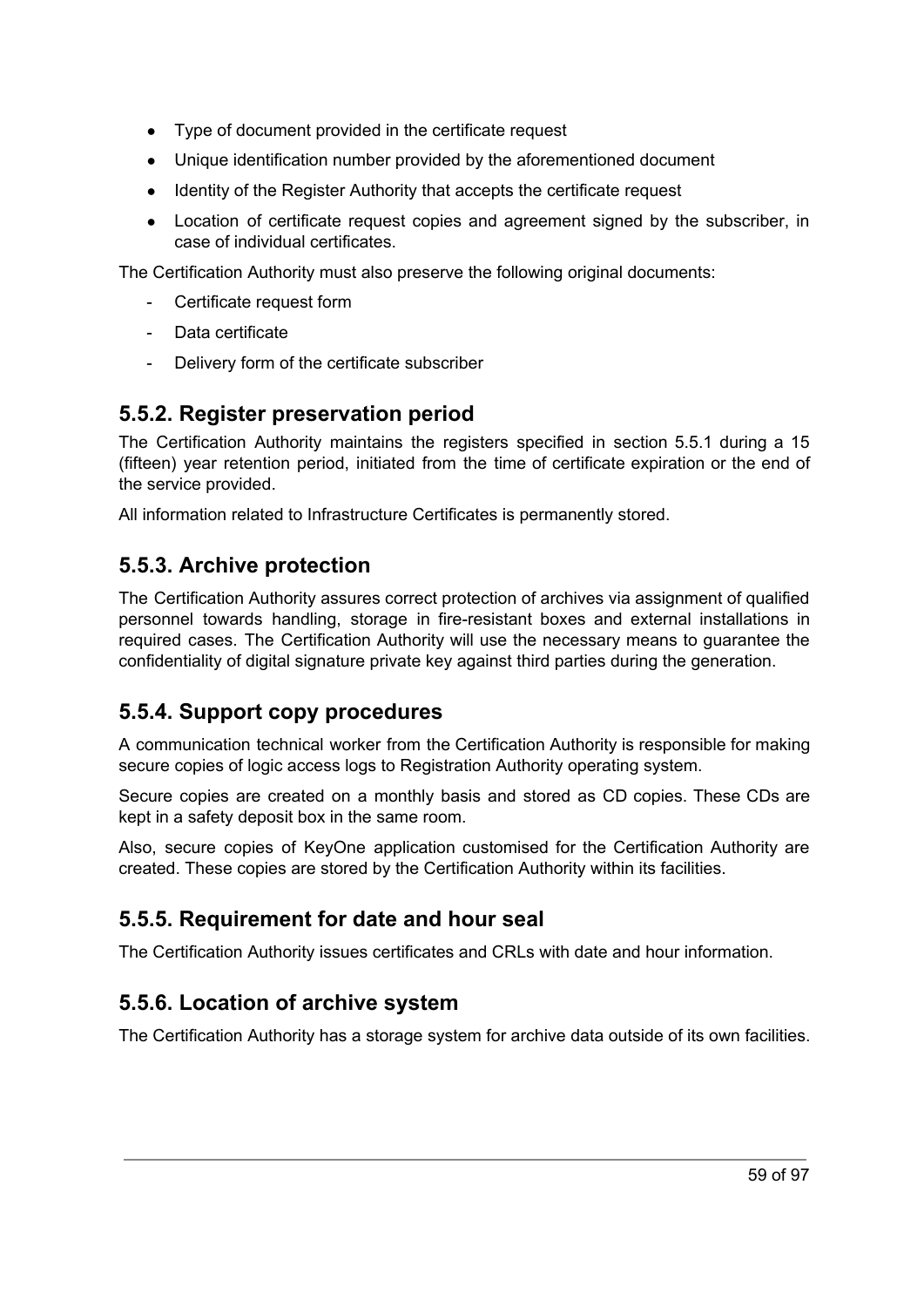### **5.5.7. Procedures for obtaining and verifying archive information**

Only personnel authorised by the Certification Authority have access to archive data, whether stored within their own facilities or to the records of the Registration Authorities.

### **5.6. Key renewal**

The Certification Authority renewed certificates are communicated to end users through their publication in Consorci AOC directory.

## **5.7. Key security breach and disaster recovery**

#### **5.7.1. Procedures for incident and security breach management**

The Certification Authority establishes the procedures that apply to incident management affecting keys, and specifically, to breaches in the security of these keys.

#### **5.7.2. Resources, application or data corruption**

When a resources, application or data corruption event occur, the Certification Authority starts the necessary management according to Security Plan, Emergency Plan and Audit Plan, to bring the system back to normal functioning state.

### **5.7.3. Security breach of the Entity private key**

The Business Continuity plan of the Certification Authority (or disaster recovery plan) considers as a disaster the Certification Authority private key breach or suspicion of breach In case of breach, the Certification Authority will inform all subscribers and verifiers.

- Inform all subscribers and verifiers of the commitment
- Will indicate that certificates and revocated status information delivered using the Certification Authority private key are not valid anymore.
- Will revoke, within the period agreed with the national supervisor, the certificates issued by this CA, if appropriate, Cessation Plan or Business Continuity Plan.

### **5.7.4. Disaster on the facilities**

The Certification Authority develops, maintains, tests, and if necessary, executes an emergency plan towards the facilities in case of disaster, either natural or man-made, indicating how to restore information system services. The location of the disaster recovery system has security physical protections described within the Security Plan.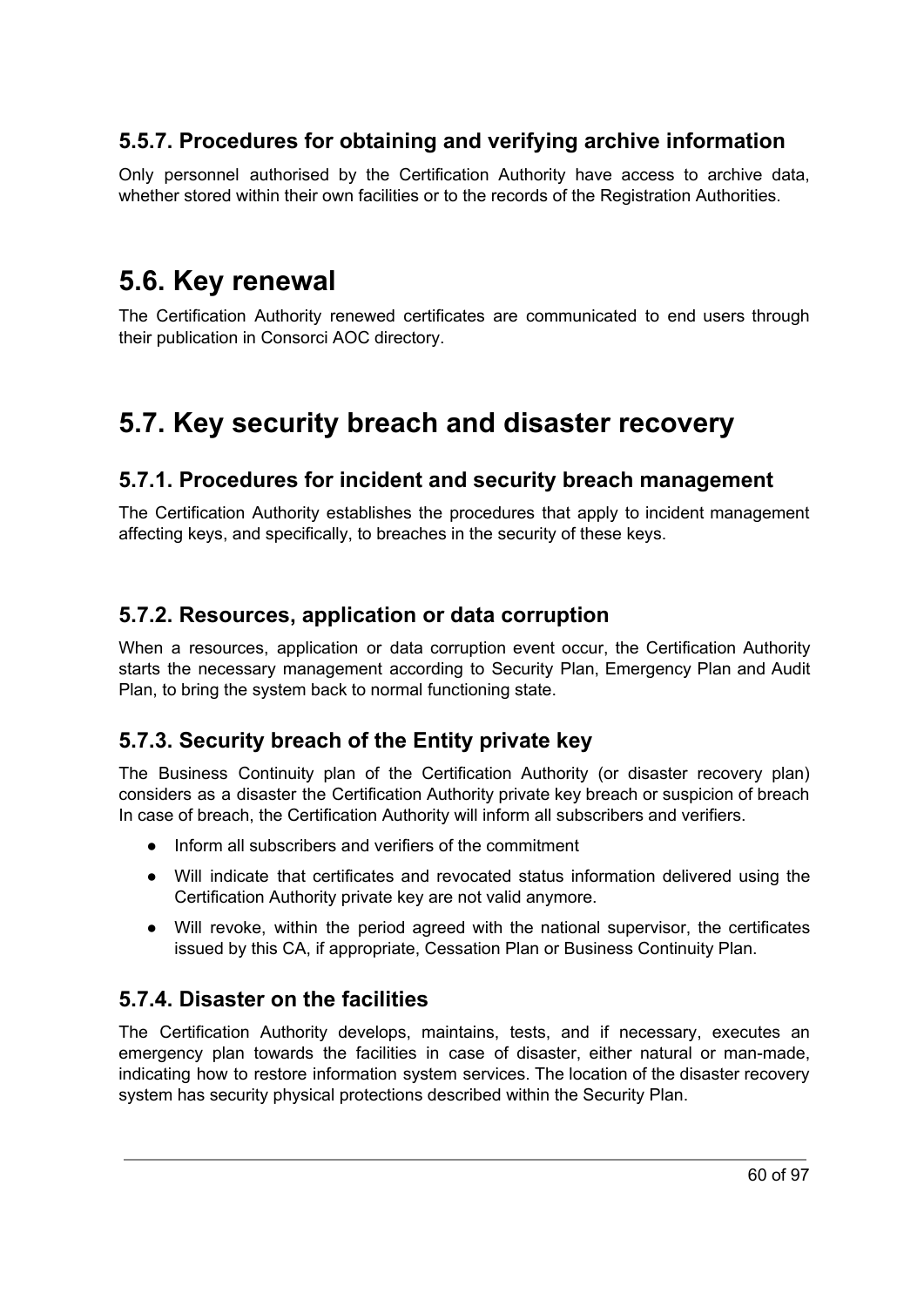The Certification Authority is able to restore PKI normal operations within 24 hours after the disaster, and may execute, as a minimum, the following actions:

- Certificates revocation
- Revocation information publication

Disaster recovery database used by the Certification Authority is synchronized with production database within time limits described in the Security Plan. Certification Authority disaster recovery equipment has the physical security measures specified in the Security Plan.

### **5.8. Service end**

#### **5.8.1. The Certification Authority**

The Certification Authority makes sure that possible interruptions to subscribers and third parties are minimum as Certification Authority service cessation consequence, and particularly, assures a continuous maintenance of the required registers to provide certification evidence in legal processes.

Prior to ceasing services, the Certification Authority will execute, as a minimum, the following procedures:

- To inform all subscribers and verifiers (Certification Authority having any prior relationship with third parties is not required).
- To finalise authorisations of subcontracting that act on behalf of the Certification Authority in the certificates issuance process.
- To execute the necessary tasks to transfer obligations of register information maintenance and event register archive, during indicated respective periods, to the subscriber and verifiers.
- To destroy the Certification Authority private keys.

The Certification Authority declares in its Termination Plan the previsions it needs to adopt in case of service end, including:

- Notification to affected entities with 2 (two) months notice before the effective service end.
- How to treat the revocation status of issued certificates still not expired.

The Certification Authority will transfer the certificates according to terms of the electronic signature and trusted digital services applicable legislation.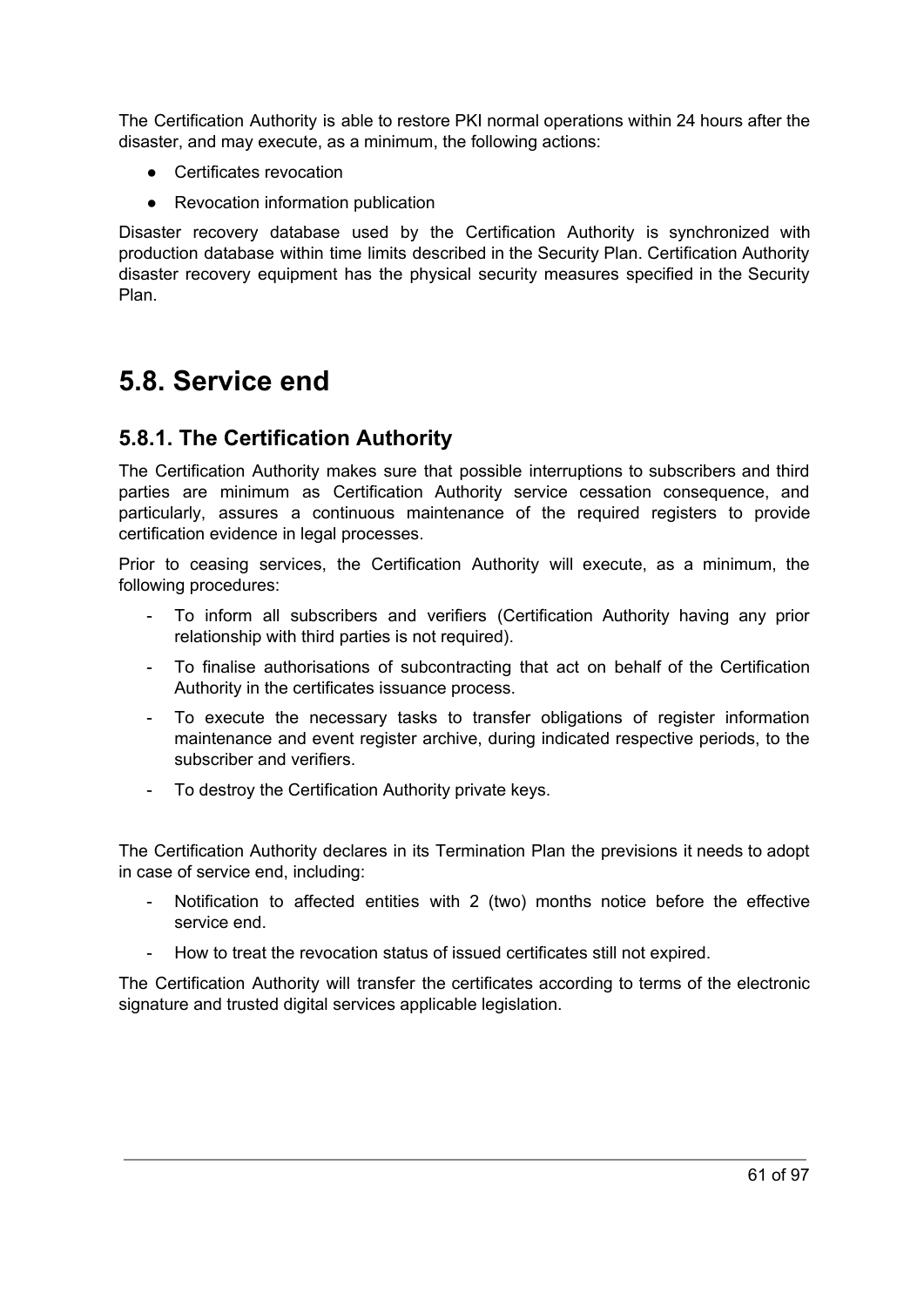### **5.8.2. Register Authority**

No l stipulation required.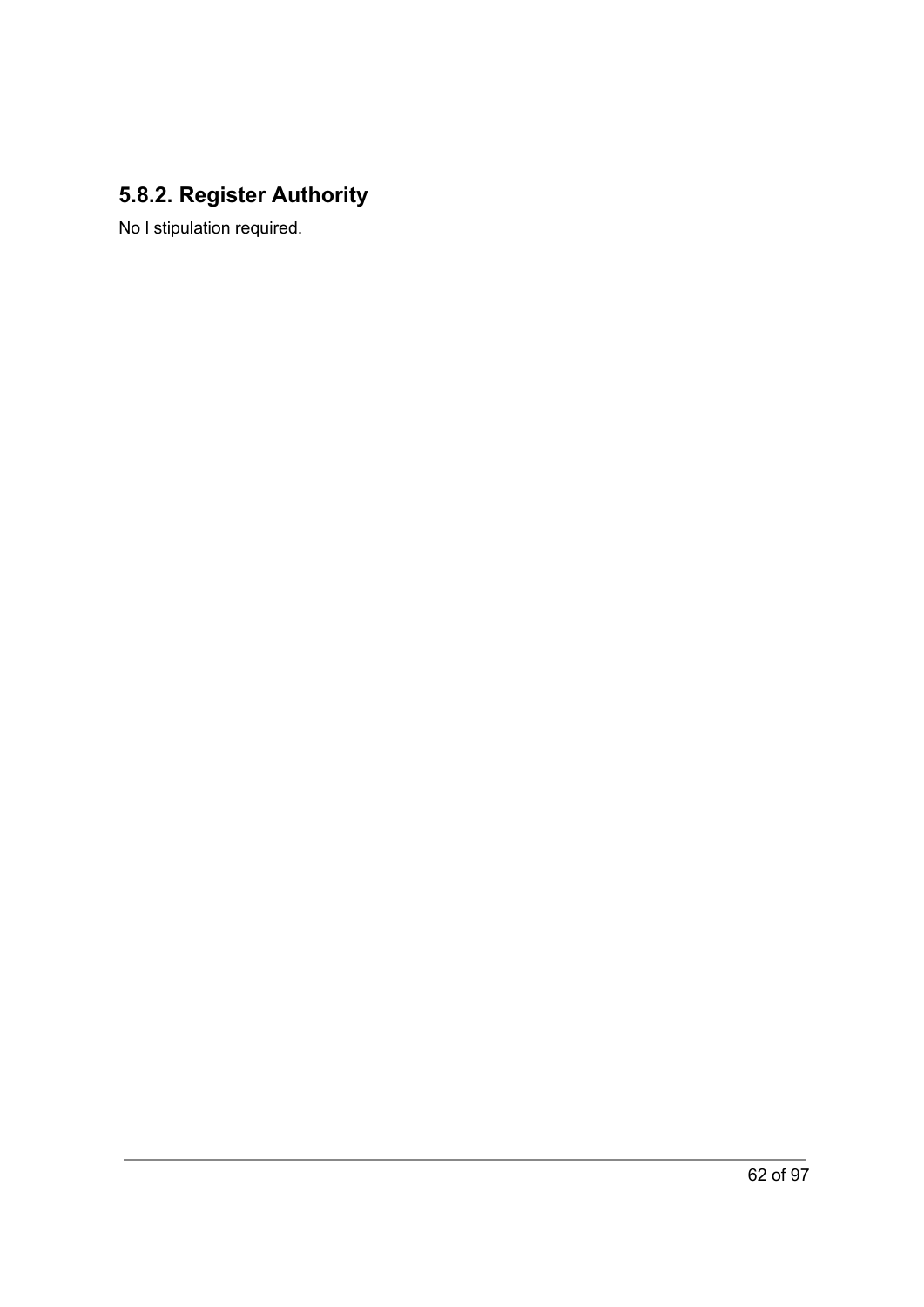# **6. Technical Security Controls**

The Certification Authority uses reliable systems and products that are protected from all alterations and guarantee technical and cryptographic security within the certification processes which they provide support.

# **6.1. Key pair generation and installation**

#### **6.1.1. Key pair generation**

#### **6.1.1.1. Requirements for all certificates**

Public and private key can be generated for the future key holder or the Certification Authority.

### **6.1.2. Delivery to private key to the subscriber**

For qualified signature and high-level certificates, the private key must be delivered to the subscriber duly protected via smartcard.

In cases of qualified signature and high-level certificates, the private key must be delivered to the key holder, duly protected via smartcard which complies with requirements for profile of qualified device of electronic signature creation, or is stored according to section 3.2.1. of this CPS. Additionally, access mechanisms must be delivered to the key holder.

### **6.1.3. Delivery of the public key to the certificate issuer**

The public key delivery method to the Certification Authority used is PKCS #10, or another equivalent proof, or any other method approved by Consorci AOC.

### **6.1.4. Distribution of the Trust Services Provider public key**

The Certification Authority key and the keys of Certification Authorities that are one level below in the certification public hierarchy of Catalonia, are communicated to the verifiers, guaranteeing key integrity and authenticating the origin.

The Certification Authority public key, which is the hierarchy root, is published in the Certification Authority directory in the form of a auto signed certificate, together with a declaration that refers to the fact that the key allows authentication to the Certification Authority.

Additional measures are established to trust the auto signed certificate, such as verification of digital fingerprint in the certificate.

Public key of the Certification Authority is published in the Consorci AOC website: [https://www.aoc.cat/catcert/regulacio.](https://www.aoc.cat/catcert/regulacio)

Users access to the directory to obtain the Certification Authority public key.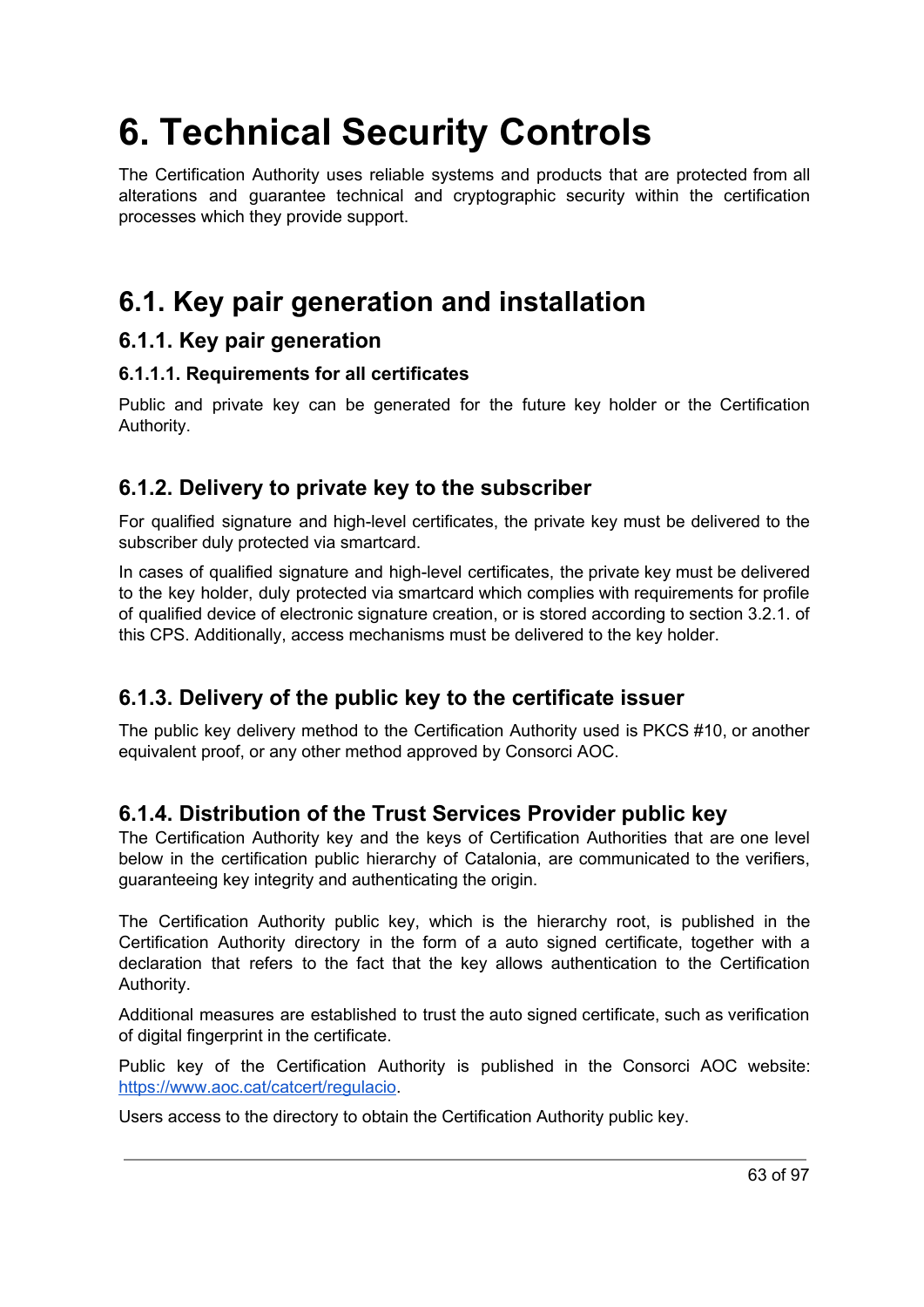### **6.1.5. Key measures**

Certification Authority keys are 2.048 bits.

The keys of all certificates issued by the Certification Authority are 2.048 bits.

### **6.1.6. Generation of public key parameters**

No stipulation required.

### **6.1.7. Quality verification of public key parameters**

Conducted in accordance with technical specification ETSI TS 102 176, indicating the quality of the electronic signature algorithms.

### **6.1.8. Generation of keys in IT application or equipment**

The Certification Authority key pairs are generated used cryptographic hardware accomplishing the established requirements by the technical specification CEN CWA 14167 or equivalent anc according to ITSEC, Common Criteria EAL 4+ o FIPS 140-2 Level 3 or higher security level.

Key pairs for qualified signature T-CAT certificates subscribers must be generated in smart cards or cryptographic devices that comply with the requirements established in the technical specifications CEN CWA 14170 or equivalent.

The key pair of signature and high-level certificate subscribers must be generated in smartcard or cryptographic devices according to requirements established within protection profile for qualified device of electronic signature creation.

Key generation for other certificates can be made via IT applications.

### **6.1.9. Key use purposes**

Consorci AOC includes KeyUsage extension in all certificates, indicating the permitted uses of the corresponding private keys.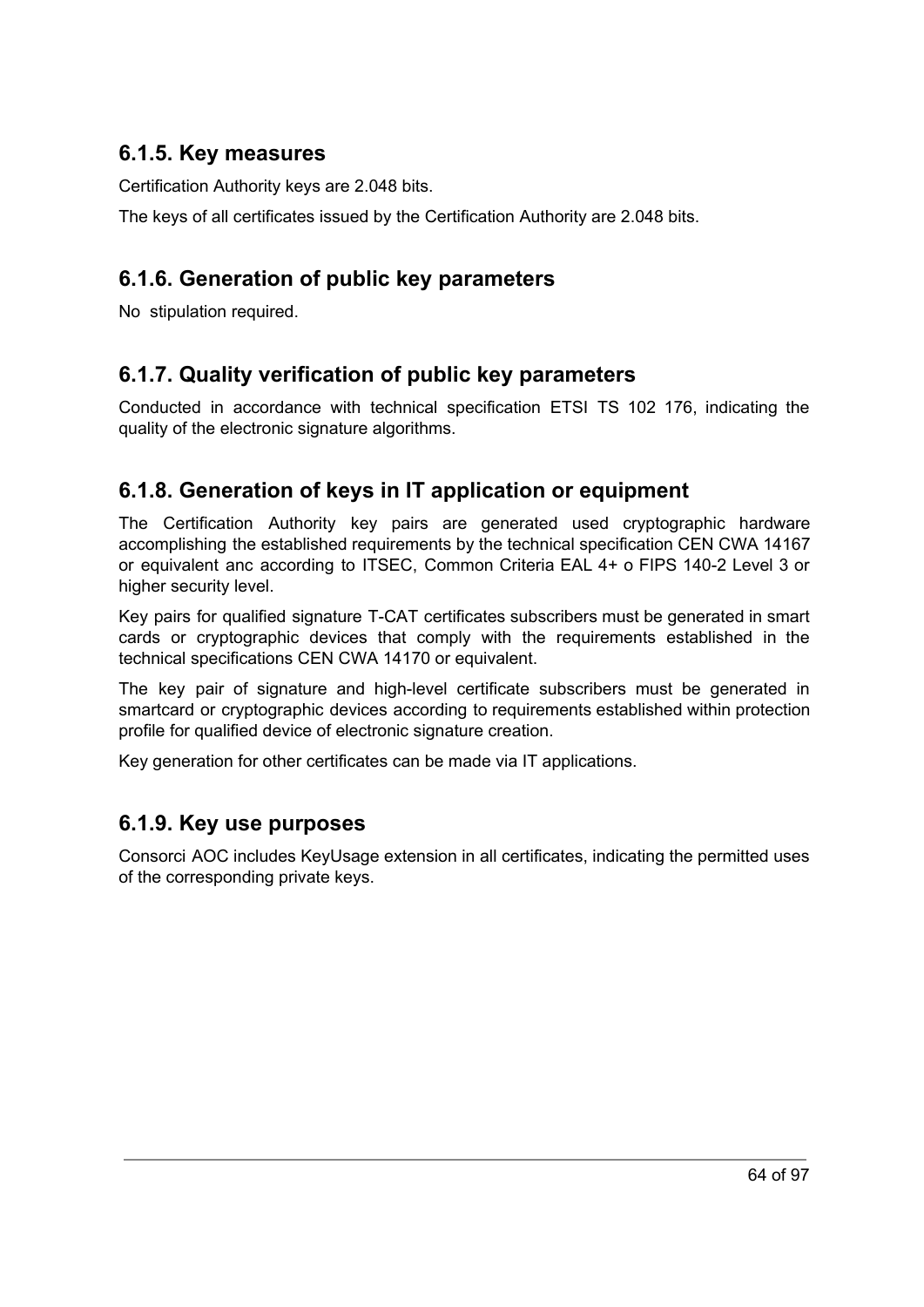# **6.2. Protection of private key**

### **6.2.1. Protection modules of private key**

#### **6.2.1.1. Cryptographic module standards**

Certification Authority private keys must be protected using cryptographic module meeting the requirements established in a protection profile, according to Common Criteria EAL 4+o FIPS 140-2 Level 3 or higher security level.

The key pair of signature and high-level certificate subscribers must be generated in smartcard or cryptographic devices according to requirements established within protection profile for qualified device of electronic signature creation

Private key protection for other certificates can be made via IT applications

#### **6.2.1.2. Life-cycle of cards with integrated circuit**

Cards with integrated circuit (also known as smart cards), are delivered in every new certificate issuance by the (collaborator or internal) Register Authority, or directly by Consorci AOC when acting as Virtual Register Authority.

For every new certificate issuance or renewal a new card is delivered, certificates are not loaded onto pre-used cards.

When Consorci AOC detects card errors or defects, the cards in question may be removed from use. In case of detecting isolated errors or defects, the card will be replaced, once the certificate has been revoked, and a new certificate will be issued within a new card that will be delivered to the subscriber without additional cost.

### **6.2.2. Control for more than one person over private key**

Offline access to the Certification Authority private key must require participation of three (3) cryptographic devices (protected by access key) amongst five (5) devices.

Each one of these devices is the responsibility of a named person, who uniquely knows the assigned access key.

Each device is responsibility of a particular person, who is the only person aware of its access key. Access key is acknowledged uniquely by one person responsible for the device. No person acknowledges more than one access key. Also, a sealed envelope is delivered before a notary containing the activation key that the responsible of each device has written. These envelopes may be removed from the Notary custody by the responsible or authorised person (bringing authorisation signed by the responsible).

Cryptographic devices are stored in the Certification Authority facilities and an additional person for accessing is required.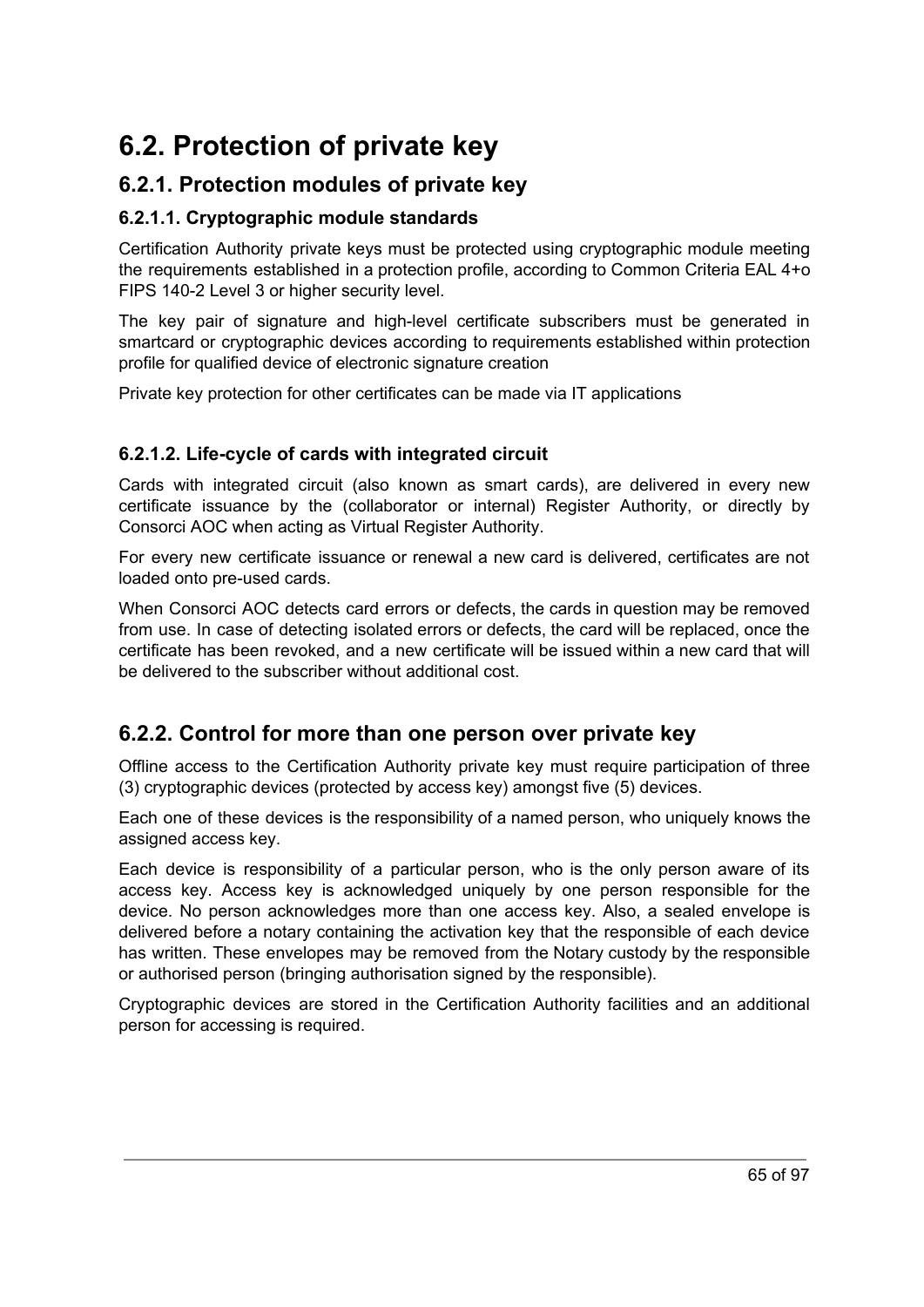### **6.2.3. Private key deposit**

Certification Authority private keys are stored in fire-protected spaces and protected by double physical access controls.

### **6.2.4. Secure copy of private key**

Certification Authority private keys are stored in fire-protected spaces and protected by double physical access controls.

### **6.2.5. Private key archive**

Certification Authority private key must have a secure copy stored and recovered (if required) by personnel subjected to personnel trust policy. This personnel must be specifically authorised for these purposes.

Private keys must be maintained and used protected by a cryptographic device that accomplishes requirements established in a protection profile according to Common Criteria EAL 4+, o FIPS 140-2 Level 3 or higher security level.

When the signature private key abandons these devices, it has do be done in a coded way.

Security controls that have to be applied in the Certification Authority support copies will be of the same or higher level than those which apply to keys normally in use.

When keys are stored in a cryptographic module controlled by dedicated process. appropriate controls must be provided in order that the keys will never abandon the device.

Certificate private key copies will not be stored, except for cases where this possibility may exist according to the Certification Policy, when a key will be stored to guarantee data recovery.

### **6.2.6. Insertion of private key into cryptographic module**

Certification Authority private key are stored in files coded with fragmented keys and on smart cards (from which they may not be extracted).

These cards are used to introduce a private key into a cryptographic module.

### **6.2.7. Storage of private key in the cryptographic module**

Private keys are directly generated in the cryptographic module.

### **6.2.8. Activation method of private key**

At least two persons are required to activate the Certification Authority private key.

For T-CAT certificates in smartcard, the subscriber private key is activated via introduction of PIN in the smartcard or cryptographic device.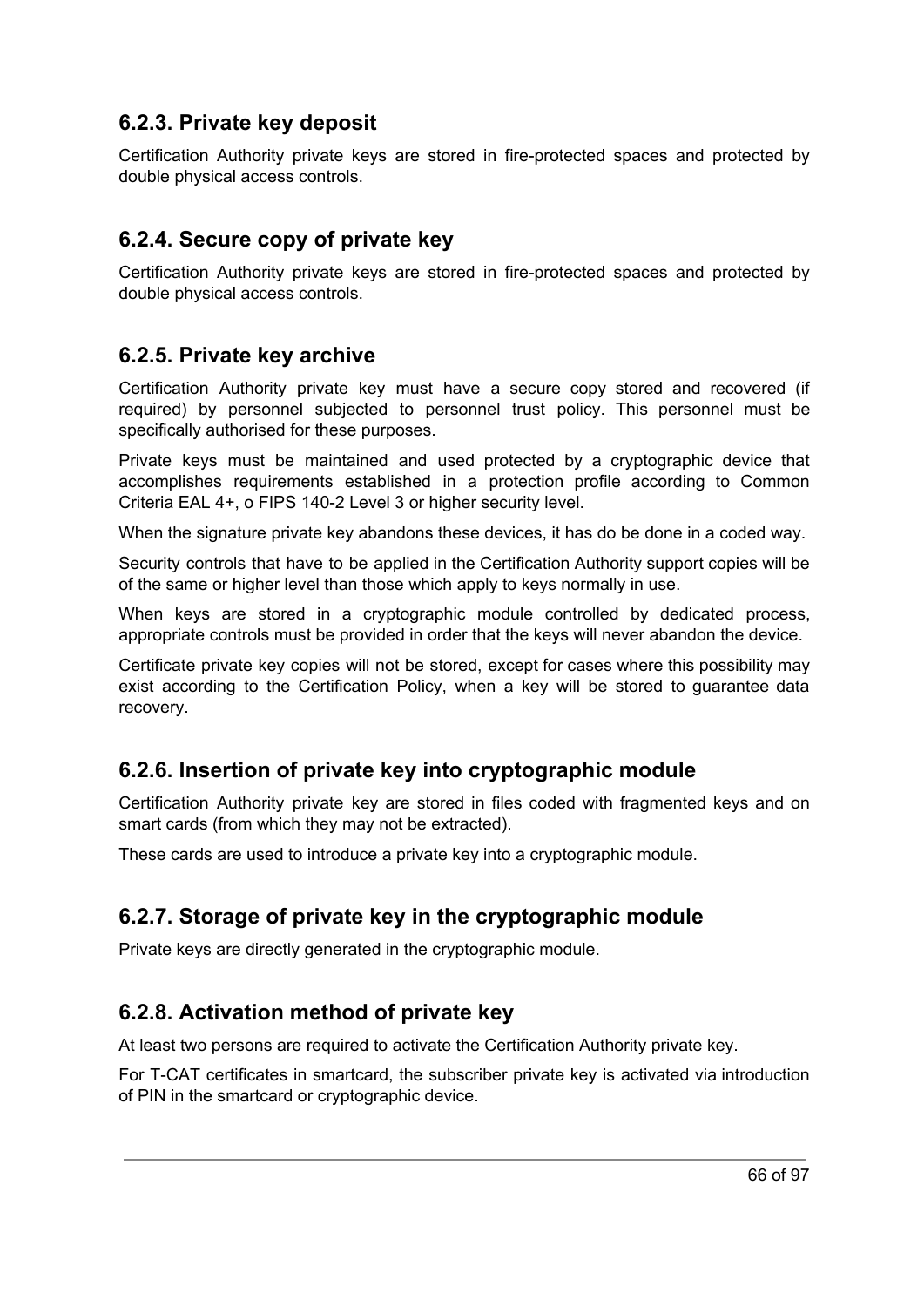For T-CAT certificates in smartcard, when the smartcard or cryptographic device is removed from a device reader, introduction of PIN will be necessary again.

For personal certificates, the subscriber private key is activated via introduction of PIN in the smartcard, or via introduction of activation data required for the cryptographic device or storage system.

### **6.2.9. Private key deactivation method**

For T-CAT certificates in smartcard, when the smartcard or cryptographic device is removed from a device reader, introduction of PIN will be necessary again.

For personal certificates including qualified signature basic policy, when the smartcard is removed from a device reader, or the application using it ends the session, introduction of activation data will be necessary again.

For personal certificates including advanced signature basic policy, when the application using the certificate ends the session, introduction of signature activation data (PIN) will be necessary again.

### **6.2.10. Private key destruction method**

Private keys are destroyed to prevent theft, modification, divulgation or non authorised use.

### **6.2.11. Classification of cryptographic modules**

Certification Authority modules obtain or exceed EAL 4 of Common Criteria (ISO 15408) level with the increases determined in CEN CWA 14167 technical specification.

Associated Certification Authority modules must be certified with the level and increases specified in a protection profile, according to Common Criteria EAL 4+, o FIPS 140-2 Level 3.

Subscriber modules of T-CAT certificates in smartcard obtain or exceed EAL 4 of Common Criteria (ISO 15408) level with the increases determined in CEN CWA 14169 technical specification.

Subscriber modules of qualified electronic signature and high-level certificates must be certified with the level and increases specified in a protection profile for qualified device of electronic signature creation.

### **6.3. Other management aspects of the key pair**

#### **6.3.1. Public key archive**

The Certification Authority archives public keys in accordance with the provisions of section 5.5.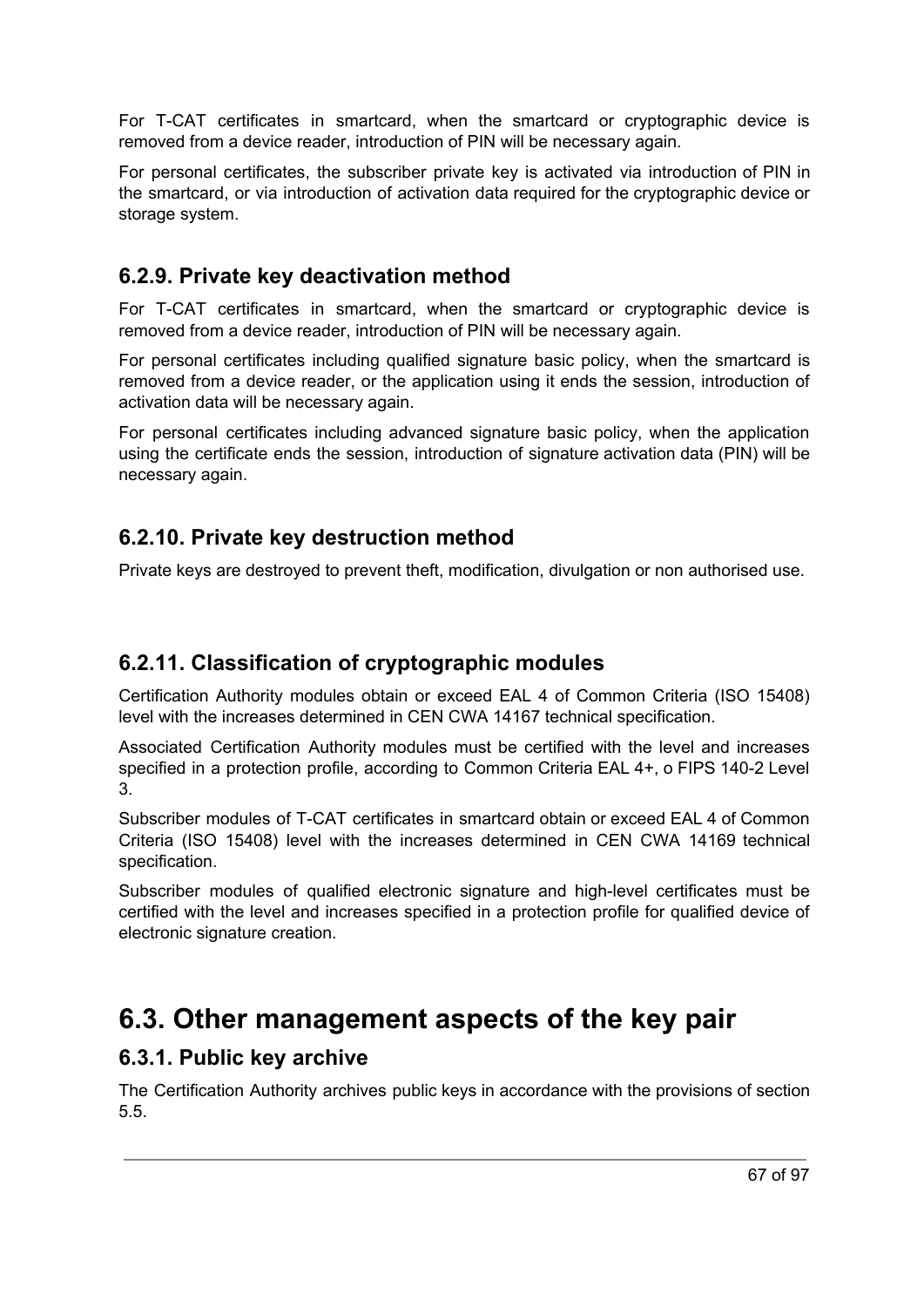### **6.3.2. Use period of public and private keys**

Use periods of keys are determined by the certificate duration, and once passed they may no longer be used.

As an exception, private key used for decoding may continue to be used until after the certificate expiration.

# **6.4. Activation Data**

#### **6.4.1. Generation and installation of activation data**

If the Certification Authority facilitates a qualified device for signature creation to the subscriber, the device activation data must be generated in a secure way by the Certification Authority.

### **6.4.2. Protection of activation data**

In order to give maximum protection to activation data, the Certification Authority distributes the certificate elements in two different channels.

- First, the Responsible of the Register Authority delivers the key holder the following material:
	- o The holder delivery form
	- o A card with the certificates
	- o Necessary software to use the card
	- o Certificates delivery letter
- At the same time, and by email, the following certificate activation data is sent to the holder

In this way secure separation of data distribution is achieved.

### **6.4.3. Other aspects of activation data**

No stipulation required.

# **6.5. IT security controls**

### **6.5.1. Specific technical requirements for IT security**

It is guaranteed that access to the systems is limited to individuals who should be authorised for such. In particular: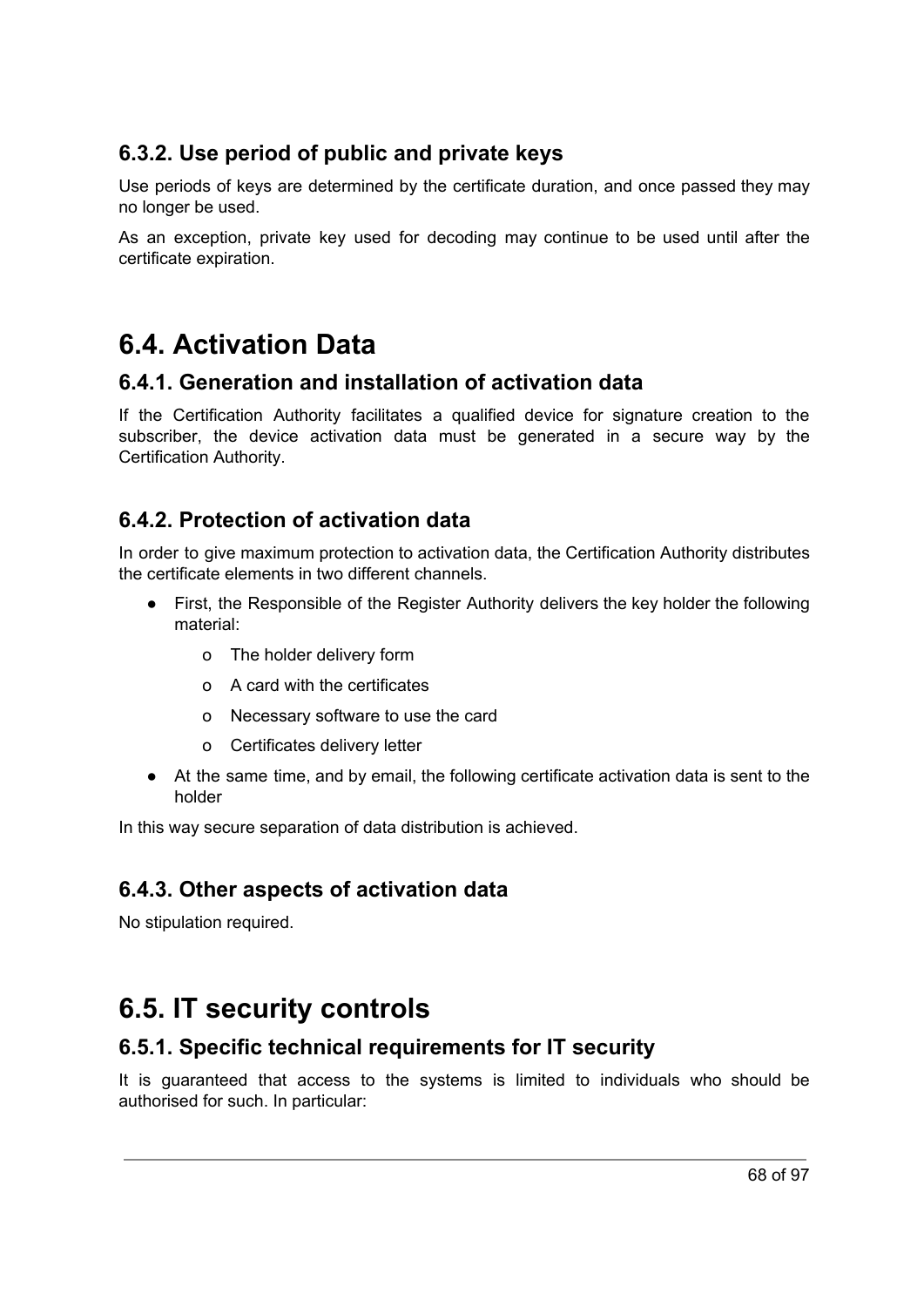- The Certification Authority guarantees an effective administration of user access level (operator, administrator, as well as any user with system direct access), to maintain the system security, including management of user accounts, audit and modification, or opportune access denial.
- The Certification Authority guarantees that access to information systems and applications is restricted in accordance with the access control policy, as well as that systems provide sufficient control security to implement the segregation of functions identified in the Certification Authority practices, including function separation between security systems administration and operators. In particular, the use of system utility programs is restricted and closely controlled.
- Certification Authority personnel identify and recognise themselves prior to using critical applications related to certificate life-cycle..
- Certification Authority personnel are responsible and have to be able to justify their activities, for example, via events archive.
- Possibility of sensitive data revelation must be avoided via reuse of storage media (for example deleted files) that remain available for non authorised users.
- Security and monitoring systems allow fast detection, registration and action against non authorised or irregular access attempts to their resources (for example, via intrusion detection system, monitoring and alarms).
- Access to public information directories of the Certification Authority (for example, certificates or revocation status information) has an access control for modification or data removal.

### **6.5.2. Evaluation of IT security level**

The IT applications of the Certification Authority and the Registration Authority are reliable, in accordance with CEN CWA 14167-1 and EN 319 411-2. technical specifications, and the degree of compliance is evaluated via IT security auditing in accordance with CWA 14172-2 technical specification and an appropriate protection profile, according to ISO 15408 or equivalent.

### **6.5.3. Frequency of revision of the configurations of the trustworthy systems**

The maximum revision interval maximum revision interval between 2 versions of the configurations of the trust systems will be 1 (one) year.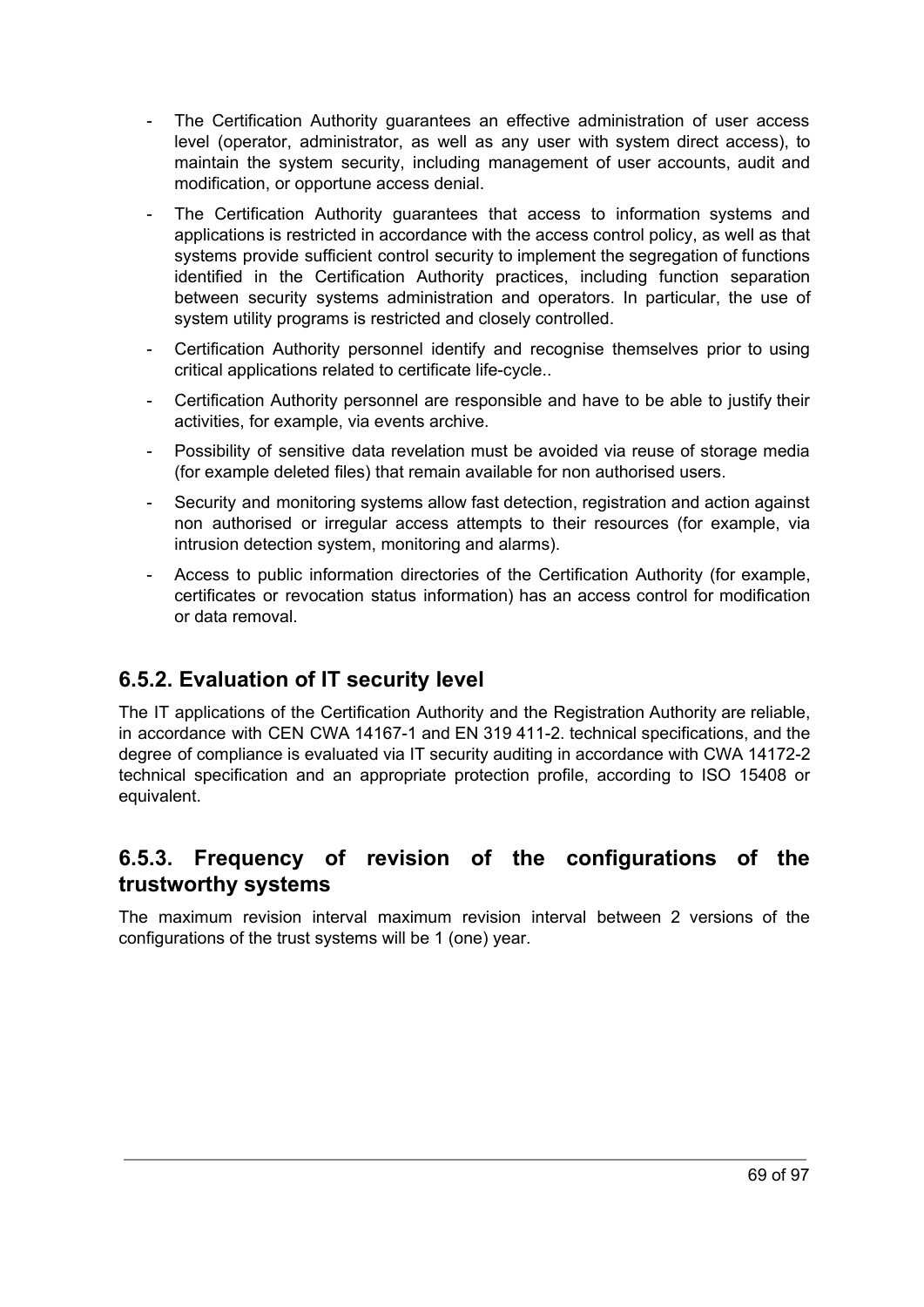# **6.6. Life-cycle technical controls**

### **6.6.1. System development controls**

An analysis of security requirements during the phases of design is made, and requirements specification of any component used in the (technical) Certification Authority and (technical) Register Authority is also created to guarantee that systems are secure.

Change control procedures are used for new versions, updates and emergency patches..

#### **6.6.2. Security management controls**

The Certification Authority guarantees that its operational management functions of cryptographic modules are sufficiently secure; in particular there are instructions for:

- a. Operating the modules in a correct and safe way
- b. Installing those modules that minimise system failure risk
- c. Protecting those modules against virus and malware in order to guarantee the integrity and validity of the information they process.

The Certification Authority must maintain an inventory of all IT assets and will classify them according to their protection requirements, in line with the risk analysis conducted.

Systems configuration will be audited on a period basis, in accordance with the provisions established in the corresponding section of this policy.

Capacity requirements tracking will be done and procedures will be planned to guarantee sufficient system and storage availability for IT assets.

#### **6.6.3. Evaluation of life-cycle security level**

No additional stipulation required.

### **6.7. Network security controls**

It is guaranteed that the access to the Certification Authority from different networks is restricted to duly authorised individuals. In particular:

- In order to protect the internal network against third parties accessible external domains, some controls are implemented (for example firewalls). Such firewalls are configured to avoid accesses and protocols that are not necessary for the Certification Authority operations.
- Sensitive data (including subscriber register data) are protected when they are exchanged through non-secure networks.
- It is guaranteed that network local components (like routers) are located in secure environments. Periodical audit of such configurations ensure this guarantee.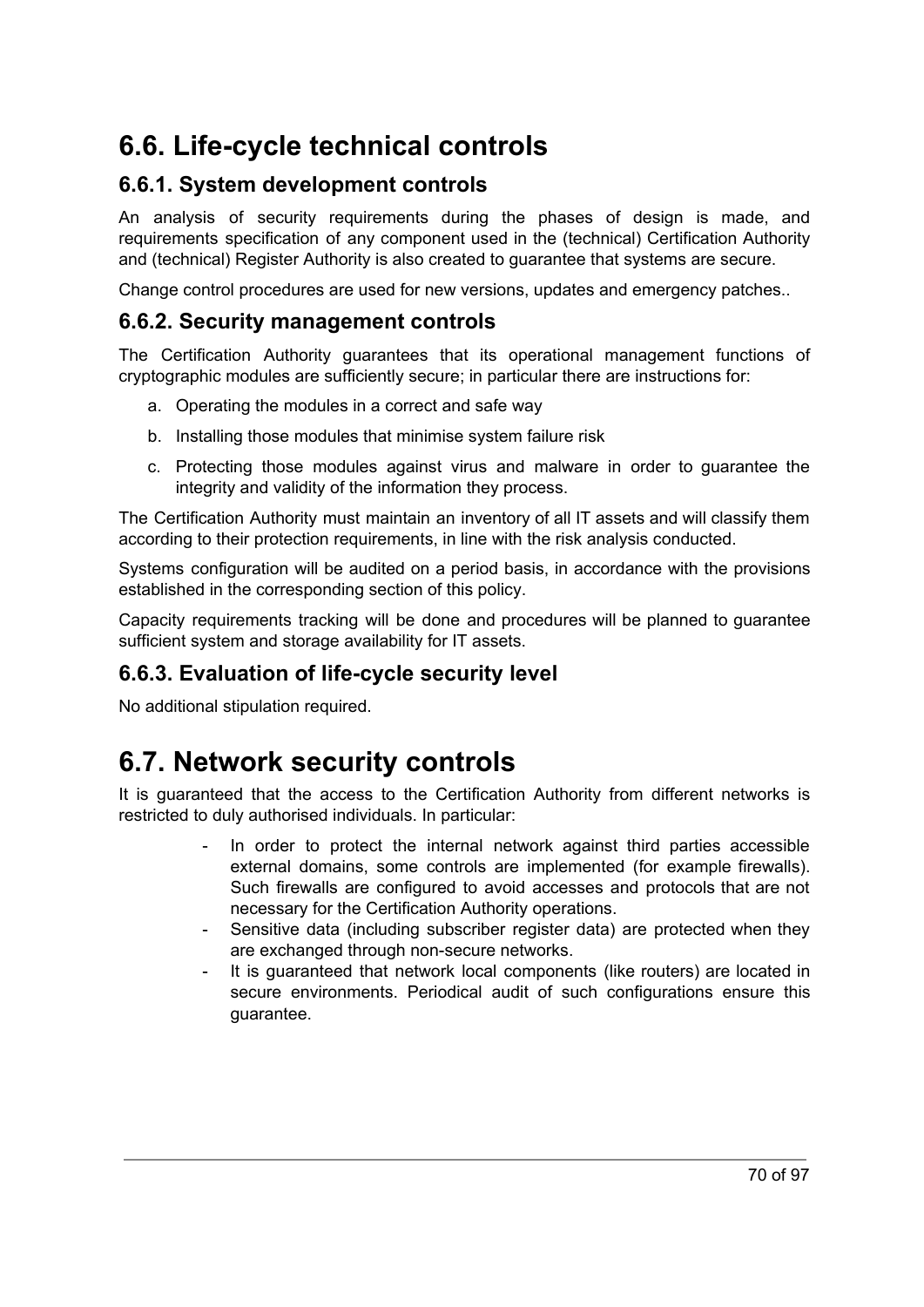# **6.8. Time stamp**

No stipulation required.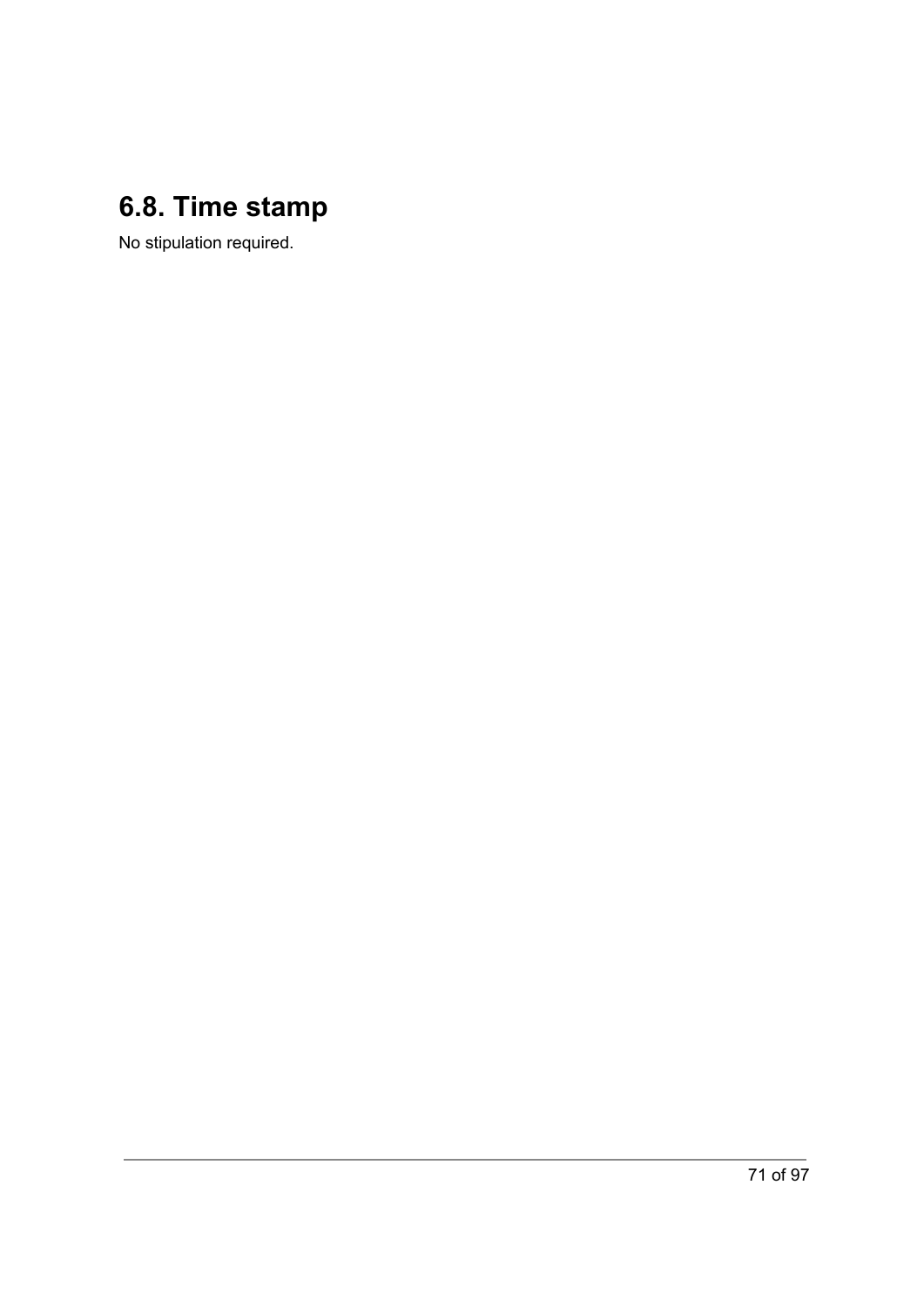# **7. Certificate profiles and certificate revocation lists**

# **7.1. Certificate profile**

The descriptive documents of digital certificate profiles that the Certification Authority issues are published on Consorci AOC website.

Certificates issued by Consorci AOC and Certification Authorities affiliate to Cataluña certification public hierarchy will have the contents and fields described within the corresponding "certificate profile" document that Consorci AOC publishes on its website.

In any case, each certificate profile will include in its structure the following data:

- a. Serial number, that will be a unique code in respect of the issuer distinguished name.
- b. Signature algorithm, some of which are identified in the corresponding section of this policy.
- c. The issuer distinguished name, in accordance with the corresponding section of this policy.
- d. Certificate validity start, in UTC, coded in conformance with RFC 6818
- e. Certificate validity end, in UTC, coded in conformance with RFC 6818
- f. The Individual distinguished name, in accordance with the corresponding section of this policy.
- g. The individual public key, coded in conformance with RFC 6818
- h. Generated and coded signature, in conformance with RFC 6818

Certificates will be in conformance with the following rules:

- 1. RFC 6818: Internet X.509 Public Key Infrastructure Certificate and Certificate Revocation List (CRL) Profile, May 2008
- 2. ITU-T Recommendation X.509 (1997): Information Technology Open Systems Interconnection - The Directory: Authentication Framework, June 1997
- 3. Specification "*Perfiles de Certificados Electrónicos*" produced by *Dirección de Tecnologías de la Información y las Comunicaciones* (DTIC) of *Ministerio de Hacienda y Administraciones Públicas* (MINHAP)

Additionally, qualified signature certificates will be in conformance with the following rules:

- 1. ETSI EN 319 412, sections 1, 2 and 5, of the version in force at the time of the publication of this policy.
- 2. Specification "Perfiles de Certificados Electrónicos" produced by Dirección de Tecnologías de la Información y las Comunicaciones (DTIC) of the Ministerio de Hacienda y Administraciones Públicas (MINHAP)
- 3. RFC 3739: Internet X.509 Public Key Infrastructure Qualified Certificate Profile, 2001 (as long as it does not conflict with the previously referred TS 101 862)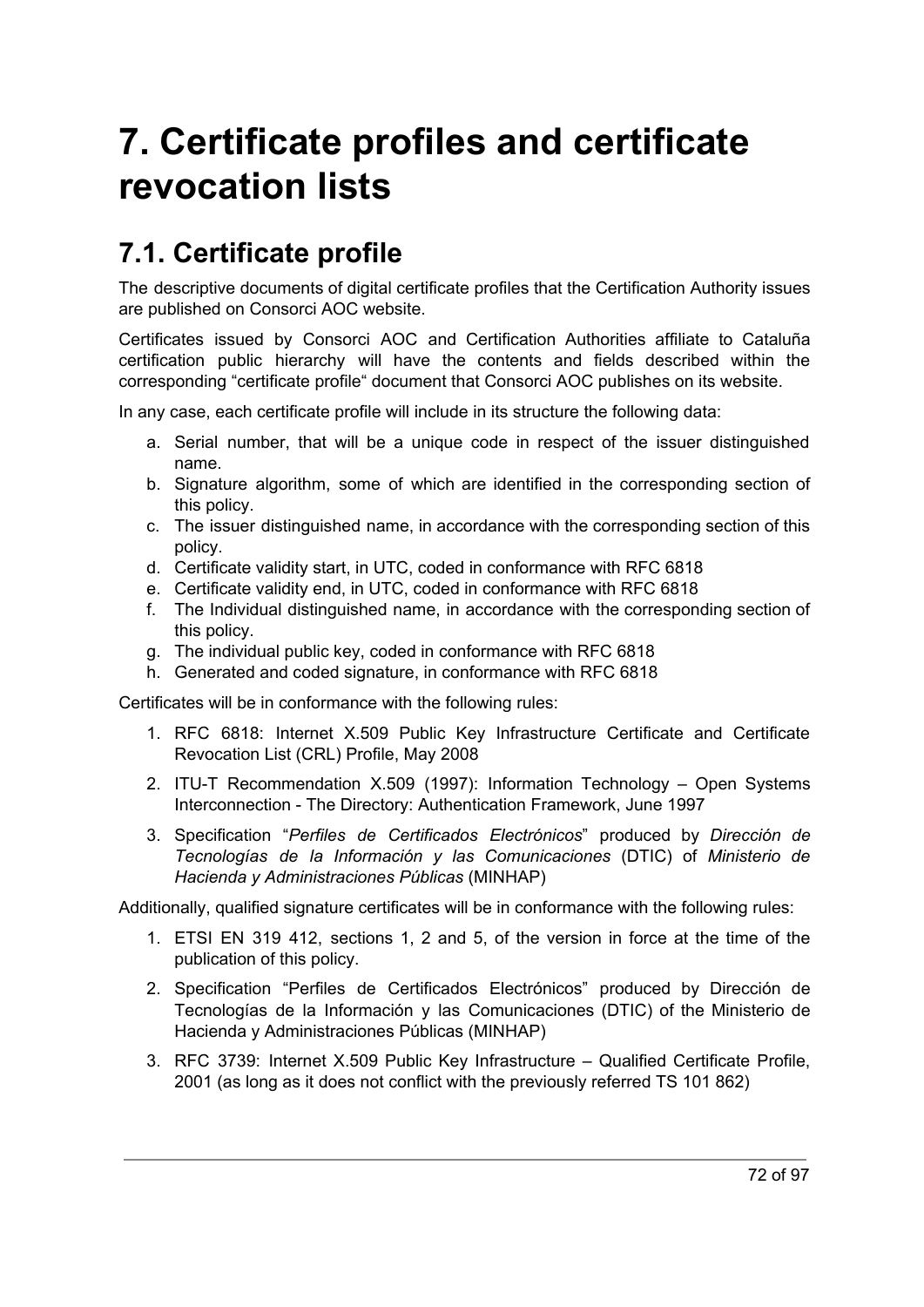Qualified certificates must also contain the following fields:

- a. The indication that they are issued as qualified certificates
- b. Certificate unique identifying code
- c. Certification services provider identification that issues the certificate, indicating name or company name, address, email address and tax identification number.
- d. Advanced electronic signature of the certification services provider that issues the certificate.
- e. The signatory identification (the subscriber for cases of individual certificates, or the hey holder for cases of corporate certificates), via full name or National Id Document, or using a unique pseudonym.
- f. Verification signature data corresponding to signature creation data that are under the signatory control.
- g. Certificate use limitations, in case there are any
- h. Transaction value limits for which the certificate can be used, in case they are established.

## **7.1.1. Version number**

All certificates will contain a field with the version number, indicating that they are version 3 certificates.

## **7.1.2. Certificate extensions**

The extensions for every certificate, as well as its semantic meaning, are described in the corresponding "certificate profiles" document that Consorci AOC publishes on its website.

## **7.1.3. Algorithm object identifier**

The Certification Authority may use the following signature algorithm:

• sha256WithRSAEncryption OID =  $\{iso(1)$  member-body(2) us(840) rsadsi(113549) pkcs(1) pkcs-1(1) 11}

## **7.1.4. Name formats**

The Certification Authority will complete the name fields with the information established in the corresponding certificate profile, published on the website.

## **7.1.5. Name restrictions**

No stipulation required.

## **7.1.6. Certificate policy object identifier**

The Certification Authority will complete the certificate policy extension with object identifiers established in the corresponding section of this policy, when they adhere directly.

In case of creating its own policy, in the cases permitted by this certificates policy, an object identifier specifically defined to this effect will be included.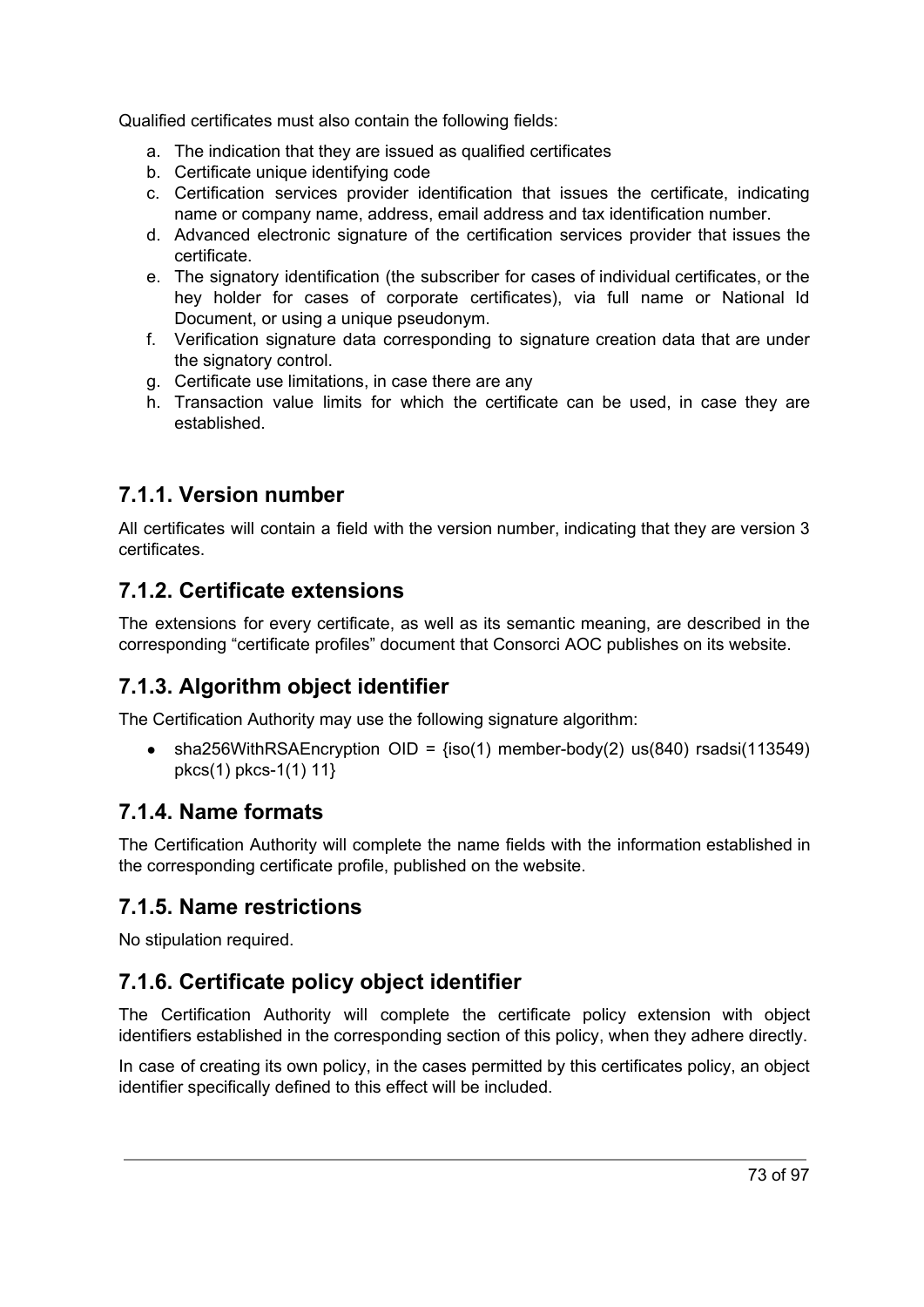## **7.1.7. Policy restrictions extension use**

No stipulation required.

## **7.1.8. Syntax and semantics of the policy qualifiers**

The Certification Authority will include a policy qualifier in the certificates, with the following elements:

- CPS Pointer
- Explicit Text

CPS Pointer must include a URI reference in the verification general conditions for certificates issued by the Certification Authority.

Explicit Text must contain a concise declaration concerning certificate.

## **7.1.9. Semantics of process of certificate policy critical extension**

No stipulation required.

## **7.1.10. Technical specifications for all Certification Authorities**

The Certification Authorities must respect the technological uses generally accepted and adapt to good practices and to the most advanced technical requirements.

Additionally, renewal of Certification Authorities immediately after this CPS version will respect the following technical specifications:

- The used algorithm must be renewed when a risk of de-encryption has been advised by the community. Certification Authorities will incorporate SHA-256 after this CPS issuance.
- Certificate serial numbers will always be integers and positive.
- UTF-8 coding
- "authorityKeyIdentifier" extension will be simplified
- OIDs generated by Intermediate Certification Authorities will be restricted.

# **7.2. Certificate revocation list profile**

Access to information related to the certificate revocation list is published on the Consorci AOC website <https://www.aoc.cat/catcert/regulacio>.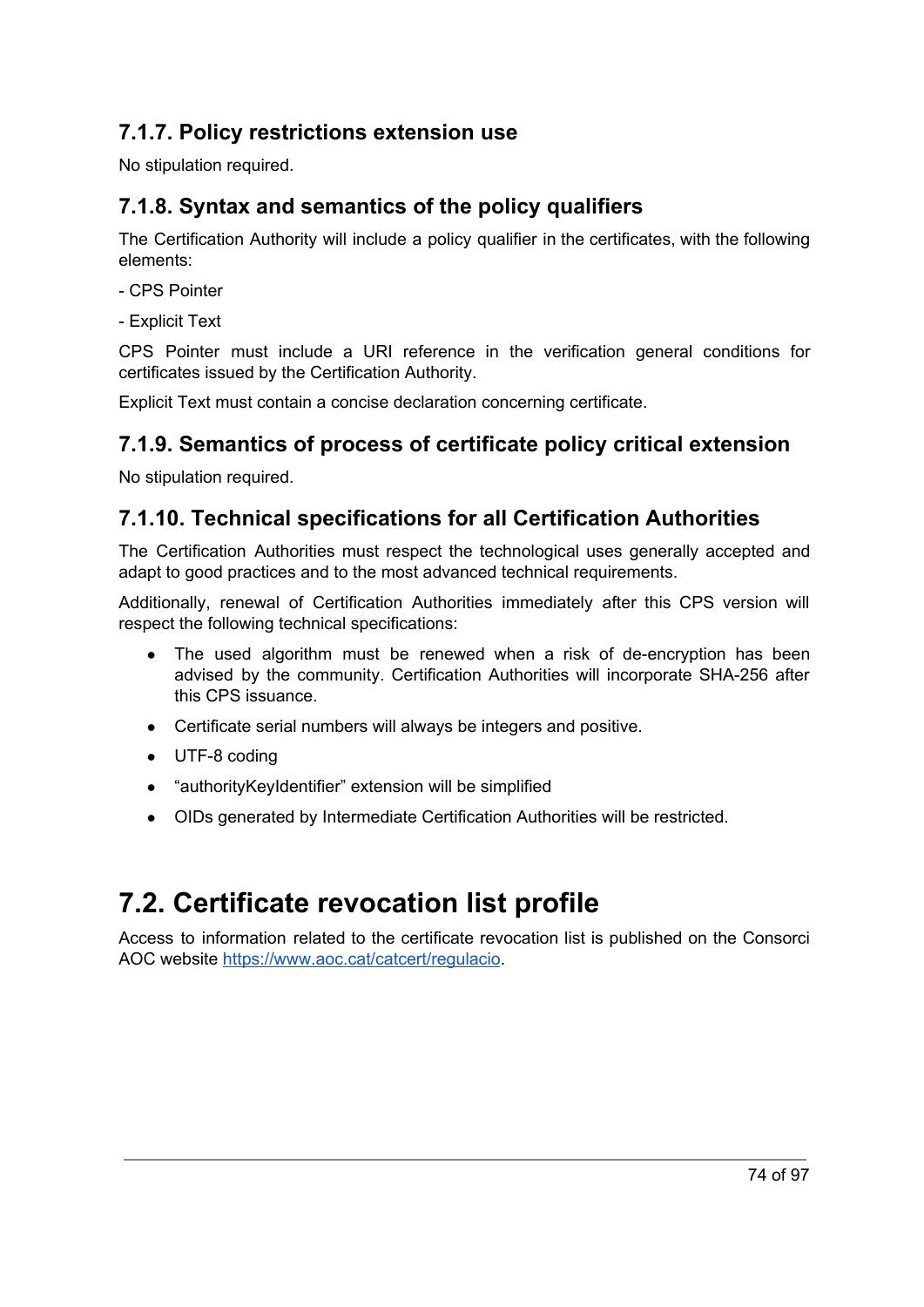# **7.3 OCSP Profile**

OCSP services comply with IETF RFC 6960.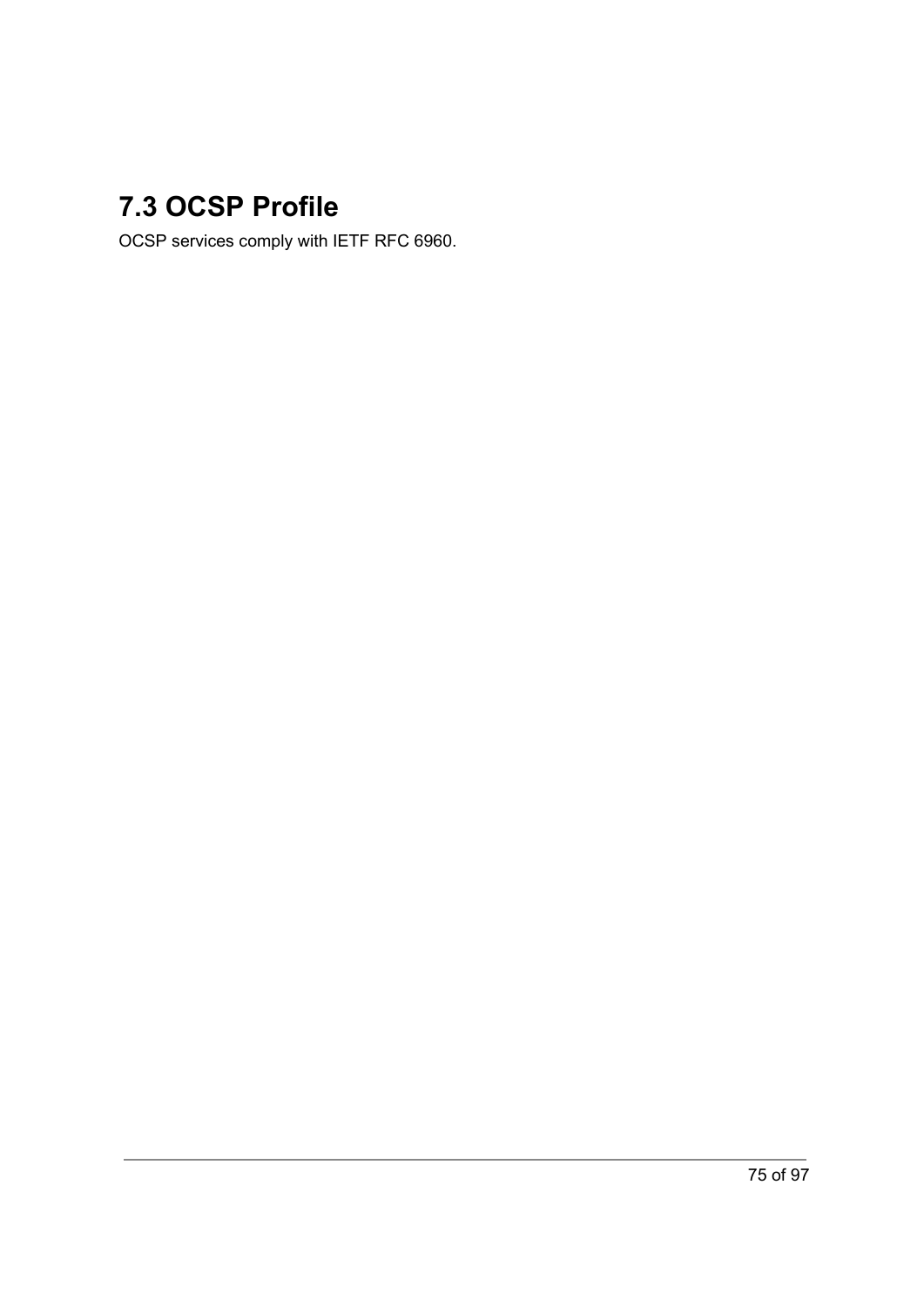# **8. Conformity audit**

The Certification Authority will periodically conduct a conformity audit designed for proving compliance with security and operation requirements for being part of Cataluña certification public hierarchy.

The Certification Authority may delegate the audit execution to a third party contracted by Consorci AOC. In such cases the Certification Authority will cooperate entirely with the third party personnel assigned to conducting the investigation.

The Associated Certification Authority will periodically conduct a conformity audit designed for proving compliance, once it has started to operate, with security and operation requirements for being part of Cataluña certification public hierarchy.

The Associated Certification Authority must be prepared to pass other revisions, not periodically, that demonstrate its confidence:

- Before accepting a new Certification Authority subordinated within the hierarchy, Consorci AOC must conduct a revision of their security documents, CPS and CPs to assure that they are compliant with the security and operational requirements that form part of the Consorci AOC Certification Authorities Hierarchy.
- If at any moment there is a suspicion that the Associated Certification Authority, once in operational effect, does not comply with any of the security requirements, or if a key breach has been detected -whether suspected or proven - or any event that may present danger to security or integrity of the Associated Certification Authority, a internal audit must be conducted .

The Associated Certification Authority may delegate the execution of audits to a third party, and must cooperate entirely with the personnel assigned to conducting the investigation

# **8.1. Frequency of conformity audit**

The Certification Authority must conduct the conformity audit annually, aside from other internal audits that may be conducted under its own criteria anytime, upon a suspicion of any security measures having been breached or key security breach.

# **8.2. Identification and qualification of the auditor**

The Certification Authority will engage with external independent auditors in order to conduct the annual conformity audit. Prospective auditors must demonstrate experience on IT security, Information Systems security, and conformity audits on Certification Authorities and related elements.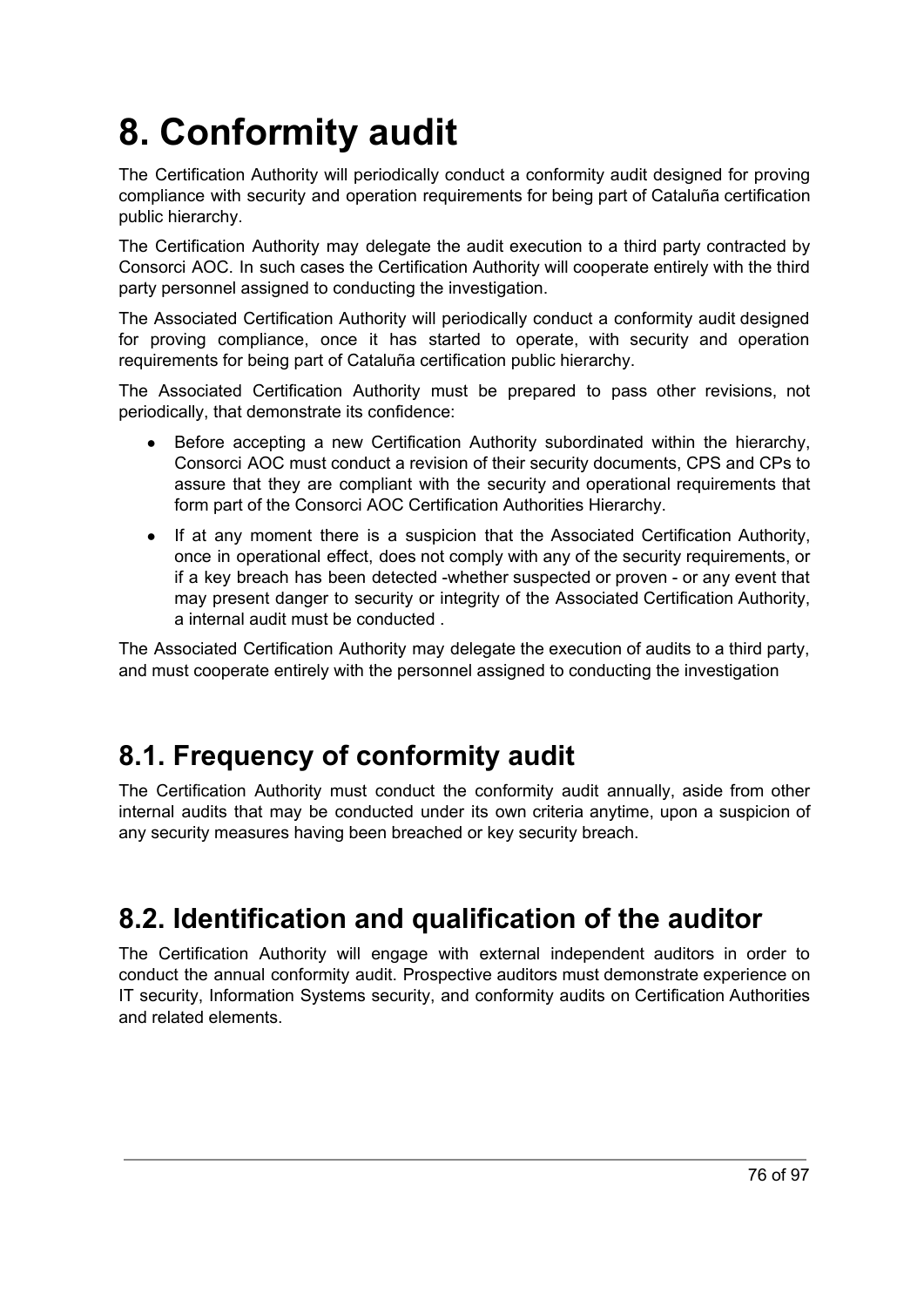# **8.3. Relation between auditor and audited entity**

External conformity audits executed by third parties are conducted by entities that are independent from the Certification Authority.

# **8.4. List of elements to be audited**

The following elements are subjected to audit:

- Certification Authorities processes and related elements
- Information systems
- Protection of the process centre
- Documents

# **8.5. Required actions resulting from lack of conformity**

Once the audit report is received, the Certification Authority discusses, either with the entity that has conducted the audit and Consorci AOC, regarding any findings and develops and executes a a corrective plan to address.

If the Certification Authority, once audited, is not able to develop and/or execute the referred plan, or if the finding may indicate an immediate threat to system security or integrity, one of the following actions must be performed:

- Revoke the Certification Authority key, as described in section 4.9 of this CPS.
- End the Certification Authority service, as described in section 5.8 of this CPS.

## **8.6. Treatment of audit reports**

Audit result reports shall be delivered to Consorci AOC (since it is the Certification Service Provider) within a period of maximum 15 (fifteen) days from the audit execution, for its evaluation and diligent management.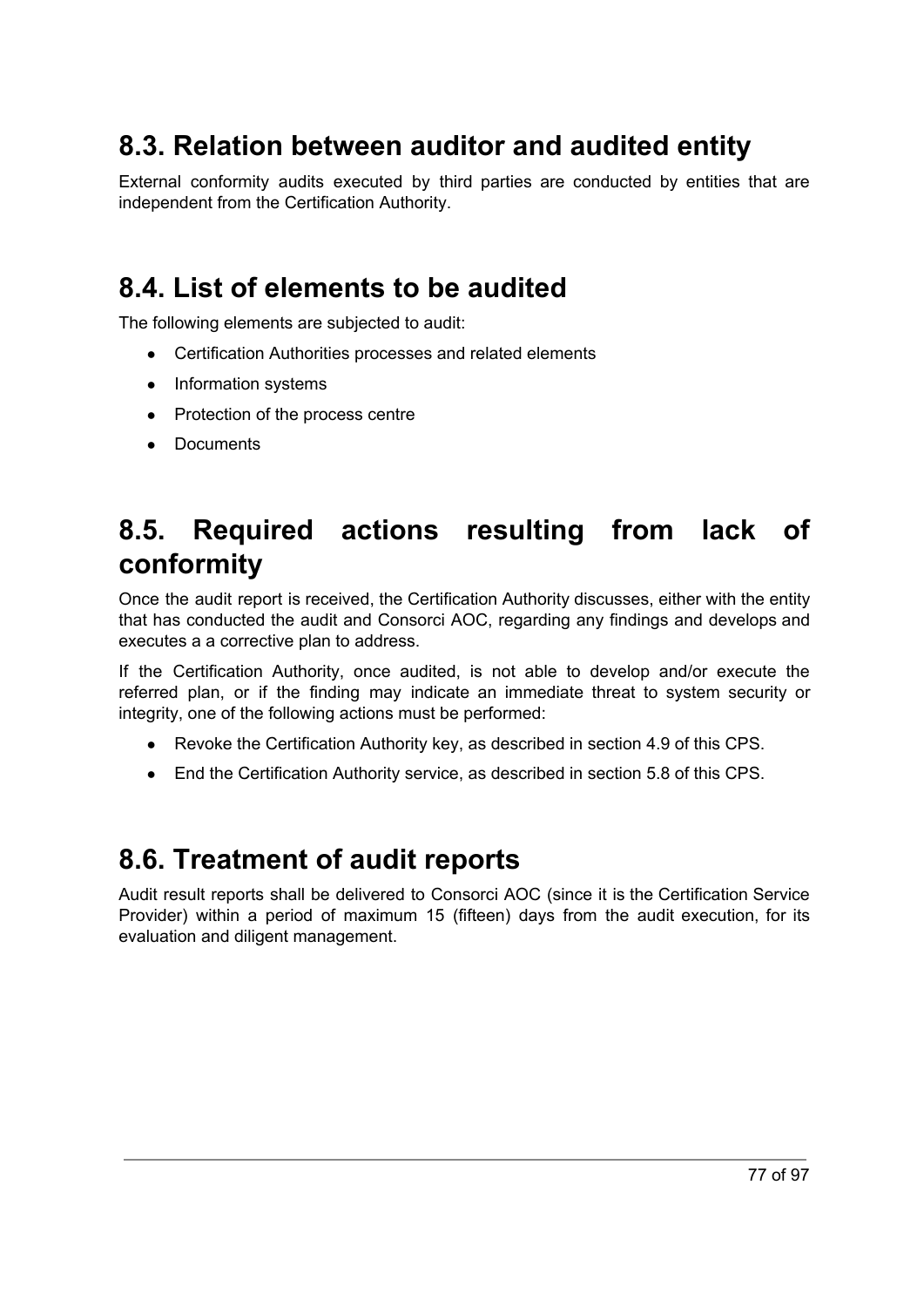# **9. Commercial and legal requirements**

# **9.1. Rates**

## **9.1.1. Certificate issuing and renewal rate**

Consorci AOC establishes the rates that the Certification Authority applies for its service provision. These rates can be consulted on the Consorci AOC website.

## **9.1.2. Certificate access rate**

It is not possible to establish a certificate access rate.

## **9.1.3. Certificate status access information rate**

It is not possibles to establish a certificate status access information rate.

## **9.1.4. Other services rates**

No additional stipulation required.

## **9.1.5. Reimbursement policy**

Consorci AOC shall not make reimbursements. For defective product cases, these shall be replaced by another in good condition.

# **9.2. Financial capacity**

## **9.2.1. Civil liability insurance**

Consorci AOC has a guarantee of coverage sufficient for its civil liability, under the terms provided in the electronic signature and trusted services applicable regulation. This insurance covers the activities of Consorci AOC as a Trust Services Provider.

In case of incorrect or non-authorised use of certificates, Consorci AOC (or the corresponding Associated Certification Authority) will not act as a trustee towards subscribers and third parties, who shall address towards the offender of certificate usage conditions established by Consorci AOC (or the corresponding Associated Certification Authority).

## **9.2.2. Other assets**

No stipulation required.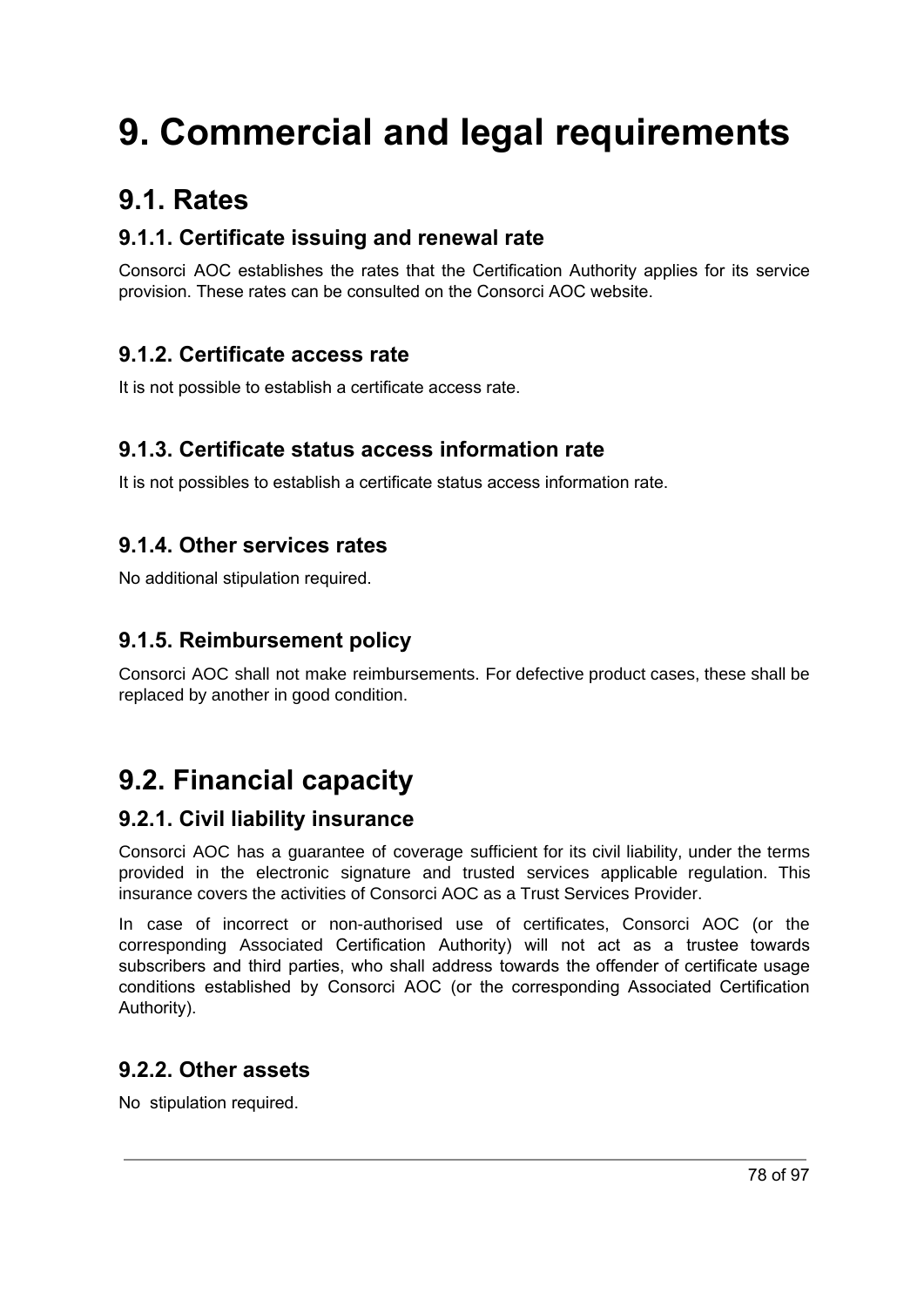## **9.2.3. Insurance cover for subscribers and third parties who trust certificates**

In cases of incorrect or unauthorized use of certificates, the Certification Authority shall not act as a trustee towards subscribers and third parties, who shall address towards the offender of certificate use conditions established by Consorci AOC (or the Certification Authority).

# **9.3. Confidentiality**

## **9.3.1. Confidential information**

The following confidential information is maintained by the Certification Authority:

- a. Business information provided by its suppliers and other people with whom Consorci AOC or the Certification Authority have an obligation of confidentiality, legally or conventionally established.
- b. Transactions registers, including complete registers and transaction audits registers.
- c. Internal and external audit registers, created and/or maintained by the Certification Authority and its auditors.
- d. Business continuity and emergency planning.
- e. Security policies and plans.
- f. Operational documentation such as archive, monitoring and others.
- g. Any other information classified as confidential.

## **9.3.2. Non confidential information**

The following information is not classified as confidential:

- This Certification Practices Statement and the Certification Policies of Consorci AOC.
- Information contained in the certificates.
- Any information whose publicity is imposed by regulation.
- Any other information identified as public.

## **9.3.3. Responsibility for protection of confidential information**

The Certification Authority is responsible for establishing the appropriate protection measures for confidential information.

These measures include confidential information appropriate clauses which all persons involved in the corresponding certification processes will be submitted.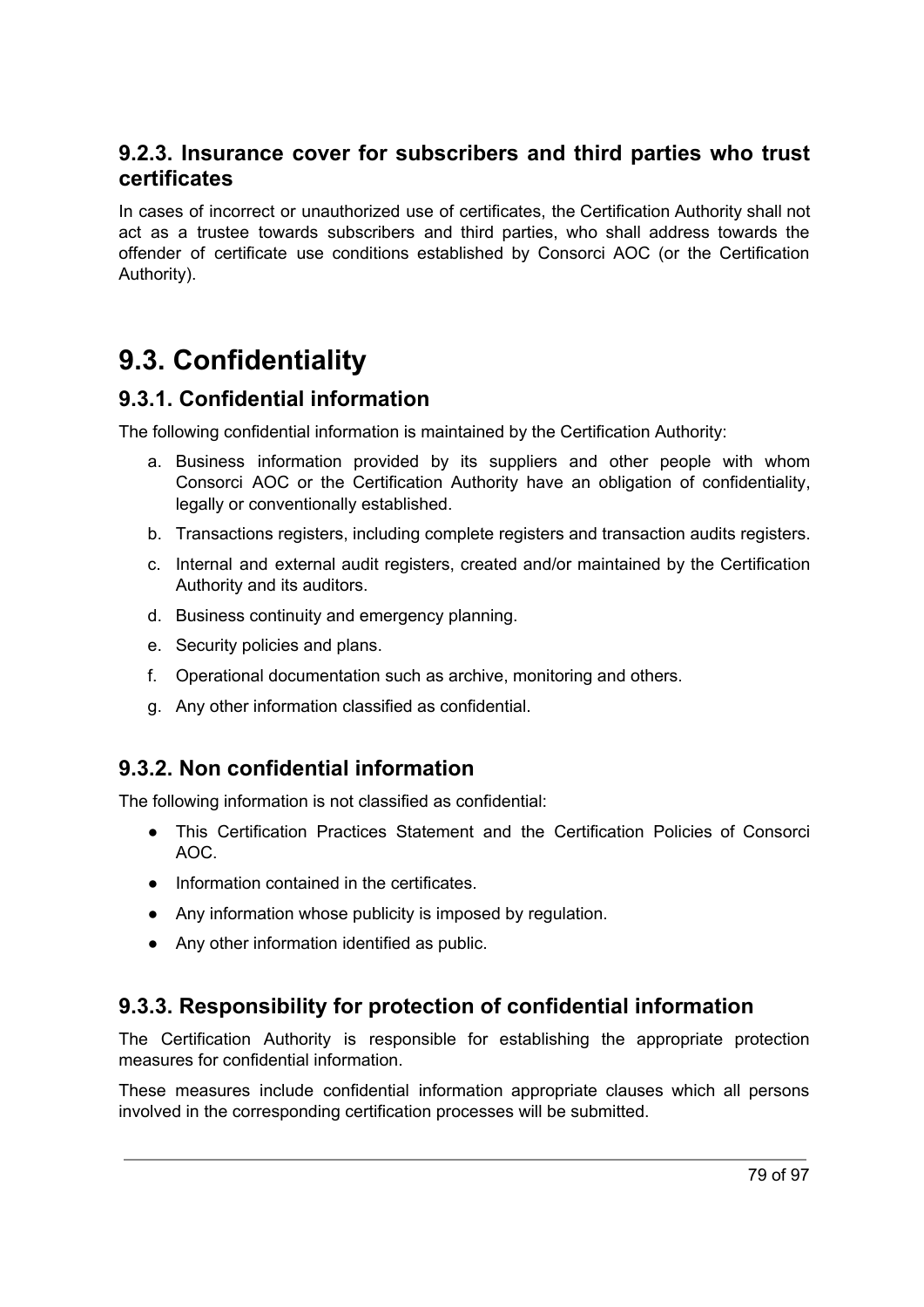# **9.4. Personal data protection**

## **9.4.1. Personal Data Protection Policy**

Consorci AOC develops a personal data protection policy according to the applicable data protection regulation.

In particular, and in compliance with the obligations imposed by the Regulation (EU)  $N^{\circ}$ 2016/679 of the European Parliament and of the Council of April 27, 2016 on the protection of natural persons with regard to the processing of personal data and the free circulation of these data and by which Directive 95/46 / CE -General data protection regulation is repealed, and Organic Law 3/2018, of December 5, on the Protection of Personal Data and guarantee of digital rights (hereinafter, LOPDGDD), has a register of personal data processing activities, in which the following files are collected:

The structure of personal data processing is:

- 1. Certificate subscribers: [https://www.seu-e.cat/documents/31307/0/RAT\\_SubscriptorsColectiusCertificats/f70](https://www.seu-e.cat/documents/31307/0/RAT_SubscriptorsColectiusCertificats/f70ee619-882e-40ab-b926-4e300d160da3) [ee619-882e-40ab-b926-4e300d160da3](https://www.seu-e.cat/documents/31307/0/RAT_SubscriptorsColectiusCertificats/f70ee619-882e-40ab-b926-4e300d160da3)
- 2. Certified physical persons: [https://www.seu-e.cat/documents/31307/0/RAT+-+Persones+f%C3%ADsiques+certi](https://www.seu-e.cat/documents/31307/0/RAT+-+Persones+f%C3%ADsiques+certificades/a943e588-6744-43e5-8ae4-1e87d570591f) [ficades/a943e588-6744-43e5-8ae4-1e87d570591f](https://www.seu-e.cat/documents/31307/0/RAT+-+Persones+f%C3%ADsiques+certificades/a943e588-6744-43e5-8ae4-1e87d570591f)

Consorci AOC develops the procedures indicated in this document, then implements them within its services provision, where in compliance with the requirements established by the certificates policy, the requirements and obligations related to personal data obtention and management are described.

Consorci AOC establishes technical and organisational security measures in order comply with security requirements applicable to files and automated treatments.

## **9.4.2. Personal data not available for third parties**

In accordance with the provisions of Article 4 GDPR, personal information is considered any information related to identified or identifiable natural persons.

Personal information that is not to be included in the certificates and in the indicated mechanism for checking the status of the certificates, is considered personal information of a private nature.

The following data are considered in any case as private information:

- Certificate requests, either approved or denied, and any other personal information obtained for certificates issuance and maintenance.
- Private keys generated and/or stored by the Certification Authority.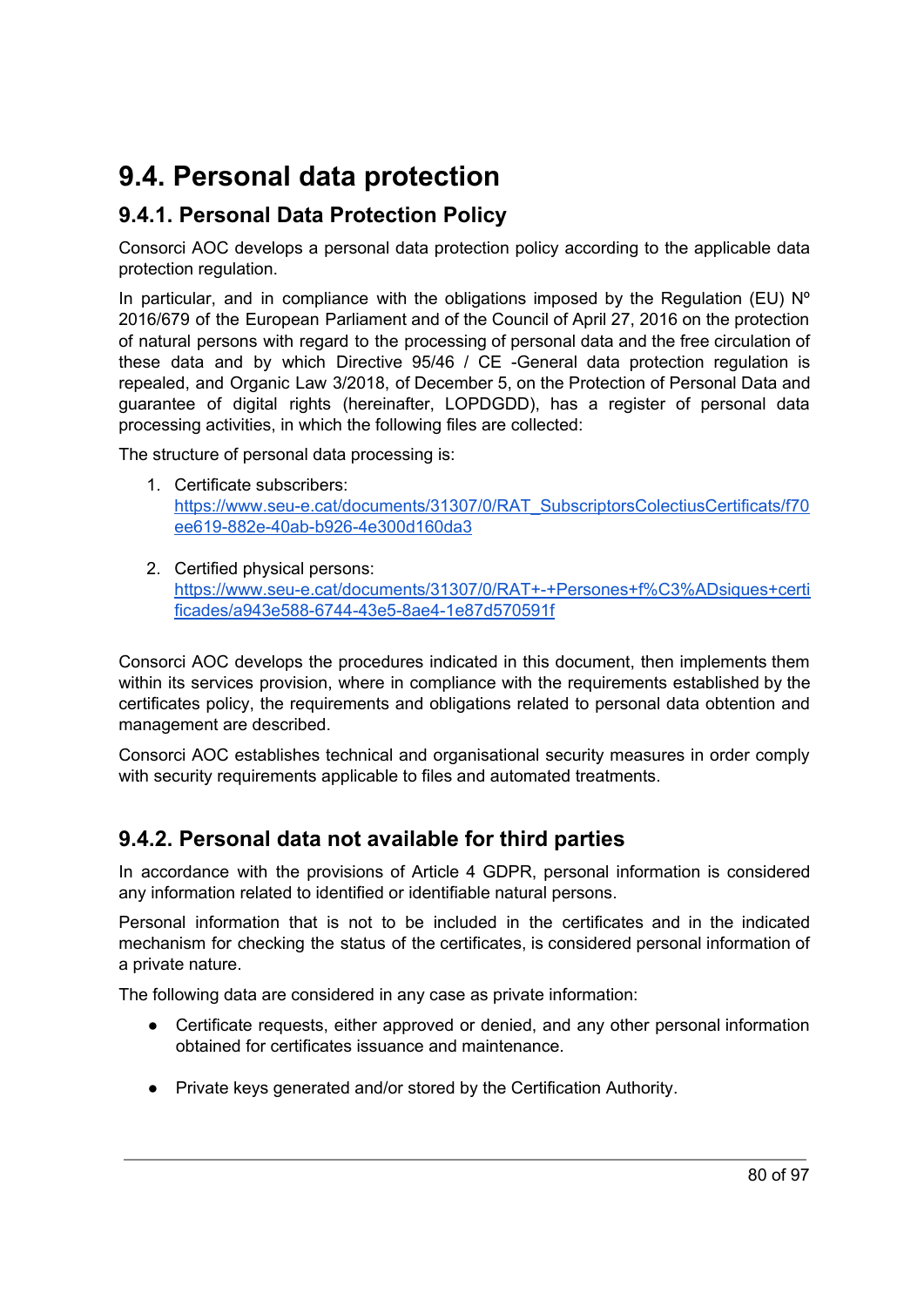● Any other personal data that is not to be searched, stored or accessed by third parties.

## **9.4.3. Personal data available for third parties**

This section refers to personal information included in the certificates and the referred certificates status check mechanisms, according to section 3.1 of this document.

The referred information, provided by the certification request in accordance with terms of the applicable legislation, is included in the certificates and the certificates status check mechanism.

This personal data must be available by third parties due to legal imperative ("public data").

The following information is considered not confidential:

- a. Issued certificates or those under issuance process.
- b. The subscriber connection to a certificate issued by the Certification Authority.
- c. Full name of the certificate subscriber, as well as any other circumstances or personal data of the holder, if they are significant for the certificate purpose, according to this document.
- d. Email address of the certificate subscriber.
- e. Economic uses and limitations described in the certificate.
- f. Certificate validity period, issuance date and expiration date.
- g. Certificate serial number.
- h. Different certificate status and the start date of each, in particular: pending issuance and/or delivery, valid, revoked, suspended or expired and the reason for the change state.
- i. Certificate revocation lists and all information regarding revocation status.
- j. Information contained in the public part of the Certification Authority Register.

## **9.4.4. Responsibility corresponding to personal data protection**

Confidential information is protected, in accordance with the GDPR, from its loss, destruction, damage, falsification and illegal or unauthorized processing.

In the event of any breach of security or loss of integrity that has a significant impact on the trust service provided or the corresponding personal data, the Consorci AOC will notify the national supervisor responsible for information security or the Protection of Information Authority. corresponding data, within 72 hours after having knowledge of the facts.

## **9.4.5. Incident management related to personal data**

Consorci AOC includes in this document the notification, management and response procedures in relation to incidents related to personal data.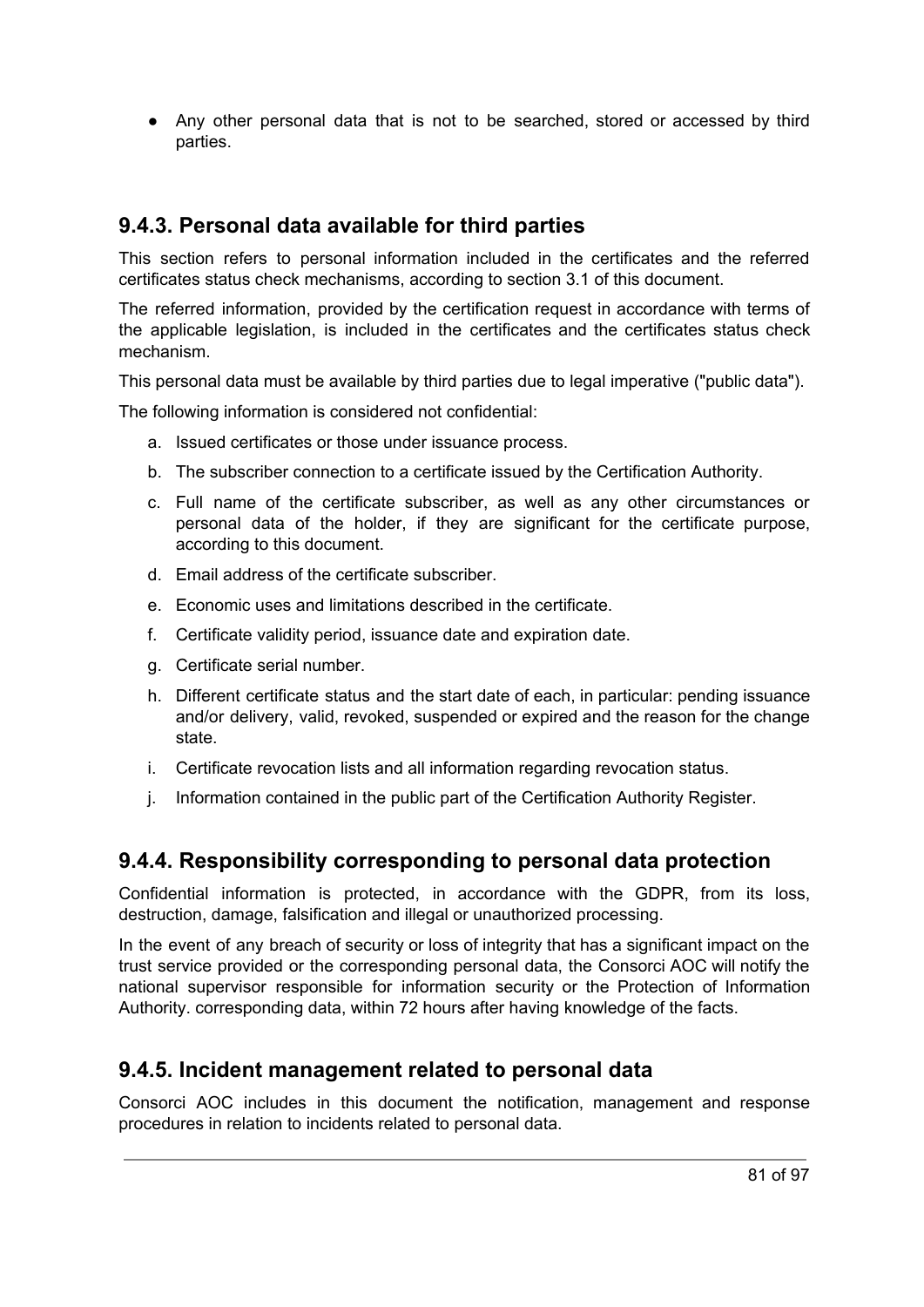This notification procedure is directly initiated when the system administrator of the Certification Authority, within their facilities, communicates by telephone with the Certification Authority Responsible, describing type of incidents and observed effects.

During incident management if software or system configuration modifications are required, or security copies must be restored or other similar interventions, the administrator will wait until receipt of the corresponding digitally signed request (by email) that the Certification Authority Responsible or the technical responsible of the affected project will send (in this case, adding in copy the Certification Authority Responsible).

Once the necessary actions are performed and normal system functions have been resumed, the system administrator sends to the Certification Authority Responsible a descriptive report by email, which in cases of incidents related to files containing personal data, will only contain the form duly completed.

The Certification Authority Responsible keeps a copy of the forms corresponding to incidents registered within the last 12 months related to files containing personal data. Forms are stored in a dedicated directory within the server that users of the Certification Authority share, protected as so only to be accessed by authorised personnel; in this way it is guaranteed that content security copies are made.

The Incident Register form contains the following data:

- Which resource the incident has been recorded against
- Code and description
- Date and time
- Type of incident
- Effects
- Who has reported and who receives the incident
- The response
- Procedures to be conducted
- The person who will conduct them
- Recovery procedure
- The person with authorisation to make the recovery.
- Restored data

## **9.4.6. Personal data processing**

Consorci AOC, for its service provision, is required to collect and store certain information that implies personal data treatment.

Consorci AOC informs the key holders regarding their personal data being obtained.

The personal information collected from registered users is stored in the database owned by the AOC Consortium that assumes technical, organizational and security measures that guarantee the confidentiality and integrity of the information in accordance with the provisions of the RGPD, and Other applicable legislation.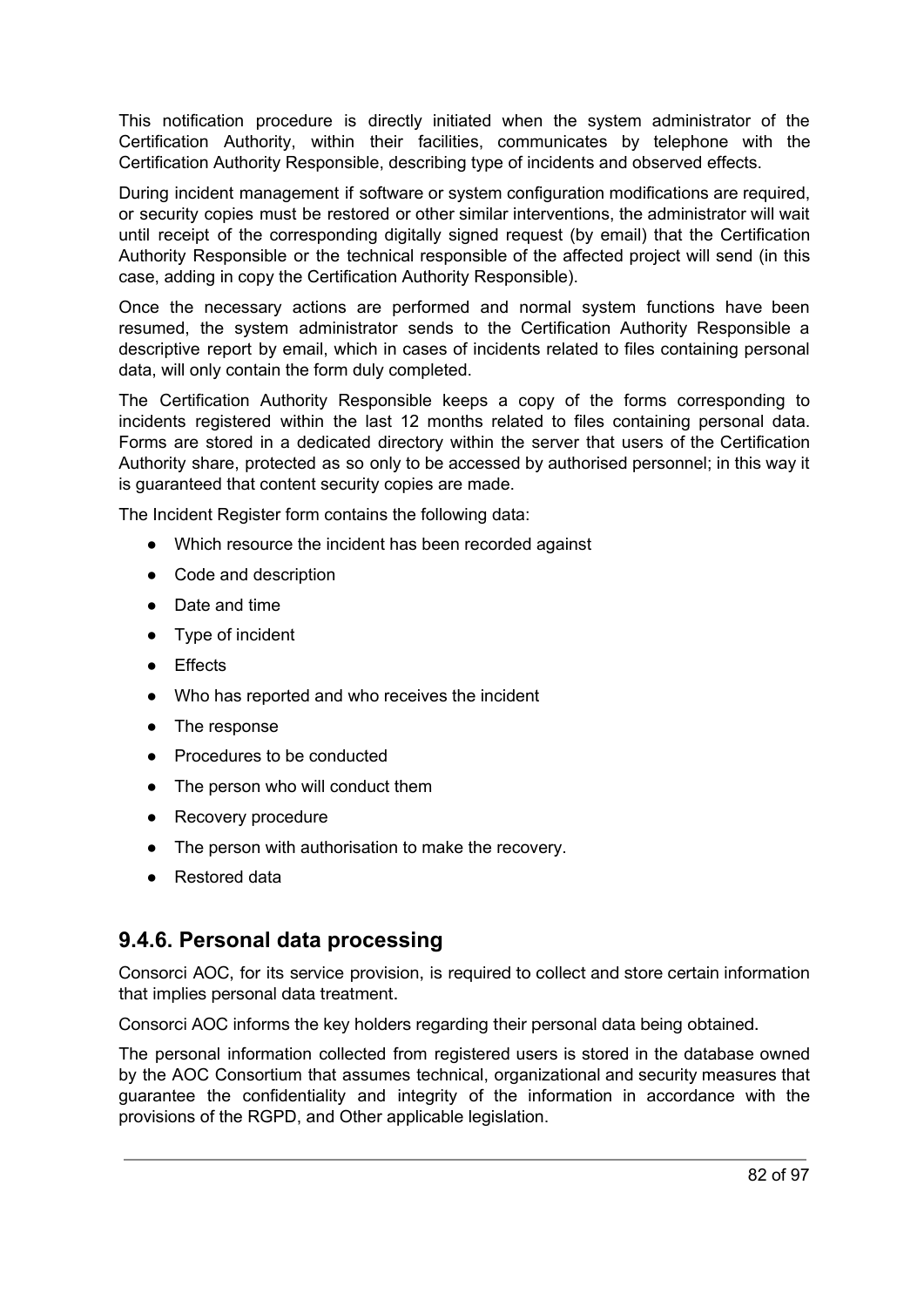The user will be liable, in any case, for the veracity of the data provided, consortium AOC reserving the right to exclude from the registered services any user who has provided false data, without prejudice to the other legal actions.

Any registered user can at any time exercise the right of access, rectification or deletion, opposition, limitation to treatment and portability, by request to the AOC Consortium C / Tangier 98, 22 @ - 08018 Barcelona or by electronic form (https://www.seu-e.cat/web/consorciaoc/govern-obert-i-transparencia/serveis-i-tramits/trami ts/tramits-associats-a-la-lopd-193)

However, if the user considers that his right to the protection of personal data has been violated, he can claim before the Catalan Data Protection Authority.

## **9.4.7. Personal data communication**

Consorci AOC only communicates personal data to third parties in legally established cases.

In particular, Consorci AOC is obliged to reveal the identity of the signatories when judicial bodies require so in the exercising of its functions and other assumptions described in the personal data protection applicable regulation.

Consorci AOC complies to all legal prescriptions in conformance with the GDPR and LOPDGDD.

Exceptionally, in the case of activity cease by the Certification Authority, Consorci AOC will cede the personal data for the assumption of service provision transfer.

# **9.5. Property rights**

## **9.5.1. Certificates and revocation information property**

Consorci AOC in the only entity that retains the property rights to the certificates they issue.

Consorci AOC concedes non exclusive license to reproduce, distribute, verify and use certificates, without any cost, regarding digital signatures and/or encryption systems within the application scope of this CPS, according to the corresponding to the binding instrument between Consorci AOC and the party that reproduces and/or distributes the certificate.

The referred regulations figure in the legal instruments between Consorci AOC and subscribers and verifiers.

Additionally, certificates issued by Consorci AOC contain a legal advice related to certificate property. This regulation is also applied in the use of certificates revocation information.

## **9.5.2. Certification Practice Statement and Certification Policy property**

Consorci AOC is the only entity that retains property rights of the certification policies of the Catalonia certification public hierarchy.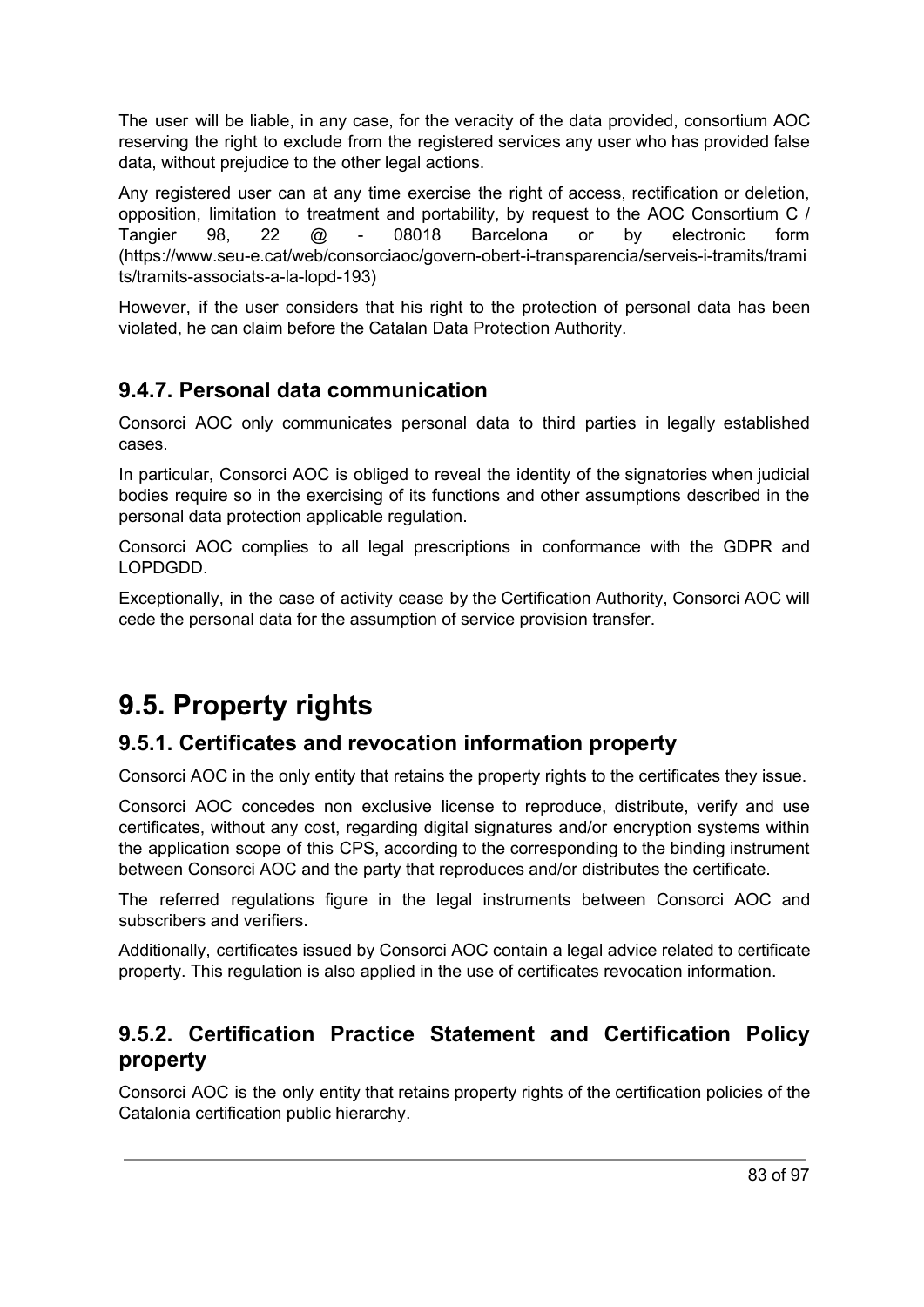Consorci AOC is the owner of this CPS.

## **9.5.3. Property of information related to names**

The subscriber (key holder, as the case may be) preserves rights related to brand, product or commercial name contained in the certificate.

The subscriber (key holder, as the case may be) is the owner of the certificate distinguished name, formed by the information specified in section 3.1. of this CPS.

## **9.5.4. Keys property**

Key pairs become the property of the certificate subscribers.

When a key is divided in parts, all parts of the key become the property of the key holder.

# **9.6. Obligations and civil liability**

## **9.6.1. The Certification Authority**

#### **9.6.1.1. Obligations and other commitments**

The Certification Authority has to comply with the following:

- Determines the subscribers and verifiers community of the Certification Authority.
- Approves certification policies and in given cases, certificate specified policies.
- Approves contractual and regulatory documentation related to certification services in the users community of the Certification Authority, according to the procedure of this CPS.
- Informs Consorci AOC promptly regarding all information related to changes to be performed, service incidents, reclaims, denounces and service inspections.
- Guarantees, within their responsibility, compliance with all requirements established in this CPS.
- Be the singular entity responsible for compliance with the procedures described in this CPS, even where operations are partially or fully subcontracted externally.
- Provide certificates services according to this CPS, where the contents of the applicable legislation are described in section 9.15.
- In accordance with the applicable law, prior to certificate issuance and delivery, the Certification Authority informs of the aspects described in the applicable legislation and others as follows:
	- o Indication of applicable policy, indicating that certificates are not issued to the public and the need of usage of a qualified device for signature creation.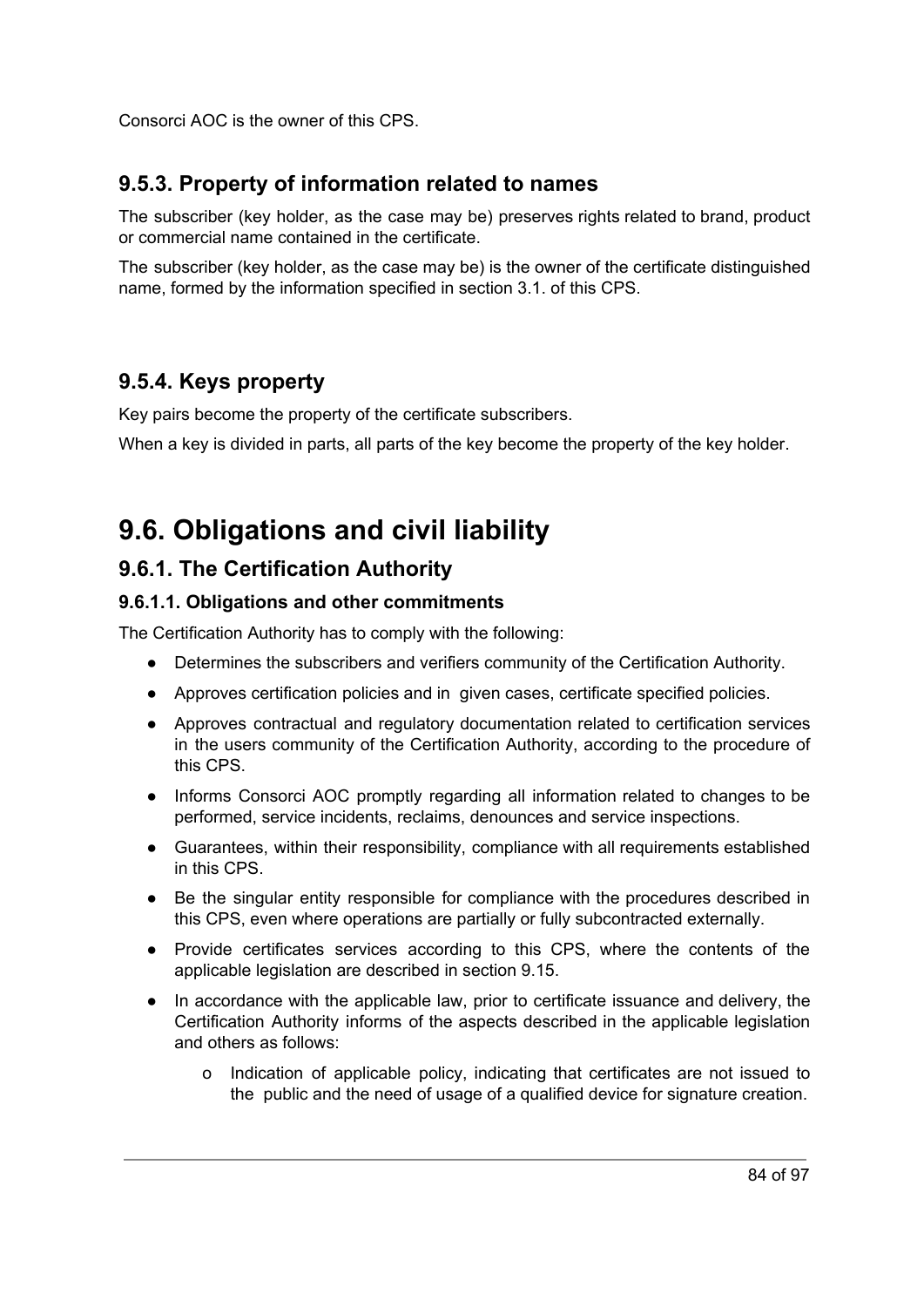- o How the patrimonial responsibility of the Certification Authority is guaranteed.
- o The Certification Authority agrees the certification policy, the Certification Services Provider certification and the certification of the used electronic signature products.

This requirement is accomplished via an applicable "PKI Disclosure Statement (PDS)" electronically transmitted using a long-term communication method and comprehensible language.

- The Certification Authority obliges the subscribers, key holders and verifiers, via appropriate legal instruments transmitted electronically with written and comprehensible language, to consider the following contents:
	- o Prescriptions to comply with this CPS.
	- o Indication of applicable policy, indicating that certificates are not issued to the public and the need of usage of a qualified device for signature creation.
	- o Manifestation that the contained information in the certificate is correct, except where contrary notification from the subscriber is made.
	- o Consent for certificate publication in the directory and access to same by third parties.
	- o Consent for the storage of information used for the subscriber and key holder register, the provision of the signature creation qualified device and the cession of the referred information to third parties, in case of operations end of the Certificate Authority without revocation of valid certificates.
	- o Certificate limitations of use, including the established limitations in section 4.5 of this CPS.
	- o Information about how to validate a certificate, including the requirement of checking the certificate status and conditions in which the certificate may reasonably be trusted (this is applicable when the subscriber acts as verifier).
	- o Applicable responsibility limitations, including uses for which the Certification Authority accepts or excludes its responsibility.
	- o Procedures applicable to disputes resolution. .
	- o Applicable law and competent jurisdiction.

The Certification Authority identifies the key holder according to the legislation applicable in this CPS. Specifically, the Certification Authority verifies autonomously the identity and other personal circumstances of the certificate applicants.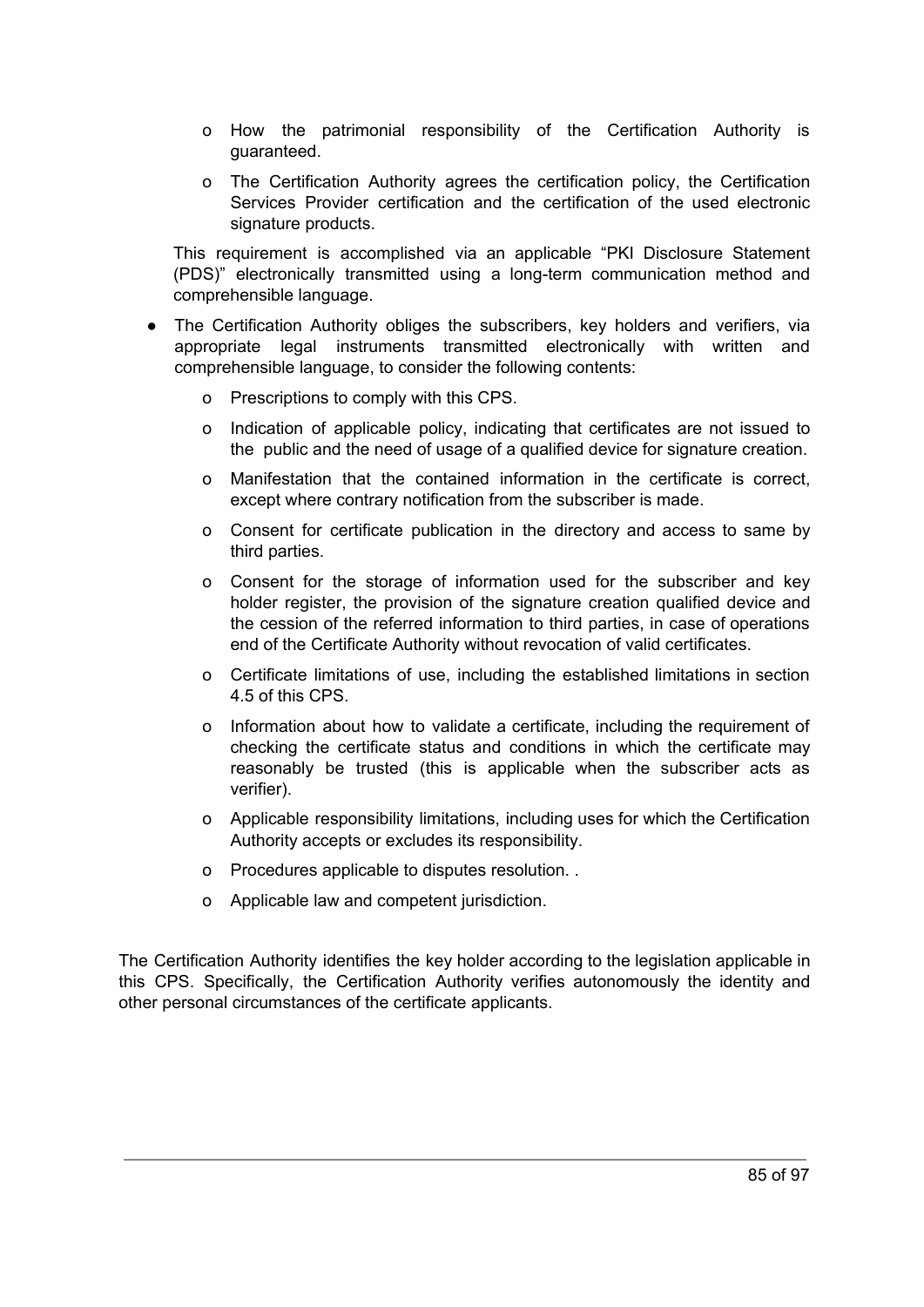#### **9.6.1.2. Guarantees offered**

#### **9.6.1.2.1. Guarantees offered to subscribers**

The Certification Authority guarantees the subscribers:

- a. Compliance with their legal obligations as Certification Services Provider, according to applicable legislation.
- b. There are no errors in the information contained in the certificates, known or performed by the Certification Authority, or due to lack of diligence in the management of the certificate request or creation.
- c. Certificates comply all material requirements established in the CPS.
- d. Revocation services and directory use comply with all material requirements established in the CPS.
- e. In case of the private keys being generated, confidentiality is maintained during the process.
- f. The responsibility of the Certification Authority with the established limitations.

#### **9.6.1.2.2. Guarantees offered to the verifiers**

The Certification Authority guarantees the verifiers>

- a. Compliance with their legal obligations as Trust Services Provider, according to applicable legislation.
- b. The information contained or incorporated by reference in the certificate is correct, except when the opposite is indicated.
- c. In cases of certificates published in the directory, the certificate has been issued to identified subscriber and the certificate has been accepted according to section 4.4 of this CPS.
- d. In the certificate request approval and issuance, that all material requirements established in this CPS have been complied with.
- e. The speed and security in the services provision, in particular revocation and directory services.
- f. Certificates comply all material requirements established in this CPS.
- g. In case of the private keys being generated, confidentiality is maintained during the process.
- h. Revocation services and directory use comply all material requirements established in this CPS.

The responsibility of the Certification Authority with the established limitations .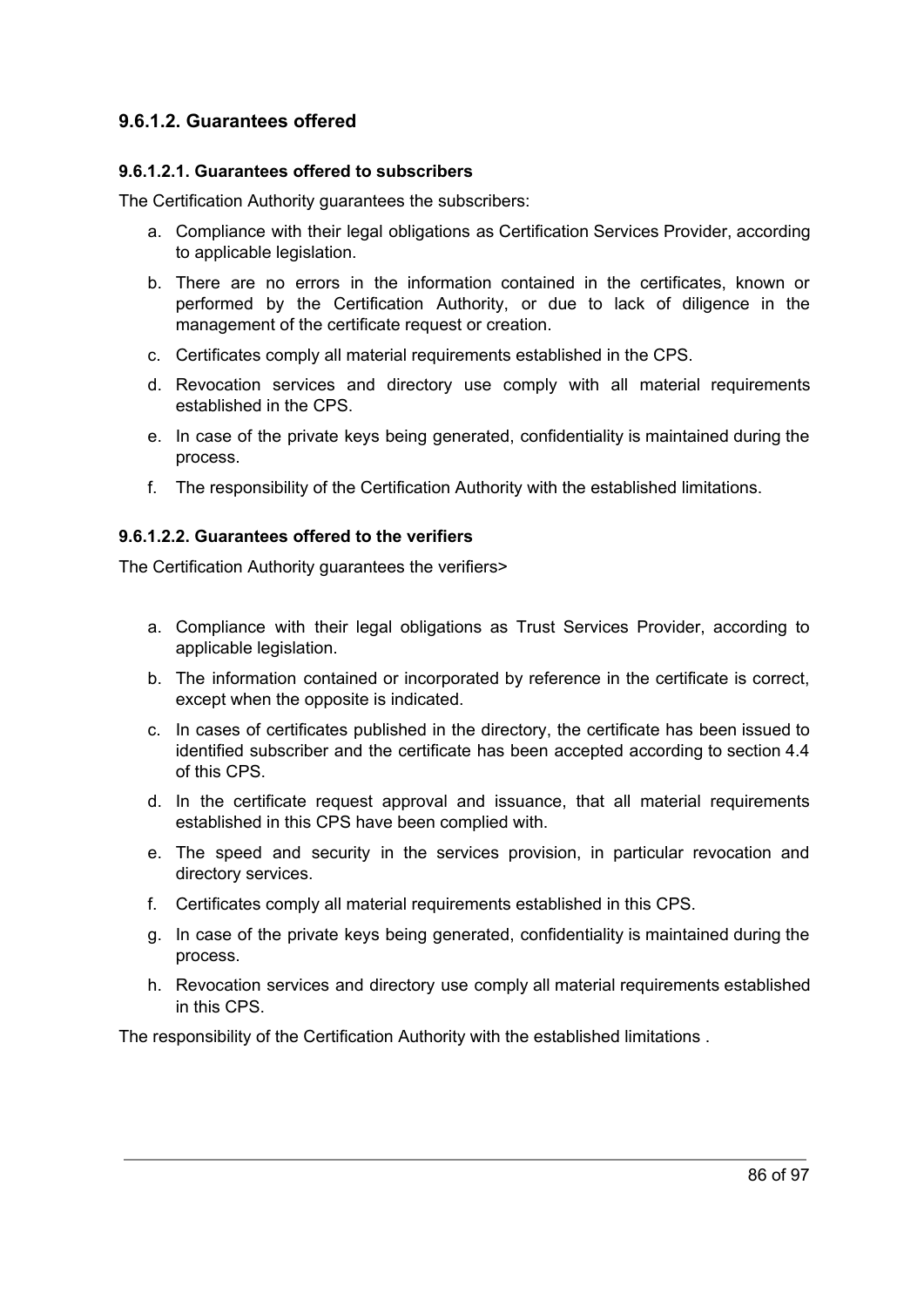## **9.6.2. Register Authorities**

#### **9.6.2.1. Obligations and other commitments**

#### **9.6.2.1.1. Obligations of Internal Register Authorities**

The Internal Register Authority will be obliged to:

- a. Name as (technical) register authority operators two or more employees (depending on the EC, in general four or more) and communicate these persons data to Consori AOC in order to issue the corresponding operator certificates. When an operator leaves their role, the Internal Register Authority has to immediately request this operator certificate revocation to the Associated Certification Authority.
- b. Validate and approve certificate requests and generate certificates for the hey holders, according to technical procedures and instruments established by the Associated Certification Authority, in accordance with the CPS and Associated Certification Authority operational documentation.
- c. If the Register Authority does not have updated information related to the key holder, verify the identity in person or in accordance with the provisions of the applicable law, described in section 9.15 of this CPS, and register a justifying of full name accreditation, date and place of birth, National Id Document and/or any other information that may be used to differentiate between two persons within the Internal Register Authority scope.
- d. Verify, when necessary, any specific attribute of the key holder and register an information accreditation justifyin.
- e. Perform or process certificate suspension, enablement, revocation and renewal requests, according to technical procedures and instruments established by the Associated Certification Authority, in accordance with the CPS and the Associated Certification Authority operational documentation.
- f. Store registers related to certificate contained information, both in paper or electronic, with the appropriate security, authenticity, integrity and preservation measures, for a period of 15 (fifteen) years from the expiration of the certificate or the end of the service provided and, in any case, during the period established by current legislation. These registers must be available for the Associated Certification Authority.
- g. Store certificate delivery form for a period of 15 (fifteen) years. These registers must be available for the Associated Certification Authority.

#### **9.6.2.1.2. Virtual Register Authority**

The Virtual Register Authority is obliged to:

a. Provide necessary documental justification for user register and certificate issuance by the Associated Certification Authority or the Collaborator Register Authority.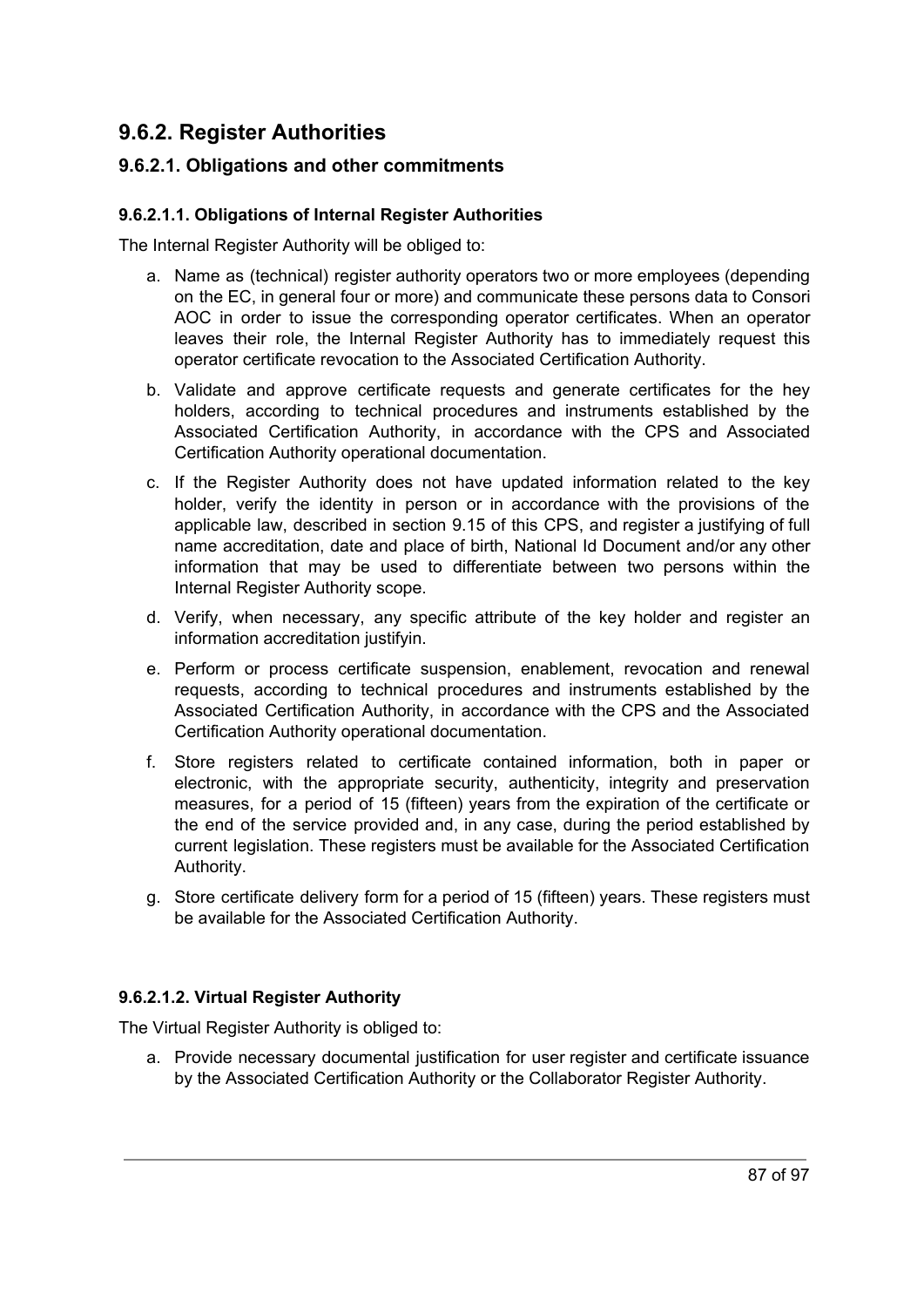b. The documental justification must be performed by body unit of the Virtual Register Authority (indicated to Consorci AOC) legally entitled to attest the data to be certified.

#### **9.6.2.1.3. Collaborator Register Authority**

The Certification Authority will be able to delegate some functions to the Collaborator Register Authority, which will be obliged to comply in the same conditions than the Certification Authority.

The Collaborator Register Authorities will support the subscribers of certificates issue to the institutions with Virtual Register Authority, and all the subscribers of other certificates.

The Collaborator Register Authority will act on its own behalf, without prejudice to the responsibility of the Associated Certification Authority.

The Collaborator Register Authority is obliged to register and approve (if correct) the certificate data. Using this register all required checks related to subscriber identity, personal and complementary data will be done, and if needed, to the key holder.

This verifications must include the documental justification provided by the applicant, and in case that the Collaborator Register Authority considers, any other relevant document or information, facilitated by the subscriber, key holder or third parties.

If the Collaborator Register Authority detects errors in the data that must be included in the certificate or in the documents that justify this data, they will be obliged to change what they consider necessary before the issuance, or to stop the issuance process and manage the corresponding incident with the subscriber.

In the case that the Collaborator Register Authority corrects data without the corresponding previous incident management with the subscriber, they will be obliged to notify the subscriber of the data that is eventually certified at the time of the delivery.

The Collaborator Register Authority reserves the right to not approve the certificate issuance request when the documental justification provided by the applicant is not sufficient for correct identification and/or authentication of the subscriber, or if necessary, the key holder.

#### **9.6.2.2. Guarantees offered to subscriber and verifier**

#### **9.6.2.2.1. Consorci AOC guarantee for digital certificate services**

Consorci AOC guarantees that the Certification Authority private key used to issue certificates has not been compromised, except of Consorci AOC communicating the contrary, according to this CPS.

Consorci AOC guarantees that:

a. Electronic signature certificates contain all the information required by Law 6/2020 (LSEC), eIDAS Regulation (UE) nº 910/2014 and other applicable regulations, which are described in section 9.15.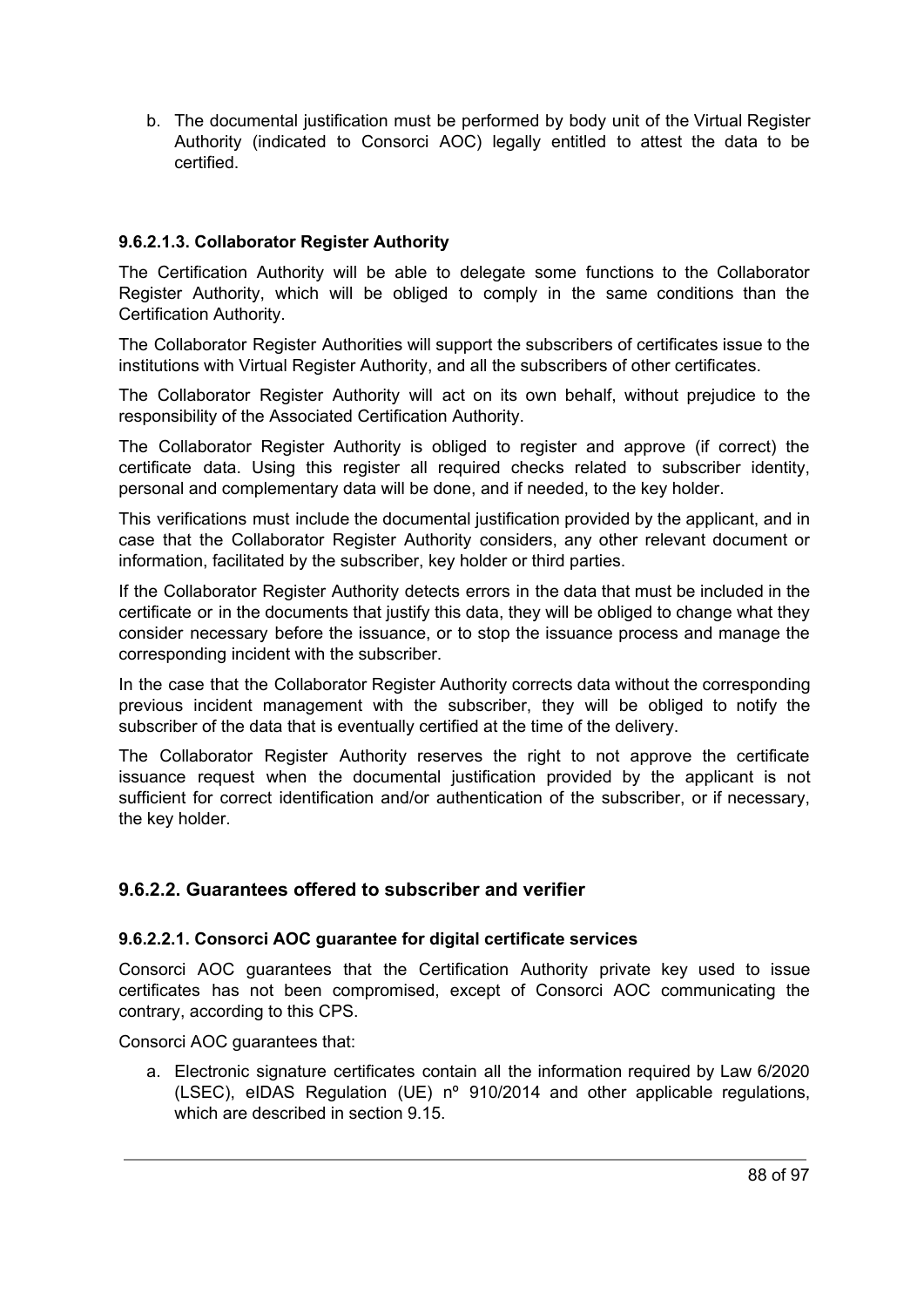- b. The process has not originated or introduced false or wrong statements in any certificate information, and has included the necessary information provided by the subscriber and validated by Consorci AOC or the Collaborator Register Authority, at the time of certificate issuance.
- c. All certificates comply with the formal and content requirements of the Certificate Policy and its corresponding Certification Profile.
- d. Remaining associated to operations, security and archive procedures described in this CPS.

#### **9.6.2.2.2. Guarantee exclusion**

Consorci AOC does not guarantee any software used by the subscriber or any other person to generate, verify or not use any digital signature or certificate issued by Consorci AOC in a different way, except for cases where there is a statement written by Consorci AOC to the contrary.

## **9.6.3. Subscribers**

#### **9.6.3.1. Obligations and other commitments**

#### **9.6.3.1.1. Requirements for all type of certificates**

The Certification Authority obliges the subscriber to:

- a. Facilitate towards the Certification Authority the appropriate and complete information according to the requirements of this CPS, specifically related to the register procedure.
- b. Manifest their consent prior to a certificate issuance and delivery.
- c. Comply with the obligations for subscribers established in this CPS and in the legislations described in section 9.15 in this CPS.
- d. Use the certificate in accordance with the provisions of section 1.4 of this CPS.
- e. Notify the Certification Authority, without unjustifiable delay, of the loss, alteration, non-authorised use, theft or compromise of their signature creation qualified device.
- f. Notify (without unjustified delay) the Certification Authority and any other person who may trust in the certificate:
	- a The loss, theft or potential compromise of private keys.
	- b The loss of control over their private key due to activation data breach (for example, PIN code of the signature creation qualified device) or any other cause.
	- c Inaccuracies or changes in the contents of the certificate that the subscriber may know.
- g. Stop using the private key once the period indicated in the corresponding section is expired.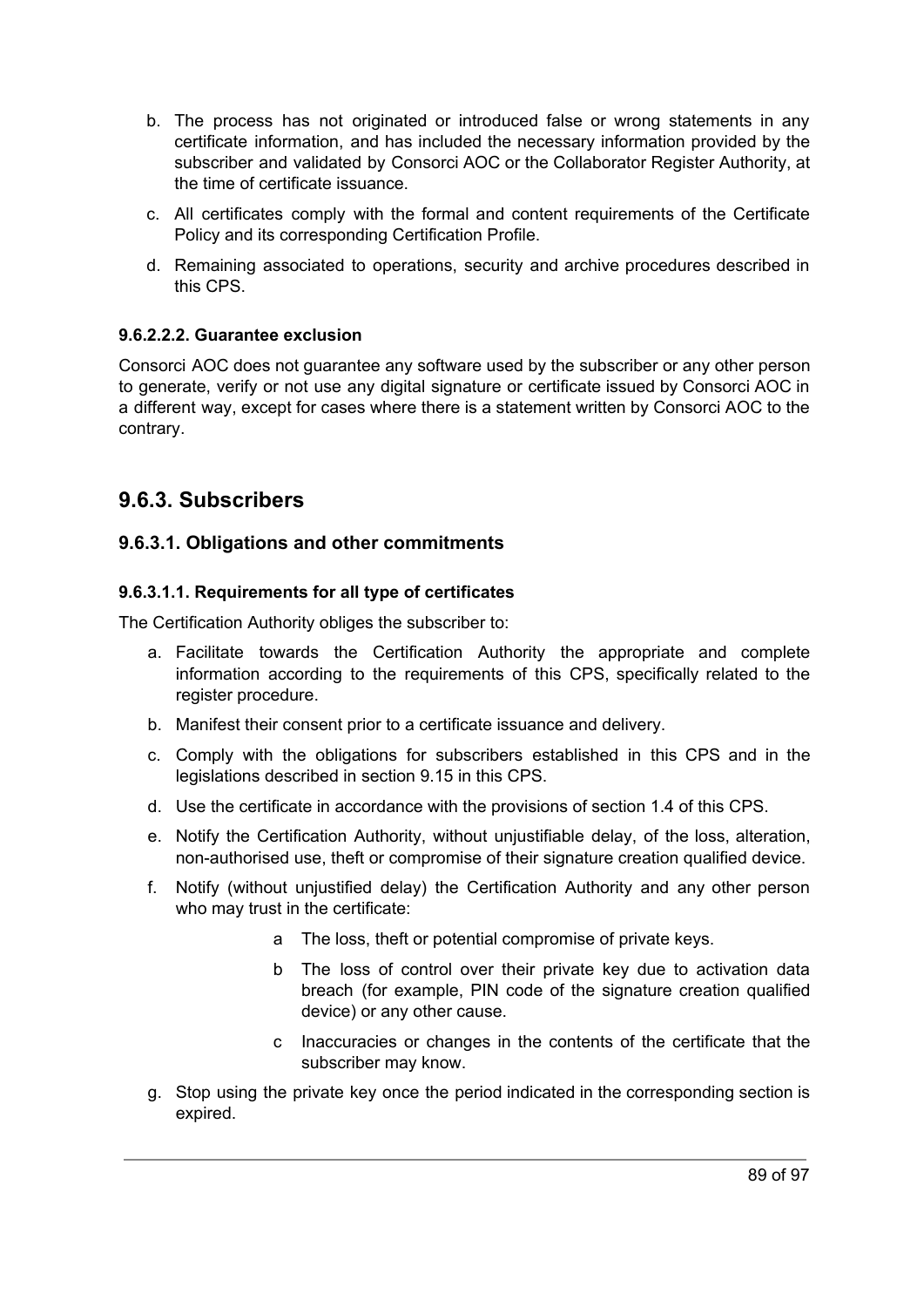- h. Transfer to the key holders their specified obligations.
- i. Not to monitor, manipulate or perform reverse engineering of technical implantation of the public certification hierarchy of Catalonia without previous written permission.
- j. Not to intentionally compromise the public certification hierarchy of Catalonia security.

#### **9.6.3.1.2. Specific requirement for qualified electronic signature certificates**

The Associated Certification Authority will obliged the subscriber to:

- a. Use the key pair exclusively for electronic signatures and according to any other notified limitation.
- b. Be diligent in the custody of their private key and signature creation qualified device, with the purpose of avoiding non-authorised uses.
- c. If the subscriber generates its own keys, they are obliged to:

1. Generate is subscriber keys using an algorithm recognised as suitable for qualified electronic signature.

2. Create the keys within the signature creation qualified device.

3. Use key lengths and algorithms recognised as suitable for qualified electronic signature.

e. Notify the Certification Authority, without unjustifiable delay, the loss, alteration, non-authorised use, theft or compromise of their signature creation qualified device

#### **9.6.3.2. Guarantees offered by the subscriber**

The Certification Authority obliges the subscriber, via corresponding legal instrument, to guarantee that:

- a. All the manifestations performed in the request are correct.
- b. All the informations provided by the subscriber and contained in the certificate are correct.
- c. A certificate is exclusively used for legal and authorised uses, according to this CPS.
- d. Every digital signature created with the private key corresponding to the public key included in the certificate, is that of the subscriber, and the certificate has been accepted and it is in operation (nor expired or revoked) at the time of the signature creation.
- e. The subscriber is an end-entity and not a Certification Authority and does not use the private key corresponding to the public key included in the certificate to sign any certificate (or any other certificate public key format) or CRL.
- f. Non-authorised persons have never had access to the subscriber private key.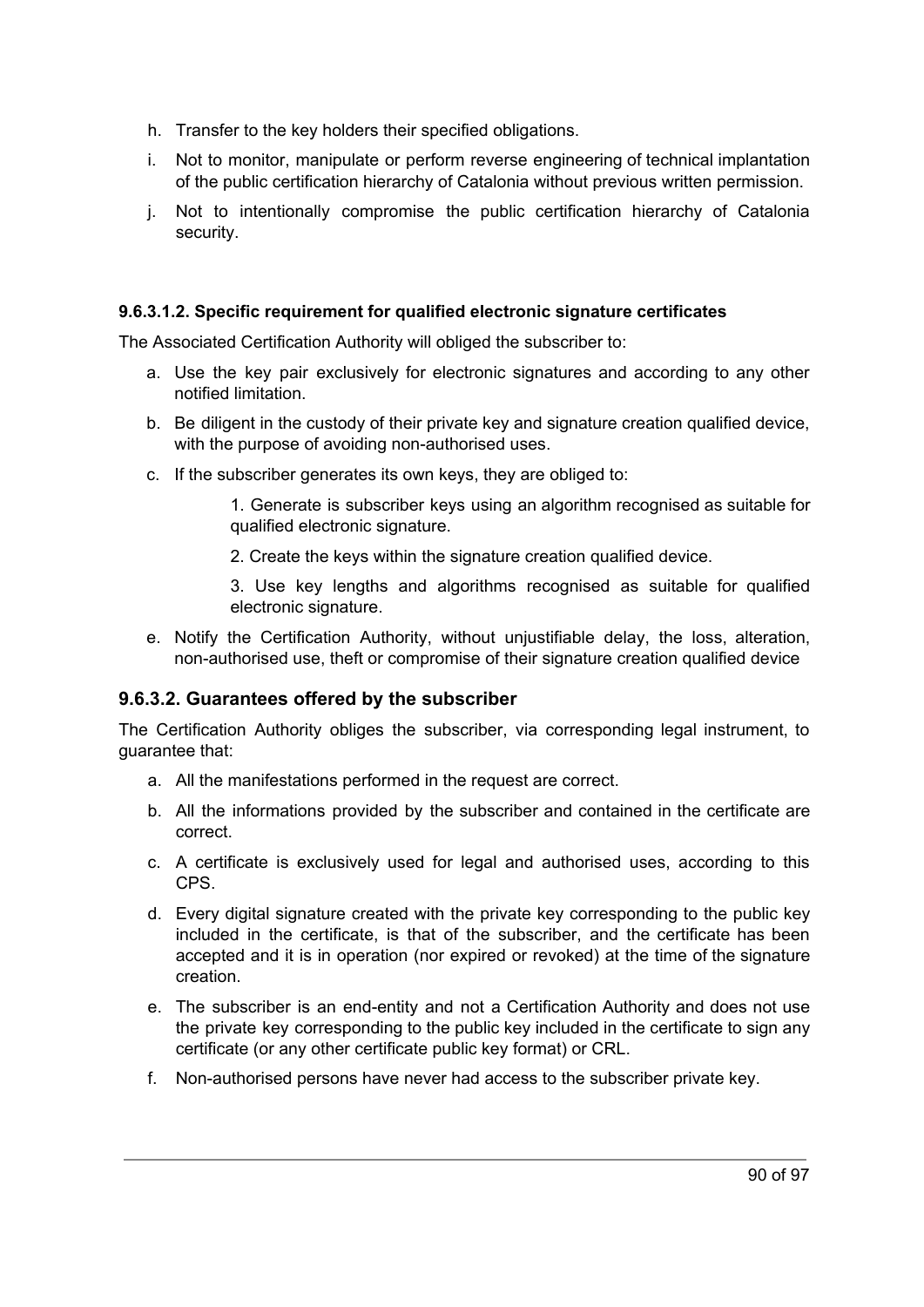#### **9.6.3.3. Private key protection**

The Certification Authority is obliged, via the corresponding legal instrument, to guarantee that they are the unique responsible for any damage caused by the breach of duty of private key protection.

## **9.6.4. Verifiers**

#### **9.6.4.1. Obligations and other commitments**

The Certification Authority obliges the certificate user to:

- a. Accept advice regarding certificate being appropriate for its expected use.
- b. Verify issued certificates validity, suspension or revocation, using status certificate information.
- c. Verify all certificates within the certificate hierarchy before trusting on digital signature or any hierarchy certificates.
- d. Acknowledge any certificate use limitations, whether in the certificate or in the verifier contract.
- e. Acknowledge any prevention established within a contract or other instrument, regardless of the legal nature.
- f. Not to monitor, manipulate or perform reverse engineering over the technical implantation of the Cataluña Certification Public Hierarchy, without previous written permission.
- g. Not to intentionally compromise the Cataluña Certification Public Hierarchy security.
- h. Recognise that electronic signatures performed via qualified devices of electronic signature are electronic signatures equivalent to handwritten signatures, according to article 25.2 of Regulation (EU) 910/2014.

#### **9.6.4.2. Guarantees offered by the verifier**

The Certification Authority obliges the verifier, via the corresponding legal instrument, to manifest that:

- a. It has sufficient information to make a decision informed to trust or not to trust in the certificate.
- b. It is the unique responsible for trusting or not trusting in the information contained in the certificate.
- c. Will be the unique responsible for its obligations as verifier.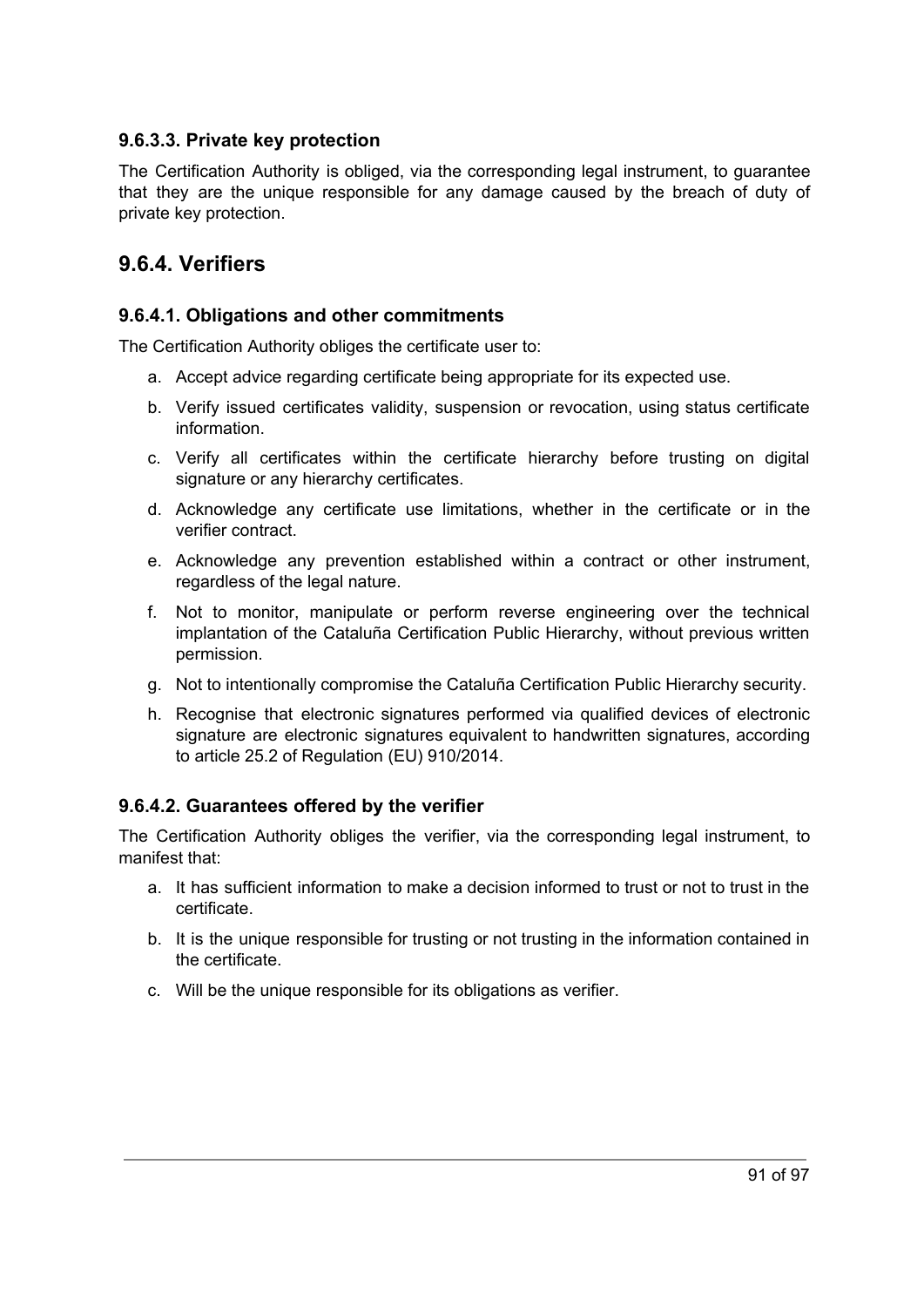## **9.6.5. Consorci AOC**

#### **9.6.5.1. Obligations and commitments**

Consorci AOC is obliged to operate the Certification Authorities under its responsibility, including the Root Certification Authority of the Cataluña Certification Public Hierarchy, in a diligent way, in accordance with policies, practices and regulations of the the referred hierarchy.

#### **9.6.5.2. Guarantees offered to subscriber**

Consorci AOC guarantees that the private key of the Certification Authorities under its responsibility has not been compromised, unless indicated via Consorci AOC directory.

Consorci AOC guarantees that:

- a. Certificates contain all the information required by the applicable legislation, described in section 9.15 of this CPS, and that they have not or introduced false or wrong statements in any certificate information, and have included the necessary information provided by Certification Authority and validated by Consorci AOC or the Register Authority, at the time of certificate issuance
- b. All issued certificates comply with the formal and contents requirements.

Consorci AOC is associated to operational and security procedures described in this CPS.

#### **9.6.5.3. Guarantees offered to the verifiers**

The responsibility of Consorci AOC, that derives from an indirect relationship, is the responsibility provided in the applicable legislation, described in section 9.15 of this CPS.

#### **9.6.5.4. Guarantees exclusion**

Consorci AOC does not guarantee any software used by the subscriber or any other person to generate, verify or not use any digital signature or certificate issued by Consorci AOC in a different way, except for cases where there is a statement written by Consorci AOC to the contrary.

## **9.6.6. Directory**

#### **9.6.6.1. Obligations and commitments**

The Certification Authority may delegate some functions to the directory, which in this case is obliged to its compliance under the same conditions.

#### **9.6.6.2. Guarantees**

The Certification Authority establishes in this CPS the civil liability of the directory when operated by a third party.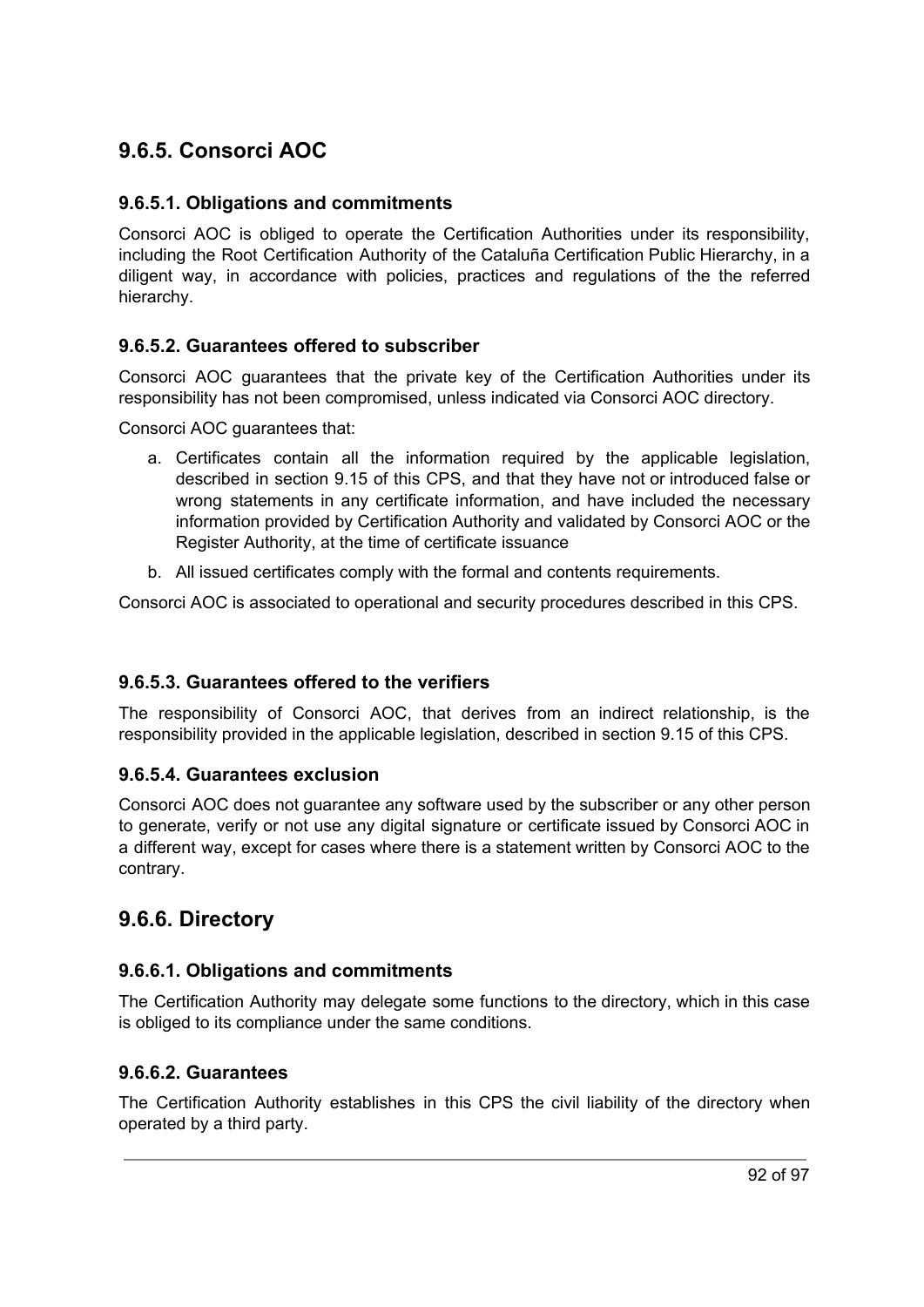# **9.7. Guarantee disclaimer**

## **9.7.1. Rejection of Certification Authority guarantees**

The Certification Authority may reject all service guarantees not linked to established obligations in the applicable legislation, as described in section 9.15 of this CPS, in particular including the guarantee of adaptation for a particular purpose or guarantee for certificate commercial use.

# **9.8. Limitations of responsibility**

## **9.8.1. Certification Authority limitations of responsibility**

The Certification Authority limits its responsibility by restricting the certificate issuance and management service, and where appropriate, the subscriber key pair and cryptographic deposits (of signature and signature verification as well as encoding and decoding) provided by them.

The Certification Authority may limit its responsibility via including use limits and value limits for transactions that the certificate may be used for

## **9.8.2. Fortuitous event and force majeure**

The Certification Authority includes clauses to limit its responsibility in fortuitous events and force majeure cases, via legal instruments with which the Certification Authority associates subscribers and verifiers.

# **9.9. Compensations**

## **9.9.1. Subscriber indemnity clause**

No subscriber indemnity clause shall be established.

## **9.9.2. Verifier indemnity clause**

No verifier indemnity clause shall be established.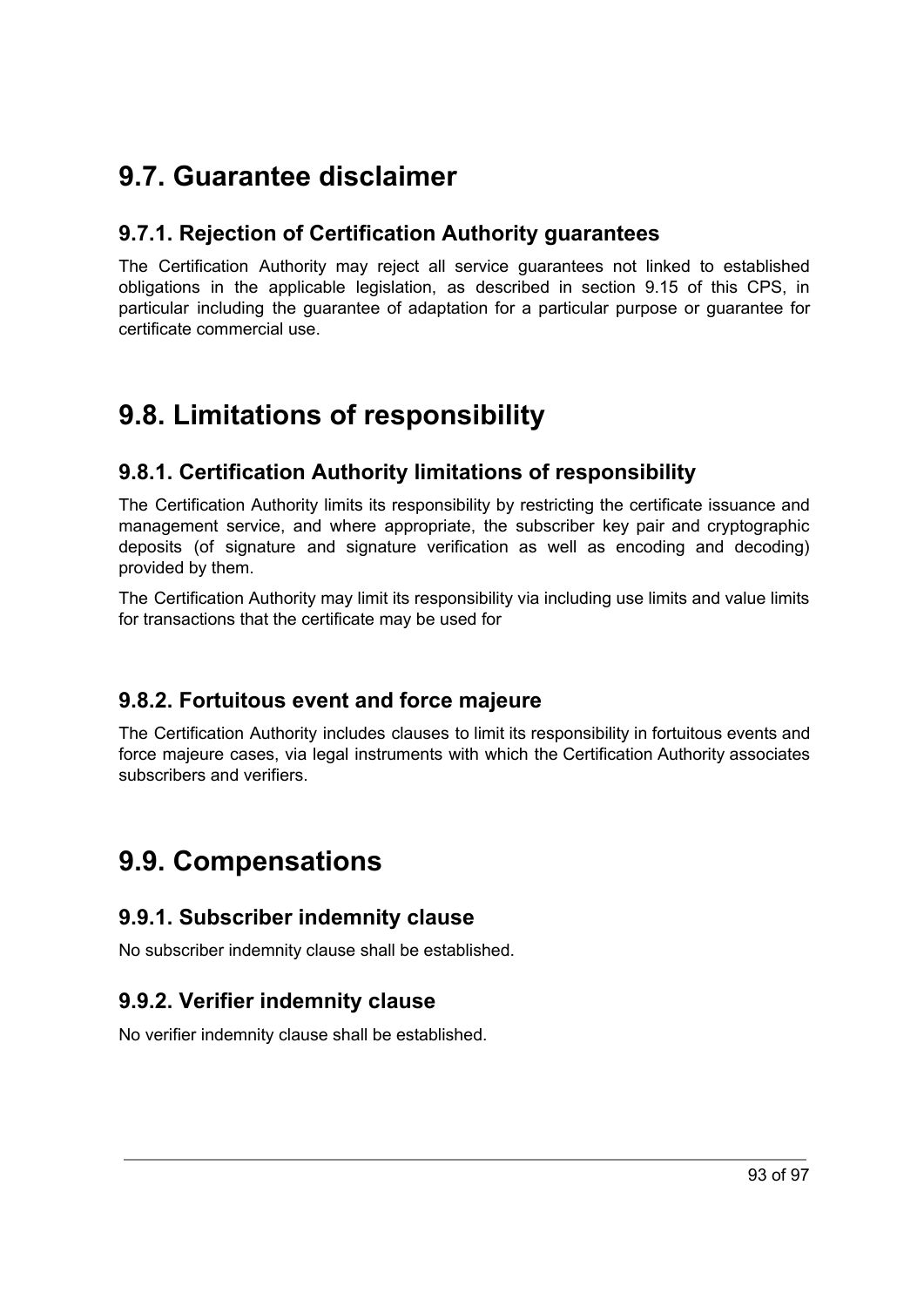# **9.10. Term and end**

## **9.10.1. Term and end of term**

The Certification Authority establishes, within its legal instruments with subscribers and verifiers, a clause that determines the legal relation validity period, by which the Certification Authority provides certificates to the subscriber.

## **9.10.2. Survival**

The Certification Authority establishes, within its legal instruments with subscribers and verifiers, survival clauses, establishing that certain obligations remain in force after the termination of the legal relationship regulating the service between the parties

To this effect, the Certification Authority ensures that requirements contained in Obligations, Civil Liability, Conformity Audit and Confidentiality sections, will continue in force after the end of the certification policy and the legal instruments that associate the Certification Authority with subscribers and verifiers.

Consorci AOC will determine a Business Termination Plan that will establish the obligations that Consorci AOC assumes in case of activity cease, addressed to maintain in force the issued certificates until their expirations and the use and custody of all information generated by Consorci AOC in its activity as Certification Services Provider, for example, secure copies, logs and all types of documents, regardless their support or storage. To this effect, Consorci AOC assures that a secure copy is generated periodically, as a complementary provision of the ordinary activity and of the assurance of the business continuity.

# **9.11. Notifications**

The Certification Authority establishes, within its legal instruments associated to subscribers and verifiers, notification clauses, by which the procedure for the parties notifying facts to each other is established.

# **9.12. Modifications**

## **9.12.1. Modification procedures**

Consorti AOC may modify, unilaterally, the regulatory documentation of the service, as long as is appropriate following this procedure:

Modification must be justified technically, legally and commercially.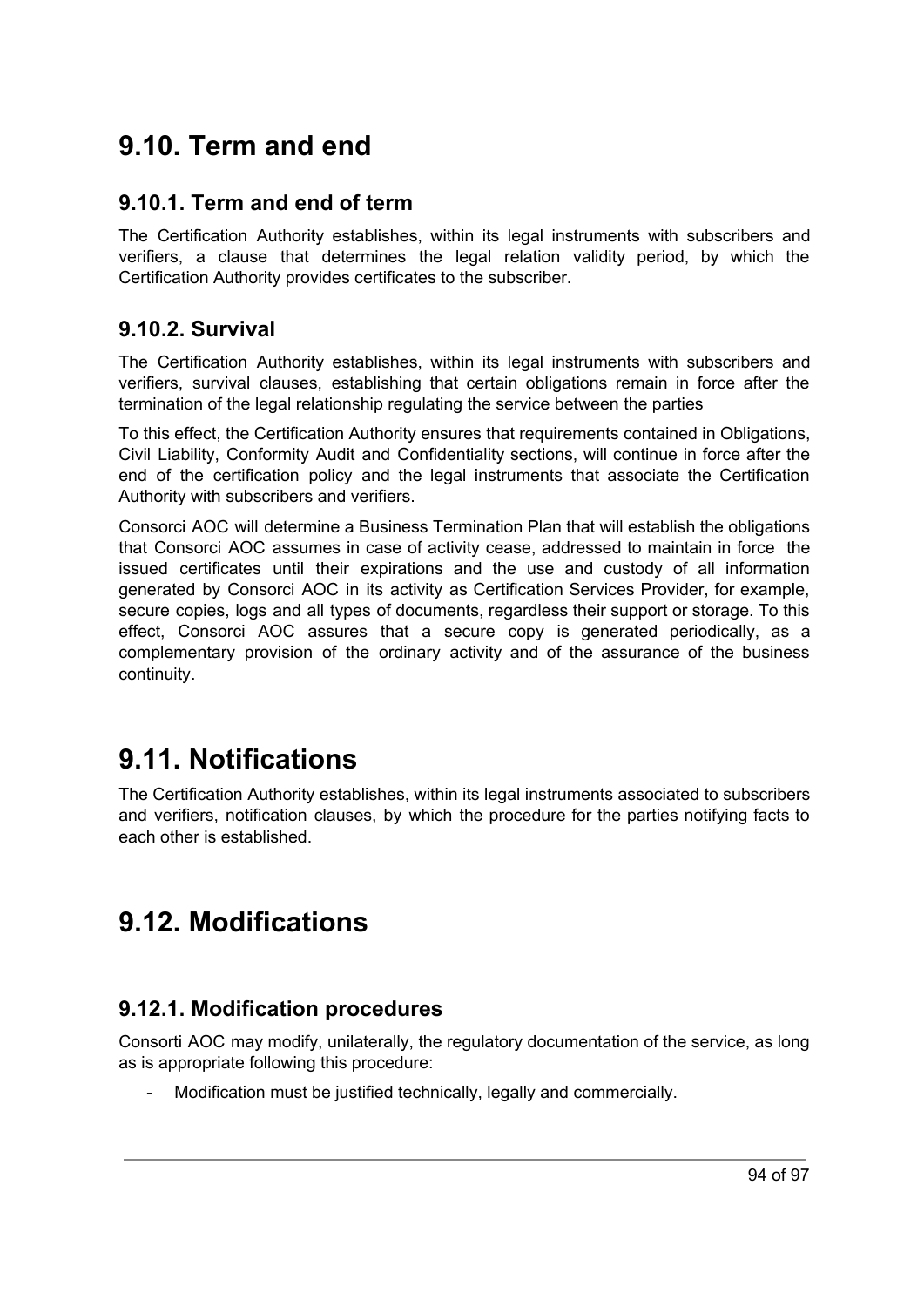- A modification control is established in order to guarantee, in all cases, that the resulting specifications comply with the requirements to be accomplished and that originated the change.
- Implications that the specifications have on the user are established, and the necessity of notifying the referred modifications to the user is planned.
- Changes must be approved by Consorci AOC.

## **9.12.2. Term and mechanisms for notifications**

Modifications to this CPS shall be notified to Consorci AOC for their approval.

# **9.13. Conflicts resolution**

## **9.13.1. Conflicts extrajudicial resolution**

The Certification Authority establishes, within its legal instruments with subscriber and verifiers, the procedures for mediation and resolution of applicable conflicts, considering the Certification Authority as Public Administration.

Discrepancy situations that derive from the use of certificates issued by the Certification Authority, are resolved by applying the same competence criteria than in cases of hand-written signed documents.

## **9.13.2. Competent jurisdiction**

The Certification Authority establishes, within its legal instruments associated to subscribers and verifiers, a competent jurisdiction clause indicating that the international legal competency corresponds to the spanish judges.

The territorial and functional competency is determined by the applicable international private law regulations and procedural law regulations

Applicable administrative legislation is also considered.

# **9.14. Applicable law**

The Certification Authority establishes, within its legal instruments with subscriber and verifiers, that the law applicable to services provision, including Certification Practices Statement and the Certification Policies, is the following: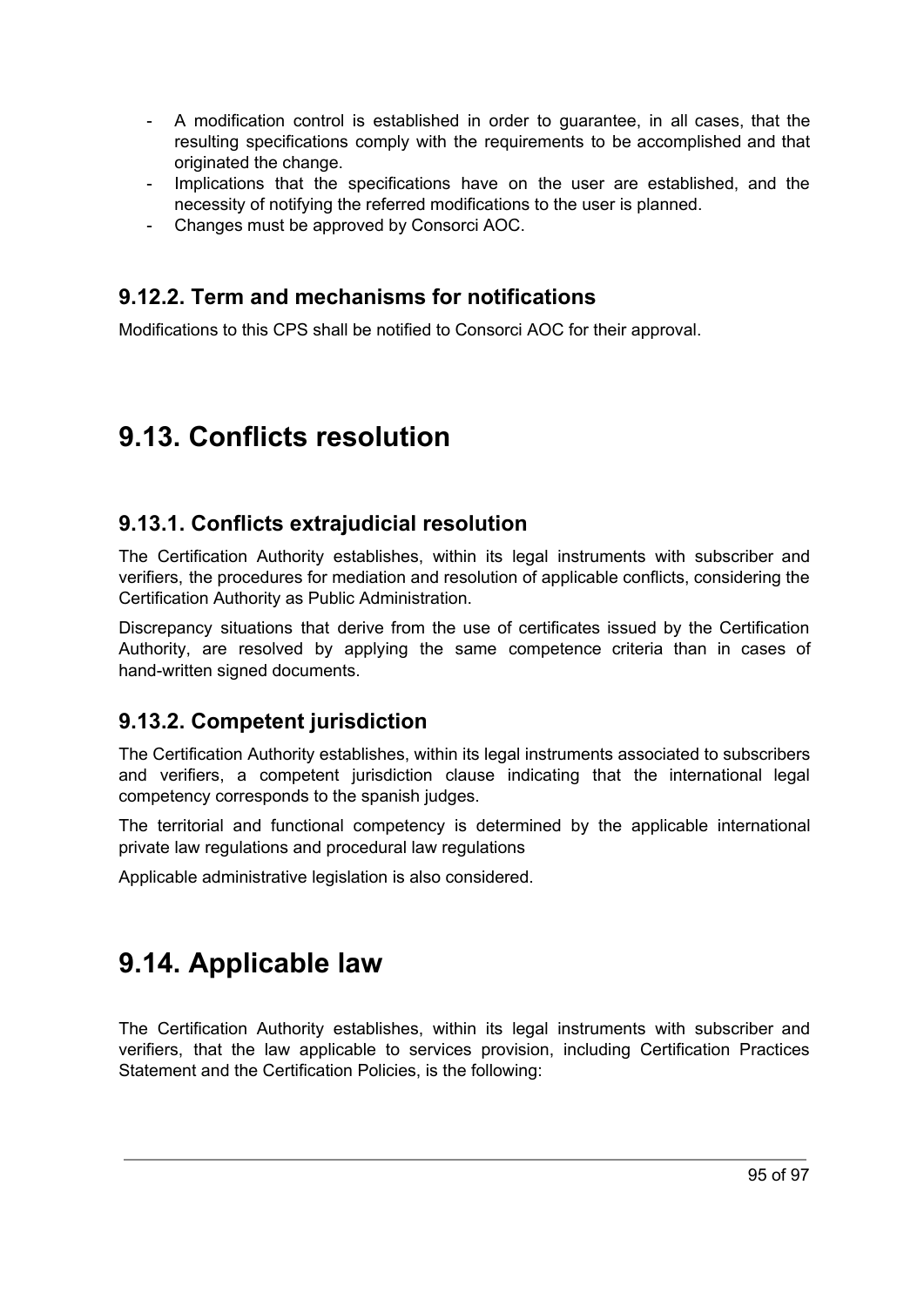- In general, the Spanish law, as long as the Certification Authority continues based in Spain, and/or its certification services are provided via a permanent facility based in Spain.
- Corresponding administrative, state and regional regulation.

# **9.15. Conformity with applicable law**

Consorci AOC will be responsible for damages caused to users or third parties by its services according to the legislation in force and this CPS.

# **9.16. Diverse clauses**

## **9.16.1. Entire agreement**

The Certification Authority establishes, within its legal instruments associated to subscriber and verifiers, entire agreement clauses, by which understands that the legal instrument that regulates the service contains all the good intentions and all agreements between parties.

## **9.16.2. Surrogacy**

Rights and duties associated to Certification Authority condition may not be transferred to any third parties, and no third entity may surrogate in the legal position of a Certification Authority.

In case cession or surrogacy, the referred Certification Authority will end.

Rights and duties associated to Virtual Certification Authority condition may be transferred or subrogated, but these incidents must be notified to Consorci AOC.

## **9.16.3. Divisibility**

The Certification Authority establishes divisibility clauses, within its instruments associated with subscribers and verifiers, by which an invalid clause does not affect the rest of the contract.

Given the case that, as cause of articles 7 and 8 of Law 7/1998, of April 13, regarding hiring general conditions, any of the indicated clauses will be considered as non incorporated or invalid. The referred non incorporation or nullity will not determine the total inefficiency of the contract, if the contract could persist without the referred clauses.

## **9.16.4. Applications**

No stipulation required.